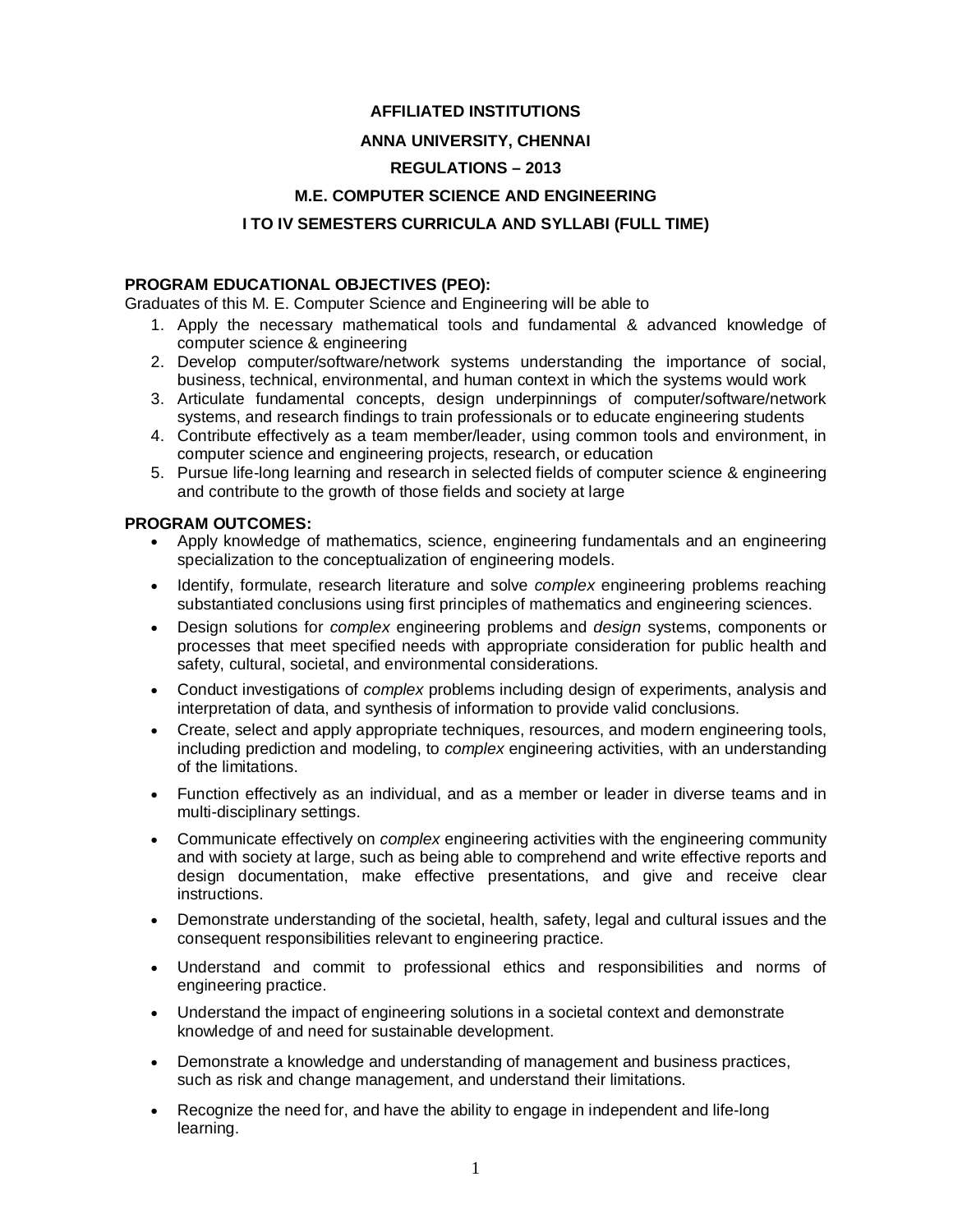# **AFFILIATED INSTITUTIONS**

# **ANNA UNIVERSITY, CHENNAI**

# **REGULATIONS – 2013**

# **M.E. COMPUTER SCIENCE AND ENGINEERING**

# **I TO IV SEMESTERS CURRICULA AND SYLLABI (FULL TIME)**

# **SEMESTER I**

| SL.<br>NO.    | <b>COURSE</b><br><b>CODE</b> | <b>COURSE TITLE</b>                        |          |   | P             |    |
|---------------|------------------------------|--------------------------------------------|----------|---|---------------|----|
| <b>THEORY</b> |                              |                                            |          |   |               |    |
|               | MA7155                       | <b>Applied Probability and Statistics</b>  | 3        |   |               | 4  |
| 2.            | CP7101                       | Design and Management of Computer Networks | 3        | 0 | 0             | 3  |
| 3.            | CP7102                       | Advanced Data Structures and Algorithms    | 3        | 0 | Ω             | 3  |
| 4.            | CP7103                       | <b>Multicore Architectures</b>             | 3        |   | 0             | 3  |
| 5.            |                              | Elective I                                 | 3        | 0 | Ω             | 3  |
| 6.            |                              | Elective II                                | 3        |   | 0             | 3  |
|               | <b>PRACTICAL</b>             |                                            |          |   |               |    |
| 7.            | CP7111                       | <b>Advanced Data Structures Laboratory</b> | 0        | 0 |               | 2  |
| 8.            | CP7112                       | Case Study - Network Design (Team Work)    | $\Omega$ | 0 | $\mathcal{P}$ | 1  |
|               |                              | TOTAL                                      | 18       |   | 6             | 22 |

### **SEMESTER II**

| SL.<br>NO.    | <b>COURSE</b><br><b>CODE</b> | <b>COURSE TITLE</b>                                |    |   | Р |   |
|---------------|------------------------------|----------------------------------------------------|----|---|---|---|
| <b>THEORY</b> |                              |                                                    |    |   |   |   |
|               | CP7201                       | <b>Theoretical Foundations of Computer Science</b> | 3  |   |   | 4 |
| $\mathcal{P}$ | CP7202                       | <b>Advanced Databases</b>                          | 3  | 0 | O | 3 |
| З.            | CP7203                       | Principles of Programming Languages                | 3  | 0 | 0 | 3 |
| 4.            | CP7204                       | <b>Advanced Operating Systems</b>                  | 3  | 0 | 0 | 3 |
| 5.            |                              | Elective III                                       | 3  | 0 | O | 3 |
| 6.            |                              | Elective IV                                        | 3  | 0 |   | 3 |
|               | <b>PRACTICAL</b>             |                                                    |    |   |   |   |
|               | CP7211                       | <b>Advanced Databases Laboratory</b>               | O  | 0 | 4 | 2 |
| 8.            | CP7212                       | Case Study - Operating Systems Design (Team        | 0  | 0 | 2 |   |
|               |                              | Work)                                              |    |   |   |   |
|               |                              | ΤΟΤΑΙ                                              | 18 |   | 6 |   |

#### **SEMESTER III**

| SL.<br>NO.       | <b>COURSE</b><br><b>CODE</b> | <b>COURSE TITLE</b>                     |    |   | D |    |  |  |
|------------------|------------------------------|-----------------------------------------|----|---|---|----|--|--|
| <b>THEORY</b>    |                              |                                         |    |   |   |    |  |  |
|                  | CP7301                       | Software Process and Project Management | 3  |   |   |    |  |  |
| 2.               |                              | Elective V                              | 3  | U |   | 3  |  |  |
| 3.               |                              | Elective VI                             | 3  | 0 |   | 3  |  |  |
| 4.               |                              | Elective VII                            | 3  | 0 |   | 3  |  |  |
| <b>PRACTICAL</b> |                              |                                         |    |   |   |    |  |  |
| 5.               | CP7311                       | Project Work (Phase I)                  | 0  |   |   | 6  |  |  |
|                  |                              | TOTAL                                   | 12 |   |   | 19 |  |  |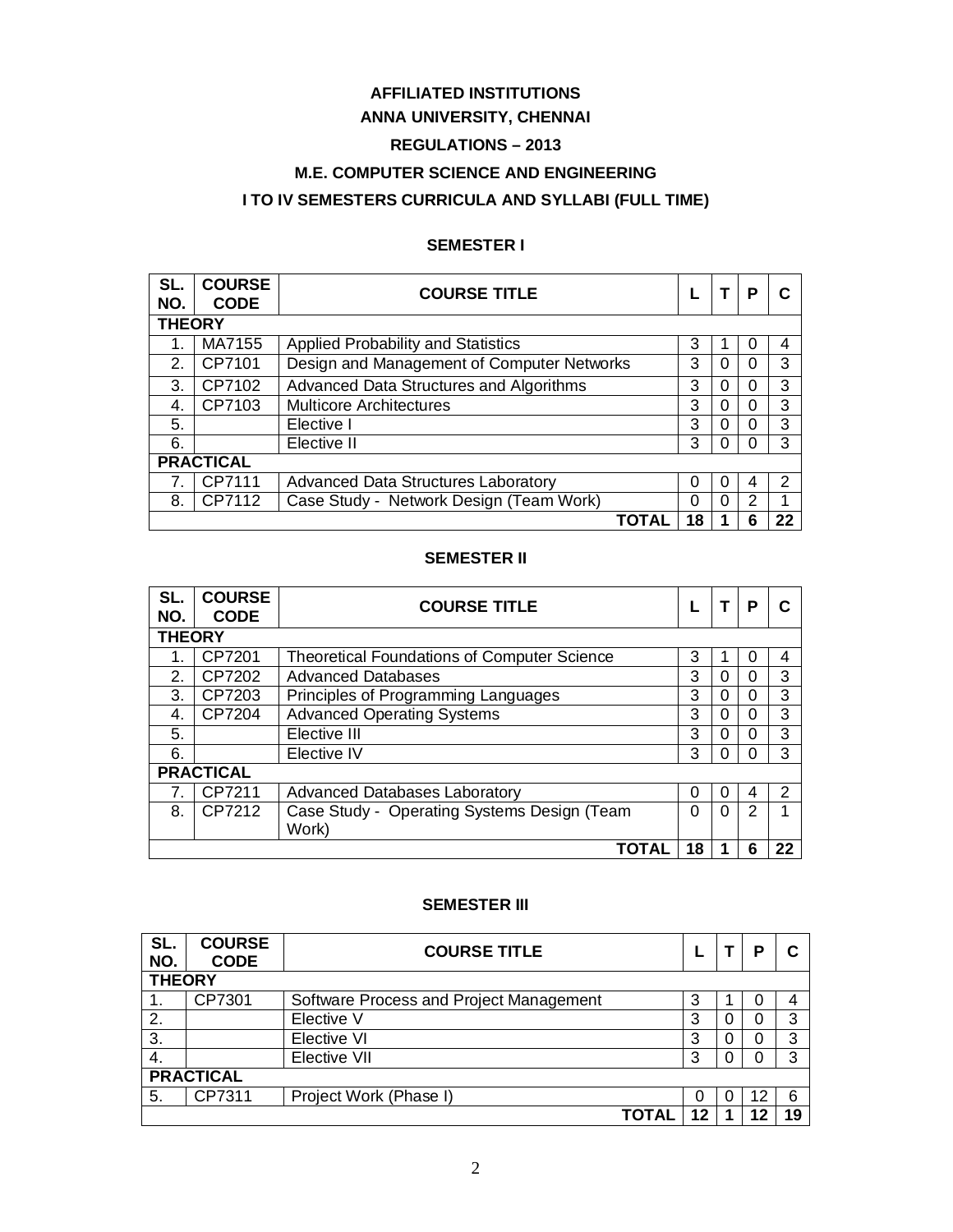# **SEMESTER IV**

| SL.<br><b>NO</b> | <b>COURSE</b><br><b>CODE</b> | <b>COURSE TITLE</b>     | - |  | D  |    |  |  |
|------------------|------------------------------|-------------------------|---|--|----|----|--|--|
|                  | <b>PRACTICAL</b>             |                         |   |  |    |    |  |  |
|                  | CP7411                       | Project Work (Phase II) | υ |  | 24 |    |  |  |
|                  |                              | <b>TOTAL</b>            | 0 |  | 24 | 19 |  |  |

# **TOTAL NO.OF CREDITS:75**

# **LIST OF ELECTIVES**

# **ELECTIVE I**

| SL.<br>NO. | <b>COURSE</b><br><b>CODE</b> | <b>COURSE TITLE</b>                        |   |   | P |   |
|------------|------------------------------|--------------------------------------------|---|---|---|---|
|            | SE7103                       | Formal models of software systems          | 3 |   | 0 | 3 |
| 2.         | CP7001                       | Performance Evaluation of Computer Systems | 3 |   | 0 | 3 |
| 3.         | CP7002                       | <b>Probabilistic Reasoning Systems</b>     | 3 | U | 0 | 3 |
| 4.         | CP7003                       | Data Analysis and Business Intelligence    | 3 |   | 0 | 3 |
| 5.         | CP7004                       | <b>Image Processing and Analysis</b>       | 3 |   | 0 | 3 |
| 6.         | <b>NE7001</b>                | Sensing Techniques and Sensors             | 3 |   | O | 3 |

# **ELECTIVE II**

| SL.<br><b>NO</b> | <b>COURSE</b><br><b>CODE</b> | <b>COURSE TITLE</b>                      |   |   |   |   |
|------------------|------------------------------|------------------------------------------|---|---|---|---|
| 1.               | CP7005                       | Randomized Algorithms                    | 3 | O |   | 3 |
| 2.               | <b>NE7002</b>                | Mobile and Pervasive Computing           | 3 | O |   | 3 |
| 3.               | CP7006                       | <b>Parallel Programming Paradigms</b>    | 3 | 0 |   | 3 |
| 4.               | CP7007                       | <b>Software Requirements Engineering</b> | 3 | O |   | 3 |
| 5.               | CP7008                       | Speech Processing and Synthesis          | 3 | Ω | 0 | 3 |
| 6.               | CP7009                       | Machine Learning Techniques              | 3 |   |   | 3 |

### **ELECTIVE III**

| SL.<br>NO. | <b>COURSE</b><br><b>CODE</b> | <b>COURSE TITLE</b>                        |   | D | С |
|------------|------------------------------|--------------------------------------------|---|---|---|
| 1.         | CP7010                       | <b>Concurrency Models</b>                  | 3 |   | 3 |
| 2.         | CP7011                       | <b>Real Time Systems</b>                   | 3 | O | 3 |
| 3.         | CP7012                       | <b>Computer Vision</b>                     | 3 | 0 | 3 |
| 4.         | <b>NE7202</b>                | Network and Information Security           | 3 | 0 | 3 |
| 5.         | CP7013                       | Design and Analysis of Parallel Algorithms | 3 | 0 | 3 |
| 6.         | CP7014                       | Software Architectures                     | 3 |   | 3 |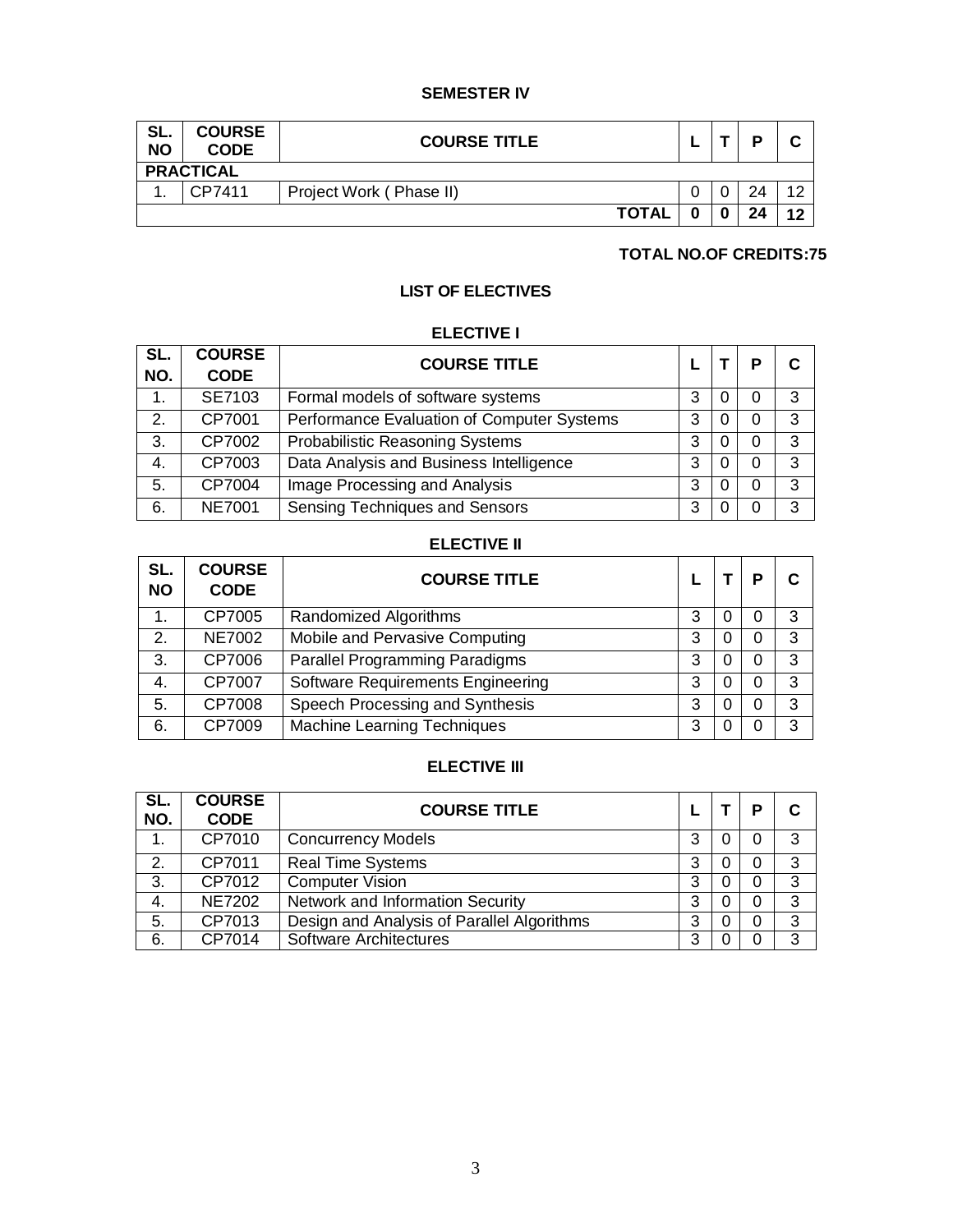# **ELECTIVE IV**

| SL.<br>NO. | <b>COURSE</b><br><b>CODE</b> | <b>COURSE TITLE</b>                            |   | Р        |   |
|------------|------------------------------|------------------------------------------------|---|----------|---|
| 1.         | CP7015                       | Model Checking and Program Verification        | 3 | 0        | 3 |
| 2.         | CP7016                       | <b>Embedded Software Development</b>           | 3 | 0        | 3 |
| 3.         | <b>IF7202</b>                | <b>Cloud Computing</b>                         | 3 | O        | 3 |
| 4.         | CP7017                       | Data Visualization Techniques                  | 3 | 0        | 3 |
| 5.         | <b>NE7005</b>                | Protocols and Architecture for Wireless Sensor | 3 | $\Omega$ | 3 |
|            |                              | <b>Networks</b>                                |   |          |   |
| 6.         | CP7018                       | Language Technologies                          | 3 | 0        | З |

# **ELECTIVE V**

| SL.       | <b>COURSE</b> | <b>COURSE TITLE</b>                   |   |          | D | С |
|-----------|---------------|---------------------------------------|---|----------|---|---|
| <b>NO</b> | <b>CODE</b>   |                                       |   |          |   |   |
| 1.        | <b>NE7012</b> | Social Network Analysis               | 3 | 0        | 0 | 3 |
| 2.        | CP7019        | Managing Big Data                     | 3 | 0        | 0 | 3 |
| 3.        | <b>NE7011</b> | <b>Mobile Application Development</b> | 3 | 0        | 0 | 3 |
| 4.        | CP7020        | <b>Bio-inspired Computing</b>         | 3 | 0        | 0 | 3 |
| 5.        | CP7021        | Medical Image Processing              | 3 | O        | 0 | 3 |
| 6.        | CP7022        | Software Design                       | 3 | $\left($ | ი | 3 |

# **ELECTIVE VI**

| SL.<br><b>NO</b> | <b>COURSE</b><br><b>CODE</b> | <b>COURSE TITLE</b>                     |   |   | P        |   |
|------------------|------------------------------|-----------------------------------------|---|---|----------|---|
| 1.               | CP7023                       | Reconfigurable Computing                | 3 | 0 | 0        | 3 |
| 2.               | IF7013                       | <b>Energy Aware Computing</b>           | 3 | 0 |          | 3 |
| 3.               | CP7024                       | <b>Information Retrieval Techniques</b> | 3 | 0 |          | 3 |
| 4.               | CP7025                       | Data Mining Techniques                  | 3 | O | $\Omega$ | 3 |
| 5.               | IF7002                       | <b>Bio Informatics</b>                  | 3 | 0 |          | 3 |
| 6.               | CP7026                       | <b>Software Quality Assurance</b>       | 3 |   |          | વ |

# **ELECTIVE VII**

| SL.<br><b>NO</b> | <b>COURSE</b><br><b>CODE</b> | <b>COURSE TITLE</b>                       |   | D |   |
|------------------|------------------------------|-------------------------------------------|---|---|---|
|                  |                              |                                           |   |   | 3 |
| 1.               | CP7027                       | Multi Objective Optimization Techniques   | 3 |   |   |
| 2.               | CP7028                       | <b>Enterprise Application Integration</b> | 3 |   | 3 |
| 3.               | CP7029                       | Information Storage Management            | 3 |   | 3 |
| 5.               | CP7030                       | <b>Robotics</b>                           | 3 |   | 3 |
| 6.               | CP7031                       | <b>Compiler Optimization Techniques</b>   | 3 |   | 2 |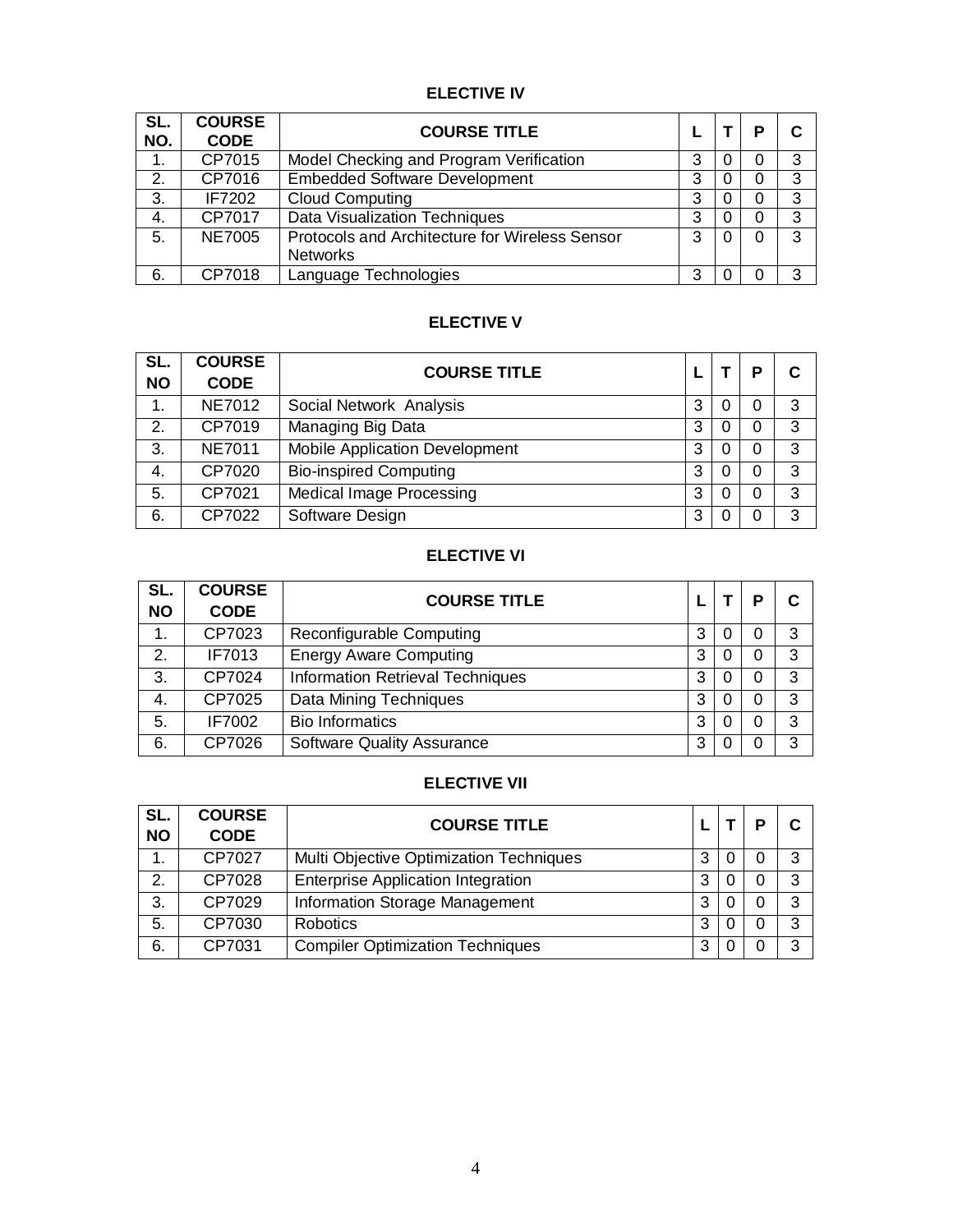### **MA7155 APPLIED PROBABILITY AND STATISTICS L T P C**

### **OBJECTIVES:**

- To introduce the basic concepts of one dimensional and two dimensional Random Variables.
- To provide information about Estimation theory, Correlation, Regression and Testing of hypothesis.
- To enable the students to use the concepts of multivariate normal distribution and principle components analysis.

#### **UNIT I ONE DIMENSIONAL RANDOM VARIABLES 9+3**

Random variables - Probability function  $-$  Moments  $-$  Moment generating functions and their properties – Binomial, Poisson, Geometric, Uniform, Exponential, Gamma and Normal distributions – Functions of a Random Variable.

# **UNIT II TWO DIMENSIONAL RANDOM VARIABLES 9+3**

Joint distributions – Marginal and Conditional distributions – Functions of two dimensional random variables – Regression Curve – Correlation.

### **UNIT III ESTIMATION THEORY 9+3**

Unbiased Estimators – Method of Moments – Maximum Likelihood Estimation - Curve fitting by Principle of least squares – Regression Lines.

### **UNIT IV TESTING OF HYPOTHESES 9+3**

Sampling distributions - Type I and Type II errors - Tests based on Normal, t, Chi-Square and F distributions for testing of mean, variance and proportions – Tests for Independence of attributes and Goodness of fit.

# **UNIT V MULTIVARIATE ANALYSIS 9+3**

Random Vectors and Matrices - Mean vectors and Covariance matrices - Multivariate Normal density and its properties - Principal components Population principal components - Principal components from standardized variables.

# **TOTAL 45+15:60 PERIODS**

#### **OUTCOME:**

 The student will able to acquire the basic concepts of Probability and Statistical techniques for solving mathematical problems which will be useful in solving Engineering problems

#### **REFERENCES:**

- 1 Jay L. Devore, "Probability and Statistics For Engineering and the Sciences",Thomson and Duxbury, 2002.
- 2.Richard Johnson. "Miller & Freund's Probability and Statistics for Engineer", Prentice Hall , Seventh Edition, 2007.
- 3.Richard A. Johnson and Dean W. Wichern, "Applied Multivariate Statistical Analysis", Pearson Education, Asia, Fifth Edition, 2002.
- 4.Gupta S.C. and Kapoor V.K."Fundamentals of Mathematical Statistics", Sultan an Sons, 2001.
- 5.Dallas E Johnson , "Applied Multivariate Methods for Data Analysis", Thomson an Duxbury press,1998.

 **3 1 0 4**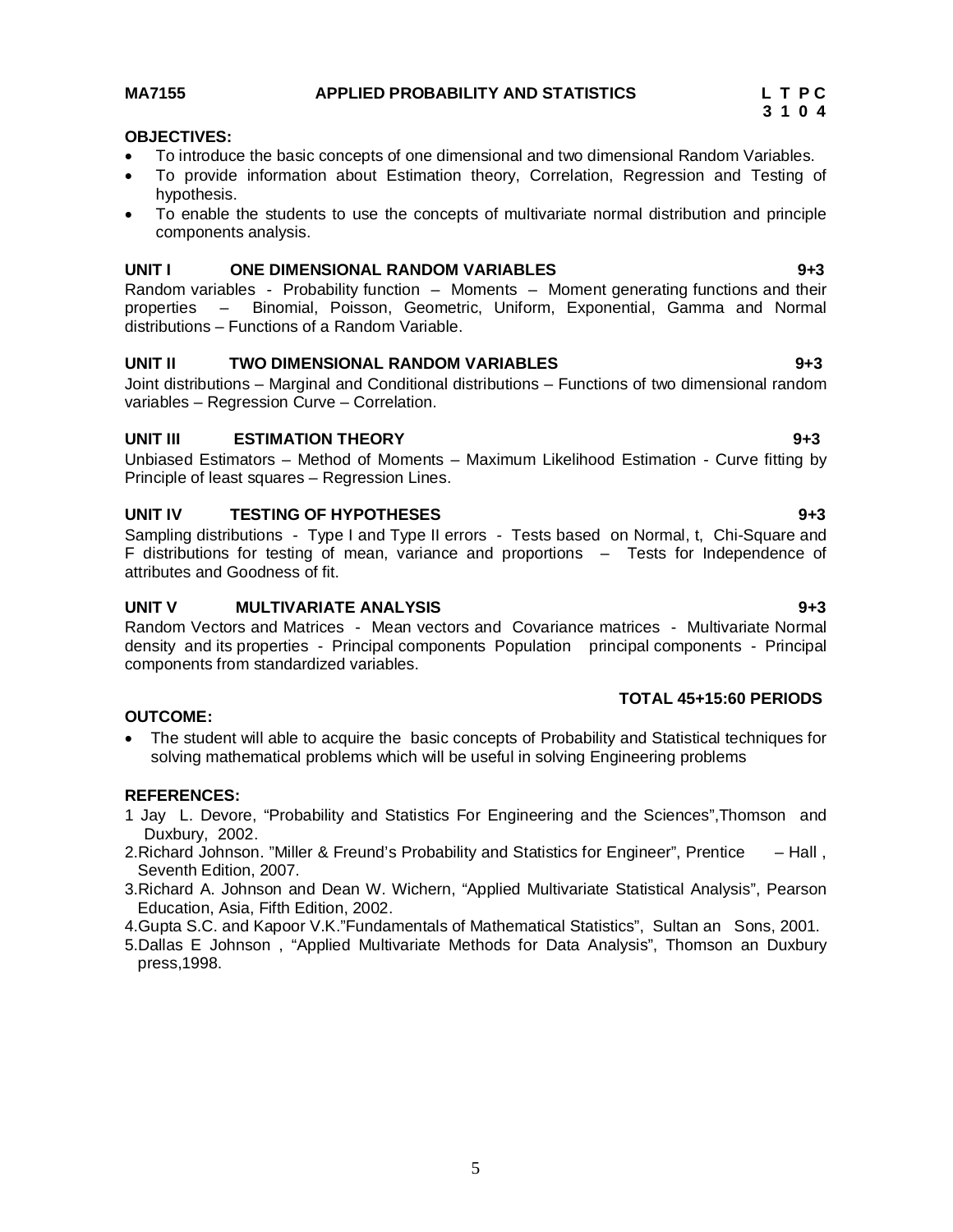# **CP7101 DESIGN AND MANAGEMENT OF COMPUTER NETWORKS L T P C**

 **3 0 0 3**

# **UNIT I INTRODUCTION TO NETWORK MANAGEMENT 9**

Overview of Analysis, Architecture and Design Process-System Methodology, Service methodology, Service Description - Service characteristics - Performance Characteristics - Network supportability - Requirement analysis – User Requirements – Application Requirements – Device Requirements – Network Requirements – Other Requirements - Requirement specification and map.

# **UNIT II REQUIREMENTS ANALYSIS 9**

Requirement Analysis Process – Gathering and Listing Requirements- Developing service metrics – Characterizing behavior – Developing RMA requirements – Developing delay Requirements - Developing capacity Requirements - Developing supplemental performance Requirements – Requirements mapping – Developing the requirements specification

# **UNIT III FLOW ANALYSIS 9**

Individual and Composite Flows – Critical Flows - Identifying and developing flows – Data sources and sinks – Flow models- Flow prioritization – Flow specification algorithms – Example Applications of Flow Analysis

# **UNIT IV NETWORK ARCHITECTURE 9**

Architecture and design – Component Architectures – Reference Architecture – Architecture Models – System and Network Architecture – Addressing and Routing Architecture – Addressing and Routing Fundamentals – Addressing Mechanisms – Addressing Strategies – Routing Strategies – Network Management Architecture – Network Management Mechanisms Performance Architecture – Performance Mechanisms – Security and Privacy Architecture – Planning security and privacy Mechanisms

# **UNIT V NETWORK DESIGN 9**

Design Concepts – Design Process - Network Layout – Design Traceability – Design Metrics – Logical Network Design – Topology Design – Bridging, Switching and Routing Protocols- Physical Network Design – Selecting Technologies and Devices for Campus and Enterprise Networks – Optimizing Network Design

# **TOTAL: 45 PERIODS**

# **REFERENCES:**

- 1. Network Analysis, Architecture, and Design By James D. McCabe, Morgan Kaufmann, Third Edition, 2007.ISBN-13: 978-0123704801
- 2. Computer Networks: A Systems Approach by Larry L. Peterson, Bruce S. Davie 2007, Elsevier Inc.
- 3. Top-down Network Design: [a Systems Analysis Approach to Enterprise Network Design] By Priscilla Oppenheimer, Cisco Press , 3rd Edition, ISBN-13: 978-1-58720- 283-4 ISBN-10: 1- 58720-283-2
- 4. Integrated Management of Networked Systems: Concepts, Architectures, and Their Operational Application (The Morgan Kaufmann Series in Networking), Heinz-Gerd Hegering, Sebastian Abeck, and Bernhard Neumair, 1999.
- 5. "Network Design and Management" by Steven T.Karris, Orchard publications, Second edition, Copyright 2009, ISBN 978-1-934404-15-7
- 6. "Network Design, Management and Technical Perspective", Teresa C. Mann-Rubinson and Kornel Terplan, CRC Press, 1999
- 7. "Ethernet Networks-Design, Implementation, Operation and Management by Gilbert Held, John Wiley and sons, Fourth Edition
- 8. James Kurose and Keith Ross, "Computer Networking: A Top-Down Approach Featuring the Internet", 1999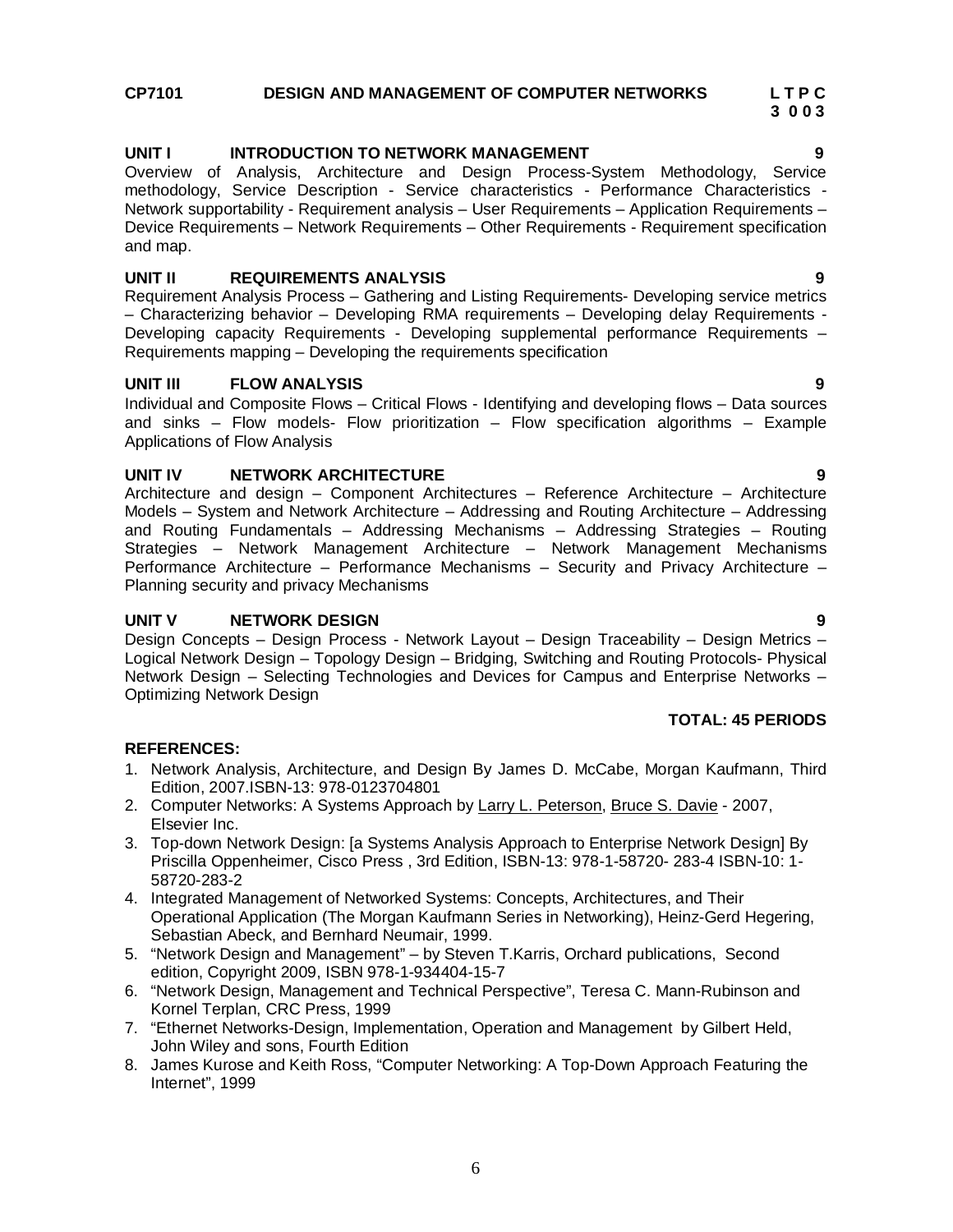# **CP7102 ADVANCED DATA STRUCTURES AND ALGORITHMS L T P C**

 **3 0 0 3**

### **OBJECTIVES:**

- To understand the principles of iterative and recursive algorithms.
- To learn the graph search algorithms.
- To study network flow and linear programming problems.
- To learn the hill climbing and dynamic programming design techniques.
- To develop recursive backtracking algorithms.
- To get an awareness of NP completeness and randomized algorithms.
- To learn the principles of shared and concurrent objects.
- To learn concurrent data structures.

# UNIT **I ITERATIVE AND RECURSIVE ALGORITHMS**

Iterative Algorithms: Measures of Progress and Loop Invariants-Paradigm Shift: Sequence of Actions versus Sequence of Assertions- Steps to Develop an Iterative Algorithm-Different Types of Iterative Algorithms--Typical Errors-Recursion-Forward versus Backward- Towers of Hanoi-Checklist for Recursive Algorithms-The Stack Frame-Proving Correctness with Strong Induction-Examples of Recursive Algorithms-Sorting and Selecting Algorithms-Operations on Integers-Ackermann's Function- Recursion on Trees-Tree Traversals- Examples- Generalizing the Problem - Heap Sort and Priority Queues-Representing Expressions.

# **UNIT II OPTIMISATION ALGORITHMS 9**

Optimization Problems-Graph Search Algorithms-Generic Search-Breadth-First Search-Dijkstra's Shortest-Weighted-Path -Depth-First Search-Recursive Depth-First Search-Linear Ordering of a Partial Order- Network Flows and Linear Programming-Hill Climbing-Primal Dual Hill Climbing-Steepest Ascent Hill Climbing-Linear Programming-Recursive Backtracking-Developing Recursive Backtracking Algorithm- Pruning Branches-Satisfiability

# **UNIT III DYNAMIC PROGRAMMING ALGORITHMS 9**

Developing a Dynamic Programming Algorithm-Subtle Points- Question for the Little Bird-Subinstances and Subsolutions-Set of Substances-Decreasing Time and Space-Number of Solutions-Code. Reductions and NP - Completeness **–** Satisfiability - Proving NP-Completeness-3-Coloring- Bipartite Matching. Randomized Algorithms **-** Randomness to Hide Worst Cases-Optimization Problems with a Random Structure.

# **UNIT IV SHARED OBJECTS AND CONCURRENT OBJECTS 9**

Shared Objects and Synchronization -Properties of Mutual Exclusion-The Mora l- The Producer– Consumer Problem -The Readers–Writers Problem-Realities of Parallelization-Parallel Programming- Principles- Mutual Exclusion-Time- Critical Sections--Thread Solutions-The Filter Lock-Fairness-Lamport's Bakery Algorithm-Bounded Timestamps-Lower Bounds on the Number of Locations-Concurrent Objects- Concurrency and Correctness-Sequential Objects-Quiescent Consistency- Sequential Consistency-Linearizability- Formal Definitions- Progress Conditions- The Java Memory Model

# **UNIT V CONCURRENT DATA STRUCTURES 9**

Practice-Linked Lists-The Role of Locking-List-Based Sets-Concurrent Reasoning- Coarse-Grained Synchronization-Fine-Grained Synchronization-Optimistic Synchronization- Lazy Synchronization-Non-Blocking Synchronization-Concurrent Queues and the ABA Problem-Queues-A Bounded Partial Queue-An Unbounded Total Queue-An Unbounded Lock-Free Queue-Memory Reclamation and the ABA Problem- Dual Data Structures- Concurrent Stacks and Elimination- An Unbounded Lock-Free Stack- Elimination-The Elimination Backoff Stack.

7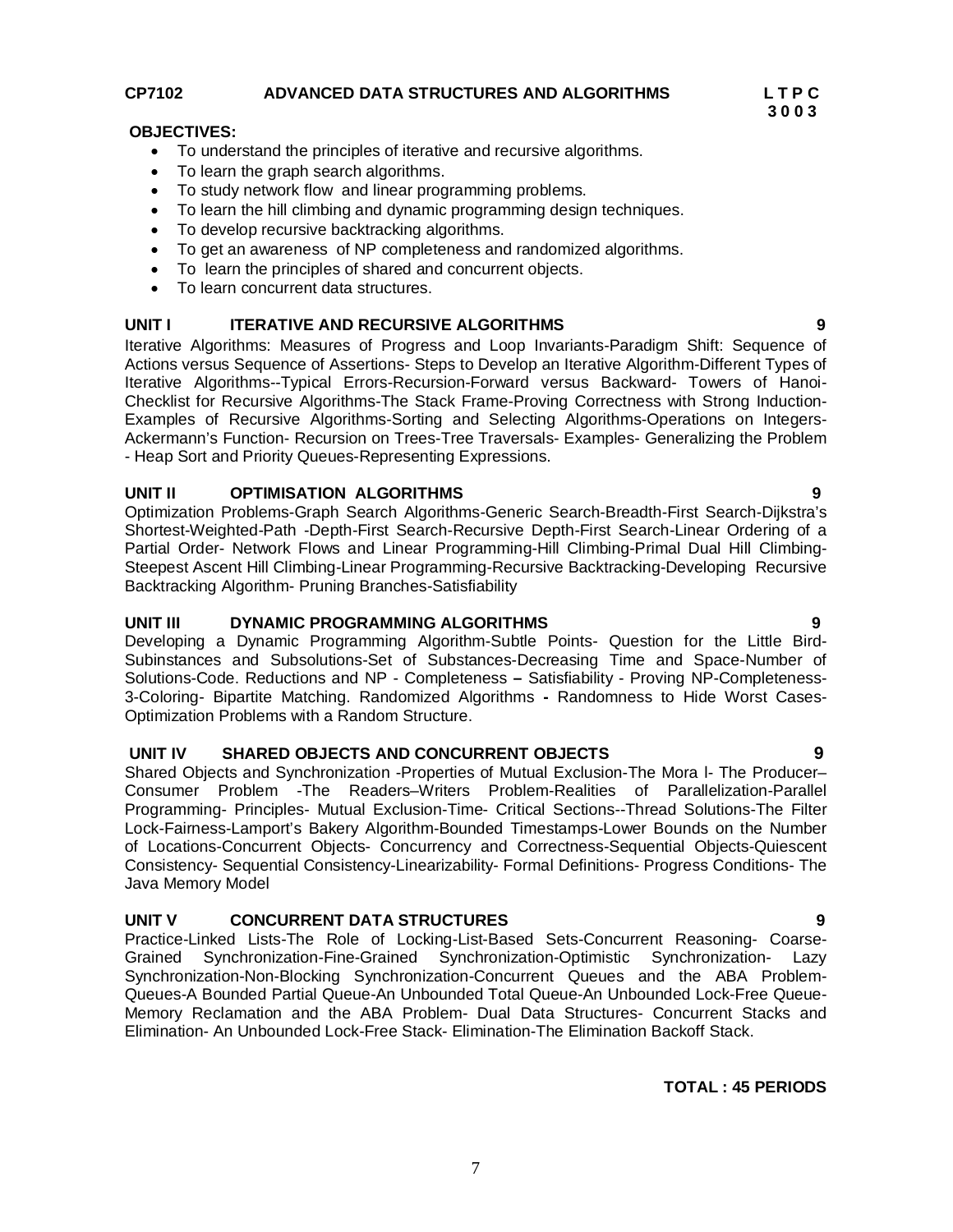Upon completion of the course, the students will be able to

- Design and apply iterative and recursive algorithms.
- Design and implement optimisation algorithms in specific applications.
- Design appropriate shared objects and concurrent objects for applications.
- Implement and apply concurrent linked lists, stacks, and queues.

## **REFERENCES:**

- 1. Jeff Edmonds, "How to Think about Algorithms", Cambridge University Press, 2008.
- 2. M. Herlihy and N. Shavit, "The Art of Multiprocessor Programming", Morgan Kaufmann, 2008.
- 3. Steven S. Skiena, "The Algorithm Design Manual", Springer, 2008.
- 4. Peter Brass, "Advanced Data Structures", Cambridge University Press, 2008.
- 5. S. Dasgupta, C. H. Papadimitriou, and U. V. Vazirani, "Algorithms" , McGrawHill, 2008.
- 6. J. Kleinberg and E. Tardos, "Algorithm Design", Pearson Education, 2006.
- 7. T. H. Cormen, C. E. Leiserson, R. L. Rivest and C. Stein, "Introduction to Algorithms", PHI Learning Private Limited, 2012.
- 8. Rajeev Motwani and Prabhakar Raghavan, "Randomized Algorithms", Cambridge University Press, 1995.
- 9. A. V. Aho, J. E. Hopcroft, and J. D. Ullman, "The Design and Analysis of Computer Algorithms**",** Addison-Wesley, 1975.
- 10. A. V. Aho, J. E. Hopcroft, and J. D. Ullman,"Data Structures and Algorithms", Pearson,2006.

# **CP7103 MULTICORE ARCHITECTURES L T P C**

### **OBJECTIVES:**

- To understand the recent trends in the field of Computer Architecture and identify performance related parameters
- To appreciate the need for parallel processing
- To expose the students to the problems related to multiprocessing
- To understand the different types of multicore architectures
- To expose the students to warehouse-scale and embedded architectures

### **UNIT I FUNDAMENTALS OF QUANTITATIVE DESIGN AND ANALYSIS 9**

Classes of Computers – Trends in Technology, Power, Energy and Cost – Dependability – Measuring, Reporting and Summarizing Performance – Quantitative Principles of Computer Design – Classes of Parallelism - ILP, DLP, TLP and RLP - Multithreading - SMT and CMP Architectures – Limitations of Single Core Processors - The Multicore era – Case Studies of Multicore Architectures.

# **UNIT II DLP IN VECTOR, SIMD AND GPU ARCHITECTURES 9**

Vector Architecture - SIMD Instruction Set Extensions for Multimedia – Graphics Processing Units - Detecting and Enhancing Loop Level Parallelism - Case Studies.

# **UNIT III TLP AND MULTIPROCESSORS 9**

Symmetric and Distributed Shared Memory Architectures – Cache Coherence Issues - Performance Issues – Synchronization Issues – Models of Memory Consistency - Interconnection Networks – Buses, Crossbar and Multi-stage Interconnection Networks.

# **UNIT IV RLP AND DLP IN WAREHOUSE-SCALE ARCHITECTURES 9**

Programming Models and Workloads for Warehouse-Scale Computers – Architectures for Warehouse-Scale Computing – Physical Infrastructure and Costs – Cloud Computing – Case Studies.

8

# **3 0 0 3**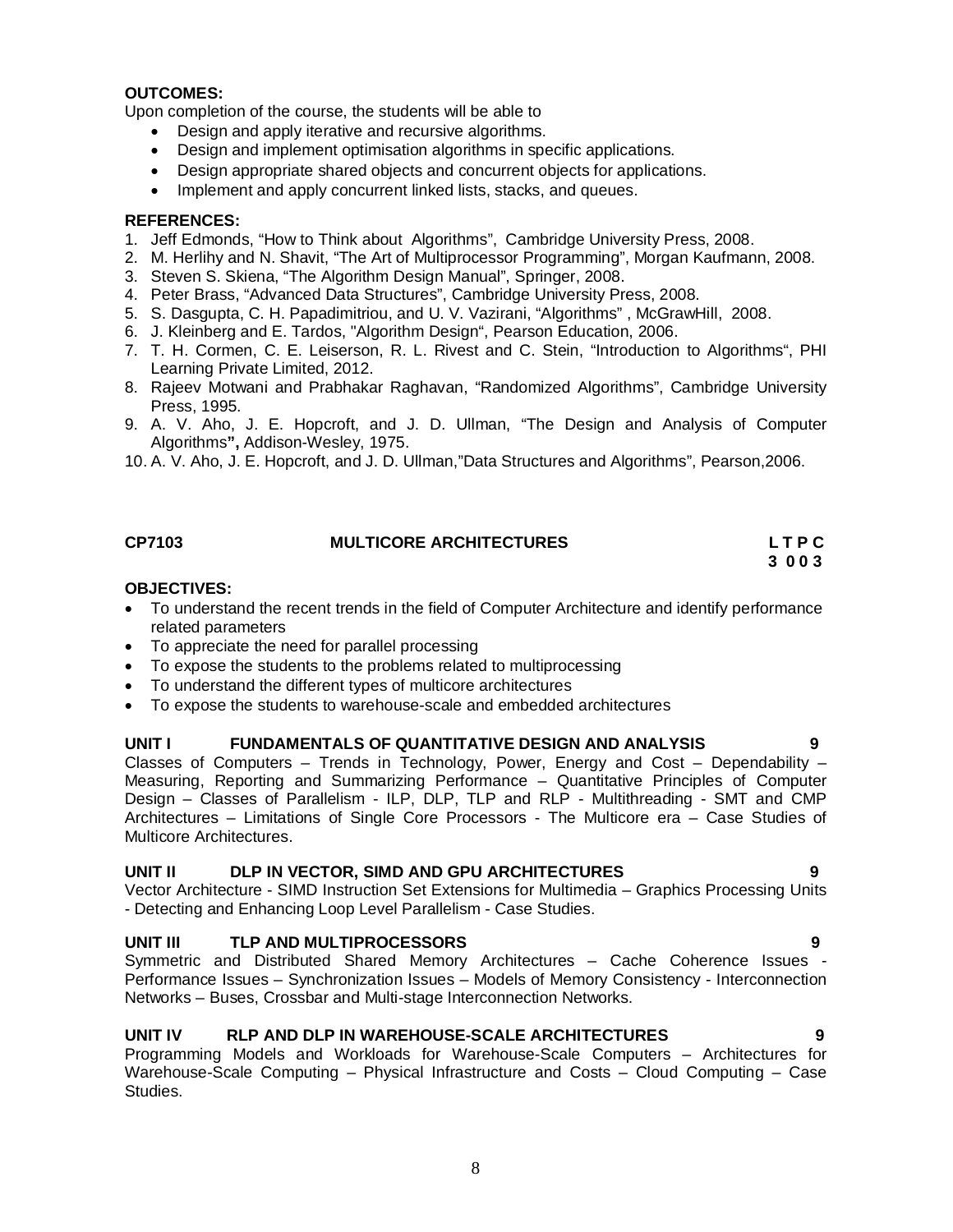# **UNIT V ARCHITECTURES FOR EMBEDDED SYSTEMS 9**

Features and Requirements of Embedded Systems – Signal Processing and Embedded Applications – The Digital Signal Processor – Embedded Multiprocessors - Case Studies.

### **TOTAL : 45 PERIODS**

# **OUTCOMES:**

Upon completion of the course, the students will be able to

- Identify the limitations of ILP and the need for multicore architectures
- Discuss the issues related to multiprocessing and suggest solutions
- Point out the salient features of different multicore architectures and how they exploit parallelism
- Critically analyze the different types of inter connection networks
- Discuss the architecture of GPUs, warehouse-scale computers and embedded processors

### **REFERENCES:**

- 1. John L. Hennessey and David A. Patterson, "Computer Architecture A Quantitative Approach", Morgan Kaufmann / Elsevier, 5<sup>th</sup> edition, 2012.
- 2. Kai Hwang, "Advanced Computer Architecture", Tata McGraw-Hill Education, 2003
- 3. Richard Y. Kain, "Advanced Computer Architecture a Systems Design Approach", Prentice Hall, 2011.
- 4. David E. Culler, Jaswinder Pal Singh, "Parallel Computing Architecture : A Hardware/ Software Approach" , Morgan Kaufmann / Elsevier, 1997.

# **CP7111 ADVANCED DATA STRUCTURES LABORATORY L T P C**

#### **0 0 4 2 OBJECTIVES:**

- To learn to implement iterative and recursive algorithms.
- To learn to design and implement algorithms using hill climbing and dynamic programming techniques.
- To learn to implement shared and concurrent objects.
- To learn to implement concurrent data structures.

#### **LAB EXERCISES:**

Each student has to work individually on assigned lab exercises. Lab sessions could be scheduled as one contiguous four-hour session per week or two two-hour sessions per week. There will be about 15 exercises in a semester. It is recommended that all implementations are carried out in Java. If C or C++ has to be used, then the threads library will be required for concurrency. Exercises should be designed to cover the following topics:

- Implementation of graph search algorithms.
- Implementation and application of network flow and linear programming problems.
- Implementation of algorithms using the hill climbing and dynamic programming design techniques.
- Implementation of recursive backtracking algorithms.
- Implementation of randomized algorithms.
- Implementation of various locking and synchronization mechanisms for concurrent linked lists, concurrent queues, and concurrent stacks.
- Developing applications involving concurrency.

#### **TOTAL :60 PERIODS**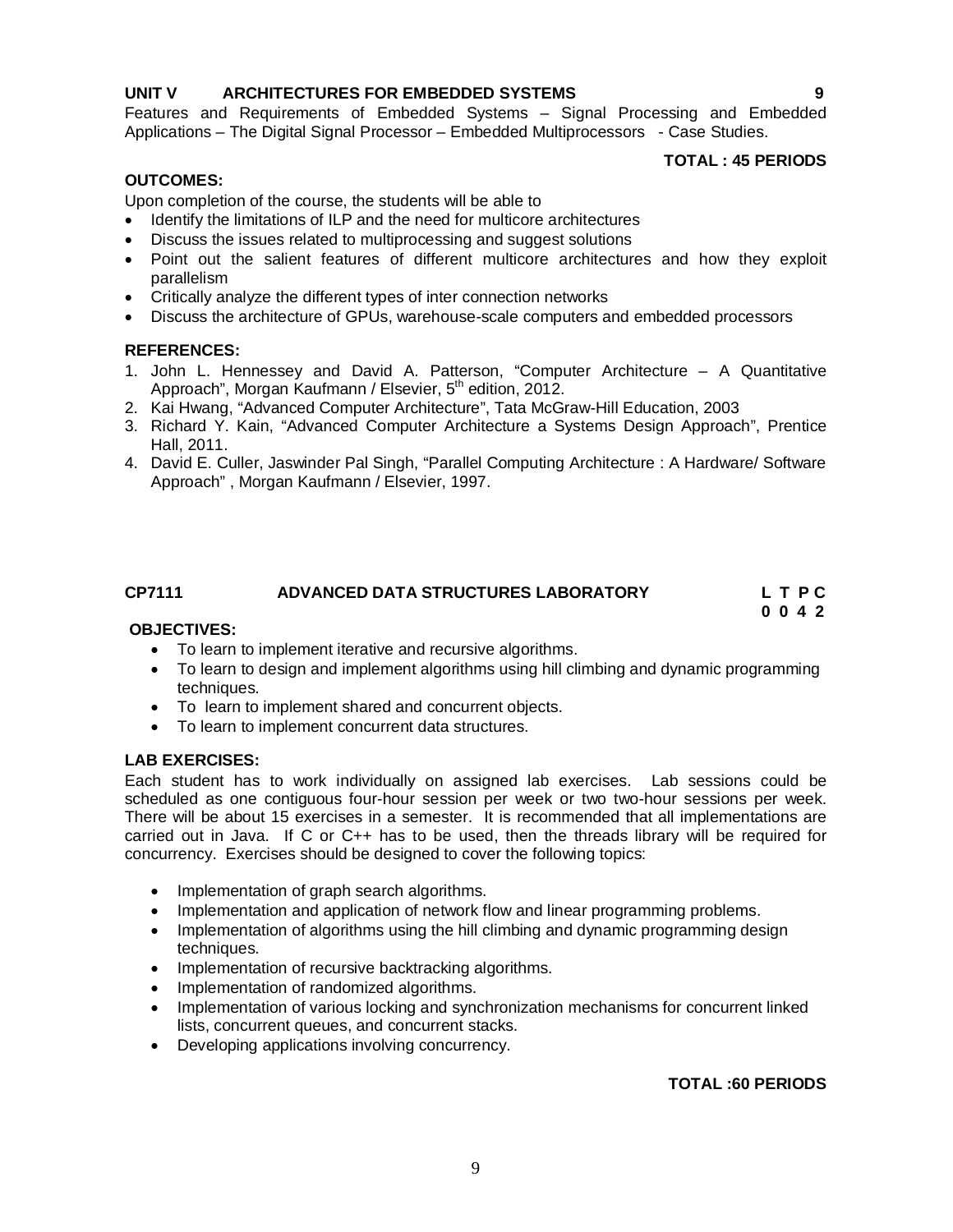Upon completion of the course, the students will be able to

- 1. Design and apply iterative and recursive algorithms.
- 2. Design and implement algorithms using the hill climbing and dynamic programming and recursive backtracking techniques.
- 3. Design and implement optimisation algorithms for specific applications.
- 4. Design and implement randomized algorithms.
- 5. Design appropriate shared objects and concurrent objects for applications.
- 6. Implement and apply concurrent linked lists, stacks, and queues.

#### **REFERENCES:**

- 1. Jeff Edmonds, "How to Think about Algorithms", Cambridge University Press, 2008.
- 2. M. Herlihy and N. Shavit, "The Art of Multiprocessor Programming", Morgan Kaufmann, 2008.
- 3. Steven S. Skiena, "The Algorithm Design Manual", Springer, 2008.
- 4. Peter Brass, "Advanced Data Structures", Cambridge University Press, 2008.
- 5. S. Dasgupta, C. H. Papadimitriou, and U. V. Vazirani, "Algorithms" , McGrawHill, 2008.
- 6. J. Kleinberg and E. Tardos, "Algorithm Design", Pearson Education, 2006.
- 7. T. H. Cormen, C.2 E. Leiserson, R. L. Rivest and C. Stein, "Introduction to Algorithms", PHI Learning Private Limited, 2012.
- 8. Rajeev Motwani and Prabhakar Raghavan, "Randomized Algorithms", Cambridge University Press, 1995.
- 9. A. V. Aho, J. E. Hopcroft, and J. D. Ullman, "The Design and Analysis of Computer Algorithms**",** Addison-Wesley, 1975.
- 10. A. V. Aho, J. E. Hopcroft, and J. D. Ullman,"Data Structures and Algorithms", Pearson,2006.

# **CP7112 CASE STUDY: NETWORK DESIGN (Team Work) L T P C 0 0 2 1**

# **CASE STUDY : 1**

#### **Analyzing the performance of various configurations and protocols in LAN.**

**1.1. Establishing a Local Area Network (LAN):** The main objective is to set up a Local Area Network,concepts involved in this network are IP addressing and the Address Resolution Protocol (ARP). The required equipments are192.168.1.1 ,192.168.1.2, 192.168.1.3,Host A Host B Host C, Switch/HUB, three PC`s equipped with at least one NIC, one HUB or Switch and the necessary cables. Once the physical LAN is set up the hosts need to be configured using the ifconfig command. To verify communication among the machines the ping command is used. Next, to manipulate the routing tables at the hosts to understand how machines know where to send packets. Since the ifconfig command places a default route into the routing tables this route must be deleted. to ´blindfoldˇ the machine. The ping command is used again to show that communication is no longer available. To re-establish communication the routes are put back into the routing table one host at a time. Communication is once again verified using the ping command.

#### **1.2. Connecting two LANs using multi-router topology with static routes:**

The main objective is to extend routing connection by using multiple routers. The concepts include IP addressing and basic network routing principles. Connect two LANs topology. During router configuration attention is paid to the types of interfaces as additional issues are involved with setup. For example, the serial interfaces require clocking mechanisms to be set correctly. Once the interfaces are working the ping command is used to check for communication between LANs. The failure of communication illustrates the need for routes to be established inside the routing infrastructure. Static routes are used to show how packets can be transported through any reasonable route. It is run trace route on two different configurations to demonstrate the implementation of different routes.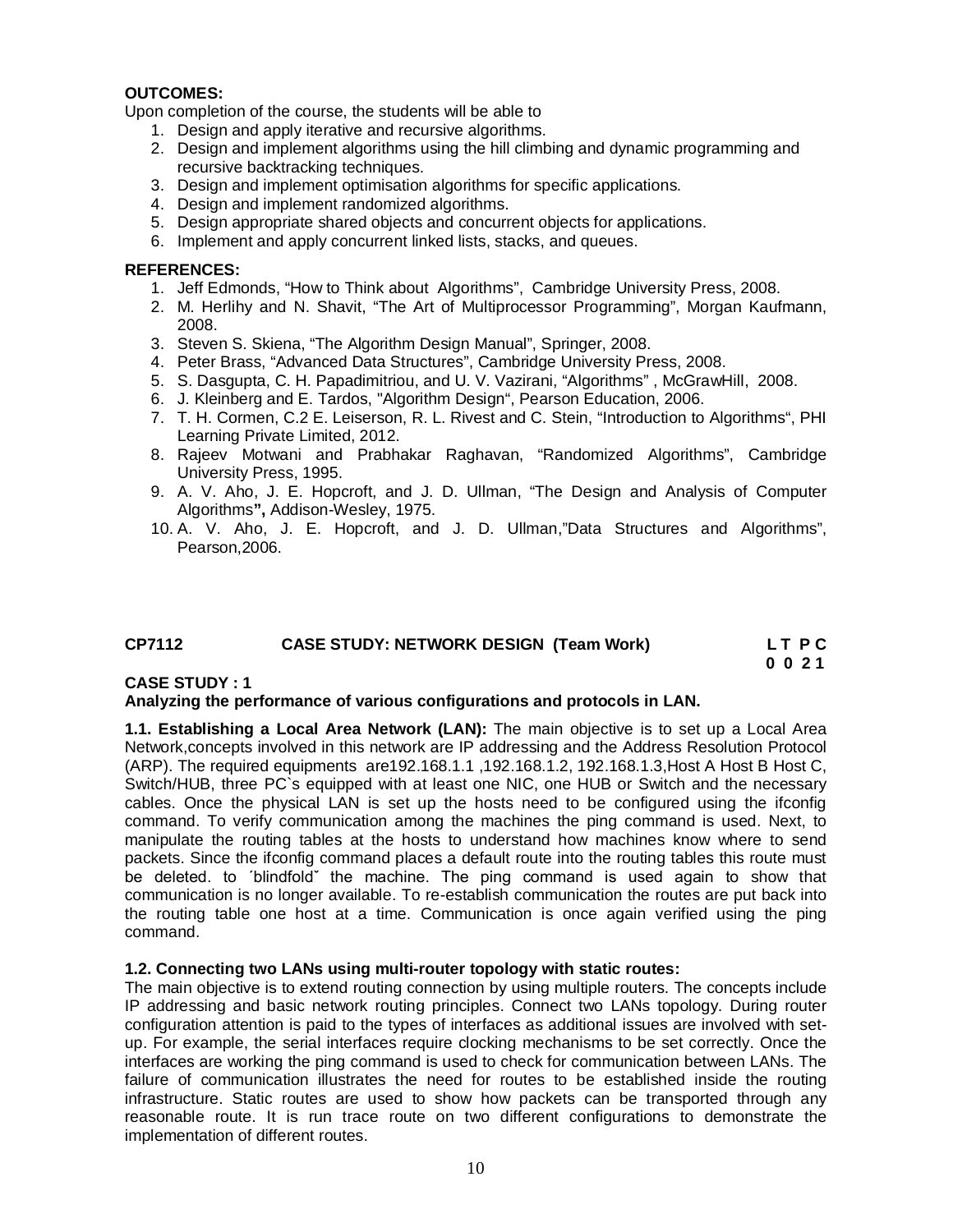# **1.3 Analyzing the performance of various configurations and protocols**

Original TCP versus the above modified one: To compare the performance between the operation of TCP with congestion control and the operation of TCP as implemented . The main objective is for students to examine how TCP responds to a congested network. The concepts involved in the lab include network congestion and the host responsibilites for communicating over a network. This lab requires three PC's connected to a switch.One PC is designated as the target host and the other two PC's will transfer a file from the targethost using FTP. A load is placed on the network to simulate congestion and the file is transfered, first by the host using the normal TCP and then by the host using the modified version. This procedure is performed multiple times to determine average statistics. The students are then asked to summarize the results and draw conclusions about the performance differences and the underlying implications for hosts operating in a network environment.

# **Case Study 2:**

# **RIP and OSPF Redistribution**

This case study addresses the issue of integrating Routing Information Protocol (RIP) networks with Open Shortest Path First (OSPF) networks. Most OSPF networks also use RIP to communicate with hosts or to communicate with portions of the internetwork that do not use OSPF. This case study should provide examples of how to complete the following phases in redistributing information between RIP and OSPF networks, including the following topics:

- Configuring a RIP Network
- Adding OSPF to the Center of a RIP Network
- Adding OSPF Areas
- Setting Up Mutual Redistribution

# **'Case Study 3:**

# **Dial-on-Demand Routing**

This case study should describe the use of DDR to connect a worldwide network that consists of a central site located in Mumbai and remote sites located in Chennai, Bangalore, and Hyderabad. The following scenarios should be considered:

• Having the Central Site Dial Out

Describe the central and remote site configurations for three setups: a central site with one interface per remote site, a single interface for multiple remote sites, and multiple interfaces for multiple remote sites. Include examples of the usage of rotary groups and access lists.

• Having the Central and Remote Sites Dial In and Dial Out

Describe the central and remote site configurations for three setups: central site with one interface per remote site, a single interface for multiple remote sites, and multiple interfaces for multiple remote sites. Also describes the usage of Point-to-Point Protocol (PPP) encapsulation and the Challenge Handshake Authentication Protocol (CHAP).

• Having Remote Sites Dial Out

A common configuration is one in which the remote sites place calls to the central site but the central site does not dial out. In a "star" topology, it is possible for all of the remote routers to have their serial interfaces on the same subnet as the central site serial interface.

• Using DDR as a Backup to Leased Lines

Describes the use of DDR as a backup method to leased lines and provides examples of how to use floating static routes on single and shared interfaces.

• Using Leased Lines and Dial Backup

Describes the use of Data Terminal Ready (DTR) dialing and V.25bis dialing with leased lines.

# **Case Study 4:**

# **Network Security**

This case study should provide the specific actions you can take to improve the security of your network. Before going into specifics, however, you should understand the following basic concepts that are essential to any security system:

• Know your enemy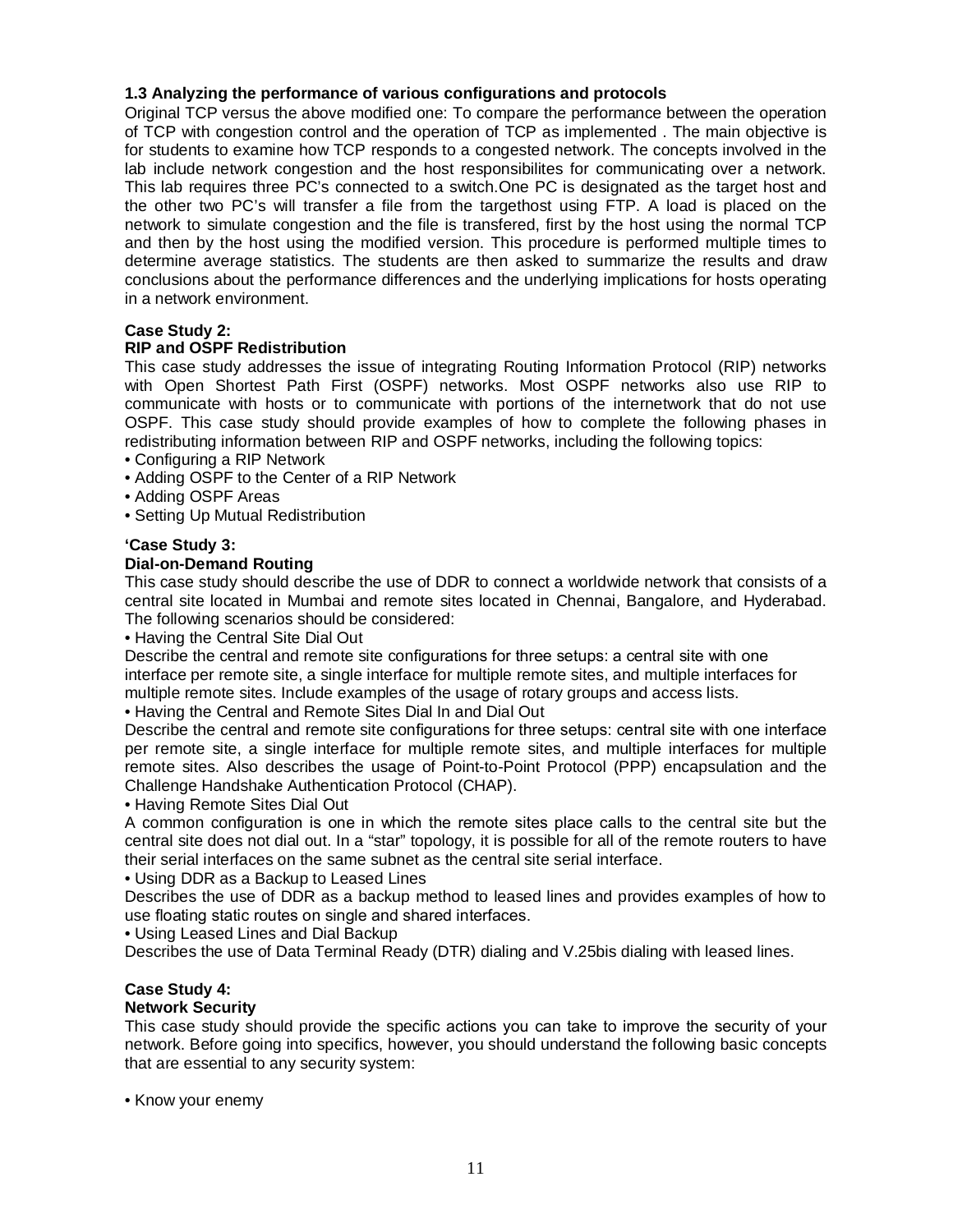This case study refers to attackers or intruders. Consider who might want to circumvent your security measures and identify their motivations. Determine what they might want to do and the damage that they could cause to your network. Security measures can never make it impossible for a user to perform unauthorized tasks with a computer system. They can only make it harder. The goal is to make sure the network security controls are beyond the attacker's ability or motivation.

• Count the cost

Security measures almost always reduce convenience, especially for sophisticated users. Security can delay work and create expensive administrative and educational overhead. It can use significant computing resources and require dedicated hardware. When you design your security measures, understand their costs and weigh those costs against the potential benefits. To do that, you must understand the costs of the measures themselves and the costs and likelihoods of security breaches. If you incur security costs out of proportion to the actual dangers, you have done yourself a disservice.

• Identify your assumptions

Every security system has underlying assumptions. For example, you might assume that your network is not tapped, or that attackers know less than you do, that they are using standard software, or that a locked room is safe. Be sure to examine and justify your assumptions. Any hidden assumption is a potential security hole.

• Control your secrets

Most security is based on secrets. Passwords and encryption keys, for example, are secrets. Too often, though, the secrets are not really all that secret. The most important part of keeping secrets is knowing the areas you need to protect. What knowledge would enable someone to circumvent your system? You should jealously guard that knowledge and assume that everything else is known to your adversaries. The more secrets you have, the harder it will be to keep all of them. Security systems should be designed so that only a limited number of secrets need to be kept.

• Know your weaknesses

Every security system has vulnerabilities. You should understand your system's weak points and know how they could be exploited. You should also know the areas that present the largest danger and prevent access to them immediately. Understanding the weak points is the first step toward turning them into secure areas.

• Limit the scope of access

You should create appropriate barriers inside your system so that if intruders access one part of the system, they do not automatically have access to the rest of the system. The security of a system is only as good as the weakest security level of any single host in the system.

• Remember physical security Physical access to a computer (or a router) usually gives a sufficiently sophisticated user total control over that computer. Physical access to a network link usually allows a person to tap that link, iam it, or inject traffic into it. It makes no network link usually allows a person to tap that link, jam it, or inject traffic into it. It sense to install complicated software security measures when access to the hardware is not controlled.

# **Case Study 5:**

#### **Controlling Traffic Flow**

In this case study, the firewall router allows incoming new connections to one or more communication servers or hosts. Having a designated router act as a firewall is desirable because it clearly identifies the router's purpose as the external gateway and avoids encumbering other routers with this task. In the event that the internal network needs to isolate itself, the firewall router provides the point of isolation so that the rest of the internal network structure is not affected. Connections to the hosts are restricted to incoming file transfer protocol (FTP) requests and email services. The incoming Telnet, or modem connections to the communication server are screened by the communication server running TACACS username authentication.

# **Case Study 6:**

#### **Defining Access Lists**

Access lists define the actual traffic that will be permitted or denied, whereas an access group applies an access list definition to an interface. Access lists can be used to deny connections that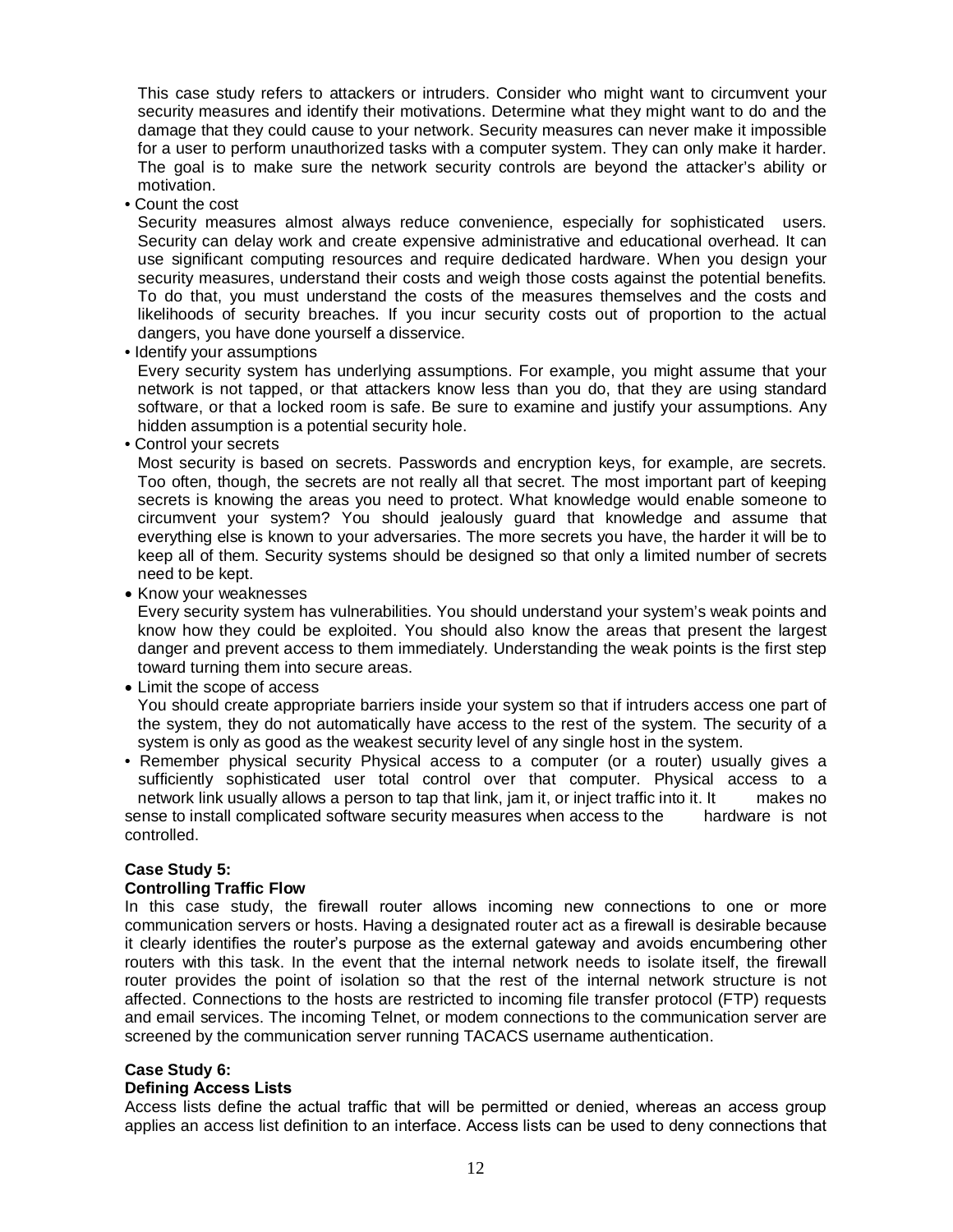are known to be a security risk and then permit all other connections, or to permit those connections that are considered acceptable and deny all the rest. For firewall implementation, the latter is the more secure method. In this case study, incoming email and news are permitted for a few hosts, but FTP, Telnet, and rlogin services are permitted only to hosts on the firewall subnet. IP extended access lists (range 100 to 199) and transmission control protocol (TCP) or user datagram protocol (UDP) port numbers are used to filter traffic. When a connection is to be established for email, Telnet, FTP, and so forth, the connection will attempt to open a service on a specified port number. You can, therefore, filter out selected types of connections by denying packets that are attempting to use that service. An access list is invoked after a routing decision has been made but before the packet is sent out on an interface. The best place to define an access list is on a preferred host using your favorite text editor. You can create a file that contains the access-list commands, place the file (marked readable) in the default TFTP directory, and then network load the file onto the router.

# **Case Study 7:**

# **Configuring a fire wall**

Consider a Fire wall communication server with single inbound modem. Configure the modem to ensure security for LAN

## **Case Study 8: Integrating EIGRP (Enhanced Interior Gateway Routing Protocol) into Existing Networks:**

The case study should provide the benefits and considerations involved in integrating Enhanced IGRP into the following types of internetworks:

- IP—The existing IP network is running IGRP
- Novell IPX—The existing IPX network is running RIP and SAP
- AppleTalk—The existing AppleTalk network is running the Routing Table Maintenance

# Protocol (RTMP)

When integrating Enhanced IGRP into existing networks, plan a phased implementation. Add Enhanced IGRP at the periphery of the network by configuring Enhanced IGRP on a boundary router on the backbone off the core network. Then integrate Enhanced IGRP into the core network.

# **TOTAL : 30 PERIODS**

# **CP7201 THEORETICAL FOUNDATIONS OF COMPUTER SCIENCE L T P C**

 **3 1 0 4**

# **OBJECTIVES:**

- To review sets, relations, functions, and other foundations
- To understand propositional and predicate logics and their applications
- To understand lambda calculus and functional programming
- To understand graph structures and their applications
- To understand formal models of computation, computability, and decidability

# **UNIT I FOUNDATIONS 12**

Sets – relations – equivalence relations – partial orders – functions – recursive functions – sequences – induction principle – structural induction – recursive algorithms – counting – pigeonhole principle – permutations and combinations – recurrence relations

# **UNIT II LOGIC AND LOGIC PROGRAMMING 12**

Propositional logic – syntax – interpretations and models – deduction theorems – normal forms – inference rules – SAT solvers – Davis Putnam procedure – binary decision diagrams – predicate logic – syntax – proof theory – semantics of predicate logic – undecidability of predicate logic -Normal form – unification – - inferences in first-order logic – logic programming – definite programs – SLD resolution – normal programs – SLDNF resolution – introduction to Prolog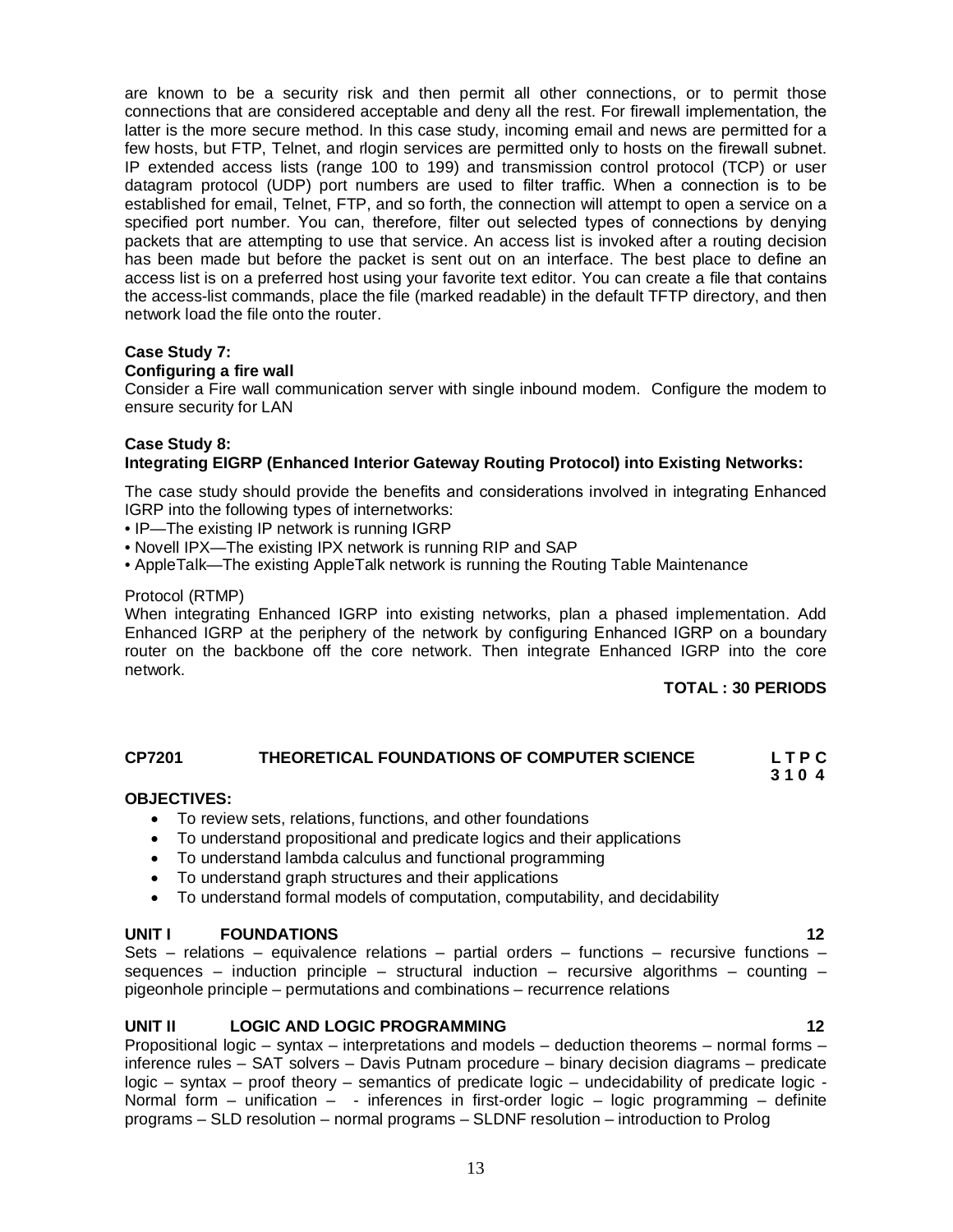### **UNIT III LAMBDA CALCULUS AND FUNCTIONAL PROGRAMMING 12**

Lambda notation for functions – syntax – curried functions – parametric polymorphism – lambda reduction – alpha reduction – beta reduction – beta abstraction – extensionality theorem – delta reduction – reduction strategies – normal forms – Church-Rosser Theorems – pure lambda calculus – constants – arithmetic – conditionals – Iteration – recursion – introduction to functional programming

### **UNIT IV GRAPH STRUCTURES** 12

Tree Structures – Graph structures – graph representations – regular graph structures – random graphs – Connectivity – Cycles – Graph Coloring – Cliques, Vertex Covers, Independent sets – Spanning Trees – network flows – matching

## **UNIT V STATE MACHINES** 12

Languages and Grammars – Finite State Machines – State machines and languages – Turing Machines – Computational Complexity – computability – Decidability – Church's Thesis.

### **TOTAL : 60 PERIODS**

### **OUTCOMES:**

Upon Completion of the course,the students will be able

- To explain sets, relations, functions
- To conduct proofs using induction, pigeonhole principle, and logic
- To apply counting, permutations, combinations, and recurrence relations
- To apply recursive functions and lambda calculus
- To explain logic programming and functional programming principles
- To apply sequential structures, tree structures, and graph structures
- To explain computational models, computability, and complexity

### **REFERENCES:**

- 1. Uwe Schoning, "Logic for Computer Scientists", Birkhauser, 2008.
- 2. M. Ben-Ari, "Mathematical logic for computer science", Second Edition, Springer, 2003.
- 3. John Harrison, "Handbook of Practical Logic and Automated Reasoning", Cambridge University Press, 2009.
- 4. Greg Michaelson, "An introduction to functional programming through lambda calculus", Dover Publications, 2011.
- 5. Kenneth Slonneger and Barry Kurtz, "Formal syntax and semantics of programming languages", Addison Wesley, 1995.
- 6. Kenneth H. Rosen, "Discrete Mathematics and its applications", Seventh Edition, Tata McGraw Hill, 2011.
- 7. Sriram Pemmaraju and Steven Skiena, "Computational Discrete Mathematics", Cambridge University Press, 2003.
- 8. M. Huth and M. Ryan, "Logic in Computer Science Modeling and Reasoning about systems", Second Edition, Cambridge University Press, 2004.
- 9. Norman L. Biggs, "Discrete Mathematics", Second Edition, Oxford University Press, 2002.
- 10. Juraj Hromkovic, "Theoretical Computer Science", Springer, 1998.
- 11. J. E. Hopcroft, Rajeev Motwani, and J. D. Ullman, "Introduction to Automata Theory, Languages, and Computation", Third Edition, Pearson, 2008.

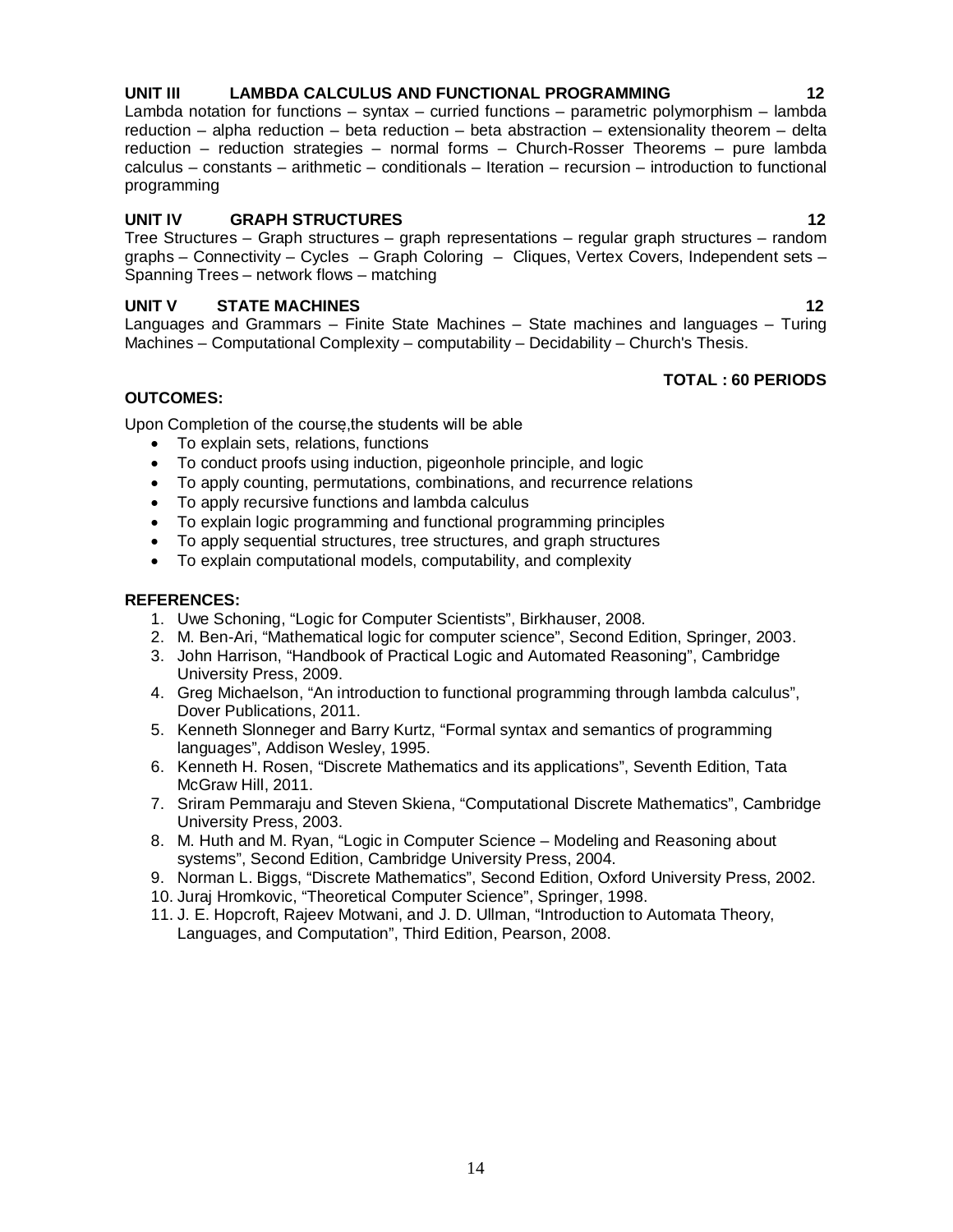**CP7202 ADVANCED DATABASES L T P C** 

#### **OBJECTIVES:**

- To learn the modeling and design of databases.
- To acquire knowledge on parallel and distributed databases and its applications.
- To study the usage and applications of Object Oriented database
- To understand the principles of intelligent databases.
- To understand the usage of advanced data models.
- To learn emerging databases such as XML, Cloud and Big Data.
- To acquire inquisitive attitude towards research topics in databases.

### **UNIT I PARALLEL AND DISTRIBUTED DATABASES**

Database System Architectures: Centralized and Client-Server Architectures – Server System Architectures – Parallel Systems- Distributed Systems – Parallel Databases: I/O Parallelism – Inter and Intra Query Parallelism – Inter and Intra operation Parallelism – Design of Parallel Systems-Distributed Database Concepts - Distributed Data Storage – Distributed Transactions – Commit Protocols – Concurrency Control – Distributed Query Processing – Case Studies

# **UNIT II OBJECT AND OBJECT RELATIONAL DATABASES 9**

Concepts for Object Databases: Object Identity – Object structure – Type Constructors – Encapsulation of Operations – Methods – Persistence – Type and Class Hierarchies – Inheritance – Complex Objects – Object Database Standards, Languages and Design: ODMG Model – ODL – OQL – Object Relational and Extended – Relational Systems: Object Relational features in SQL/Oracle – Case Studies.

# **UNIT III INTELLIGENT DATABASES 9**

Active Databases: Syntax and Semantics (Starburst, Oracle, DB2)- Taxonomy- Applications-Design Principles for Active Rules- Temporal Databases: Overview of Temporal Databases-TSQL2- Deductive Databases: Logic of Query Languages – Datalog- Recursive Rules-Syntax and Semantics of Datalog Languages- Implementation of Rules and Recursion- Recursive Queries in SQL- Spatial Databases- Spatial Data Types- Spatial Relationships- Spatial Data Structures-Spatial Access Methods- Spatial DB Implementation.

# **UNIT IV ADVANCED DATA MODELS 9**

Mobile Databases: Location and Handoff Management - Effect of Mobility on Data Management - Location Dependent Data Distribution - Mobile Transaction Models -Concurrency Control - Transaction Commit Protocols- Multimedia Databases- Information Retrieval- Data Warehousing-Data Mining- Text Mining.

#### **UNIT V EMERGING TECHNOLOGIES 9**

XML Databases: XML-Related Technologies-XML Schema- XML Query Languages- Storing XML in Databases-XML and SQL- Native XML Databases- Web Databases- Geographic Information Systems- Biological Data Management- Cloud Based Databases: Data Storage Systems on the Cloud- Cloud Storage Architectures-Cloud Data Models- Query Languages- Introduction to Big Data-Storage-Analysis.

#### **TOTAL: 45 PERIODS**

# **OUTCOMES:**

Upon completion of the course, the students will be able to

- Select the appropriate high performance database like parallel and distributed database
- Model and represent the real world data using object oriented database
- Design a semantic based database to meaningful data access
- Embed the rule set in the database to implement intelligent databases
- Represent the data using XML database for better interoperability
- Handle Big data and store in a transparent manner in the cloud
- To solve the issues related to the data storage and retrieval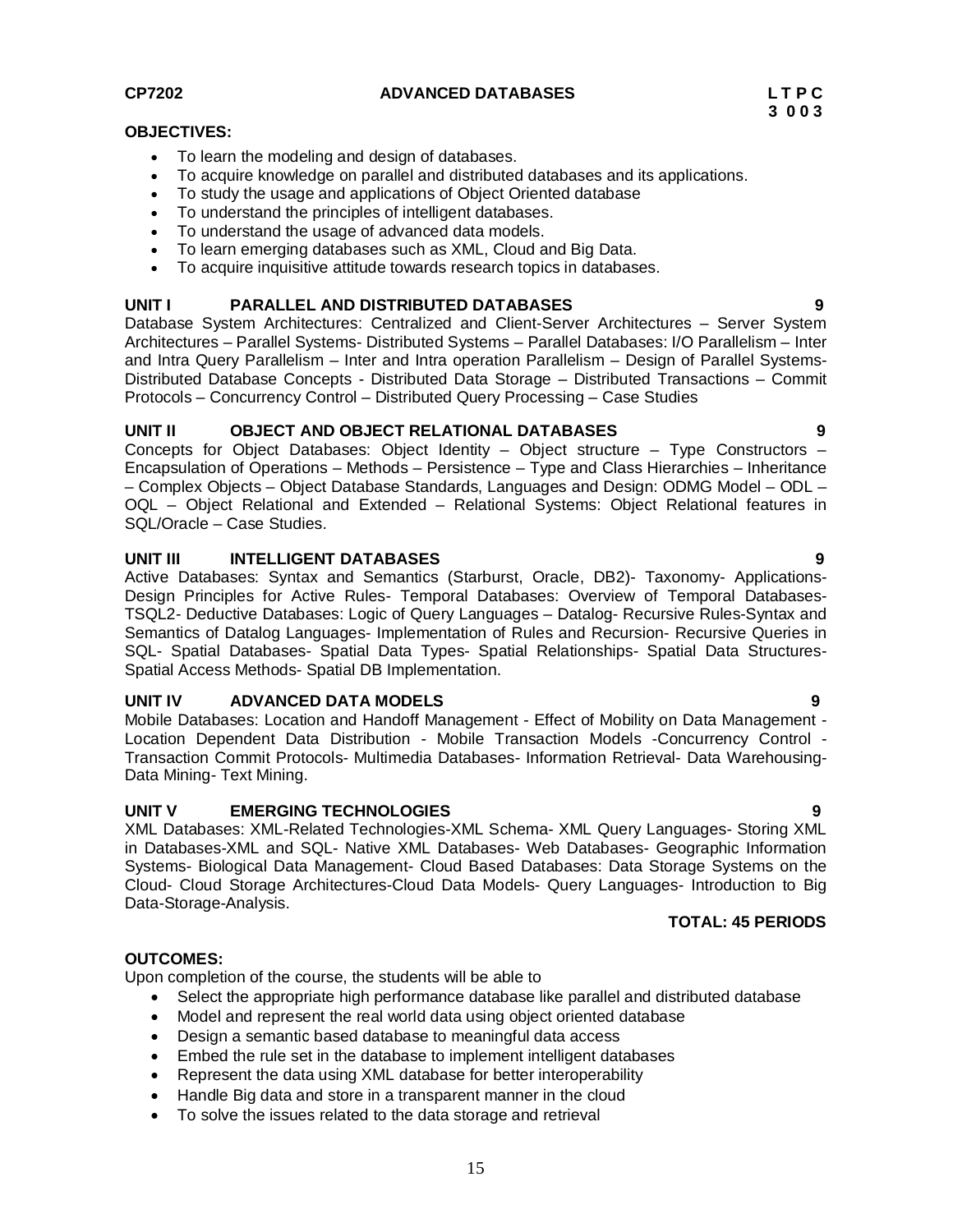#### **REFERENCES:**

- 1. R. Elmasri, S.B. Navathe, "Fundamentals of Database Systems", Fifth Edition, Pearson Education/Addison Wesley, 2007.
- 2. Thomas Cannolly and Carolyn Begg, "Database Systems, A Practical Approach to Design, Implementation and Management", Third Edition, Pearson Education, 2007.
- 3. Henry F Korth, Abraham Silberschatz, S. Sudharshan, "Database SystemConcepts", Fifth Edition, McGraw Hill, 2006.
- 4. C.J.Date, A.Kannan and S.Swamynathan, "An Introduction to Database Systems", Eighth Edition, Pearson Education, 2006.
- 5. Raghu Ramakrishnan, Johannes Gehrke, "Database Management Systems", McGraw Hill, Third Edition 2004.

# **CP7203 PRINCIPLES OF PROGRAMMING LANGUAGES L T P C**

# **3 0 0 3**

# **OBJECTIVES:**

- To understand and describe syntax and semantics of programming languages
- To understand data, data types, and basic statements
- To understand call-return architecture and ways of implementing them
- To understand object-orientation, concurrency, and event handling in programming languages
- To develop programs in non-procedural programming paradigms

# UNIT I SYNTAX AND SEMANTICS

Evolution of programming languages  $-$  describing syntax  $-$  context-free grammars  $-$  attribute grammars – describing semantics – lexical analysis – parsing – recursive-decent – bottom-up parsing

# **UNIT II DATA, DATA TYPES, AND BASIC STATEMENTS 9**

Names – variables – binding – type checking – scope – scope rules – lifetime and garbage collection – primitive data types – strings – array types – associative arrays – record types – union types – pointers and references – Arithmetic expressions – overloaded operators – type conversions – relational and boolean expressions – assignment statements – mixed-mode assignments – control structures – selection – iterations – branching – guarded statements

# **UNIT III SUBPROGRAMS AND IMPLEMENTATIONS 9**

Subprograms – design issues – local referencing – parameter passing – overloaded methods – generic methods – design issues for functions – semantics of call and return – implementing simple subprograms – stack and dynamic local variables – nested subprograms – blocks – dynamic scoping

# **UNIT IV OBJECT-ORIENTATION, CONCURRENCY, AND EVENT HANDLING 9**

Object-orientation – design issues for OOP languages – implementation of object-oriented constructs – concurrency – semaphores – monitors – message passing – threads – statement level concurrency – exception handling – even handling

# **UNIT V FUNCTIONAL AND LOGIC PROGRAMMING LANGUAGES 9**

Introduction to lambda calculus – fundamentals of functional programming languages – Programming with Scheme – Programming with ML – Introduction to logic and logic programming – Programming with Prolog – multi-paradigm languages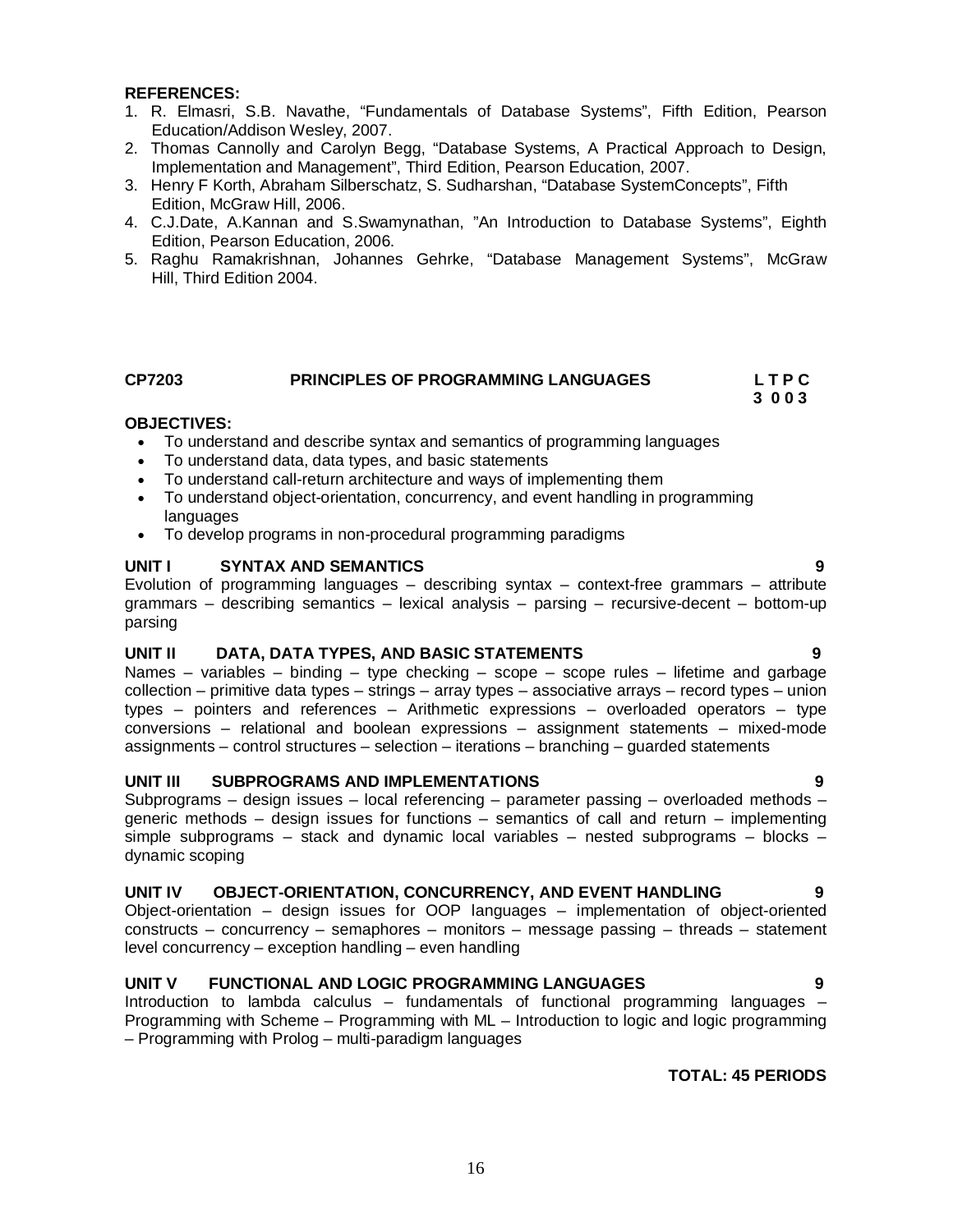Upon Completion of the course,the students will be able to

- Describe syntax and semantics of programming languages
- Explain data, data types, and basic statements of programming languages
- Design and implement subprogram constructs
- Apply object-oriented, concurrency, and event handling programming constructs
- Develop programs in Scheme, ML, and Prolog
- Understand and adopt new programming languages

# **REFERENCES:**

- 1. Robert W. Sebesta, "Concepts of Programming Languages", Tenth Edition, Addison Wesley, 2012.
- 2. Michael L. Scott, "Programming Language Pragmatics", Third Edition, Morgan Kaufmann, 2009.
- 3. R. Kent Dybvig
- 4. "The Scheme programming language", Fourth Edition, MIT Press, 2009.
- 5. Jeffrey D. Ullman, "Elements of ML programming", Second Edition, Prentice Hall, 1998.
- 6. Richard A. O'Keefe, "The craft of Prolog", MIT Press, 2009.
- 7. W. F. Clocksin and C. S. Mellish, "Programming in Prolog: Using the ISO Standard", Fifth Edition, Springer, 2003.

| <b>CP7204</b> | <b>ADVANCED OPERATING SYSTEMS</b> | LTPC |
|---------------|-----------------------------------|------|
|               |                                   | 3003 |

### **OBJECTIVES:**

- To learn the fundamentals of Operating Systems
- To gain knowledge on Distributed operating system concepts that includes architecture, Mutual exclusion algorithms, Deadlock detection algorithms and agreement protocols
- To gain insight on to the distributed resource management components viz. the algorithms for implementation of distributed shared memory, recovery and commit protocols
- To know the components and management aspects of Real time, Mobile operating systems

# **UNIT I FUNDAMENTALS OF OPERATING SYSTEMS 9**

Overview – Synchronization Mechanisms – Processes and Threads - Process Scheduling – Deadlocks: Detection, Prevention and Recovery – Models of Resources – Memory Management Techniques.

# **UNIT II DISTRIBUTED OPERATING SYSTEMS 9**

Issues in Distributed Operating System – Architecture – Communication Primitives – Lamport's Logical clocks – Causal Ordering of Messages – Distributed Mutual Exclusion Algorithms – Centralized and Distributed Deadlock Detection Algorithms – Agreement Protocols.

# **UNIT III DISTRIBUTED RESOURCE MANAGEMENT 9**

Distributed File Systems – Design Issues - Distributed Shared Memory – Algorithms for Implementing Distributed Shared memory–Issues in Load Distributing – Scheduling Algorithms – Synchronous and Asynchronous Check Pointing and Recovery – Fault Tolerance – Two-Phase Commit Protocol – Nonblocking Commit Protocol – Security and Protection.

# **UNIT IV REAL TIME AND MOBILE OPERATING SYSTEMS 9**

Basic Model of Real Time Systems - Characteristics- Applications of Real Time Systems – Real Time Task Scheduling - Handling Resource Sharing - Mobile Operating Systems –Micro Kernel Design - Client Server Resource Access – Processes and Threads - Memory Management - File system.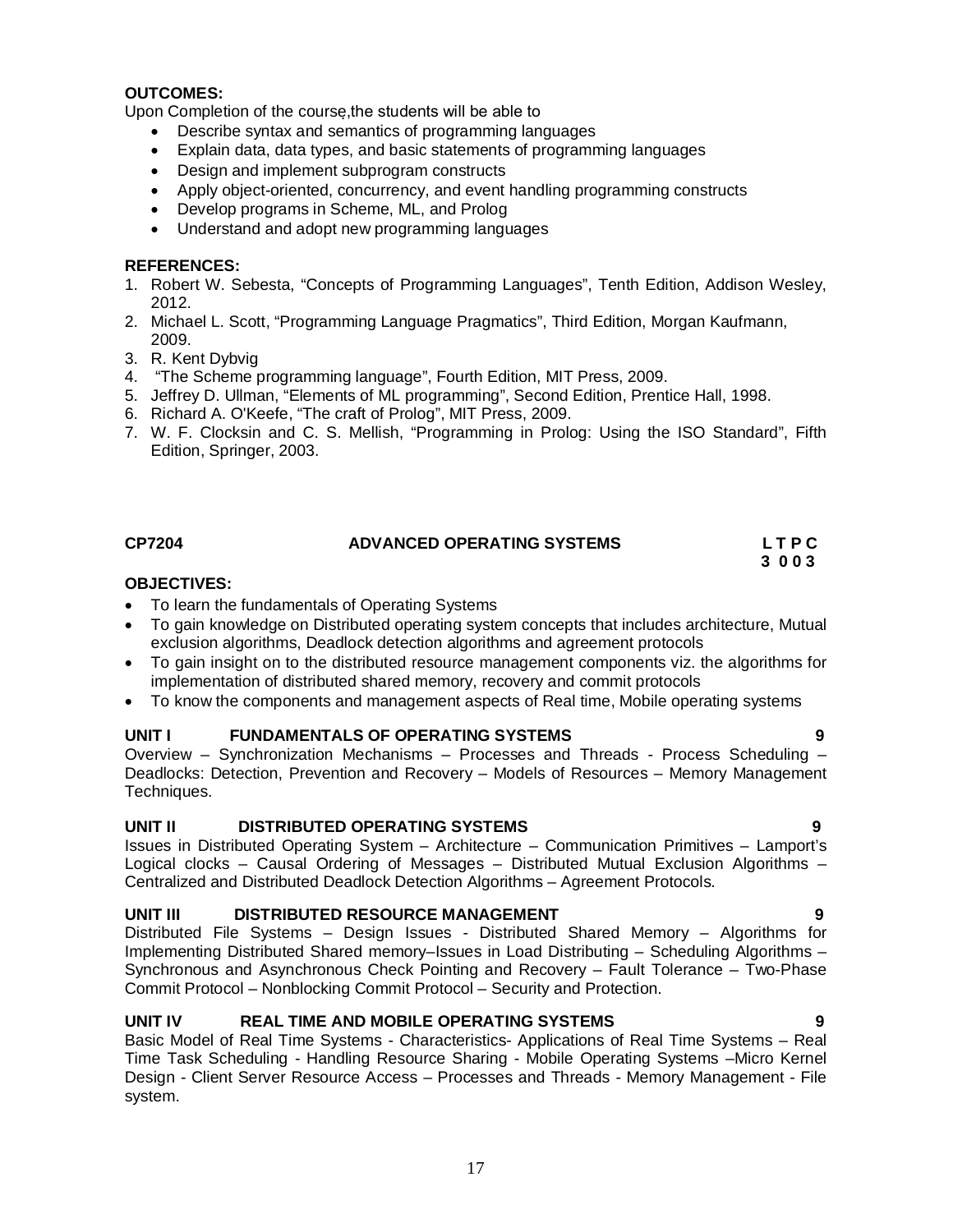# **UNIT V CASE STUDIES 9**

Linux System: Design Principles - Kernel Modules - Process Management Scheduling - Memory Management - Input-Output Management - File System - Interprocess Communication. iOS and Android: Architecture and SDK Framework - Media Layer - Services Layer - Core OS Layer - File System.

### **TOTAL: 45 PERIODS**

## **OUTCOMES:**

Upon Completion of the course, the students should be able to:

- Discuss the various synchronization, scheduling and memory management issues
- Demonstrate the Mutual exclusion, Deadlock detection and agreement protocols of Distributed operating system
- Discuss the various resource management techniques for distributed systems
- Identify the different features of real time and mobile operating systems
- Install and use available open source kernel
- Modify existing open source kernels in terms of functionality or features used

#### **REFERENCES:**

- 1. Mukesh Singhal and Niranjan G. Shivaratri, "Advanced Concepts in Operating Systems Distributed, Database, and Multiprocessor Operating Systems", Tata McGraw-Hill, 2001.
- 2. Abraham Silberschatz; Peter Baer Galvin; Greg Gagne, "Operating System Concepts", Seventh Edition, John Wiley & Sons, 2004.
- 3. Daniel P Bovet and Marco Cesati, "Understanding the Linux kernel", 3rd edition, O'Reilly, 2005.
- 4. Rajib Mall, "Real-Time Systems: Theory and Practice", Pearson Education India, 2006.
- 5. Neil Smyth, "iPhone iOS 4 Development Essentials Xcode", Fourth Edition, Payload media, 2011.

# 

# **CP7211 ADVANCED DATABASE LABORATORY L T P C**

 **0 0 4 2**

# **OBJECTIVES:**

- To learn to work on distributed data bases
- To understand and work on object oriented databases
- To gain knowledge in parallel data base by experimenting it
- To learn to work on active database
- To study and explore deductive database
- To work on the data mining tool *weka*
- To represent and work with the database using XML

#### **DISTRIBUTED DATABASE:**

1. Consider a distributed database for a bookstore with 4 sites called S1, S2, S3 and S4.

Consider the following relations:

Books ( ISBN, primary Author, topic, total Stock, price )

Book Store (store No, city, state, zip, inventoryValue )

Stock (store No, ISBN, Qty)

Total Stock is the total number of books in stock and inventory Value is the total inventory value for the store in dollars.

Consider that Books are fragmented by price amounts into: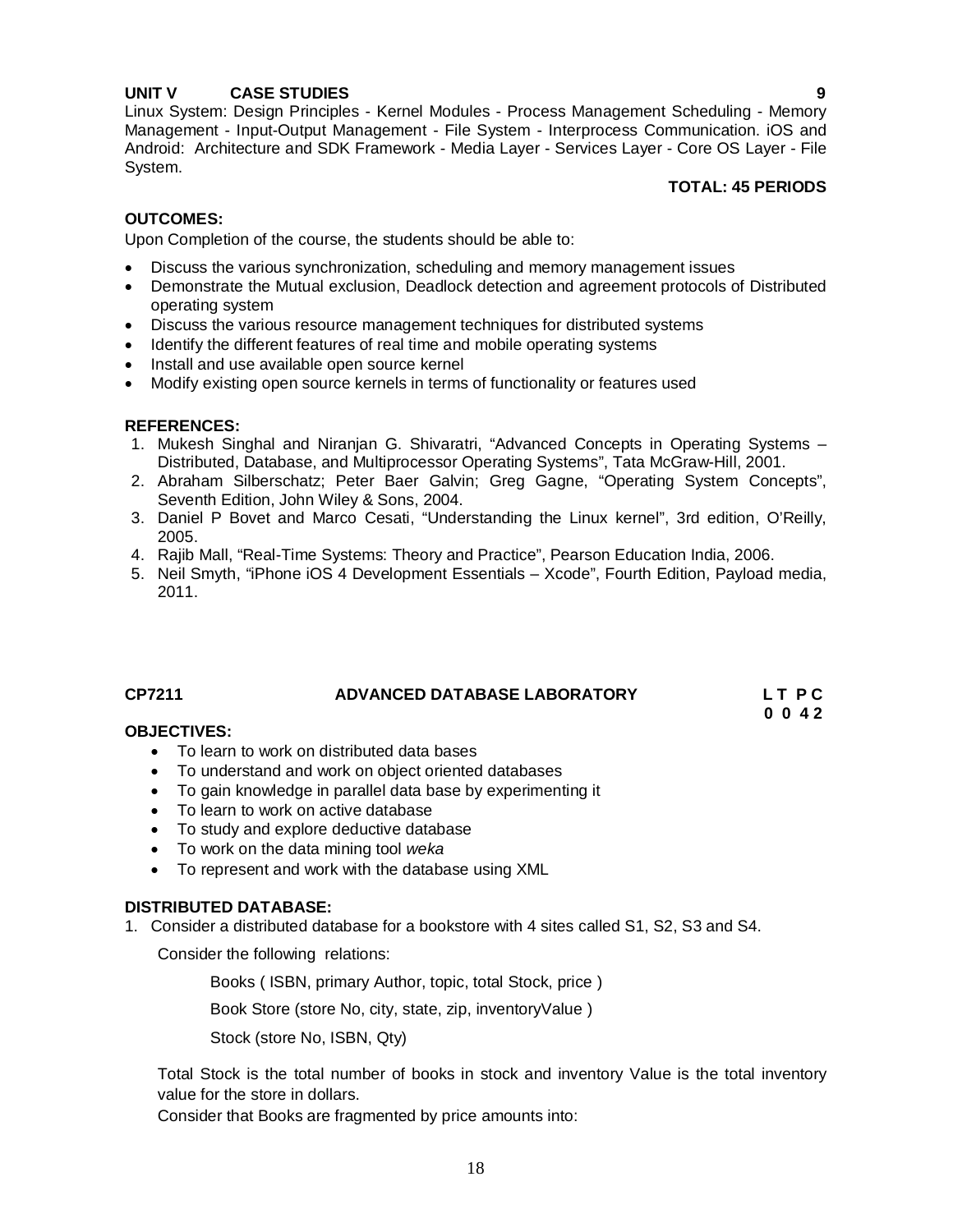F1: Books: price up to \$20

F2: Books: price from \$20.01 to \$50

F3: Books: price from \$50.01 to \$100

F4: Books: price \$100.01 and above

Similarly, Book Stores are divided by ZIP codes into:

- S1: Bookstore: Zip up to 25000
- S2: Bookstore: Zip 25001 to 50000
- S3: Bookstore: Zip 50001 to 75000
- S4: Bookstore: Zip 75001 to 99999

Task: Write SQL query for the following

- 1. Insert and Display details in each table.
- 2. Find the total number of books in stock where price is between \$15 and \$55.
- 3. Update the book price of book No=1234 from \$45 to \$55 at site S3.
- 4. Find total number of book at site S2.

2. Implement deadlock detection algorithm for distributed database using wait-for graph and test with the following information.

Consider five transactions T1, T2, T3, T4 and T5 with

T1 initiated at site S1 and spawning an agent at site S2

T2 initiated at site S3 and spawning an agent at site S1

T3 initiated at site S1 and spawning an agent at site S3

T4 initiated at site S2 and spawning an agent at site S3

T5 initiated at site S3

The locking information for these transactions is shown in the following table

| <b>Transactions</b> | Data items locked<br>by transactions | Data items transaction is<br>waiting for | Site involved<br>in operations |
|---------------------|--------------------------------------|------------------------------------------|--------------------------------|
|                     | Χ1                                   | X8                                       | S1                             |
|                     | X <sub>6</sub>                       | X <sub>2</sub>                           | S <sub>2</sub>                 |
| Т2                  | X4                                   | Χ1                                       | S1                             |
| T <sub>2</sub>      | X <sub>5</sub>                       | -                                        | S <sub>3</sub>                 |
| T <sub>3</sub>      | X2                                   | Х7                                       | S1                             |
| T <sub>3</sub>      | -                                    | X <sub>3</sub>                           | S <sub>3</sub>                 |
| T4                  | Х7                                   |                                          | S2                             |
| T4                  | Х8                                   | X <sub>5</sub>                           | S <sub>3</sub>                 |
| T5                  | X3                                   | Х7                                       | S3                             |

Produce local wait for graph for each of the sites and construct global wait for graph and check for dead lock.

### **OBJECT ORIENTED DATABASE:**

3. A University wants to track persons associated with them. A person can be an Employee or Student. Employees are Faculty, Technicians and Project associates. Students are Full time students, Part time students and Teaching Assistants.

a) Design an Enhanced Entity Relationship (EER) Model for university database. Write OQL for the following

- i. Insert details in each object.
- ii. Display the Employee details.
- iii. Display Student Details.
- iv. Modify person details.
- v. Delete person details.
- b) Extend the design by incorporating the following information.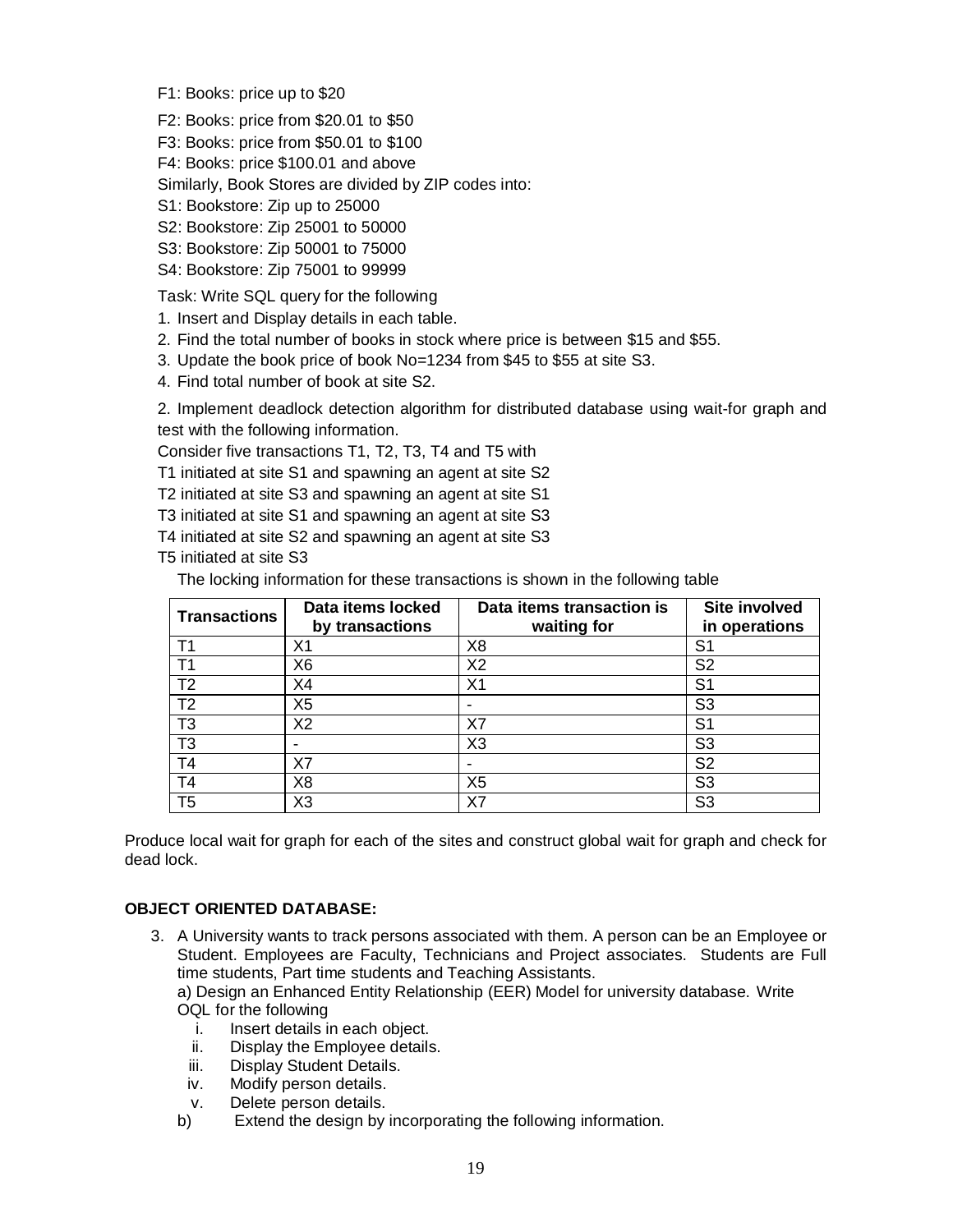Students are registering for courses which are handled by instructor researchers (graduate students). Faculty are advisors to graduate students. Instructor researchers' class is a category with super class of faculty and graduate students. Faculty are having sponsored research projects with a grant supporting instruction researchers. Grants are sanctioned by different agencies. Faculty belongs to different departments. Department is chaired by a faculty. Implement for the Insertion and Display of details in each class.

# **PARALLEL DATABASE:**

- 4. Consider the application for University Counselling for Engineering Colleges. The college, department and vacancy details are maintained in 3 sites. Students are allocated colleges in these 3 sites simultaneously. Implement this application using parallel database [State any assumptions you have made].
- 5. There are 5 processors working in a parallel environment and producing output. The output record contains college details and students mark information. Implement parallel join and parallel sort algorithms to get the marks from different colleges of the university and publish 10 ranks for each discipline.

# **ACTIVE DATABASE:**

- 6. Create triggers and assertions for Bank database handling deposits and loan and admission database handling seat allocation and vacancy position. Design the above relational database schema and implement the following triggers and assertions.
	- a. When a deposit is made by a customer, create a trigger for updating customers account and bank account
	- b. When a loan is issued to the customer, create a trigger for updating customer's loan account and bank account.
	- c. Create assertion for bank database so that the total loan amount does not exceed the total balance in the bank.
	- d. When an admission is made, create a trigger for updating the seat allocation details and vacancy position.

# **DEDUCTIVE DATABASE:**

7. Construct a knowledge database for kinship domain (family relations) with facts. Extract the following relations using rules.

Parent, Sibling, Brother, Sister, Child, Daughter, Son, Spouse, Wife, husband, Grandparent, Grandchild, Cousin, Aunt and Uncle.

# **WEKA TOOL:**

8. Work with Weka tool classification and clustering algorithms using the given training data and test with the unknown sample. Also experiment with different scenarios and large data set

| <b>RID</b>     | Age         | <b>Income</b> | <b>Student</b> | <b>Credit</b><br>rating | Class: buys_<br>computer |
|----------------|-------------|---------------|----------------|-------------------------|--------------------------|
| 1              | vouth       | high          | no             | fair                    | no                       |
| $\overline{2}$ | youth       | high          | no             | excellent               | no                       |
| 3              | middle_aged | high          | no             | fair                    | yes                      |
| 4              | senior      | medium        | no             | fair                    | yes                      |
| 5              | senior      | low           | ves            | fair                    | ves                      |
| 6              | senior      | low           | yes            | excellent               | no                       |
| 7              | middle_aged | low           | yes            | excellent               | yes                      |
| 8              | youth       | medium        | no             | fair                    | no                       |
| 9              | youth       | low           | yes            | fair                    | yes                      |
| 10             | senior      | medium        | ves            | fair                    | ves                      |
| 11             | Youth       | medium        | ves            | excellent               | yes                      |
| $12 \,$        | middle_aged | medium        | no             | excellent               | ves                      |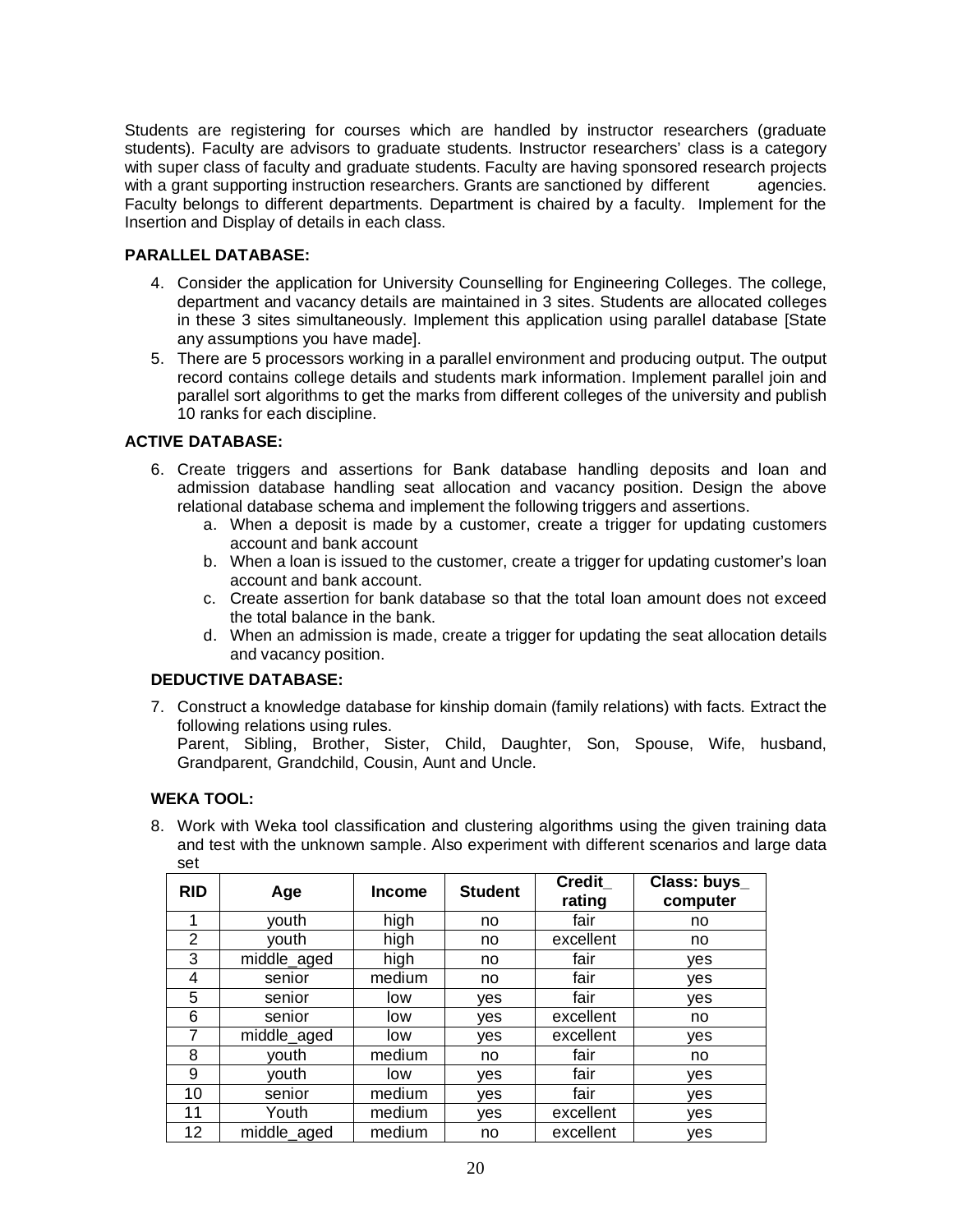| $\sim$<br>◡ | middle<br>aged | . .<br>hiah | ves | fair      | ves |
|-------------|----------------|-------------|-----|-----------|-----|
| 4           | senior         | medium      | no  | excellent | no  |

# **QUERY PROCESSING**

9. Implement Query Optimizer with Relational Algebraic expression construction and execution plan generation for choosing an efficient execution strategy for processing the given query.

Also design employee database and test the algorithm with following sample queries.

- a) Select empid, empname from employee where experience > 5
- b) Find all managers working at London Branch

# **XML**

10. Design XML Schema for the given company database

Department ( deptName, deptNo, deptManagerSSN, deptManagerStartDate, deptLocation ) Employee ( empName, empSSN, empSex, empSalary, empBirthDate, empDeptNo, empSupervisorSSN, empAddress, empWorksOn) Project ( projName, projNo, projLocation, projDeptNo, projWorker )

- a. Implement the following queries using XQuery and XPath
	- i. Retrieve the department name, manager name, and manager salary for every department'
	- ii. Retrieve the employee name, supervisor name and employee salary for each employee who works in the Research Department.
	- iii. Retrieve the project name, controlling department name, number of employees and total hours worked per week on the project for each project.
- iv. Retrieve the project name, controlling department name, number of employees and total hours worked per week on the project for each project with more than one employee working on it
- b. Implement a storage structure for storing XML database and test with the above schema.

# **TOTAL : 60 PERIODS**

# **OUTCOMES:**

- Work on distributed databases
- Create and work on object oriented databases
- Create and work with parallel database
- Experiment on active database
- Explore the features of deductive database
- To work on weka tool for clustering and classification
- Represent the database using XML and work on it

| CP7212 | <b>CASE STUDY - OPERATING SYSTEMS DESIGN</b> | L T PC |
|--------|----------------------------------------------|--------|
|        | (Team Work)                                  | 0021   |

#### **OBJECTIVES:**

- 1. To develop capabilities to work at systems level
- 2. To learn about issues in designing and implementing modern operating systems
- 3. To understand team formation, team issues, and allocating roles and responsibilities
- 4. To make effective presentations on the work done
- 5. To develop effective written communication skills

# **LAB EXERCISES:**

A team of three or four students will work on assigned case study / mini-project. Case Study / Mini-project can be designed on the following lines: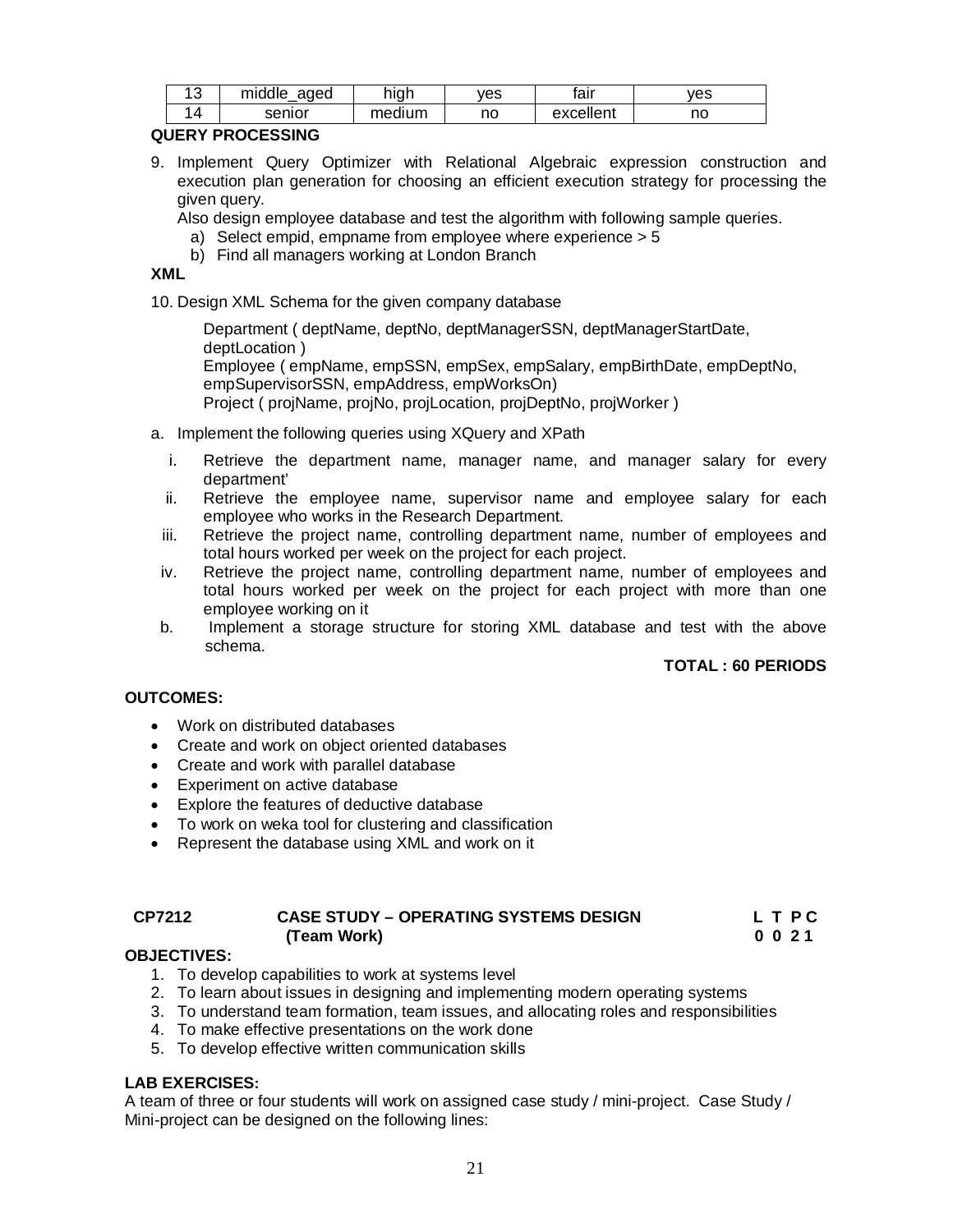- 1. Development of a reasonably sized dynamically loadable kernel module for Linux kernel
- 2. Study educational operating systems such as Minix (http://www.minix3.org/), Weenix (http://weenix.cs.brown.edu/mediawiki/index.php/Weenix) and develop reasonably sized interesting modules for them
- 3. Study the Android open source operating system for mobile devices (http://source.android.com/) and develop / modify some modules.
- 4. Study any embedded and real-time operating system such as eCos (http://ecos.sourceware.org/) and develop / modify some modules.

# **TOTAL : 30 PERIODS**

# **OUTCOMES:**

Upon completion of the course, the students will be able to

- Develop assigned modules of operating systems design carrying out coding, testing, and documentation work involved.
- Describe team issuses and apply suitable methods to resolve the same.
- Demonstrate individual competence in building medium size operating system components.
- Demonstrate ethical and professional attributes of a computer engineer.
- Prepare suitable plan with clear statements of deliverables, and track the same.
- Make individual presentation of the work carried out.
- Prepare well-organized written documents to communicate individual work accomplished.

# **REFERENCES:**

- 1. Watts S. Humphrey, "Introduction to Team Software Process", Addison-Wesley, SEI Series in Software Engineering, 1999.
- 2. Mukesh Singhal and Niranjan G. Shivaratri, "Advanced Concepts in Operating Systems Distributed, Database, and Multiprocessor Operating Systems", Tata McGraw-Hill, 2001.
- 3. T. W. Doeppner, "Operating Systems in Depth: Design and Programming", Wiley, 2010.
- 4. S. Tanenbaum and A. S. Woodhull, "Operating Systems Design and Implementation", Third Edition, Prentice Hall, 2006.
- 5. Abraham Silberschatz, Peter Baer Galvin, Greg Gagne, "Operating System Concepts", Ninth Edition, John Wiley & Sons, 2012.
- 6. Daniel P. Bovet and Marco Cesati, "Understanding the Linux kernel", 3rd edition, O'Reilly, 2005.
- 7. Rajib Mall, "Real-Time Systems: Theory and Practice", Pearson Education India, 2006.

# **CP7301 SOFTWARE PROCESS AND PROJECT MANAGEMENT L T P C**

 **3 1 0 4**

# **OBJECTIVES:**

- 1. To understand overall SDLC and adopt suitable processes
- 2. To elicite, analyze, prioritize, and manage both functional and quality requirements
- 3. To estimate efforts required, plan, and track the plans
- 4. To understand and apply configuration and quality management techniques
- 5. To evaluate, manage, and design processes

# **(A mini-project can be chosen by the instructor and use it as a context for the tutorials)**

# UNIT I DEVELOPMENT LIFE CYCLE PROCESSES

Overview of software development life cycle – introduction to processes – Personal Software Process (PSP) – Team software process (TSP) – Unified processes – agile processes – choosing the right process Tutorial: Software development using PSP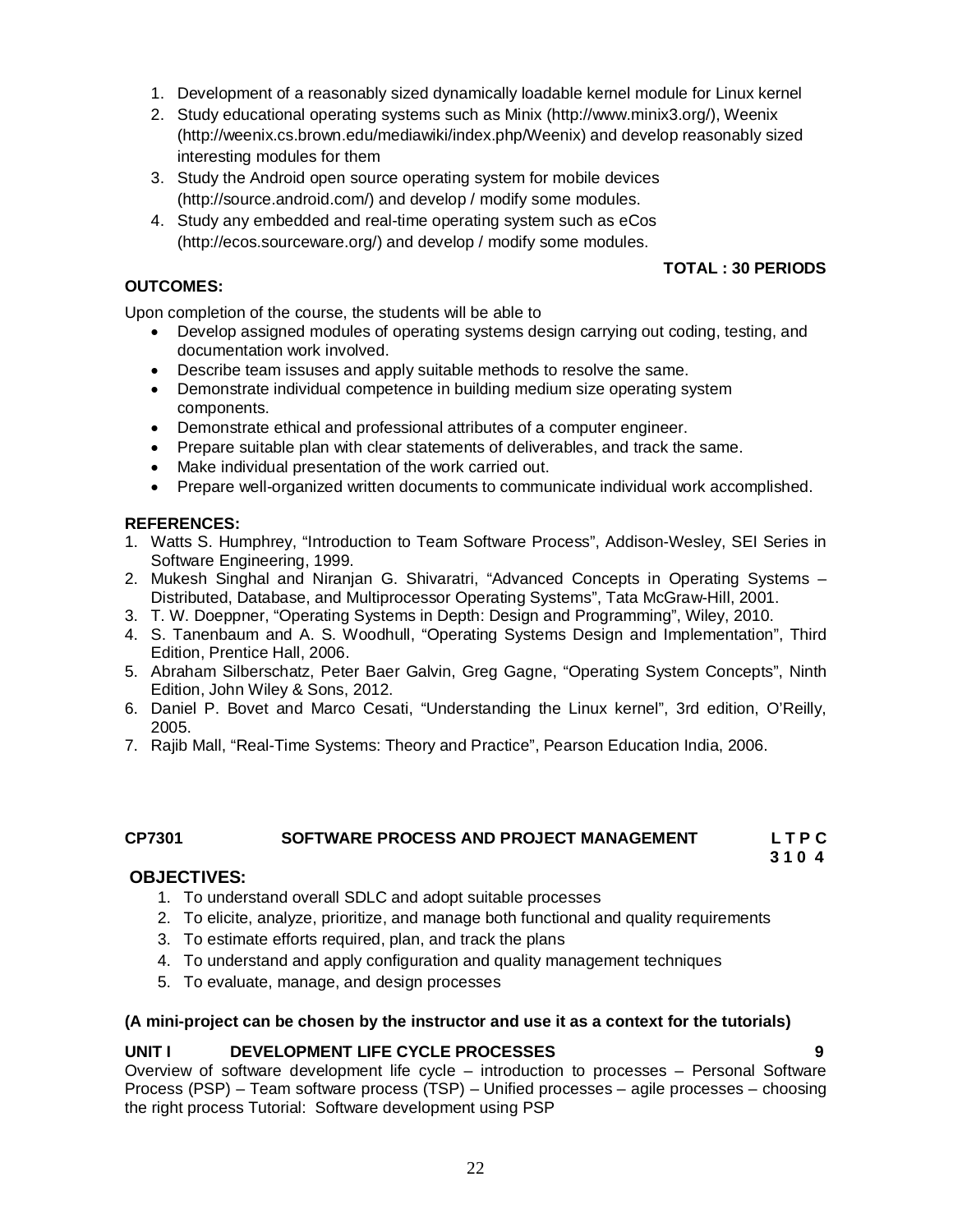# **UNIT II REQUIREMENTS MANAGEMENT 9**

Functional requirements and quality attributes – elicitation techniques – Quality Attribute Workshops (QAW) – analysis, prioritization, and trade-off – Architecture Centric Development Method (ACDM) – requirements documentation and specification – change management – traceability of requirements

Tutorial: Conduct QAW, elicit, analyze, prioritize, and document requirements using ACDM

# **UNIT III ESTIMATION, PLANNING, AND TRACKING 9**

Identifying and prioritizing risks – risk mitigation plans – estimation techniques – use case points – function points – COCOMO II – top-down estimation – bottom-up estimation – work breakdown structure – macro and micro plans – planning poker – wideband delphi – documenting the plan – tracking the plan – earned value method (EVM)

Tutorial: Estimation, planning, and tracking exercises

# **UNIT IV CONFIGURATION AND QUALITY MANAGEMENT 9**

identifying artifacts to be configured – naming conventions and version control – configuration control – quality assurance techniques – peer reviews – Fegan inspection – unit, integration, system, and acceptance testing – test data and test cases – bug tracking – causal analysis Tutorial: version control exercises, development of test cases, causal analysis of defects

# **UNIT V SOFTWARE PROCESS DEFINITION AND MANAGEMENT 9**

Process elements – process architecture – relationship between elements – process modeling – process definition techniques – ETVX (entry-task-validation-exit) – process baselining – process assessment and improvement – CMMI – Six Sigma

Tutorial: process measurement exercises, process definition using ETVX

# **TOTAL 45+15=60 PERIODS**

# **OUTCOMES:**

Upon Completion of the course,the students will be able to

- 1. Explain software development life cycle
- 2. Adopt a suitable process for software development
- 3. Elicit functional and quality requirements
- 4. Analyze, prioritize, and manage requirements
- 5. Perform trade-off among conflicting requirements
- 6. Identify and prioritize risks and create mitigation plans
- 7. Estimate the efforts required for software development
- 8. Perform planning and tracking activities
- 9. Control the artifacts during software development
- 10. Perform various tests to ensure quality
- 11. Define new processes based on the needs
- 12. Adopt best practices for process improvement

# **REFERENCES:**

- 1. Pankaj Jalote, "Software Project Management in Practice", Pearson, 2002.
- 2. Chris F. Kemerer, "Software Project Management Readings and Cases", McGraw Hill, 1997.
- 3. Watts S. Humphrey, "PSP: A self-improvement process for software engineers", Addison-Wesley, 2005.
- 4. Watts S. Humphrey, "Introduction to the Team Software Process", Addison-Wesley, 2000.
- 5. Orit Hazzan and Yael Dubinsky, "Agile software engineering", Springer, 2008.
- 6. James R. Persse, "Process Improvement Essentials", O'Reilly, 2006.
- 7. Roger S. Pressman, "Software Engineering A Practitioner's Approach", Seventh Edition, McGraw Hill, 2010.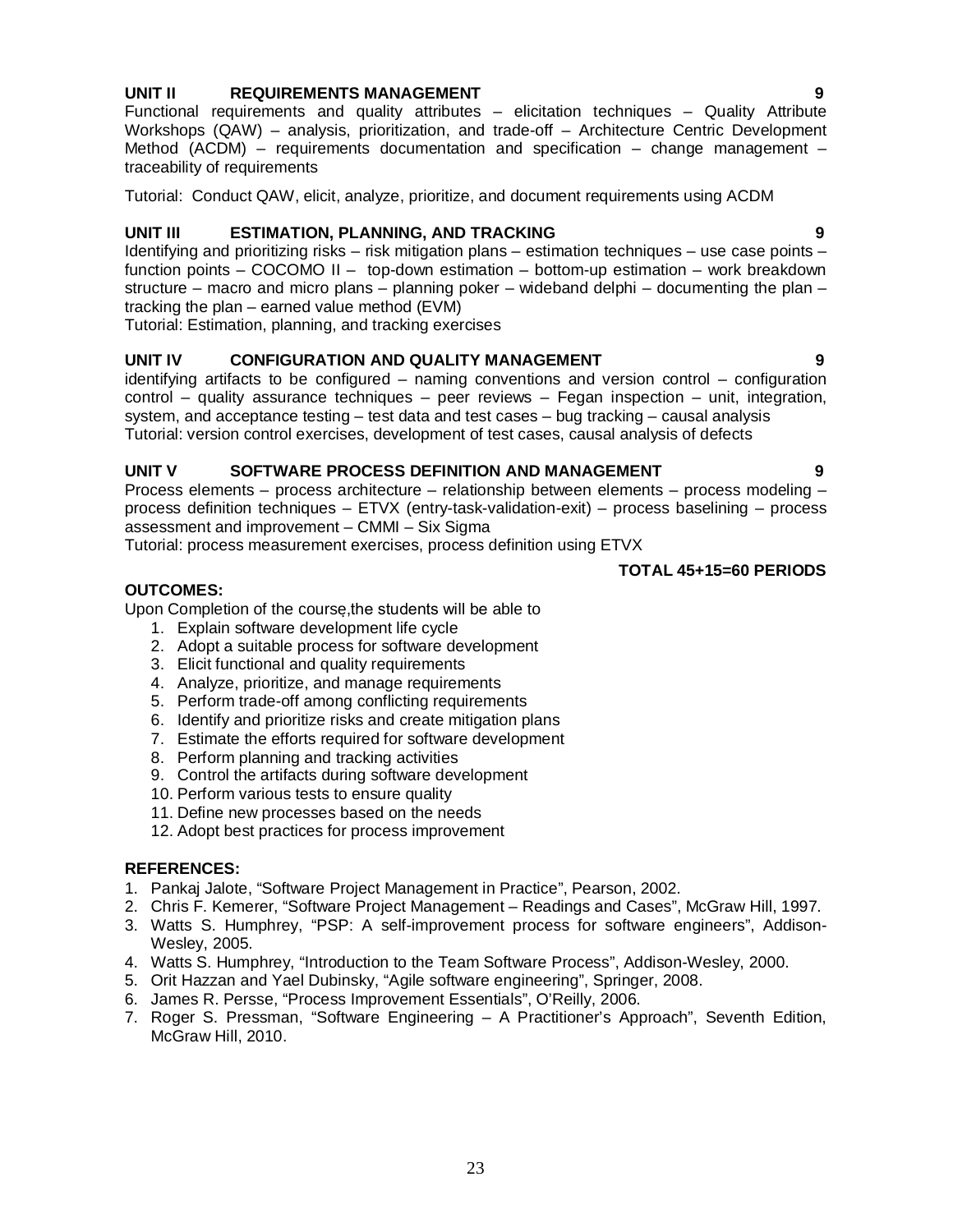# SE7103 **FORMAL MODELS OF SOFTWARE SYSTEMS** L T P C

#### **OBJECTIVES:**

- To understand the basic elements of Z
- To understand relations, functions, and logical structures in Z
- To understand Z schemas and schema calculus
- To learn selected Z case studies
- To understand Z schema refinement

## **UNIT I FOUNDATIONS OF Z 9**

Understanding formal methods – motivation for formal methods – informal requirements to formal specifications – validating formal specifications – Overview of Z specification – basic elements of Z – sets and types – declarations – variables – expressions – operators – predicates and equations

### **UNIT II STRUCTURES IN Z**

Tuples and records – relations, tables, databases – pairs and binary relations – functions – sequences – propositional logic in  $Z$  – predicate logic in  $Z$  –  $Z$  and boolean types – set comprehension – lambda calculus in  $Z$  – simple formal specifications – modeling systems and change

### **UNIT III Z SCHEMAS AND SCHEMA CALCULUS 9**

Z schemas – schema calculus – schema conjunction and disjunction – other schema calculus operators – schema types and bindings – generic definitions – free types – formal reasoning – checking specifications – precondition calculation – machine-checked proofs

# **UNIT IV Z CASE STUDIES 9**

Case Study: Text processing system – Case Study: Eight Queens – Case Study: Graphical User Interface – Case Study: Safety critical protection system – Case Study: Concurrency and real time systems

# **UNIT V Z REFINEMENT 9**

Refinement of Z specification – generalizing refinements – refinement strategies – program derivation and verification – refinement calculus – data structures – state schemas – functions and relations – operation schemas – schema expressions – refinement case study

# **TOTAL : 45 PERIODS**

Upon Completion of the course,the students will be able to

- Apply the basic elements of Z
- Develop relational, functional, and logical Z structures
- Develop Z schema as models of software systems
- Perform verifications and conduct proofs using Z models
- Refine Z models towards implementing software systems

#### **REFERENCES:**

**OUTCOMES:**

- 1. Jonathan Jacky, "The way of Z: Practical programming with formal methods", Cambridge University Press, 1996.
- 2. Antoni Diller, "Z: An introduction to formal methods", Second Edition, Wiley, 1994.
- 3. Jim Woodcock and Jim Davies, "Using Z Specification, Refinement, and Proof", Prentice Hall, 1996.
- 4. J. M. Spivey, "The Z notation: A reference manual", Second Edition, Prentice Hall, 1992.
- 5. M. Ben-Ari, "Mathematical logic for computer science", Second Edition, Springer, 2003.
- 6. M. Huth and M. Ryan, "Logic in Computer Science Modeling and Reasoning about systems", Second Edition, Cambridge University Press, 2004.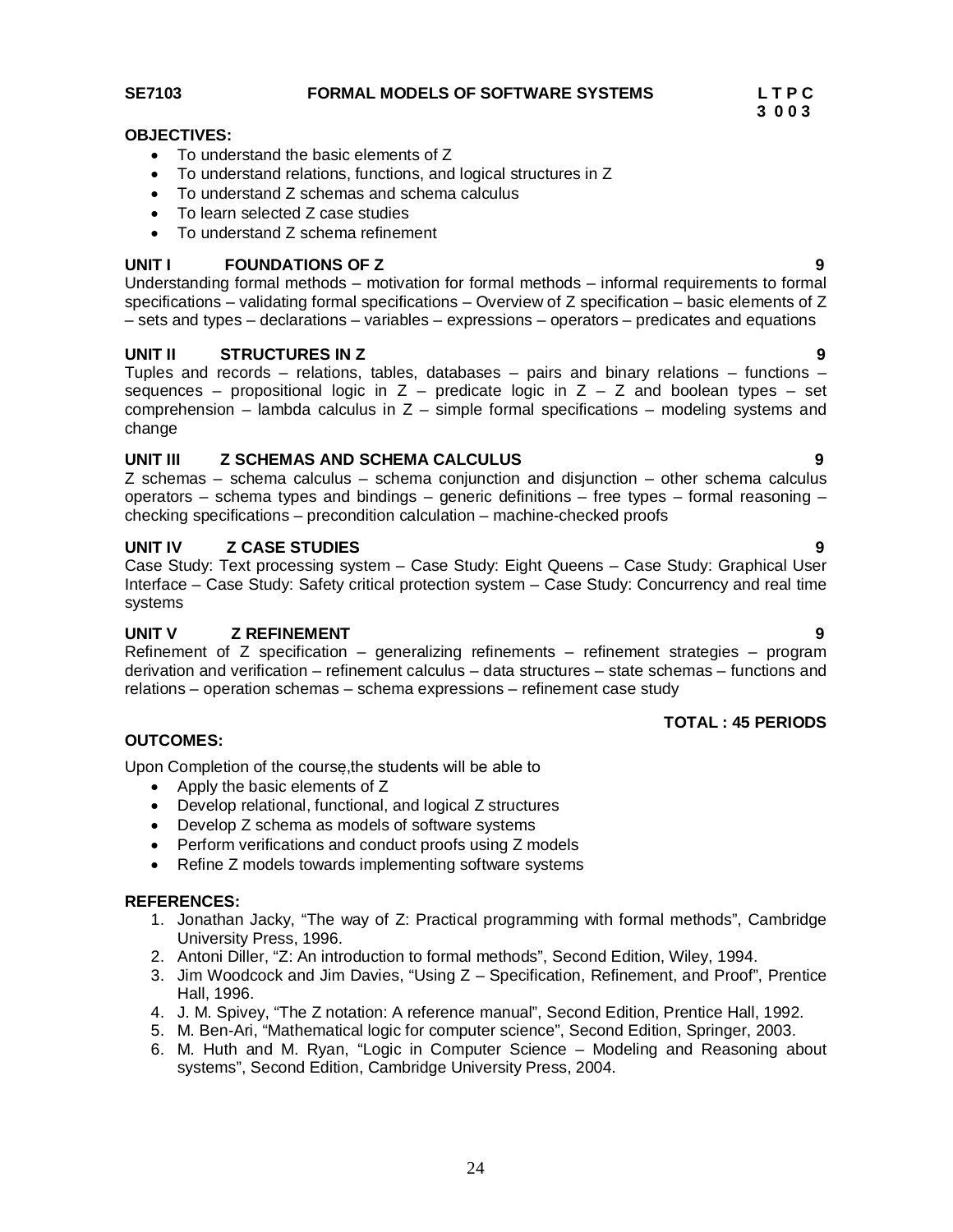# **CP7001 PERFORMANCE EVALUATION OF COMPUTER SYSTEMS L T P C**

# **OBJECTIVES:**

 To understand the mathematical foundations needed for performance evaluation of computer systems

 **3 0 0 3**

- To understand the metrics used for performance evaluation
- To understand the analytical modeling of computer systems
- To enable the students to develop new queueing analysis for both simple and complex systems
- To appreciate the use of smart scheduling and introduce the students to analytical techniques for evaluating scheduling policies

# **UNIT I OVERVIEW OF PERFORMANCE EVALUATION 9**

Need for Performance Evaluation in Computer Systems – Overview of Performance Evaluation Methods – Introduction to Queueing – Probability Review – Generating Random Variables for Simulation – Sample Paths, Convergence and Averages – Little's Law and other Operational Laws – Modification for Closed Systems.

# **UNIT II MARKOV CHAINS AND SIMPLE QUEUES 9**

Discrete-Time Markov Chains – Ergodicity Theory – Real World Examples – Google, Aloha – Transition to Continuous-Time Markov Chain – M/M/1 and PASTA.

# **UNIT III MULTI-SERVER AND MULTI-QUEUE SYSTEMS 9**

Server Farms: M/M/k and M/M/k/k – Capacity Provisioning for Server Farms – Time Reversibility and Burke's Theorem – Networks of Queues and Jackson Product Form – Classed and Closed Networks of Queues.

# **UNIT IV REAL-WORLD WORKLOADS 9**

Case Study of Real-world Workloads – Phase-Type Distributions and Matrix-Alalytic Methods – Networks with Time-Sharing Servers – M/G/1 Queue and the Inspection Paradox – Task Assignment Policies for Server Farms.

# **UNIT V SMART SCHEDULING IN THE M/G/1 9**

Performance Metrics – Scheduling Non-Preemptive and Preemptive Non-Size-Based Policies - . Scheduling Non-Preemptive and Preemptive Size-Based Policies – Scheduling - SRPT and Fairness.

# **OUTCOMES:**

Upon completion of the course, the students will be able to

- Identify the need for performance evaluation and the metrics used for it
- Discuss open and closed queueing networks
- Define Little'e law and other operational laws
- Apply the operational laws to open and closed systems
- Use discrete-time and continuous-time Markov chains to model real world systems
- Develop analytical techniques for evaluating scheduling policies

# **REFERENCES:**

- 1. Mor Harchol Balter, "Performance Modeling and Design of Computer Systems Queueing Theory in Action", Cambridge University Press, 2013.
- 2. Raj Jain, "The Art of Computer Systems Performance Analysis: Techniques for Experimental Design, Measurement, Simulation and Modeling", Wiley-Interscience, 1991.
- 3. Lieven Eeckhout, "Computer Architecture Performance Evaluation Methods", Morgan and Claypool Publishers, 2010.
- 4. Paul J. Fortier and Howard E. Michel, "Computer Systems Performance Evaluation and Prediction", Elsevier, 2003.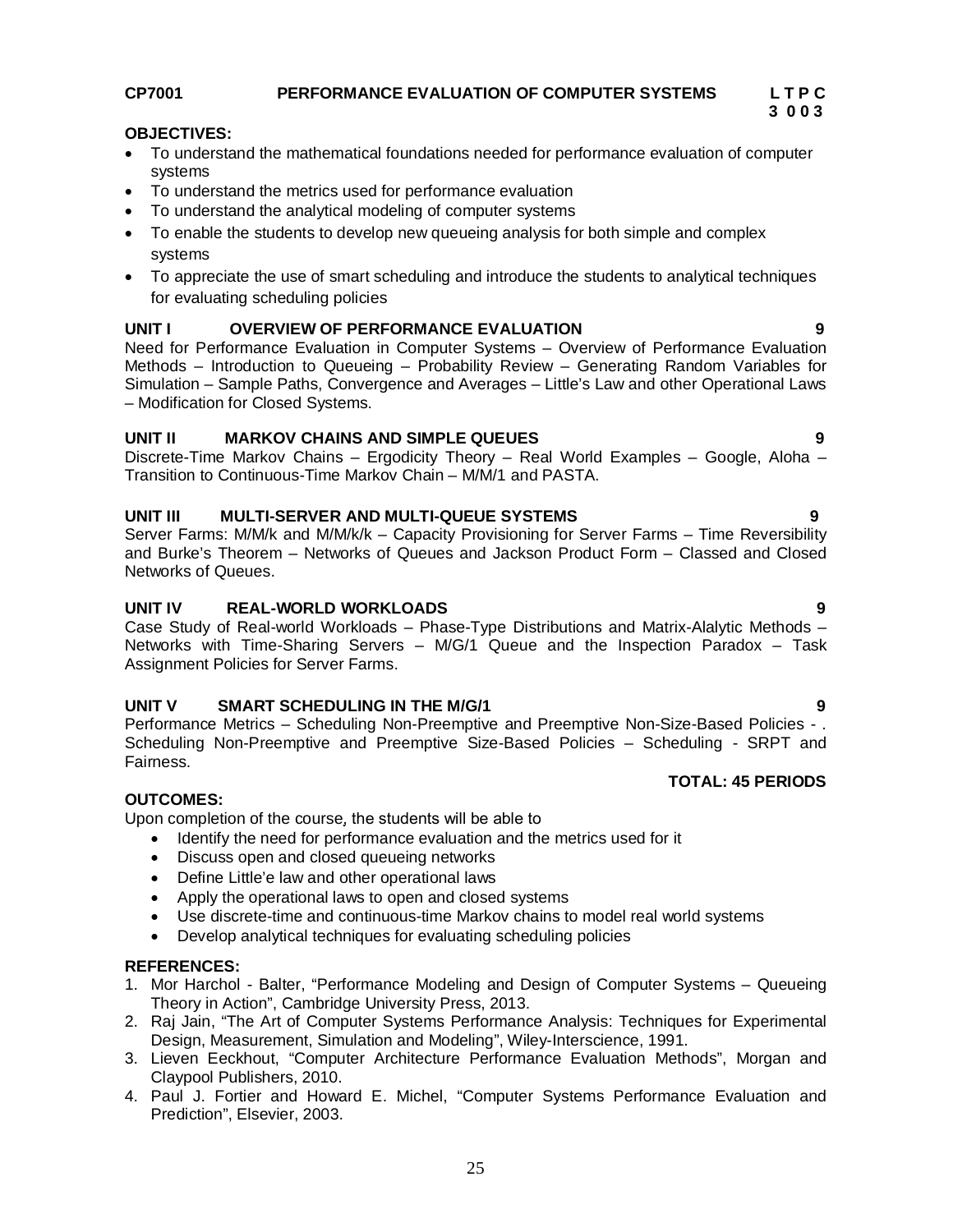- 5. David J. Lilja, "Measuring Computer Performance: A Practitioner's Guide", Cambridge University Press, 2000.
- 6. Krishna Kant, "Introduction to Computer System Performance Evaluation", McGraw-Hill, 1992.
- 7. K. S. Trivedi, "Probability and Statistics with Reliability, Queueing and Computer Science Applications", John Wiley and Sons, 2001.

#### **CP7002 PROBABILISTIC REASONING SYSTEMS L T P C**

#### **3 0 0 3 OBJECTIVES:**

- To construct and reason with Bayesian networks
- To reason with temporal models
- To make exact and approximate inferences with graphical models
- To understand learning of parameters for probabilistic graphical models
- To understand actions and decisions with probabilistic graphical models

# **UNIT I REPRESENTATION 9**

Probability Theory, Graphs, Bayesian network representation: Bayes networks, Independence in graphs – Undirected graphical models: Parameterization, Markov Network independencies – Conditional Bayesian networks.

### **UNIT II TEMPLATE BASED REPRESENTATION 9**

Temporal models (Dynamic Bayesian networks , Hidden Markov Models) – Directed probabilistic models for object-relational domains – Inference in temporal models: Kalman filters.

#### **UNIT III INFERENCE 9**

Exact inference: Variable elimination – Exact inference: Clique trees (Junction trees) – Approximate inference: Forward sampling, Importance sampling, MCMC – MAP inference: Variable elimination for MAP, Max-product in clique trees.

### **UNIT IV LEARNING 9**

Learning graphical models – Parameter estimation: maximum-likelihood estimation, MLE for Bayesian networks, Bayesian parameter estimation – Structure learning in Bayesian networks: Constraint based, structure scores, structure search – Partially observed data: Parameter estimation, Learning models with hidden variables – Learning undirected models: Maximum likelihood

#### **UNIT V ACTIONS AND DECISIONS 9**

Causality – Utilities and decisions – Structured decision problems

#### **OUTCOMES:**

Upon Completion of the course, the students will be able to

- Construct Bayesian networks
- Reason with Bayesian networks
- Reason with Dynamic networks and Hidden Markov Models
- Conduct inferences with Bayesian networks
- Implement algorithms to learn probabilistic graphical models
- Explain actions and decisions with probabilistic graphical models

#### **REFERENCES:**

- 1. Daphne Koller and Nir Friedman, "Probabilistic Graphical Models: Principles and Techniques", MIT Press, 2009.
- 2. David Barber, "Bayesian Reasoning and Machine Learning", Cambridge University Press, 2012.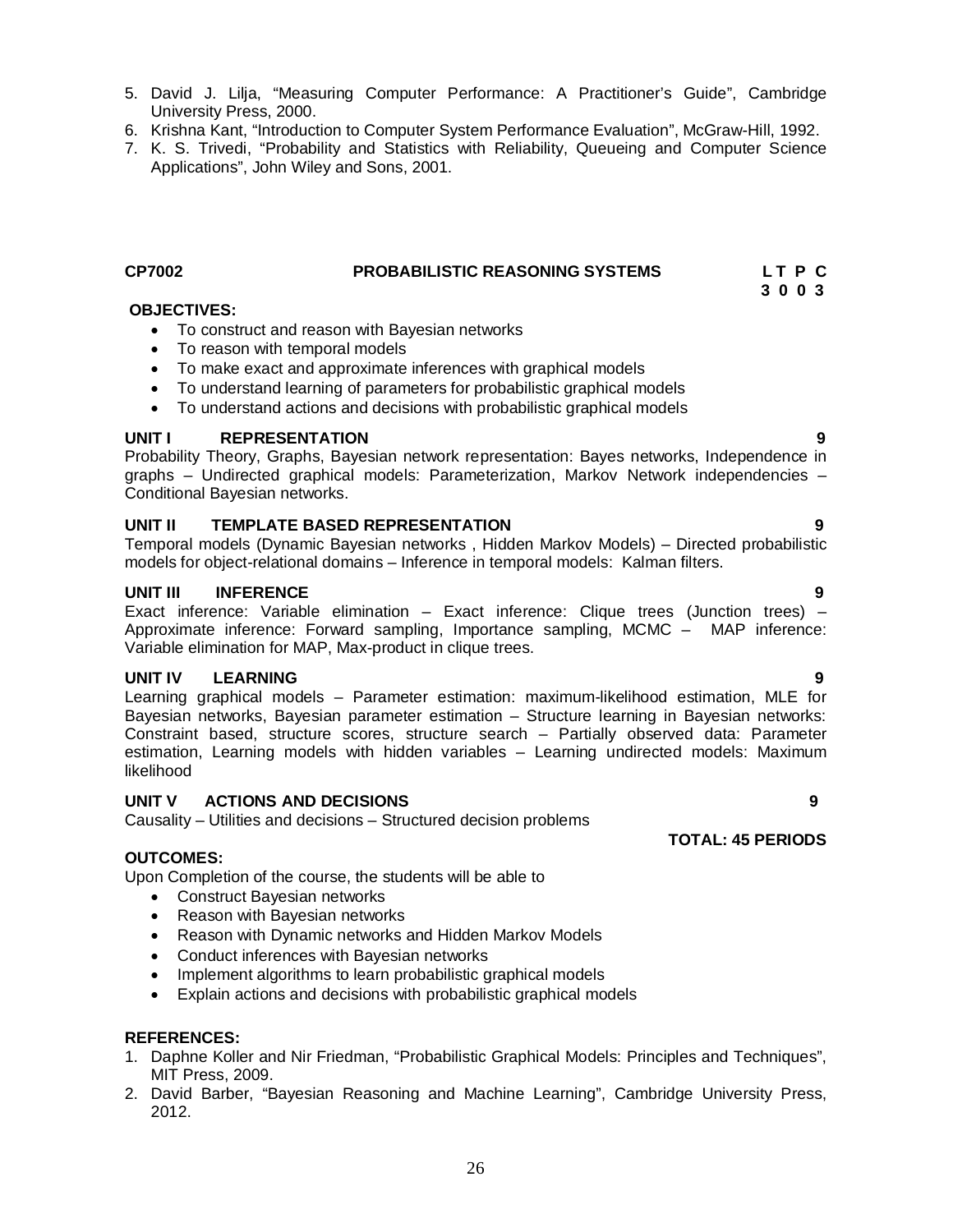- 4. Kevin P. Murphy, "Machine Learning: A Probabilistic Perspective", MIT Press, 2012.
- 5. Stuart Russel and Peter Norvig, "Artificial Intelligence: A Modern Approach", Third Edition, Prentice Hall, 2009.

# **CP7003 DATA ANALYSIS AND BUSINESS INTELLIGENCE L T P C**

 **3 0 0 3**

#### **OBJECTIVES:**

- To understand linear regression models
- To understand logistic regression models
- To understand generalized linear models
- To understand simulation using regression models
- To understand causal inference
- To understand multilevel regression
- To understand data collection and model understanding

#### **UNIT I** LINEAR REGRESSION

Introduction to data analysis – Statistical processes – statistical models – statistical inference – review of random variables and probability distributions – linear regression – one predictor – multiple predictors – prediction and validation – linear transformations – centering and standardizing – correlation – logarithmic transformations – other transformations – building regression models – fitting a series of regressions

#### **UNIT II LOGISTIC AND GENERALIZED LINEAR MODELS 9**

Logistic regression – logistic regression coefficients – latent-data formulation – building a logistic regression model – logistic regression with interactions – evaluating, checking, and comparing fitted logistic regressions – identifiability and separation – Poisson regression – logistic-binomial model – Probit regression – multinomial regression – robust regression using *t* model – building complex generalized linear models – constructive choice models

#### **UNIT III SIMULATION AND CAUSAL INFERENCE 9**

Simulation of probability models – summarizing linear regressions – simulation of non-linear predictions – predictive simulation for generalized linear models – fake-data simulation – simulating and comparing to actual data – predictive simulation to check the fit of a time-series model – causal inference – randomized experiments – observational studies – causal inference using advanced models – matching – instrumental variables

#### **UNIT IV MULTILEVEL REGRESSION 9**

Multilevel structures – clustered data – multilevel linear models – partial pooling – group-level predictors – model building and statistical significance – varying intercepts and slopes – scaled inverse-Wishart distribution – non-nested models – multi-level logistic regression – multi-level generalized linear models

#### **UNIT V DATA COLLECTION AND MODEL UNDERSTANDING 9**

Design of data collection – classical power calculations – multilevel power calculations – power calculation using fake-data simulation  $-$  understanding and summarizing fitted models  $$ uncertainty and variability – variances –  $R^2$  and explained variance – multiple comparisons and statistical significance – analysis of variance – ANOVA and multilevel linear and general linear models – missing data imputation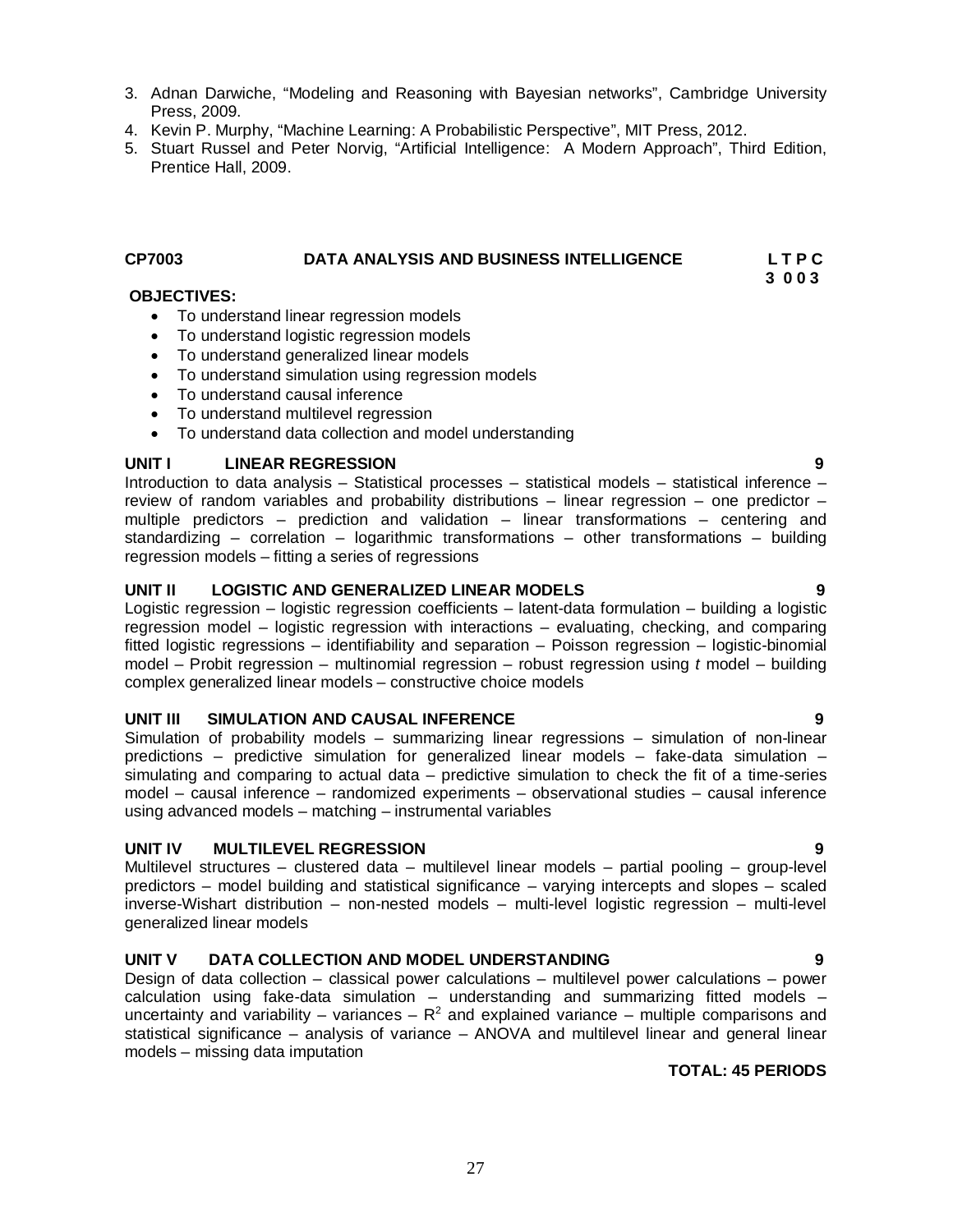Upon Completion of the course,the students will be able to

- Build and apply linear regression models
- Build and apply logistic regression models
- Build and apply generalized linear models
- Perform simulation using regression models
- Perform casual inference from data
- Build and apply multilevel regression models
- Perform data collection and variance analysis

#### **REFERENCES:**

- 1. Andrew Gelman and Jennifer Hill, "Data Analysis using Regression and multilevel/Hierarchical Models", Cambridge University Press, 2006.
- 2. Philipp K. Janert, "Data Analysis with Open Source Tools", O'Reilley, 2010.
- 3. Wes McKinney, "Python for Data Analysis", O'Reilley, 2012.
- 4. Davinderjit Sivia and John Skilling, "Data Analysis: A Bayesian Tutorial", Second Edition, Oxford University Press, 2006.
- 5. Robert Nisbelt, John Elder, and Gary Miner, "Handbook of statistical analysis and data mining applications", Academic Press, 2009.
- 6. Michael Minelli, Michelle Chambers, and Ambiga Dhiraj, "Big Data, Big Analytics: Emerging Business Intelligence and Analytic Trends for Today's Businesses", Wiley, 2013.
- 7. John Maindonald and W. John Braun, "Data Analysis and Graphics Using R: An Examplebased Approach", Third Edition, Cambridge University Press, 2010.
- 8. David Ruppert, "Statistics and Data Analysis for Financial Engineering", Springer, 2011.

#### **CP7004 IMAGE PROCESSING AND ANALYSIS L T P C**

# **3 0 0 3**

#### **OBJECTIVES:**

- To understand the basics of digital images
- To understand noise models
- To understand spatial domain filters
- To understand frequency domain filters
- To learn basic image analysis --- segmentation, edge detection, and corner detection
- To learn morphological operations and texture analysis
- To understand processing of color images
- To understand image compression techniques

#### **UNIT I SPATIAL DOMAIN PROCESSING 9**

Introduction to image processing – imaging modalities – image file formats – image sensing and acquisition – image sampling and quantization – noise models – spatial filtering operations – histograms – smoothing filters – sharpening filters – fuzzy techniques for spatial filtering – spatial filters for noise removal

#### **UNIT II FREQUENCY DOMAIN PROCESSING 9**

Frequency domain – Review of Fourier Transform (FT), Discrete Fourier Transform (DFT), and Fast Fourier Transform (FFT) – filtering in frequency domain – image smoothing – image sharpening – selective filtering – frequency domain noise filters – wavelets – Haar Transform – multiresolution expansions – wavelet transforms – wavelets based image processing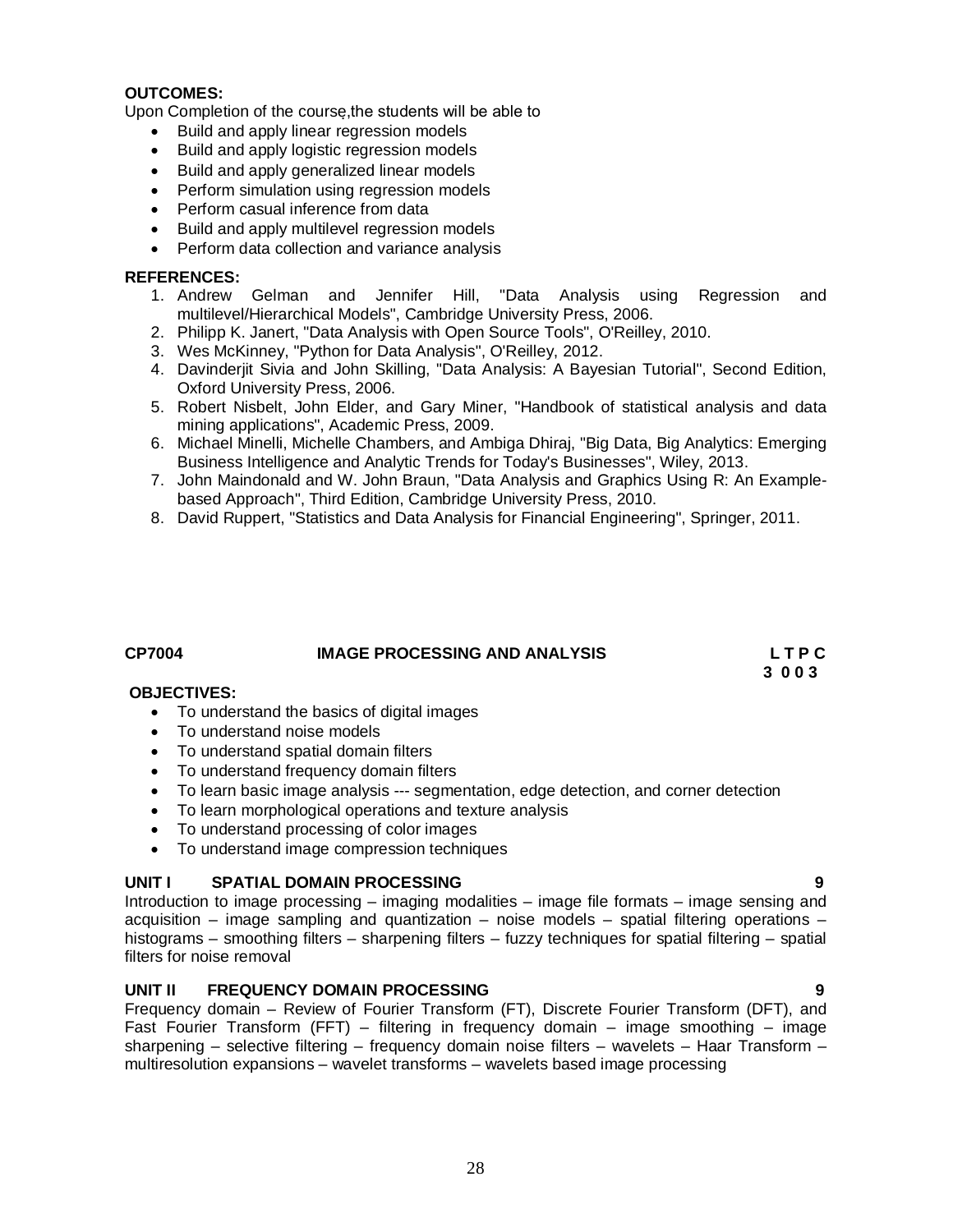# 29

# **UNIT III SEGMENTATION AND EDGE DETECTION 9**

Thresholding techniques – region growing methods – region splitting and merging – adaptive thresholding – threshold selection – global valley – histogram concavity – edge detection – template matching – gradient operators – circular operators – differential edge operators – hysteresis thresholding – Canny operator – Laplacian operator – active contours – object segmentation

# **UNIT IV INTEREST POINTS, MORPHOLOGY, AND TEXTURE 9**

Corner and interest point detection – template matching – second order derivatives – median filter based detection – Harris interest point operator – corner orientation – local invariant feature detectors and descriptors – morphology – dilation and erosion – morphological operators – grayscale morphology – noise and morphology – texture – texture analysis – co-occurrence matrices – Laws' texture energy approach – Ade's eigen filter approach

# **UNIT V COLOR IMAGES AND IMAGE COMPRESSION 9**

Color models – pseudo colors – full-color image processing – color transformations – smoothing and sharpening of color images – image segmentation based on color – noise in color images. Image Compression – redundancy in images – coding redundancy – irrelevant information in images – image compression models – basic compression methods – digital image watermarking.

# **TOTAL : 45 PERIODS**

# **OUTCOMES:**

Upon completion of the course, the students will be able to

- Explain image modalities, sensing, acquisition, sampling, and quantization
- Explain image noise models
- Implement spatial filter operations
- Explain frequency domain transformations
- Implement frequency domain filters
- Apply segmentation algorithms
- Apply edge detection techniques
- Apply corner and interest point detection algorithms
- Apply morphological operations
- Perform texture analysis
- Analyze color images
- Implement image compression algorithms

# **REFERENCES:**

- 1. E. R. Davies, "Computer & Machine Vision", Fourth Edition, Academic Press, 2012.
- 2. W. Burger and M. Burge, "Digital Image Processing: An Algorithmic Introduction using Java", Springer, 2008.
- 3. John C. Russ, "The Image Processing Handbook", Sixth Edition, CRC Press, 2011.
- 4. R. C. Gonzalez and R. E. Woods, "Digital Image Processing", Third Edition, Pearson, 2008.
- 5. Mark Nixon and Alberto S. Aquado, "Feature Extraction & Image Processing for Computer Vision", Third Edition, Academic Press, 2012.
- 6. D. L. Baggio et al., "Mastering OpenCV with Practical Computer Vision Projects", Packt Publishing, 2012.
- 7. Jan Erik Solem, "Programming Computer Vision with Python: Tools and algorithms for analyzing images", O'Reilly Media, 2012.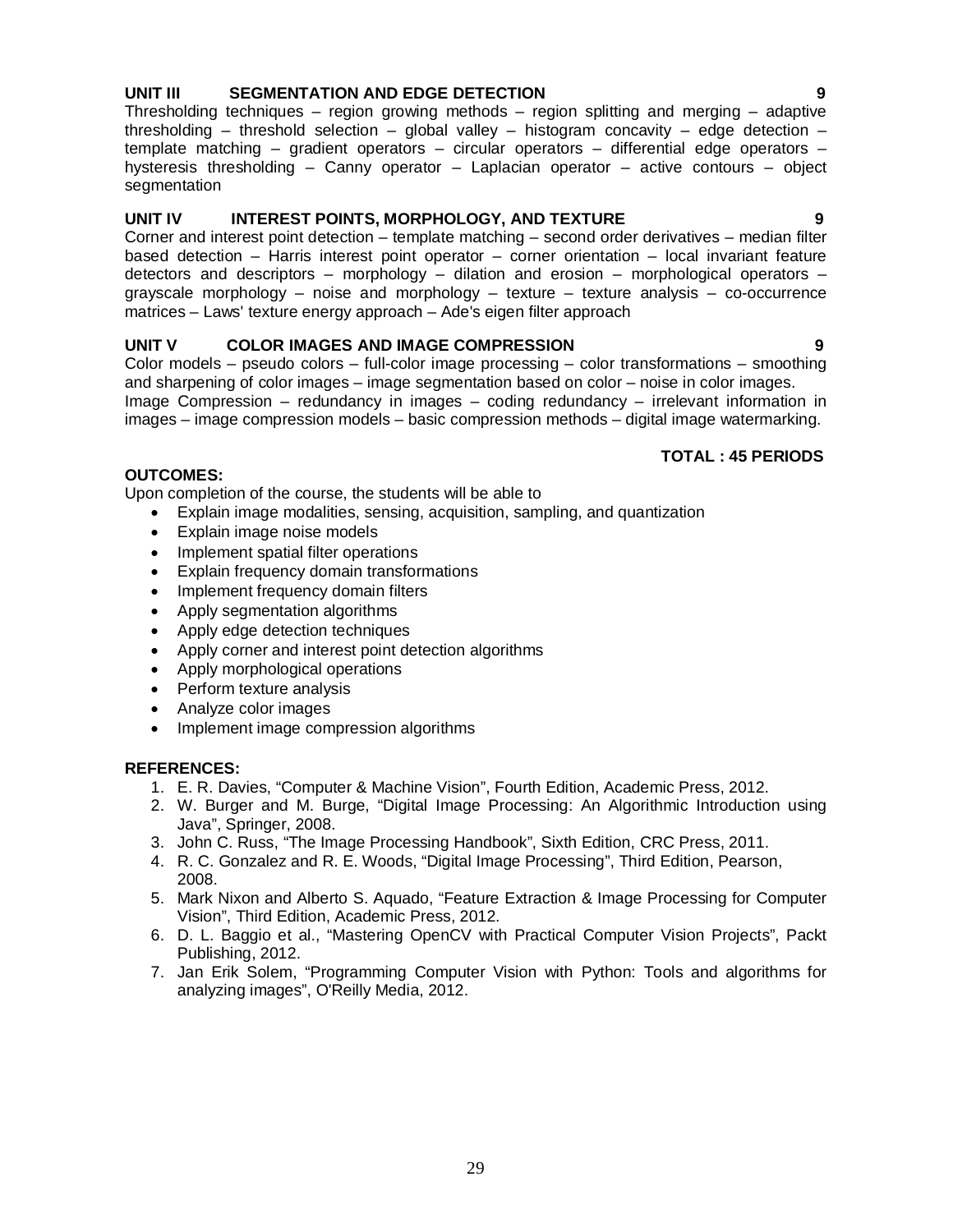# **3 0 0 3**

### **OBJECTIVES:**

- To study the sensor characteristics and the fundamental principles of sensing
- To understand the sensor interface electronics
- To study selected motion-related sensors
- To study light and radiation detectors
- To study selected temperature sensors
- To study selected chemical sensors

# **UNIT I PRINCIPLES OF SENSING 9**

Data Acquisition – sensor characteristics – electric charges, fields, potentials – capacitance – magnetism – inductance – resistance – piezoelectric – pyroelectric – Hall effect – thermoelectric effects – sound waves – heat transfer – light – dynamic models of sensors

# **UNIT II OPTICAL COMPONENTS AND INTERFACE ELECTRONICS 9**

Radiometry – Photometry – mirrors – lenses – fibre optics – concentrators – Interface circuits – amplifiers – light-to-voltage – excitation circuits – ADC – Digitization – Capacitance-to-voltage – bridge circuits – data transmission – noise in sensors and circuits – calibration – low power sensors

# **UNIT III MOTION RELATED SENSORS 9**

Occupancy and motion detectors: ultrasonic – microwave – capacitive detectors – triboelectric – optoelectronic motion sensors – optical presence sensor – Pressure Gradient sensorsVelocity and acceleration sensors: Accelerometer characteristics – capacitative accelerometers – piezoelectric accelerometers – piezoresistive accelerometers – thermal accelerometers – Gyroscopes – piezoelectric cables – gravitational sensors

# **UNIT IV LIGHT AND RADIATION DETECTORS 9**

Light Detectors: Photo diodes – photo transistor – photo resistor – cooled detectors – CCD and CMOS image sensors – thermal detectors – optical design – gas flame detectors Radiation Detectors: scintillating detectors – ionization detectors – cloud and bubble chambers

# **UNIT V TEMPERATURE AND CHEMICAL SENSORS 9**

Temperature Sensors: coupling with objects – temperature reference points – thermo resistive sensors – thermo electric contact sensors – semiconductor sensors – acoustic sensors – piezoelectric sensors Chemical sensors: characteristics – classes of chemical sensors – biochemical sensors – multi-sensor arrays – electronic noses and tongues

# **TOTAL: 45 PERIODS**

# **OUTCOMES:**

Upon Completion of the course,the students will be able to

- Explain sensor characteristics
- Explain the physics of sensors
- Explain optical components of sensors
- Apply sensor interface electronics
- Choose and use appropriate motion-related sensors
- Choose and use appropriate light and radiation detectors
- Choose and use appropriate temperature sensors
- Choose and use appropriate chemical sensors

# **REFERENCE:**

1. Jacob Fraden, "Handbook of Modern Sensors: Physics, Designs, and Applications", Fourth Edition, Springer, 2010.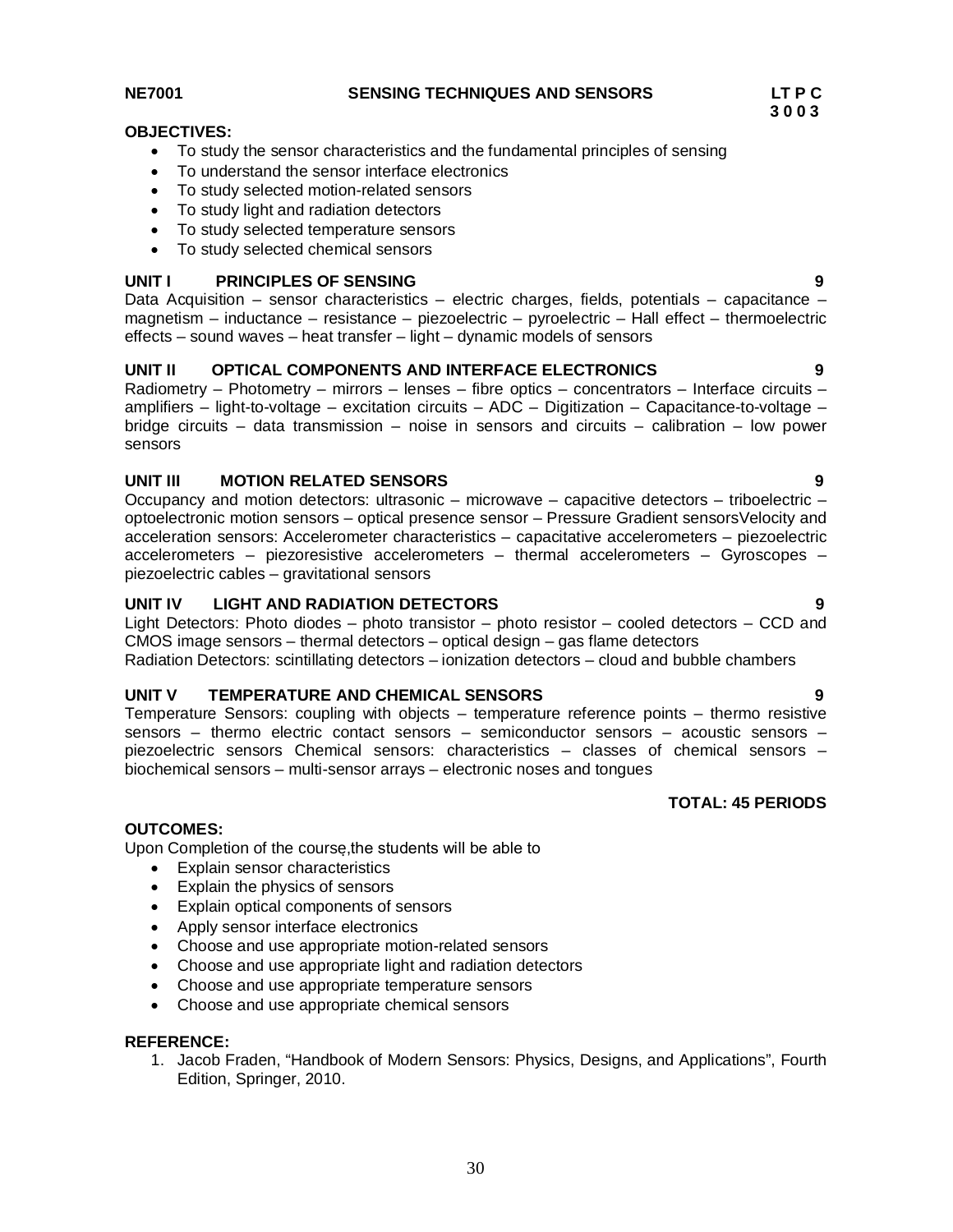31

#### To appreciate the need for randomized algorithms

- To expose the students to probabilistic methods
- To understand the concept of random walk

**OBJECTIVES:**

randomized algorithms

To expose the students to different types of applications of randomized algorithms

#### **UNIT I INTRODUCTION TO RANDOMIZED ALGORITHMS 9**

Introduction to Randomized Algorithms - Min-cut – Elementary Probability Theory – Models of Randomized Algorithms – Classification of Randomized Algorithms – Paradigms of the Design of Randomized Algorithms - Game Theoretic Techniques – Game Tree Evaluation – Minimax Principle – Randomness and Non Uniformity.

#### **UNIT II PROBABILISTIC METHODS 9**

Moments and Deviations – occupancy Problems – Markov and Chebyshev Inequalities – Randomized Selection – Two Point Sampling – The Stable Marriage Problem – The Probabilistic Method – Maximum Satisfiability – Expanding Graphs – Method of Conditional Probabilities – Markov Chains and Random Walks – 2-SAT Example – Random Walks on Graphs – Random Connectivity.

#### **UNIT III ALGEBRAIC TECHNIQUES AND APPLICATIONS 9**

Fingerprinting Techniques – Verifying Polynomial Identities – Perfect Matching in Graphs – Pattern Matching – Verification of Matrix Multiplication - Data Structuring Problems – Random Treaps – Skip Lists – Hash Tables.

# **UNIT IV GEOMETRIC AND GRAPH ALGORITHMS 9**

Randomized Incremental Construction – Convex Hulls – Duality – Trapezoidal Decompositions – Linear Programming – Graph Algorithms – Min-cut – Minimum Spanning Trees.

#### **UNIT V HASHING AND ONLINE ALGORITHMS 9**

Hashing – Universal Hashing - Online Algorithms – Randomized Online Algorithms - Online Paging – Adversary Models – Relating the Adversaries – The k-server Problem.

#### **OUTCOMES:**

Upon completion of the course, the students will be able to

- Identify the need for randomized algorithms
- Discuss the classification of randomized algorithms
- Present the various paradigms for designing randomized algorithms
- Discuss the different probabilistic methods used for designing randomized algorithms
- Apply the techniques studied to design algorithms for different applications like matrix multiplication, hashing, linear programming

#### **REFERENCES:**

- 1. Rajeev Motwani and Prabhakar Raghavan, "Randomized Algorithms", Cambridge University Press, 1995.
- 2. Juraj Hromkovic,"Design and Analysis of Randomized Algorithms", Springer, 2010.
- 3. Michael Mitzenmacher and Eli Upfal, "Probabilty and Computing Randomized Algorithms and Probabilistic Analysis", Cambridge University Press, 2005.

### **CP7005 RANDOMIZED ALGORITHMS L T P C**

To understand the mathematical foundations needed for understanding and designing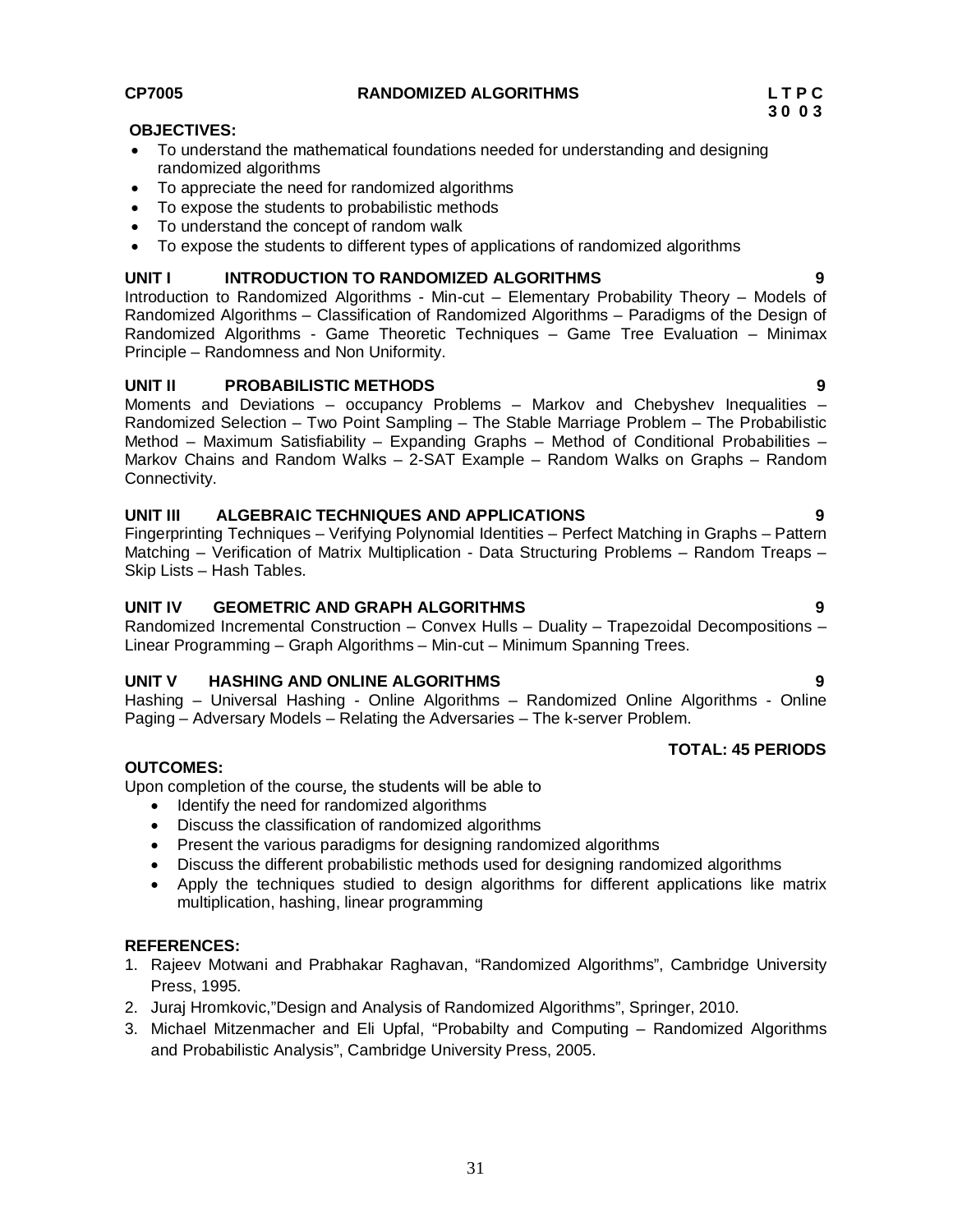## **OBJECTIVES :**

- To understand the basics of Mobile Computing and Personal Computing
- To learn the role of cellular networks in Mobile and Pervasive Computing
- To expose to the concept of sensor and mesh networks
- To expose to the context aware and wearable computing
- To learn to develop applications in mobile and pervasive computing environment

# **UNIT I INTRODUCTION 9**

Differences between Mobile Communication and Mobile Computing – Contexts and Names – Functions – Applications and Services – New Applications – Making Legacy Applications Mobile Enabled – Design Considerations – Integration of Wireless and Wired Networks – Standards Bodies – Pervasive Computing – Basics and Vision – Principles of Pervasive Computing – Categories of Pervasive Devices

# **UNIT II 3G AND 4G CELLULAR NETWORKS 9**

Migration to 3G Networks – IMT 2000 and UMTS – UMTS Architecture – User Equipment – Radio Network Subsystem – UTRAN – Node B – RNC functions – USIM – Protocol Stack – CS and PS Domains – IMS Architecture – Handover – 3.5G and 3.9G a brief discussion – 4G LAN and Cellular Networks – LTE – Control Plane – NAS and RRC – User Plane – PDCP, RLC and MAC – WiMax IEEE 802.16d/e – WiMax Internetworking with 3GPP

# **UNIT III SENSOR AND MESH NETWORKS 9**

Sensor Networks – Role in Pervasive Computing – In Network Processing and Data Dissemination – Sensor Databases – Data Management in Wireless Mobile Environments – Wireless Mesh Networks – Architecture – Mesh Routers – Mesh Clients – Routing – Cross Layer Approach – Security Aspects of Various Layers in WMN – Applications of Sensor and Mesh networks

# **UNIT IV CONTEXT AWARE COMPUTING & WEARABLE COMPUTING 9**

Adaptability – Mechanisms for Adaptation - Functionality and Data – Transcoding – Location Aware Computing – Location Representation – Localization Techniques – Triangulation and Scene Analysis – Delaunay Triangulation and Voronoi graphs – Types of Context – Role of Mobile Middleware – Adaptation and Agents – Service Discovery Middleware

Health BAN- Medical and Technological Requirements-Wearable Sensors-Intra-BAN communications

# **UNIT V APPLICATION DEVELOPMENT 9**

Three tier architecture - Model View Controller Architecture - Memory Management – Information Access Devices – PDAs and Smart Phones – Smart Cards and Embedded Controls – J2ME – Programming for CLDC – GUI in MIDP – Application Development ON Android and iPhone

# **TOTAL:45 PERIODS**

# **OUTCOMES:**

At the end of the course the student should be able to

- Design a basic architecture for a pervasive computing environment
- Design and allocate the resources on the 3G-4G wireless networks
- Analyze the role of sensors in Wireless networks
- Work out the routing in mesh network
- Deploy the location and context information for application development
- Develop mobile computing applications based on the paradigm of context aware computing and wearable computing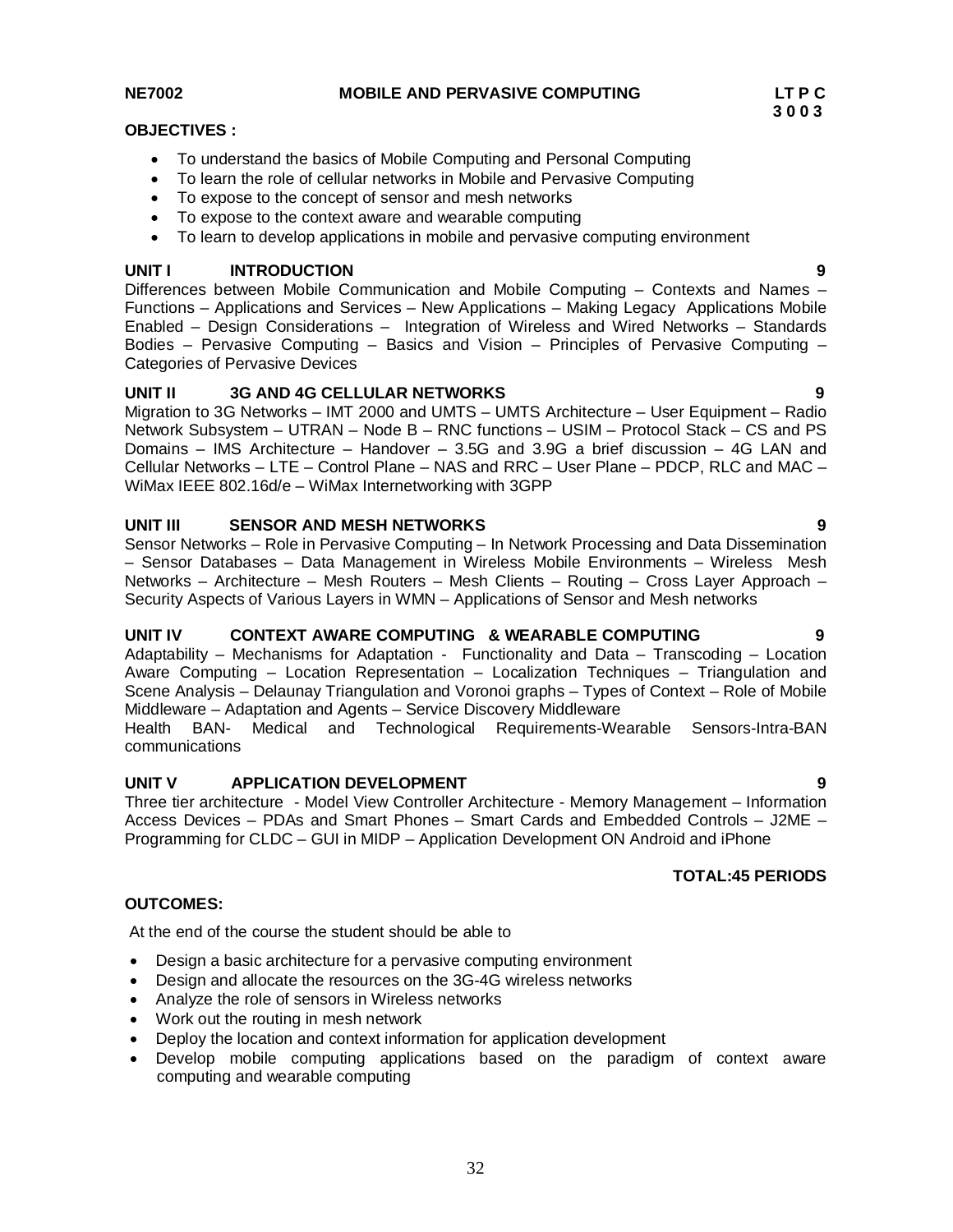#### **REFERENCES:**

- 1. Asoke K Talukder, Hasan Ahmed, Roopa R Yavagal, "Mobile Computing: Technology, Applications and Service Creation", 2nd ed, Tata McGraw Hill, 2010.
- 2. Reto Meier, "Professional Android 2 Application Development", Wrox Wiley,2010.
- 3. .Pei Zheng and Lionel M Li, 'Smart Phone & Next Generation Mobile Computing', Morgan Kaufmann Publishers, 2006.
- 4. Frank Adelstein, 'Fundamentals of Mobile and Pervasive Computing', TMH, 2005
- 5. Jochen Burthardt et al, 'Pervasive Computing: Technology and Architecture of Mobile Internet Applications', Pearson Education, 2003
- 6. Feng Zhao and Leonidas Guibas, 'Wireless Sensor Networks', Morgan Kaufmann Publishers, 2004
- 7. Uwe Hansmaan et al, 'Principles of Mobile Computing', Springer, 2003
- 8. Reto Meier, "Professional Android 2 Application Development", Wrox Wiley,2010.
- 9. Mohammad s. Obaidat et al, "Pervasive Computing and Networking",John wiley
- 10. Stefan Poslad, "Ubiquitous Computing: Smart Devices, Environments and Interactions", Wiley, 2009
- 11. Frank Adelstein Sandeep K. S. Gupta Golden G. Richard III Loren Schwiebert "Fundamentals of Mobile and Pervasive Computing, ", McGraw-Hill, 2005

#### **CP7006 PARALLEL PROGRAMMING PARADIGMS L T P C**

 **3 0 0 3**

#### **OBJECTIVES:**

- To understand models of and issues in concurrency in computing
- To develop message-passing parallel programs using MPI
- To develop shared-memory parallel programs using Pthreads
- To develop shared-memory parallel programs using OpenMP
- To use GPU for parallel programming using OpenCL and CUDA

### **UNIT I FOUNDATIONS OF PARALLEL PROGRAMMING 9**

Motivation for parallel programming - Concurrency in computing – basics of processes, multiprocessing, and threads – cache – cache mappings – caches and programs – virtual memory  $-$  instruction level parallelism  $-$  hardware multi-threading  $-$  SIMD  $-$  MIMD  $-$  interconnection networks – cache coherence – shared-memory model – issues in shared-memory model – distributed-memory model – issues in distributed-memory model – hybrid model – I/O – performance of parallel programs – parallel program design

#### **UNIT II MESSAGE PASSING PARADIGM 9**

Basic MPI programming – MPI\_Init and MPI\_Finalize – MPI communicators – SPMD programs – message passing – MPI\_Send and MPI\_Recv – message matching – MPI I/O – parallel I/O – collective communication – MPI\_Reduce – MPI\_Allreduce – broadcast – scatter – gather – allgather – derived types – remote memory access – dynamic process management – MPI for grids – performance evaluation of MPI programs

#### **UNIT III SHARED MEMORY PARADIGM: PTHREADS 9**

Basics of Pthreads – thread synchronization – critical sections – busy-waiting – mutexes – semaphores – barriers and condition variables – read-write locks – Caches, cache coherence and false sharing – thread safety – Pthreads case study

#### **UNIT IV SHARED MEMORY PARADIGM: OPENMP 9**

Basic OpenMP constructs – scope of variabls – reduction clause – parallel for directive – loops in OpenMP – scheduling loops – synchronization in OpenMP – Case Study: Producer-Consumer problem – cache issues – threads safety in OpenMP – OpenMP best practices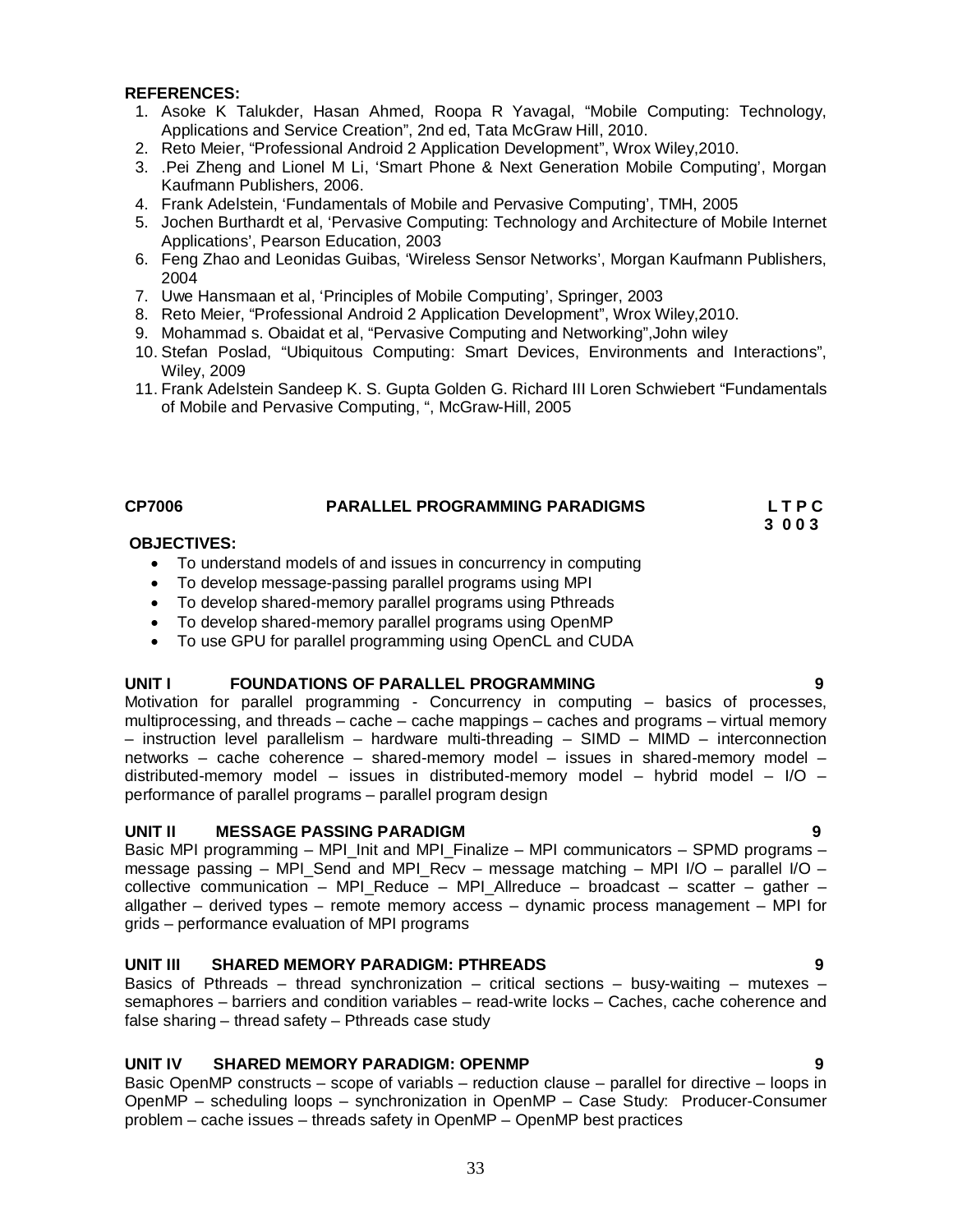# **UNIT V GRAPHICAL PROCESSING PARADIGMS: OPENCL AND CUDA 9**

Introduction to CUDA – CUDA programming examples – CUDA execution model – CUDA memory hierarchy – CUDA case study - introduction to OpenCL – OpenCL programming examples – Programs and Kernels – Buffers and Images – Event model – OpenCL case study

#### **UNIT I DOMAIN UNDERSTANDING 9**

Introduction – Types of requirements – Requirements engineering process – Validating requirements – Requirements and design – Requirements and test cases – introduction to business domain – Problem analysis – Fish bone diagram – Business requirements – Business process modeling – Business use cases – Business modeling notations – UML Activity diagrams.

#### **UNIT II REQUIREMENTS ELICITATION 9**

Introduction – Understanding stakeholders' needs – Elicitation techniques – interviews, questionnaire, workshop, brainstorming, prototyping – Documenting stakeholders' needs

34

# Explain issues in parallel programming

- Develop message-passing parallel programs using MPI framework
- Develop shared-memory parallel programs using Pthreads

Upon completion of the course, the students will be able to

Explain hardware level support for concurrency

• Explain models of parallel programming

- Develop shared-memory parallel programs using OpenMP
- Develop CUDA programs
- Develop OpenCL programs

#### **REFERENCES:**

**OUTCOMES:**

- 1. Peter S. Pacheco, "An introduction to parallel programming", Morgan Kaufmann, 2011.
- 2. M. J. Quinn, "Parallel programming in C with MPI and OpenMP", Tata McGraw Hill, 2003.
- 3. W. Gropp, E. Lusk, and R. Thakur, "Using MPI-2: Advanced features of the message passing interface", MIT Press, 1999.
- 4. W. Gropp, E. Lusk, and A. Skjellum, "Using MPI: Portable parallel programming with the message passing interface", Second Edition, MIT Press, 1999.
- 5. B. Chapman, G. Jost, and Ruud van der Pas, "Using OpenMP", MIT Press, 2008.
- 6. D. R. Butenhof, "Programming with POSIX Threads", Addison Wesley, 1997.
- 7. B. Lewis and D. J. Berg, "Multithreaded programming with Pthreads", Sun Microsystems Press, 1998.
- 8. A. Munshi, B. Gaster, T. G. Mattson, J. Fung, and D. Ginsburg, "OpenCL programming guide", Addison Wesley, 2011.

 **3 0 0 3**

9. Rob Farber, "CUDA application design and development", Morgan Haufmann, 2011.

# **CP7007 SOFTWARE REQUIREMENTS ENGINEERING L T P C**

#### **OBJECTIVES:**

- 1. Understand system requirements
- 2. Identify different types of requirement
- 3. Generate requirements be elicitation
- 4. Develop requirements documentation
- 5. Evaluate the requirements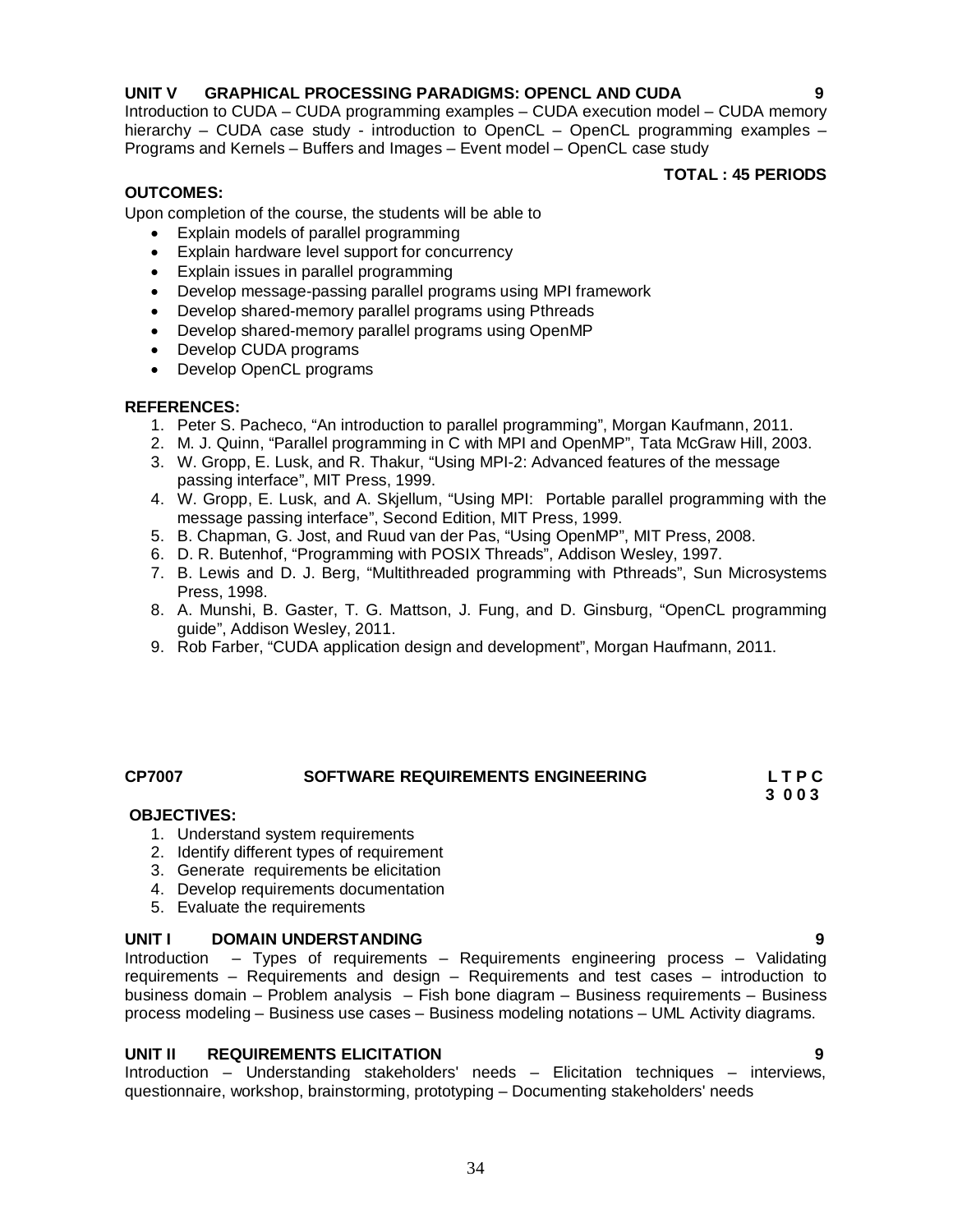# **UNIT III FUNCTIONAL REQUIREMENTS 9**

Introduction – Features and Use cases – Use case scenarios – Documenting use cases – Levels of details – SRS documents.

# **UNIT IV QUALITY ATTRIBUTES AND USER EXPERIENCE 9**

Quality of solution – Quality attributes – Eliciting quality attributes – Quality attribute workshop (QAW) – Documenting quality attributes – Six part scenarios – Usability requirements – Eliciting and documenting usability requirements – Modeling user experience – Specifying UI design

# **UNIT V MANAGING REQUIREMENTS 9**

Defining scope of the project – Context diagram – Managing requirements – Requirements properties – Traceability – Managing changes – Requirements metrics – Requirements management tools.

# **TOTAL : 45 PERIODS**

# **OUTCOMES:**

Upon Completion of the course,the students will be able to

- Define a process for requirments engineering
- Execute a process for gathering requirments through elicitation techniques.
- Validate requirements according to criteria such as feasibility, clarity, preciseness etc.
- Develop and document functional requirements for different types of systems.
- Develop and document quality attributes of the system to be implemented
- Communicate the requirments to stakeholders
- Negotiate with stakeholders in order to agree on a set of requirements.
- Detect and resolve feature interactions

# **REFERENCES:**

- 1. Axel van Lamsweerde, "Requirements Engineering", Wiley, 2009
- 2. Gerald Kotonya, Ian Sommerville, "Requirements Engineering: Processes and Techniques", John Wiley and Sons, 1998
- 3. Dean Leffingwell and Don Widrig, "Managing Software Requirements: A Use Case Approach (2nd Edition) ", Addison-wesley, 2003
- 4. SEI Report, "Quality Attributes Workshop", http://www.sei.cmu.edu/library/abstracts/reports/03tr016.cfm , 2003
- 5. J Nielsen, "Usability Engineering", Academic Press, 1993

# **CP7008 SPEECH PROCESSING AND SYNTHESIS L T P C**

 **3 0 0 3**

# **OBJECTIVES:**

- To understand the mathematical foundations needed for speech processing
- To understand the basic concepts and algorithms of speech processing and synthesis
- To familiarize the students with the various speech signal representation, coding and recognition techniques
- To appreciate the use of speech processing in current technologies and to expose the students to real– world applications of speech processing

# **UNIT I FUNDAMENTALS OF SPEECH PROCESSING 9**

Introduction – Spoken Language Structure – Phonetics and Phonology – Syllables and Words – Syntax and Semantics – Probability, Statistics and Information Theory – Probability Theory – Estimation Theory – Significance Testing – Information Theory.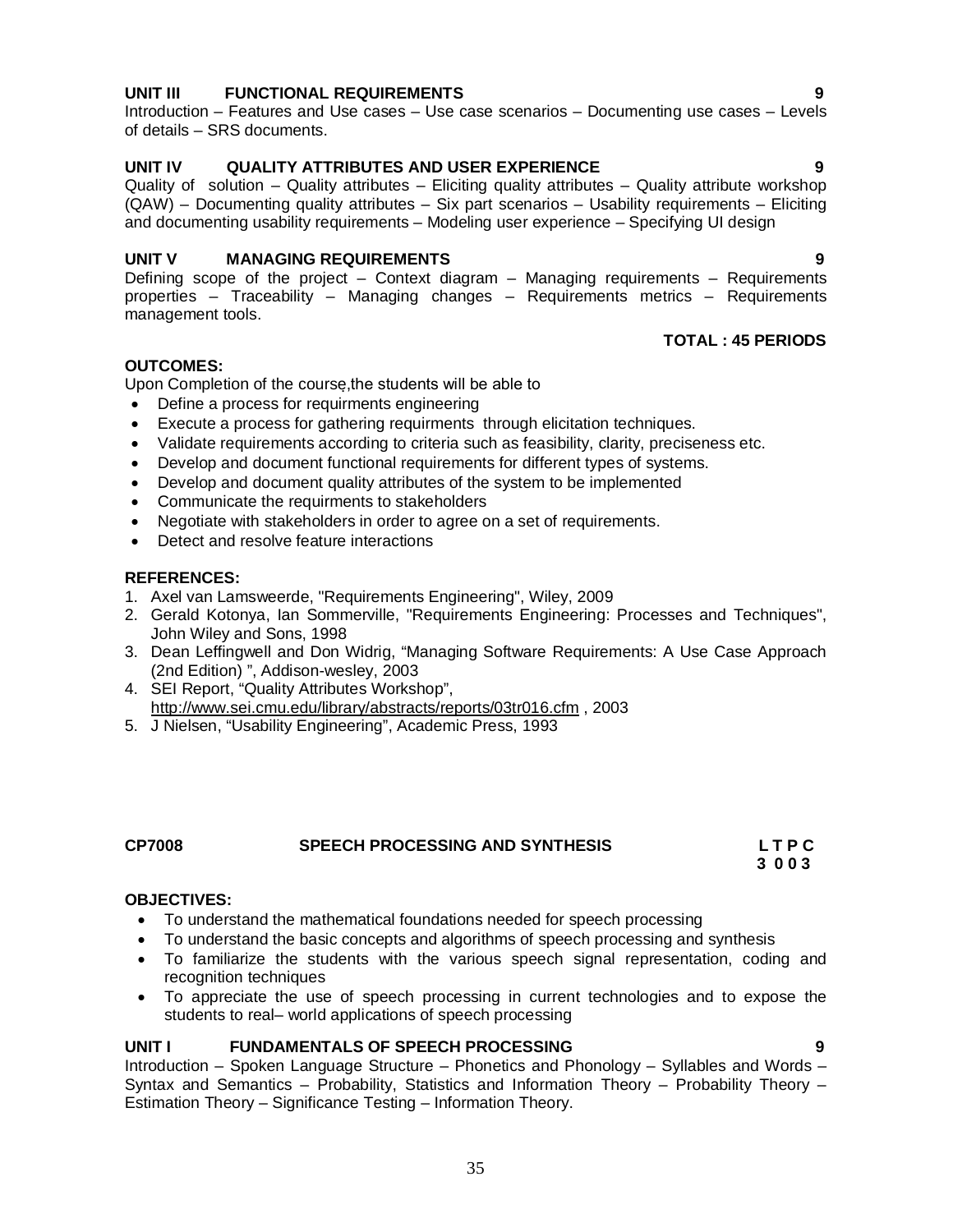# **UNIT II SPEECH SIGNAL REPRESENTATIONS AND CODING 9**

Overview of Digital Signal Processing – Speech Signal Representations – Short time Fourier Analysis – Acoustic Model of Speech Production – Linear Predictive Coding – Cepstral Processing – Formant Frequencies – The Role of Pitch – Speech Coding – LPC Coder.

# **UNITIII SPEECH RECOGNITION 9**

Hidden Markov Models – Definition – Continuous and Discontinuous HMMs – Practical Issues – Limitations. Acoustic Modeling – Variability in the Speech Signal – Extracting Features – Phonetic Modeling – Adaptive Techniques – Confidence Measures – Other Techniques.

# **UNITIV TEXT ANALYSIS 9**

Lexicon – Document Structure Detection – Text Normalization – Linguistic Analysis – Homograph Disambiguation – Morphological Analysis – Letter-to-sound Conversion – Prosody – Generation schematic – Speaking Style – Symbolic Prosody – Duration Assignment – Pitch Generation

# **UNIT V SPEECH SYNTHESIS 9**

Attributes – Formant Speech Synthesis – Concatenative Speech Synthesis – Prosodic Modification of Speech – Source-filter Models for Prosody Modification – Evaluation of TTS Systems.

# **TOTAL: 45 PERIODS**

 **3 0 0 3**

# **OUTCOMES:**

Upon completion of the course, the students will be able to

- Identify the various temporal, spectral and cepstral features required for identifying speech units – phoneme, syllable and word
- Determine and apply Mel-frequency cepstral coefficients for processing all types of signals
- Justify the use of formant and concatenative approaches to speech synthesis
- Identify the apt approach of speech synthesis depending on the language to be processed
- Determine the various encoding techniques for representing speech.

# **REFERENCES:**

- 1. Xuedong Huang, Alex Acero, Hsiao-Wuen Hon, "Spoken Language Processing A guide to Theory, Algorithm and System Development", Prentice Hall PTR, 2001.
- 2. Thomas F.Quatieri, "Discrete-Time Speech Signal Processing", Pearson Education, 2002.
- 3. Lawrence Rabiner and Biing-Hwang Juang, "Fundamentals of Speech Recognition", Prentice Hall Signal Processing Series, 1993.
- 4. Sadaoki Furui, "Digital Speech Processing: Synthesis, and Recognition, Second Edition, (Signal Processing and Communications)", Marcel Dekker, 2000.
- 5. Joseph Mariani, "Language and Speech Processing", Wiley, 2009.

# **CP7009 MACHINE LEARNING TECHNIQUES L T P C**

# **OBJECTIVES:**

- 1. To understand the machine learning theory
- 2. To implement linear and non-linear learning models
- 3. To implement distance-based clustering techniques
- 4. To build tree and rule based models
- 5. To apply reinforcement learning techniques

# **UNIT I FOUNDATIONS OF LEARNING 9**

Components of learning – learning models – geometric models – probabilistic models – logic models – grouping and grading – learning versus design – types of learning – supervised – unsupervised – reinforcement – theory of learning – feasibility of learning – error and noise – training versus testing – theory of generalization – generalization bound – approximationgeneralization tradeoff – bias and variance – learning curve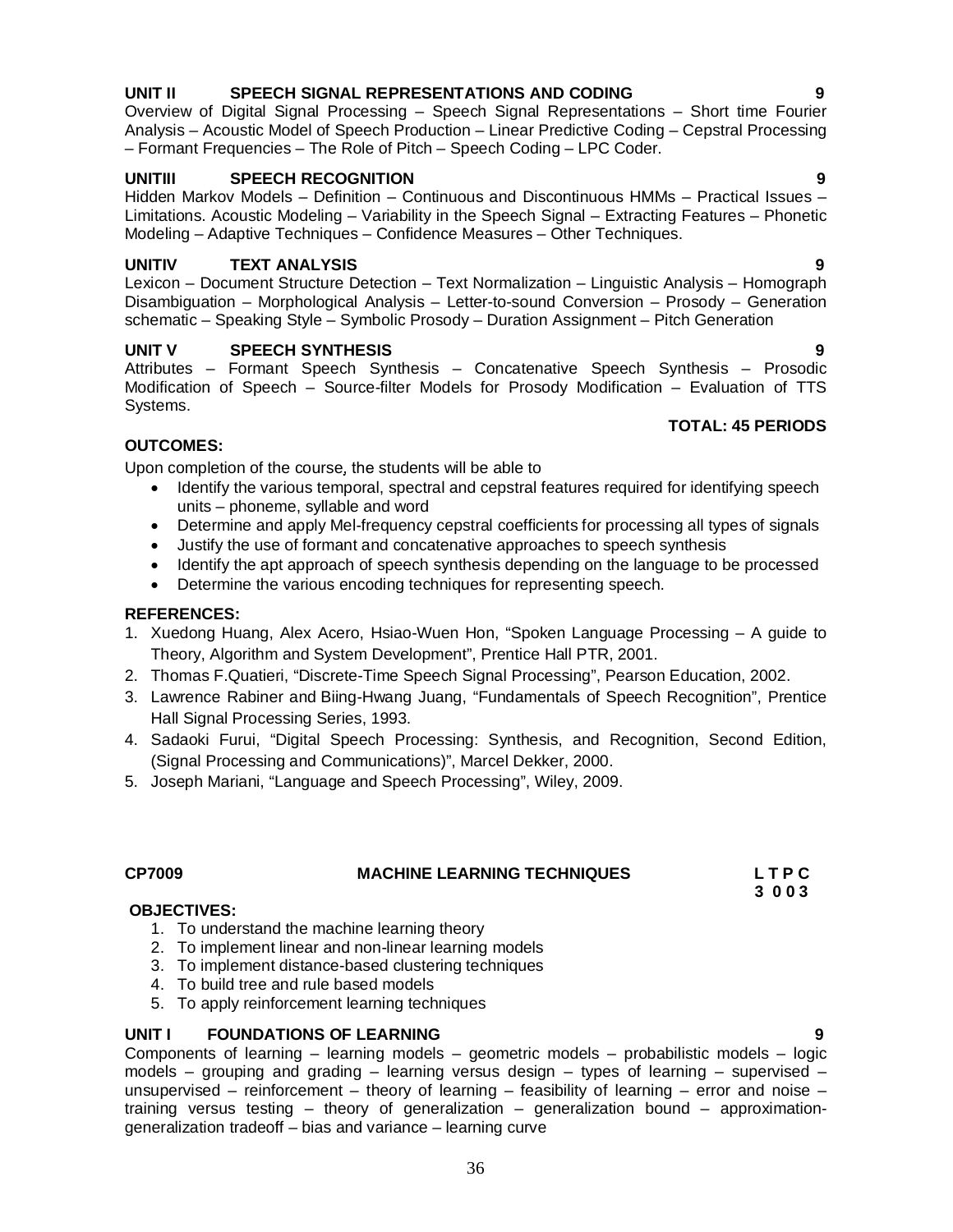# **UNIT II LINEAR MODELS 9**

Linear classification – univariate linear regression – multivariate linear regression – regularized regression – Logistic regression – perceptrons – multilayer neural networks – learning neural networks structures – support vector machines – soft margin SVM – going beyond linearity – generalization and overfitting – regularization – validation

# **UNIT III DISTANCE-BASED MODELS 9**

Nearest neighbor models – K-means – clustering around medoids – silhouttes – hierarchical clustering – k-d trees – locality sensitive hashing – non-parametric regression – ensemble learning – bagging and random forests – boosting – meta learning

# **UNIT IV TREE AND RULE MODELS 9**

Decision trees – learning decision trees – ranking and probability estimation trees – regression trees – clustering trees – learning ordered rule lists – learning unordered rule lists – descriptive rule learning – association rule mining – first-order rule learning

# **UNIT V REINFORCEMENT LEARNING****9**

Passive reinforcement learning – direct utility estimation – adaptive dynamic programming – temporal-difference learning – active reinforcement learning – exploration – learning an actionutility function – Generalization in reinforcement learning – policy search – applications in game playing – applications in robot control

# **TOTAL : 45 PERIODS**

# **OUTCOMES:**

Upon Completion of the course,the students will be able to

- To explain theory underlying machine learning
- To construct algorithms to learn linear and non-linear models
- To implement data clustering algorithms
- To construct algorithms to learn tree and rule-based models
- To apply reinforcement learning techniques

# **REFERENCES:**

- 1. Y. S. Abu-Mostafa, M. Magdon-Ismail, and H.-T. Lin, "Learning from Data", AMLBook Publishers, 2012.
- 2. P. Flach, "Machine Learning: The art and science of algorithms that make sense of data", Cambridge University Press, 2012.
- 3. K. P. Murphy, "Machine Learning: A probabilistic perspective", MIT Press, 2012.
- 4. C. M. Bishop, "Pattern Recognition and Machine Learning", Springer, 2007.
- 5. D. Barber, "Bayesian Reasoning and Machine Learning", Cambridge University Press, 2012.
- 6. M. Mohri, A. Rostamizadeh, and A. Talwalkar, "Foundations of Machine Learning", MIT Press, 2012.
- 7. T. M. Mitchell, "Machine Learning", McGraw Hill, 1997.
- 8. S. Russel and P. Norvig, "Artificial Intelligence: A Modern Approach", Third Edition, Prentice Hall, 2009.

# **CP7010 CONCURRENCY MODELS L T P C**

 **3 0 0 3**

# **OBJECTIVES:**

- To model concurrency in FSP
- To specify and check safety and liveness properties
- To understand concurrency architectures and design
- To apply linear temporal logic to safety and liveness analysis
- To apply Petri nets for concurrency modeling and analysis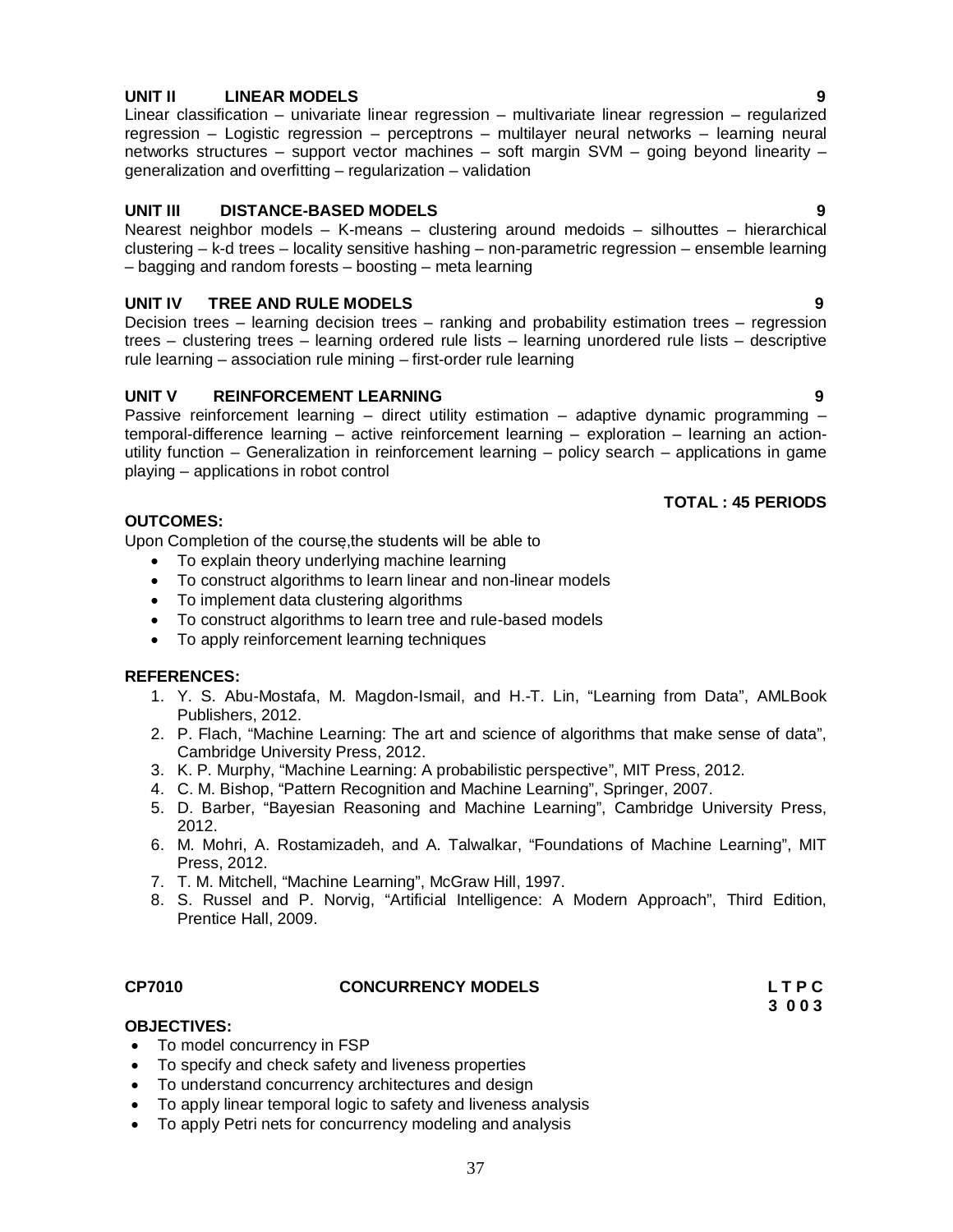# **UNIT I FSP AND GRAPH MODELS 9**

Concurrency and issues in concurrency – models of concurrency – graphical models – FSP  $\&$ LTSA – modeling processes with FSP – concurrency models with FSP – shared action – structure diagrams – issues with shared objects – modeling mutual exclusion – conditional synchronization – modeling semaphores – nested monitors – monitor invariants

# **UNIT II SAFETY AND LIVENESS PROPERTIES 9**

Deadlocks – deadlock analysis in models – dining philosophers problem – safety properties – single-lane bridge problem – liveness properties – liveness of the single-lane bridge – readerswriters problem – message passing – asynchronous message passing models – synchronous message passing models – rendezvous

# **UNIT III CONCURRENCY ARCHITECTURES AND DESIGN 9**

Modeling dynamic systems – modeling timed systems – concurrent architectures – Filter pipeline – Supervisor-worker model – announcer-listener model – model-based design – from requirements to models – from models to implementations – implementing concurrency in Java – program verification

# **UNIT IV LINEAR TEMPORAL LOGIC (LTL) 9**

Syntax of LTL – semantics of LTL – practical LTL patterns – equivalences between LTL statements – specification using LTL – LTL and FSP – Fluent proposition – Temporal propositions – Fluent Linear Temporal Logic (FLTL) – FLTL assertions in FSP – Database ring problem

# **UNIT V PETRI NETS 9**

Introduction to Petri nets – examples – place-transition nets – graphical and linear algebraic representations – concurrency & conflict – coverability graphs – decision procedures – liveness – colored Petri nets (CPN) – modeling & verification using CPN – non-hierarchical CPN – modeling protocols – hierarchical CPN – timed CPN – applications of Petri Nets

# **OUTCOMES:**

Upon Completion of the course, the students will be able to

- Develop concurrency models and FSP
- State safety and liveness properties in FSP
- Verify properties using LTSA tool
- Explain concurrency architectures
- Design concurrent Java programs from models
- Apply Linear Temporal Logic to state safety and liveness properties
- Assert LTL properties in FSP and check using LTSA tool
- Model and analyze concurrency using Petri nets

# **REFERENCES:**

- 1. Jeff Magee & Jeff Kramer, "Concurrency: State Models and Java Programs", Second Edition, John Wiley, 2006.
- 2. M. Huth & M. Ryan, "Logic in Computer Science Modeling and Reasoning about Systems", Second Edition, Cambridge University Press, 2004.
- 3. B. Goetz, T. Peierls, J. Bloch, J. Bowbeer, D. Holmes, and D. Lea, "Java Concurrency in Practice", Addison-Wesley Professional, 2006.
- 4. Wolfgang Reisig, "Petri Nets: An Introduction", Springer, 2011.
- 5. K. Jensen and L. M. Kristensen, "Colored Petri Nets: Modeling and Validation of Concurrent Systems", Springer, 2009.
- 6. Wolfgang Reisig, "Understanding Petri Nets: Modeling Techniques, Analysis Methods, Case Studies", Springer, 2013.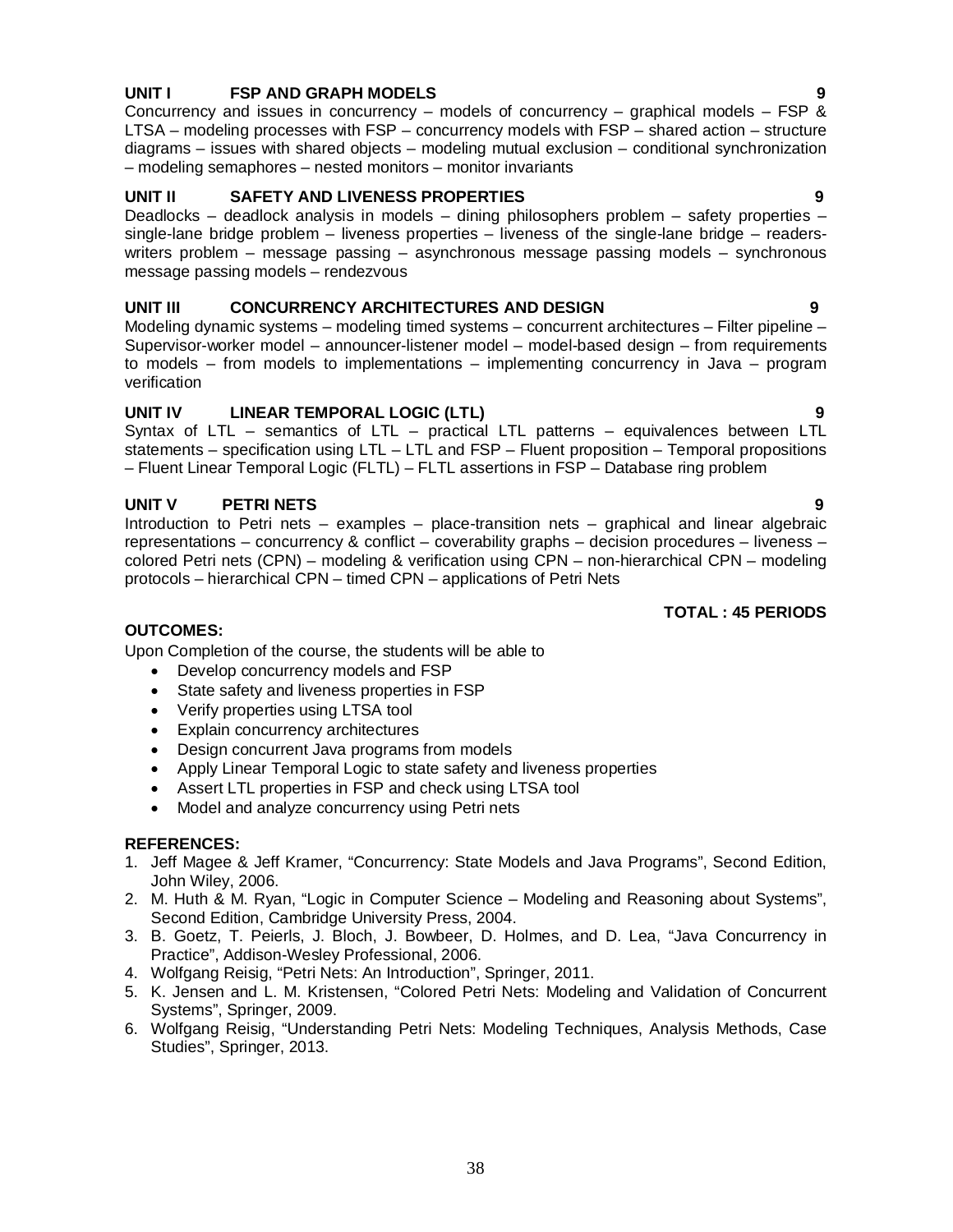# **CP7011 REAL TIME SYSTEMS L T P C**

**TOTAL: 45 PERIODS**

# **OBJECTIVES:**

- To provide good understanding of fundamental concepts in real time systems.
- To provide understanding of advanced topics in real time systems.
- To provide understanding on basic multi-task scheduling algorithms for periodic, aperiodic, and sporadic tasks as well as understand the impact of the latter two on scheduling
- To expose to understand capabilities of commercial off-the-shelf R-T kernel.
- To expose to real time communications and databases.

# **UNIT I INTRODUCTION 9**

Real-time systems – Applications – Basic Model – Characteristics – Safety and Reliability – Real-Time tasks – Timing Constraints – Modelling Timing Constraints.

# **UNIT II SCHEDULING REAL-TIME TASKS 9**

Concepts – Types of RT Tasks and their Characteristics – Task Scheduling – Clock-Driven Scheduling – Hybrid Schedulers - Event-Driven Scheduling – EDF Scheduling – RMA – Issues with RMA – Issues in Using RMA in Practical Situations

**UNIT III RESOURCE SHARING AMONG RT TASKS & SCHEDULING RT TASKS 9** Resource Sharing Among RT Tasks – Priority Inversion – PIP – HLP – PCP – Types of Priority Inversions Under PCP – Features of PCP – Issues in using Resource Sharing Protocol – Handling Task Dependencies – Multiprocessor Task Allocation – Dynamic Allocation of Tasks – Fault-Tolerant Scheduling of Tasks – Clocks in Distributed RT Systems – Centralized and Distributed Clock Synchronization.

# **UNIT IV COMMERCIAL RT OPERATING SYSTEMS 9**

Time Services – Features of RT OS – Unix as a RT OS – Unix Based RT OS – Windows as a RT OS – POSIX – Survey of RTOS: PSOS – VRTX – VxWorks – QNX - µC/OS-II – RT Linux – Lynx – Windows CE – Benching RT Systems.

# **UNIT V RT COMMUNICATION & DATABASES 9**

Examples of Applications Requiring RT Communication – Basic Concepts – RT Communication in a LAN – Soft & Hard RT Communication in a LAN – Bounded Access Protocols for LANs – Performance Comparison – RT Communication Over Packet Switched Networks – QoS Framework – Routing – Resource Reservation – Rate Control – QoS Models - Examples Applications of RT Databases – RT Databases – Characteristics of Temporal Data – Concurrency Control in RT Databases – Commercial RT Databases.

# **OUTCOMES:**

- Understand the basics and importance of real-time systems
- Generate a high-level analysis document based on requirements specifications
- Generate a high-level design document based on analysis documentation
- Generate a test plan based on requirements specification
- Generate a validation plan based on all documentation
- Understand basic multi-task scheduling algorithms for periodic, aperiodic, and sporadic tasks as well as understand the impact of the latter two on scheduling
- Understand capabilities of at least one commercial off-the-shelf R-T kernel

# **REFERENCES:**

- 1. Rajib Mall, "Real-Time Systems: Theory and Practice," Pearson, 2008.
- 2. Jane W. Liu, "Real-Time Systems" Pearson Education, 2001.
- 3. Krishna and Shin, "Real-Time Systems," Tata McGraw Hill. 1999.
- 4. Alan C. Shaw, "Real-Time Systems and Software", Wiley, 2001.
- 5. Philip Laplante, "Real-Time Systems Design and Analysis", 2nd Edition, Prentice Hall of India.
- 6. Resource Management in Real-time Systems and Networks, C. Siva Ram Murthy and G. Manimaran, MIT Press, March 2001.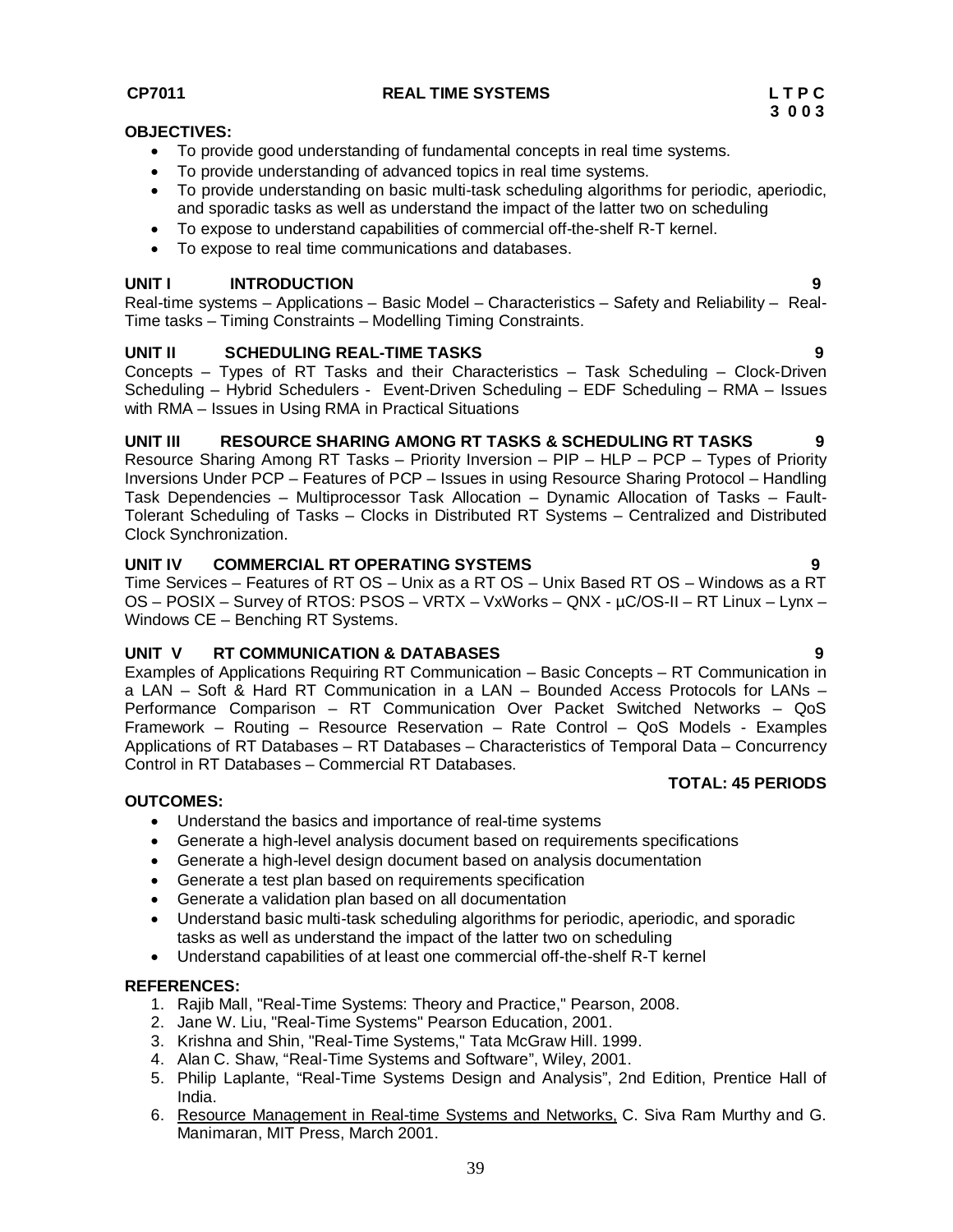#### **CP7012 COMPUTER VISION L T P C**

### **OBJECTIVES:**

- To review image processing techniques for computer vision
- To understand shape and region analysis
- To understand Hough Transform and its applications to detect lines, circles, ellipses
- To understand three-dimensional image analysis techniques
- To understand motion analysis
- To study some applications of computer vision algorithms

# **UNIT I IMAGE PROCESSING FOUNDATIONS 9**

Review of image processing techniques – classical filtering operations – thresholding techniques – edge detection techniques – corner and interest point detection – mathematical morphology – texture

# **UNIT II SHAPES AND REGIONS 9**

Binary shape analysis – connectedness – object labeling and counting – size filtering – distance functions – skeletons and thinning – deformable shape analysis – boundary tracking procedures – active contours – shape models and shape recognition – centroidal profiles – handling occlusion – boundary length measures – boundary descriptors – chain codes – Fourier descriptors – region descriptors – moments

# **UNIT III HOUGH TRANSFORM 9**

Line detection – Hough Transform (HT) for line detection – foot-of-normal method – line localization – line fitting – RANSAC for straight line detection – HT based circular object detection – accurate center location – speed problem – ellipse detection – Case study: Human Iris location – hole detection – generalized Hough Transform (GHT) – spatial matched filtering – GHT for ellipse detection – object location – GHT for feature collation

# **UNIT IV 3D VISION AND MOTION 9**

Methods for 3D vision – projection schemes – shape from shading – photometric stereo – shape from texture – shape from focus – active range finding – surface representations – point-based representation – volumetric representations – 3D object recognition – 3D reconstruction – introduction to motion – triangulation – bundle adjustment – translational alignment – parametric motion – spline-based motion – optical flow – layered motion

# **UNIT V APPLICATIONS 9**

Application: Photo album – Face detection – Face recognition – Eigen faces – Active appearance and 3D shape models of faces

Application: Surveillance – foreground-background separation – particle filters – Chamfer matching, tracking, and occlusion – combining views from multiple cameras – human gait analysis Application: In-vehicle vision system: locating roadway – road markings – identifying road signs – locating pedestrians

#### **OUTCOMES:**

Upon completion of the course, the students will be able to

- Implement fundamental image processing techniques required for computer vision
- Perform shape analysis
- Implement boundary tracking techniques
- Apply chain codes and other region descriptors
- Apply Hough Transform for line, circle, and ellipse detections
- Apply 3D vision techniques
- Implement motion related techniques
- Develop applications using computer vision techniques

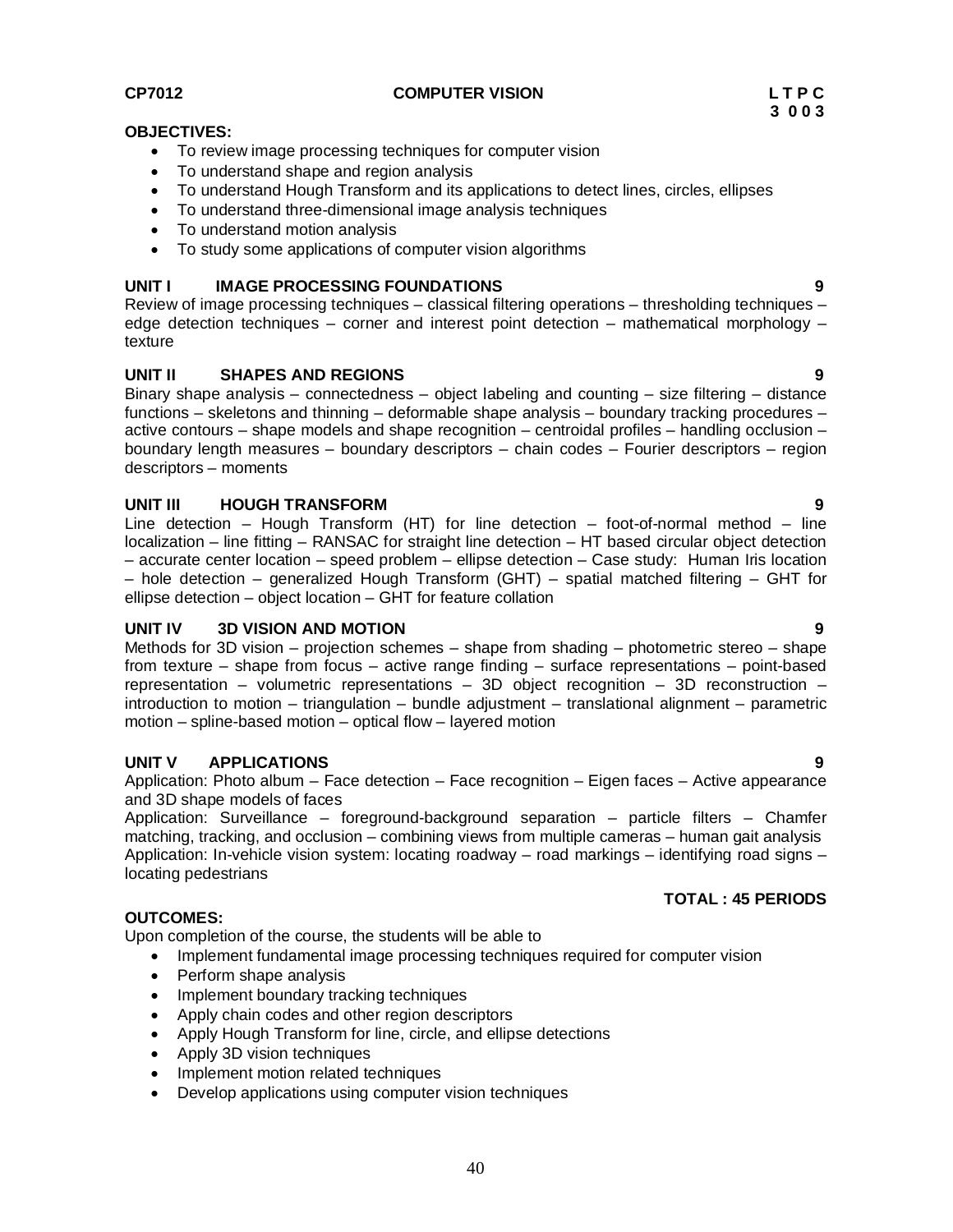#### **REFERENCES:**

- 1. E. R. Davies, "Computer & Machine Vision", Fourth Edition, Academic Press, 2012.
- 2. R. Szeliski, "Computer Vision: Algorithms and Applications", Springer 2011.
- 3. Simon J. D. Prince, "Computer Vision: Models, Learning, and Inference", Cambridge University Press, 2012.
- 4. Mark Nixon and Alberto S. Aquado, "Feature Extraction & Image Processing for Computer Vision", Third Edition, Academic Press, 2012.
- 5. D. L. Baggio et al., "Mastering OpenCV with Practical Computer Vision Projects", Packt Publishing, 2012.
- 6. Jan Erik Solem, "Programming Computer Vision with Python: Tools and algorithms for analyzing images", O'Reilly Media, 2012.

# **NE7202 NETWORK AND INFORMATION SECURITY LTPC CONSUMI**SED **LTPC**

 **3 0 0 3**

### **OBJECTIVES:**

- To understand the fundamentals of Cryptography
- To acquire knowledge on standard algorithms used to provide confidentiality, integrity and authenticity.
- To understand the various key distribution and management schemes.
- To understand how to deploy encryption techniques to secure data in transit across data networks
- To design security applications in the field of Information technology

#### **UNIT I INTRODUCTION 9**

An Overview of Computer Security-Security Services-Security Mechanisms-Security Attacks-Access Control Matrix, Policy-Security policies, Confidentiality policies, Integrity policies and Hybrid policies.

### **UNIT II CRYPTOSYSTEMS & AUTHENTICATION 9**

Classical Cryptography-Substitution Ciphers-permutation Ciphers-Block Ciphers-DES- Modes of Operation- AES-Linear Cryptanalysis, Differential Cryptanalysis- Hash Function - SHA 512- Message Authentication Codes-HMAC - Authentication Protocols -

#### **UNIT III PUBLIC KEY CRYPTOSYSTEMS 9**

Introduction to Public key Cryptography- Number theory- The RSA Cryptosystem and Factoring Integer- Attacks on RSA-The ELGamal Cryptosystem- Digital Signature Algorithm-Finite Fields-Elliptic Curves Cryptography- Key management – Session and Interchange keys, Key exchange and generation-PKI

#### **UNIT IV SYSTEM IMPLEMENTATION 9**

Design Principles, Representing Identity, Access Control Mechanisms, Information Flow and Confinement Problem

**Secure Software Development**: Secured Coding - OWASP/SANS Top Vulnerabilities - Buffer Overflows - Incomplete mediation - XSS - Anti Cross Site Scripting Libraries - Canonical Data Format - Command Injection - Redirection - Inference – Application Controls

### **UNIT V NETWORK SECURITY 9**

Secret Sharing Schemes-Kerberos- Pretty Good Privacy (PGP)-Secure Socket Layer (SSL)- Intruders – HIDS- NIDS - Firewalls - Viruses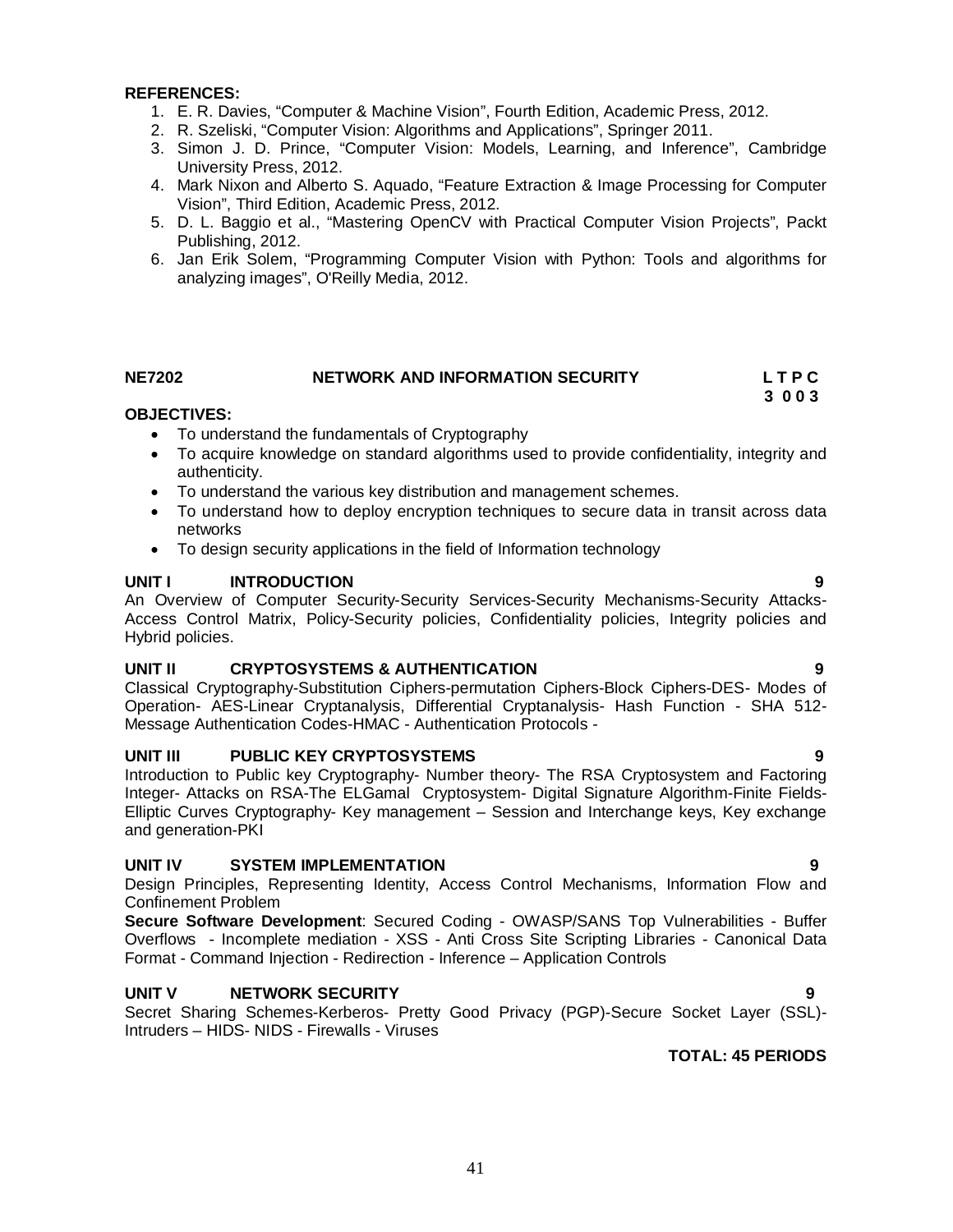Upon Completion of the course, the students will be able to

- Implement basic security algorithms required by any computing system.
- Analyze the vulnerabilities in any computing system and hence be able to design a security solution.
- Analyze the possible security attacks in complex real time systems and their effective countermeasures
- Identify the security issues in the network and resolve it.
- Evaluate security mechanisms using rigorous approaches, including theoretical derivation, modeling, and simulations
- Formulate research problems in the computer security field

### **REFERENCES:**

- 1. William Stallings, "Cryptography and Network Security: Principles and Practices", Third Edition, Pearson Education, 2006.
- 2. Matt Bishop ,"Computer Security art and science ", Second Edition, Pearson Education, 2002
- 3. Wade Trappe and Lawrence C. Washington, "Introduction to Cryptography with Coding Theory" Second Edition, Pearson Education, 2007
- 4. Jonathan Katz, and Yehuda Lindell, Introduction to Modern Cryptography, CRC Press, 2007
- 5. Douglas R. Stinson, "Cryptography Theory and Practice", Third Edition, Chapman & Hall/CRC, 2006
- 6. Wenbo Mao, "Modern Cryptography Theory and Practice", Pearson Education, First Edition, 2006.
- 7. Network Security and Cryptography, Menezes Bernard, Cengage Learning, New Delhi, 2011
- 8. Man Young Rhee, Internet Security, Wiley, 2003
- 9. OWASP top ten security vulnerabilities: http://xml.coverpages.org/OWASP-TopTen.pdf

# **CP7013 DESIGN AND ANALYSIS OF PARALLEL ALGORITHMS L T P C**

#### **3 0 0 3 OBJECTIVES:**

- To understand the need for parallel algorithms
- To expose the students to different models of parallel computation
- To expose the students to parallel sorting and searching algorithms
- To understand the application of the concepts studied to different types of problems
- To analyze parallel algorithms

# **UNIT I INTRODUCTION 9**

Introduction to Parallel Algorithms – Models of Parallel Computation – Sorting on an EREW-SIMD PRAM Computer – Relation between PRAM Models – SIMD Algorithms – MIMD Algorithms – Selection – Desirable Properties for Parallel Algorithms - Parallel Algorithm for Selection – Analysis of Parallel Algorithms.

#### **UNIT II SORTING AND SEARCHING 9**

Merging on the EREW and CREW Models - Fast Merging on EREW - Sorting Networks – Sorting on a Linear Array – Sorting on CRCW, CREW, EREW Models – Searching a Sorted Sequence – Searching a Random Sequence.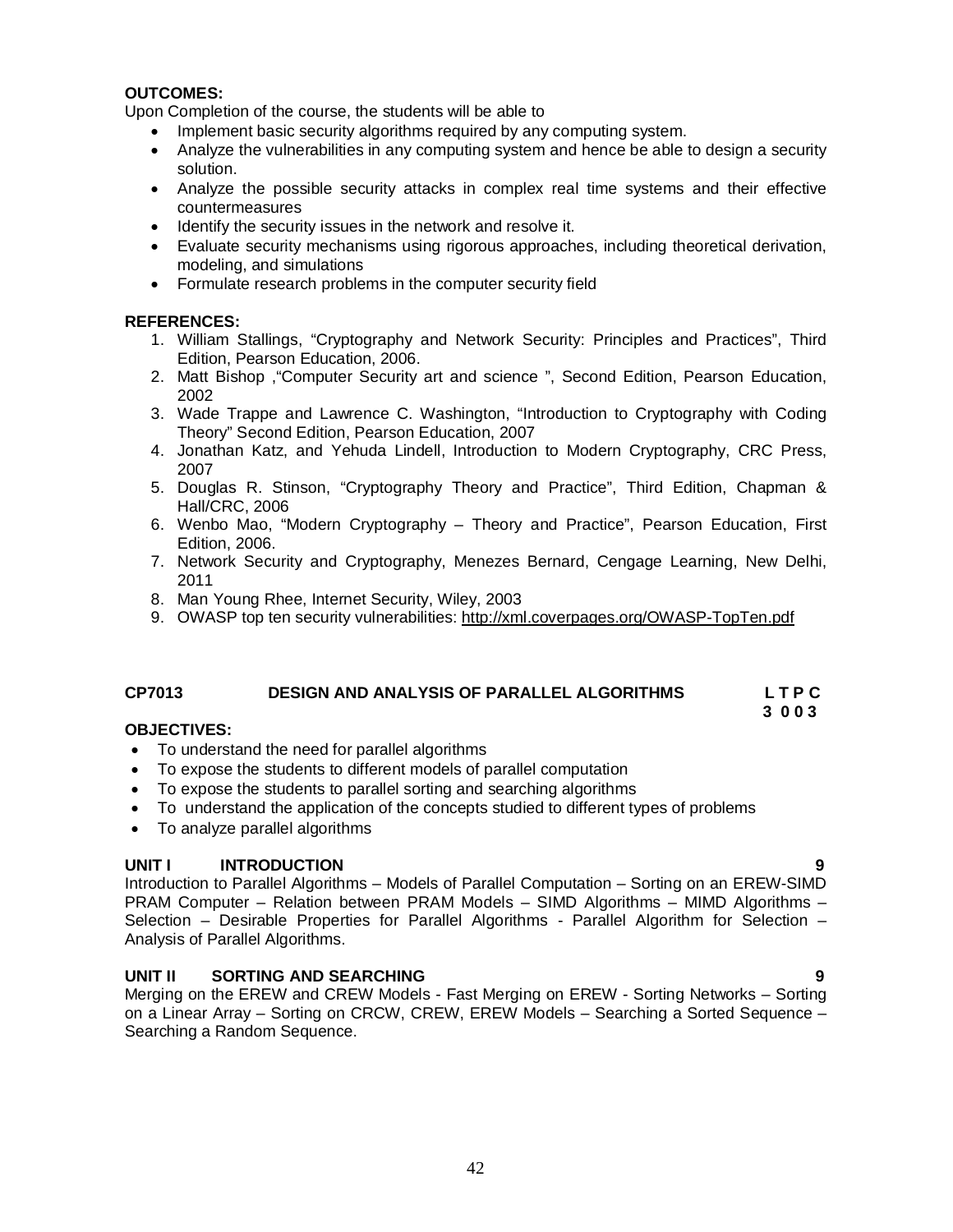# **UNIT III ALGEBRAIC PROBLEMS 9**

Generating Permutations and Combinations in Parallel – Matrix Transpositions – Matrix by Matrix Multiplications – Matrix by Vector multiplication.

# **UNIT IV GRAPH THEORY AND COMPUTATIONAL GEOMETRY PROBLEMS 9**

Connectivity Matrix – Connected Components – All Pairs Shortest Paths – Minimum Spanning Trees – Point Inclusion – Intersection, Proximity and Construction Problems - Sequential Tree Traversal - Basic Design Principles – Algorithm – Analysis.

# **UNITV DECISION AND OPTIMIZATION PROBLEMS 9**

Computing Prefix Sums – Applications - Job Sequencing with Deadlines – Knapsack Problem-The Bit Complexity of Parallel Computations**.**

# **TOTAL : 45 PERIODS**

# **OUTCOMES:**

Upon completion of the course, the students will be able to

- Identify the need for parallel algorithms
- Discuss the classification of parallel architectures and identify suitable programming models
- Perform sorting on Sorting on CRCW, CREW, EREW Models
- Search a sorted as well as random sequence
- Develop and analyze algorithms for different applications like matrix multiplication, shortest path, job sequencing and the knapsack problem.

# **REFERENCES:**

- 1. Selim G. Akl, "The Design and Analysis of Parallel Algorithms", Prentice Hall, New Jersey, 1989.
- 2. Michael J. Quinn, "Parallel Computing : Theory & Practice", Tata McGraw Hill Edition, 2003.
- 3. Justin R. Smith, "The Design and Analysis of Parallel Algorithms", Oxford University Press, USA , 1993.
- 4. Joseph JaJa, "Introduction to Parallel Algorithms"**,** Addison-Wesley, 1992.

# **CP7014 SOFTWARE ARCHITECTURES L T P C**

 **3 0 0 3**

# **OBJECTIVES:**

- Understand architectural requirements
- Identify architectural structures
- Develop architectural documentation
- Generate architectural alternatives
- Evaluate the architecture against the drivers

# **UNIT I ARCHITECTURAL DRIVERS 9**

Introduction – Standard Definitions of Software Architecture– Architectural structures – Influence of software architecture on organization – Architecture Business Cycle – Functional requirements – Technical constraints – Quality Attributes – Quality Attribute Workshop (QAW) – Documenting Quality Attributes – Six part scenarios

# **UNIT II ARCHITECTURAL VIEWS AND DOCUMENTATION 9**

Introduction – Standard Definitions for views – Structures and views- Perspectives: Static, dynamic and physical and the accompanying views – Representing views-available notations – Good practices in documentation– Documenting the Views using UML – Merits and Demerits of using visual languages – Need for formal languages - Architectural Description Languages – ACME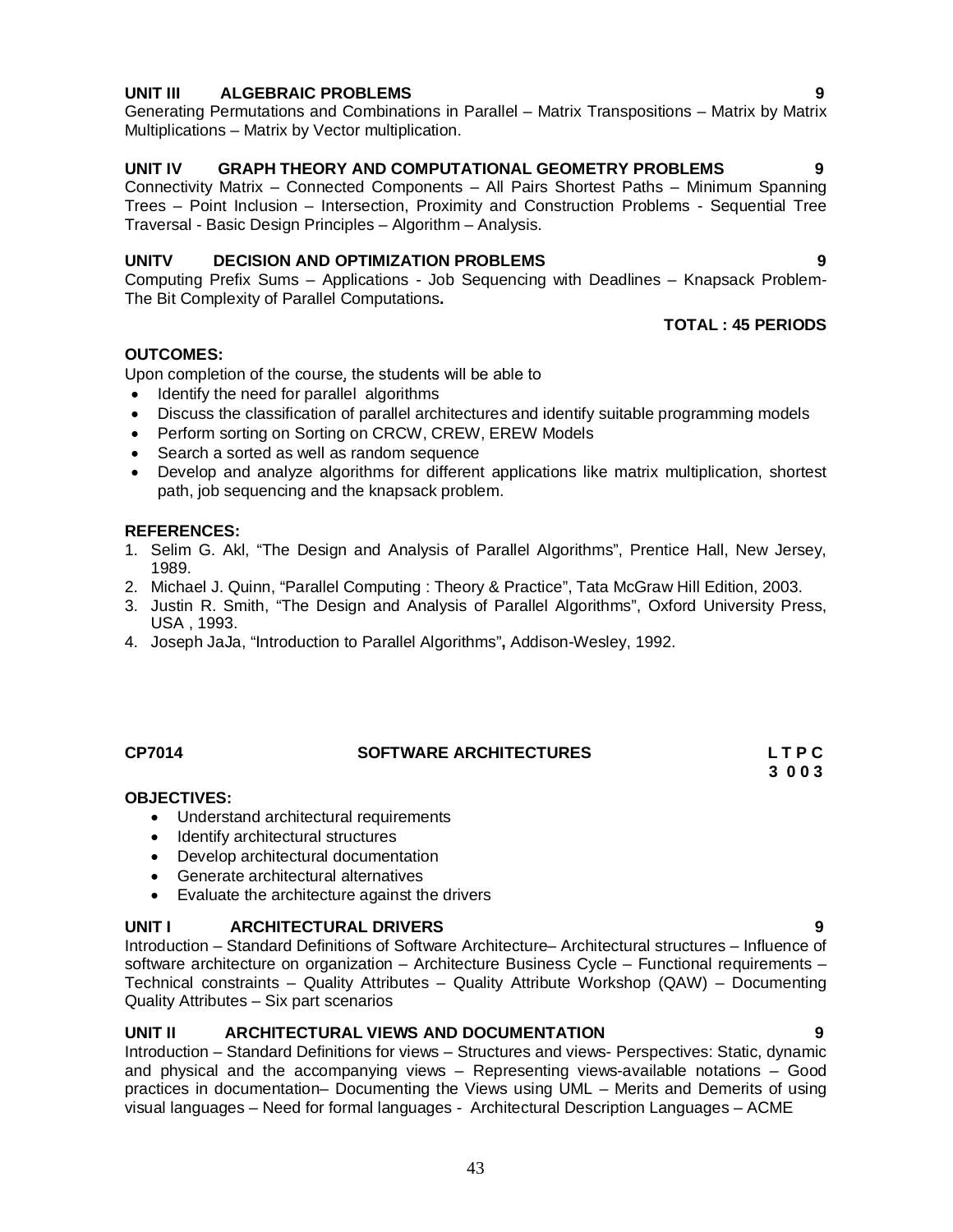# **UNIT III ARCHITECTURAL STYLES 9**

Introduction – Data flow styles – Call-return styles – Shared Information styles – Event styles – Case studies for each style

# **UNIT IV ARCHITECTURAL DESIGN**

Approaches for architectural design  $-$  System decomposition  $-$  Attributes driven design  $-$ Architecting for specific quality attributes – Performance, Availability – Security – Architectural conformance

# **UNIT V ARCHITECTURE EVALUATION AND SOME SPECIAL TOPICS 9**

Need for evaluation – Scenario based evaluation against the drivers – ATAM and its variations – Case studies in architectural evaluations – SOA and Web services – Cloud Computing – Adaptive **structures** 

# **OUTCOMES:**

Upon Completion of the course,the students will be able to

- Explain key architectural drivers
- Explain the influence of architecture on business and technical activities
- Identify key architectural structures
- Adopt good practices for documenting the architecture
- Develop alternative architectures for a given problem
- Explain how to use formal languages to specify architecture
- Evaluate the architecture against the drivers
- Describe the recent trends in software architecture

# **REFERENCES:**

- 1. Len Bass, Paul Clements, and Rick Kazman, "Software Architectures Principles and Practices", 2n Edition, Addison-Wesley, 2003.
- 2. Anthony J Lattanze, "Architecting Software Intensive System. A Practitioner's Guide", Auerbach Publications, 2010.
- 3. Paul Clements, Felix Bachmann, Len Bass, David Garlan, James Ivers, Reed Little, Paulo Merson, Robert Nord, and Judith Stafford, "Documenting Software Architectures. Views and Beyond", 2<sup>nd</sup> Edition, Addison-Wesley, 2010.
- 4. Paul Clements, Rick Kazman, and Mark Klein, "Evaluating software architectures: Methods and case studies.", Addison-Wesley, 2001.
- 5. David Garlan and Mary Shaw, "Software architecture: Perspectives on an emerging discipline", Prentice Hall, 1996.
- 6. Rajkumar Buyya, James Broberg, and Andrzej Goscinski, "Cloud Computing. Principles and Paradigms", John Wiley & Sons, 2011
- 7. Mark Hansen, "SOA Using Java Web Services", Prentice Hall, 2007
- 8. David Garlan, Bradley Schmerl, and Shang-Wen Cheng, "Software Architecture-Based Self-Adaptation," 31-56. Mieso K Denko, Laurence Tianruo Yang, and Yan Zang (eds.), "Autonomic Computing and Networking". Springer Verlag, 2009.

# **CP7015 MODEL CHECKING AND PROGRAM VERIFICATION L T P C**

 **3 0 0 3**

# **OBJECTIVES:**

- To understand automata for model checking
- To understand LTL, CTL, and CTL<sup>\*</sup>
- To understand timed automata, TCTL, and PCTL
- To understand verification of deterministic and recursive programs
- To understand verification of object-oriented programs
- To understand verification of parallel, distributed, and non-deterministic programs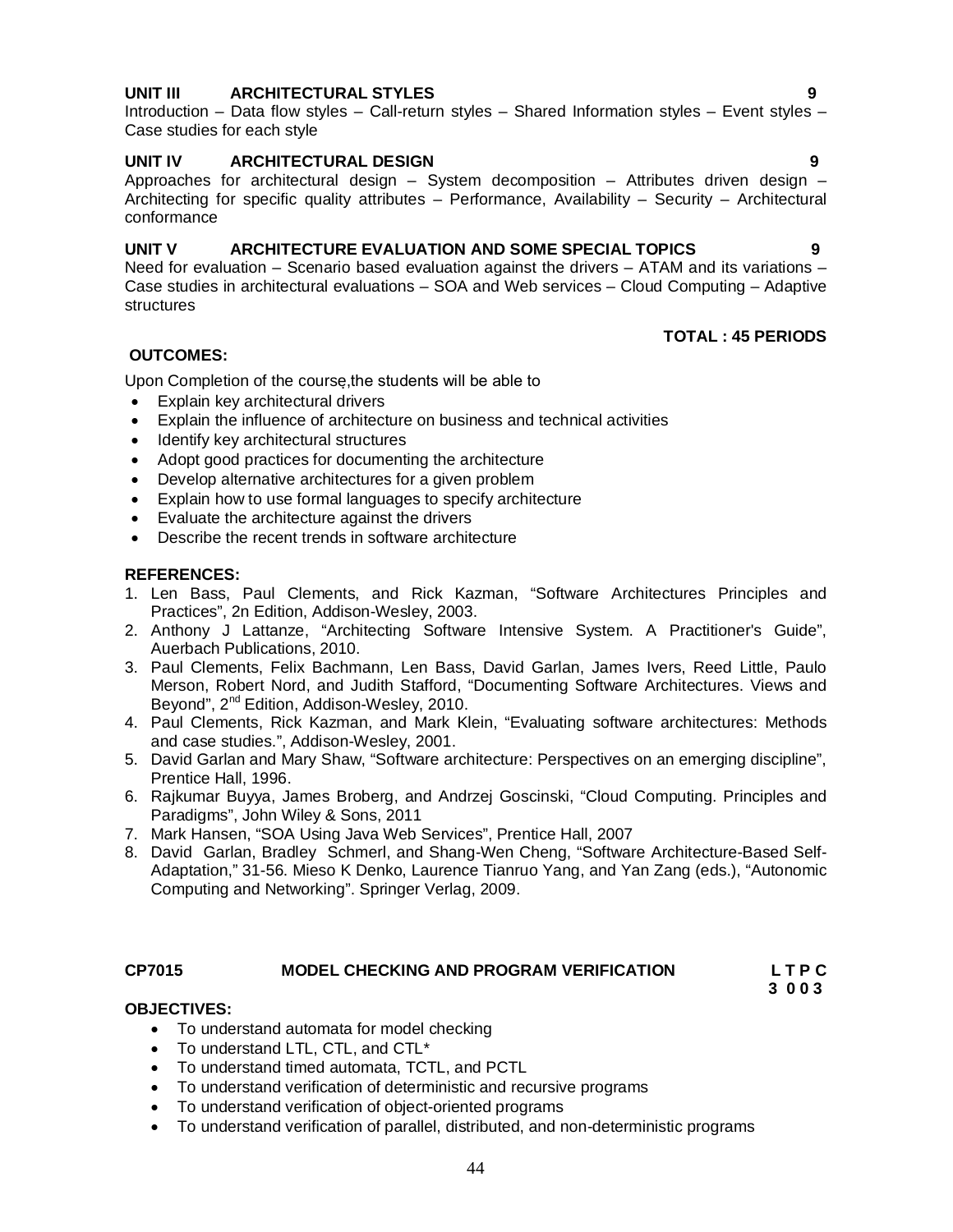# **UNIT I AUTOMATA AND TEMPORAL LOGICS 9**

Automata on finite words – model checking regular properties – automata on infinite words – Buchi automata – Linear Temporal Logic (LTL) – automata based LTL model checking – Computational Tree Logic (CTL) – CTL model checking – CTL\* model checking

# **UNIT II TIMED AND PROBABILISTIC TREE LOGICS 9**

Timed automata – timed computational tree logic (TCTL) – TCTL model checking – probabilistic systems – probabilistic computational tree logic (PCTL) – PCTL model checking – PCTL\* - Markov decision processes

# **UNIT III VERIFYING DETERMINISTIC AND RECURSIVE PROGRAMS 9**

Introduction to program verification – verification of "while" programs – partial and total correctness – verification of recursive programs – case study: binary search – verifying recursive programs with parameters

# **UNIT IV VERIFYING OBJECT-ORIENTED AND PARALLEL PROGRAMS 9**

Partial and total correctness of object-oriented programs – case study: Insertion in linked lists – verification of disjoint parallel programs – verifying programs with shared variables – case study: parallel zero search – verification of synchronization – case study: the mutual exclusion problem

### **UNIT V VERIFYING NON-DETERMINISTIC AND DISTRIBUTED PROGRAMS 9**

Introduction to non-deterministic programs – partial and total correctness of non-deterministic programs – case study: The Welfare Crook Problem – syntax and semantics of distributed programs – verification of distributed programs – case study: A Transmission Problem – introduction to fairness

# **TOTAL : 45 PERIODS**

# **OUTCOMES:**

Upon Completion of the course,the students will be able to

- Perform model checking using LTL
- Perform model checking using CTL
- Perform model checking using CTL\*
- Perform model checking using TCTL and PCTL
- Verify deterministic and recursive programs
- Verify object-oriented programs
- Verify parallel, distributed, and non-deterministic programs

# **REFERENCES:**

- 1. C. Baier, J.-P. Katoen, and K. G. Larsen, "Principles of Model Checking", MIT Press, 2008.
- 2. E. M. Clarke, O. Grumberg, and D. A. Peled, "Model Checking", MIT Press, 1999.
- 3. M. Ben-Ari, "Principles of the SPIN Model Checker", Springer, 2008.
- 4. K. R. Apt, F. S. de Boer, E.-R. Olderog, and A. Pnueli, "Verification of Sequential and Concurrent Programs", Third Edition, Springer, 2010.
- 5. M. Huth and M. Ryan, "Logic in Computer Science --- Modeling and Reasoning about Systems", Second Edition, Cambridge University Press, 2004.
- 6. B. Berard et al., "Systems and Software Verification: Model-checking techniques and tools", Springer, 2010.
- 7. J. B. Almeida, M. J. Frade, J. S. Pinto, and S. M. de Sousa, "Rigorous Software Development: An Introduction to Program Verification", Springer, 2011.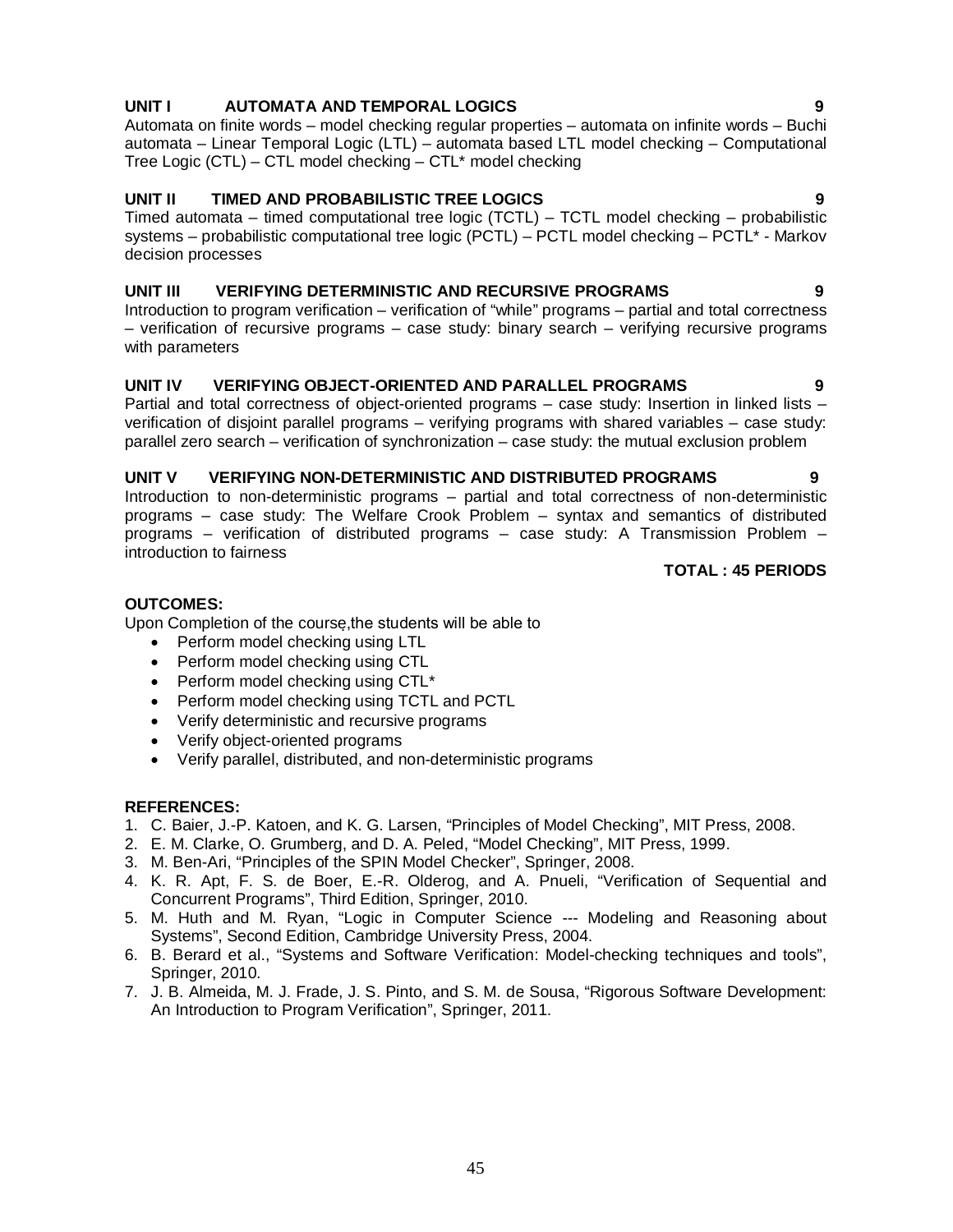#### **OBJECTIVES:**

- To understand processors and their instruction sets for embedded systems
- To understand hardware platform for embedded systems
- To design and analyze programs for embedded systems
- To design multi-tasking embedded systems with RTOS
- To understand overall embedded systems development lifecycle
- To understand distributed and multi-processor embedded systems

#### **UNIT I PROCESSORS AND INSTRUCTION SETS 9**

Introduction to embedded computing – overview of embedded system design process – instruction sets of processors: ARM, PIC, TI C55x, TI C64x – programming I/O – modes and exceptions – coprocessors – memory system – CPU performance – CPU power consumption

#### **UNIT II EMBEDDED COMPUTING PLATFORM 9**

Basic computing platforms – CPU Bus – memory devices and systems – choosing a platform – development environments – debugging – consumer electronics architecture – platform-level performance analysis – design example: Audio Player

#### **UNIT III PROGRAM DESIGN AND ANALYSIS 9**

Components for embedded programs – models of programs – Assembly, linking, and loading – compiler optimizations – program-level performance analysis – performance optimization – program-level energy optimization – optimizing program size – program validation and testing – design example: Digital Still Camera

### **UNIT IV PROCESSES AND OPERATING SYSTEMS**

Multiples tasks and multiple processes – multirate systems – pre-emptive RTOS – priority-based scheduling – inter-process communication – evaluating OS performance – processes and power optimization – Case study: Real-time and embedded Linux – design example: Telephone answering machine

#### **UNIT V SYSTEM DESIGN, NETWORKS, AND MULTIPROCESSORS 9**

System design methodologies – requirements analysis – specifications – architecture design – quality assurance – distributed embedded systems – shared-memory multiprocessors – design example: Video accelerator

# **TOTAL : 45 PERIODS**

#### **OUTCOMES:**

Upon Completion of the course, the students will be able to

- Develop assembley code for processors such as ARM, PIC Microcontroller, TI C55x, TI C64x, etc.
- Choose appropriate hardware platform for a given application
- Perform platform-level performance analysis
- Design, develop, and debug embedded programs optimized for size or performance
- Develop embedded applications using an RTOS
- Perform OS-level performance analysis
- Employ best practices in embedded software engineering
- Develop distributed embedded systems and systems with shared-memory concurrency

#### **REFERENCES:**

- 1. Marilyn Wolf, "Computers as Components: Principles of Embedded Computing Systems Design", Third Edition, Morgan Kaufmann, 2012.
- 2. Christopher Hallinan, "Embedded Linux Primer: A Practical Real-World Approach", Second Edition, Prentice Hall, 2010.
- 3. Karim Yaghmour et al., "Building Embedded Linux Systems", O'Reilly, 2008.
- 4. Arnold S. Berger, "Embedded Systems Design: An Introduction to Processes, Tools, and Techniques", CMP Books, 2001.
- 5. David E. Simon, "An embedded Software Primer", Addison-Wesley, 1999.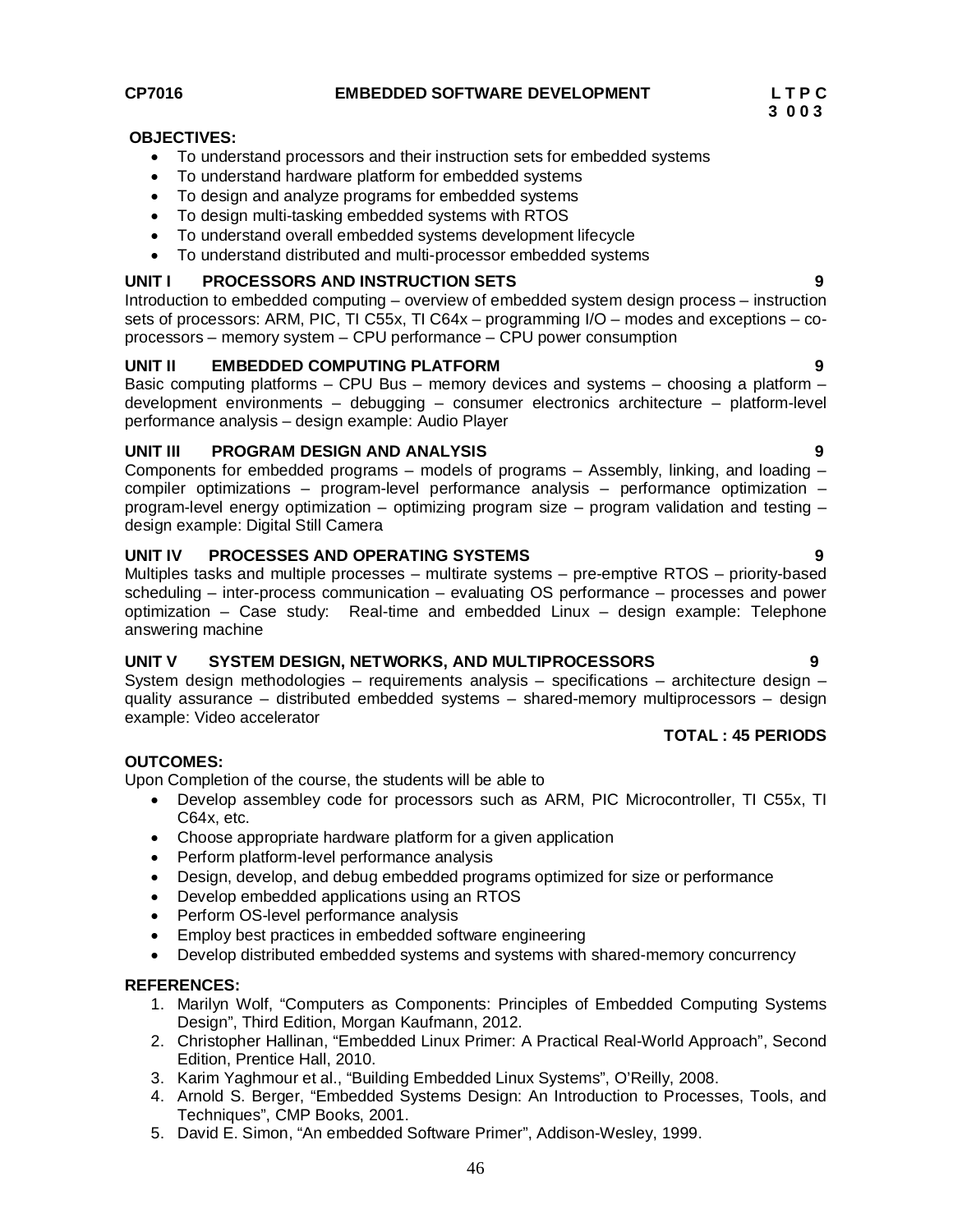### **IF7202 CLOUD COMPUTING L T P C**

# **OBJECTIVES:**

- To introduce the broad perceptive of cloud architecture and model
- To understand the concept of Virtualization
- To be familiar with the lead players in cloud.
- To understand the features of cloud simulator
- To apply different cloud programming model as per need.
- To be able to set up a private cloud.
- To understand the design of cloud Services.
- To learn to design the trusted cloud Computing system

# **UNIT I CLOUD ARCHITECTURE AND MODEL 9**

Technologies for Network-Based System – System Models for Distributed and Cloud Computing – NIST Cloud Computing Reference Architecture.

Cloud Models:- Characteristics – Cloud Services – Cloud models (IaaS, PaaS, SaaS) – Public vs Private Cloud –Cloud Solutions - Cloud ecosystem – Service management – Computing on demand.

# **UNIT II VIRTUALIZATION 9**

Basics of Virtualization - Types of Virtualization - Implementation Levels of Virtualization - Virtualization Structures - Tools and Mechanisms - Virtualization of CPU, Memory, I/O Devices - Virtual Clusters and Resource management – Virtualization for Data-center Automation.

# **UNIT III CLOUD INFRASTRUCTURE 9**

Architectural Design of Compute and Storage Clouds – Layered Cloud Architecture Development – Design Challenges - Inter Cloud Resource Management – Resource Provisioning and Platform Deployment – Global Exchange of Cloud Resources.

# **UNIT IV PROGRAMMING MODEL 9**

Parallel and Distributed Programming Paradigms – MapReduce , Twister and Iterative MapReduce – Hadoop Library from Apache – Mapping Applications - Programming Support - Google App Engine, Amazon AWS - Cloud Software Environments -Eucalyptus, Open Nebula, OpenStack, Aneka, CloudSim

# **UNIT V SECURITY IN THE CLOUD 9**

Security Overview – Cloud Security Challenges and Risks – Software-as-a-Service Security – Security Governance – Risk Management – Security Monitoring – Security Architecture Design – Data Security – Application Security – Virtual Machine Security - Identity Management and Access Control – Autonomic Security.

#### **OUTCOMES:**

Upon Completion of the course,the students will be able to

- Compare the strengths and limitations of cloud computing
- Identify the architecture, infrastructure and delivery models of cloud computing
- Apply suitable virtualization concept.
- Choose the appropriate cloud player
- Choose the appropriate Programming Models and approach.
- Address the core issues of cloud computing such as security, privacy and interoperability
- Design Cloud Services
- Set a private cloud

# **TOTAL: 45 PERIODS**

# **3 0 0 3**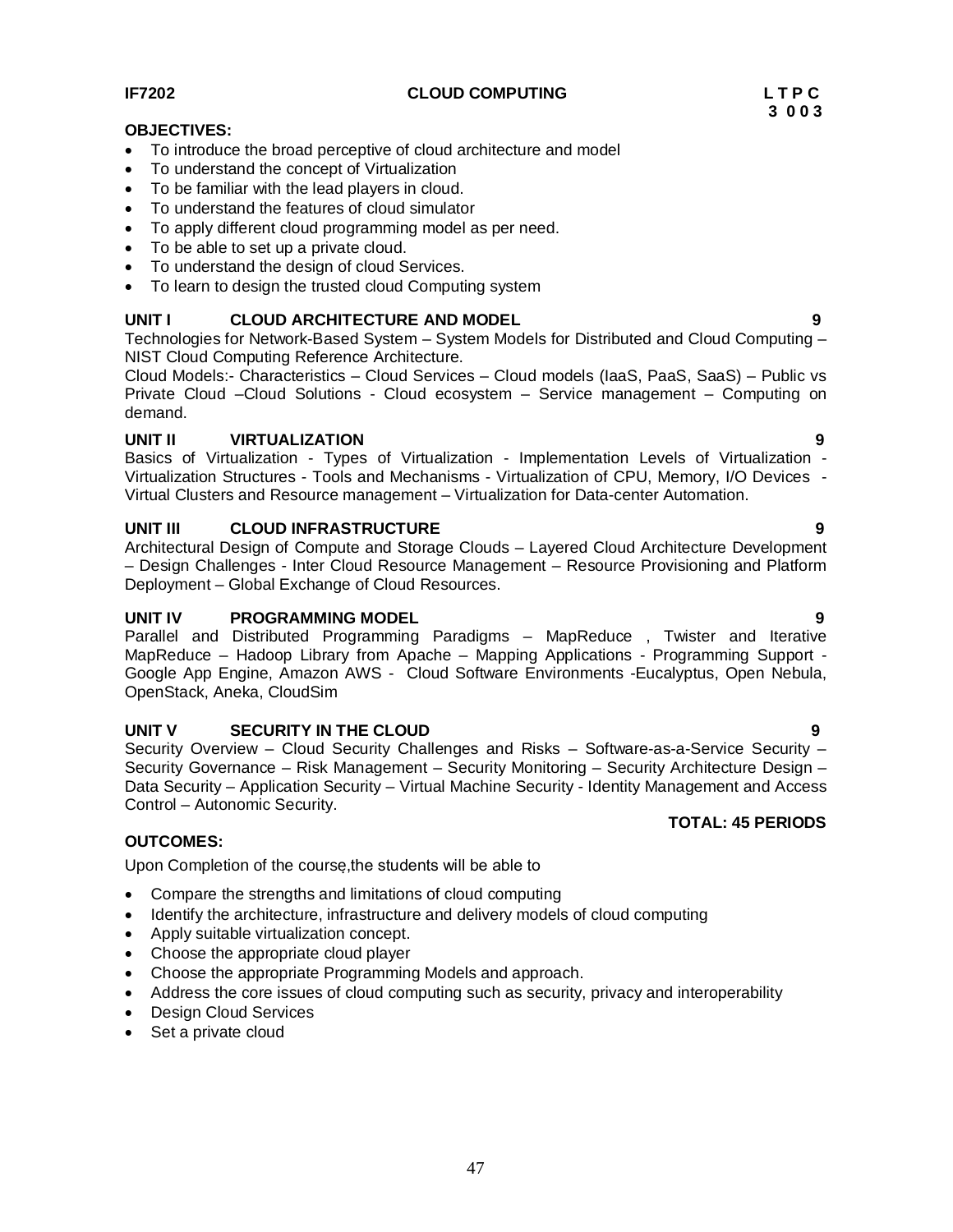#### **REFERENCES:**

- 1. Kai Hwang, Geoffrey C Fox, Jack G Dongarra, "Distributed and Cloud Computing, From Parallel Processing to the Internet of Things", Morgan Kaufmann Publishers, 2012.
- 2. John W.Rittinghouse and James F.Ransome, "Cloud Computing: Implementation, Management, and Security", CRC Press, 2010.
- 3. Toby Velte, Anthony Velte, Robert Elsenpeter, "Cloud Computing, A Practical Approach", TMH, 2009.
- 4. Kumar Saurabh, " Cloud Computing insights into New-Era Infrastructure", Wiley India,2011.
- 5. George Reese, "Cloud Application Architectures: Building Applications and Infrastructure in the Cloud" O'Reilly
- 6. James E. Smith, Ravi Nair, "Virtual Machines: Versatile Platforms for Systems and Processes", Elsevier/Morgan Kaufmann, 2005.
- 7. Katarina Stanoevska-Slabeva, Thomas Wozniak, Santi Ristol, "Grid and Cloud Computing A Business Perspective on Technology and Applications", Springer.
- 8. Ronald L. Krutz, Russell Dean Vines, "Cloud Security A comprehensive Guide to Secure Cloud Computing", Wiley – India, 2010.
- 9. Rajkumar Buyya, Christian Vecchiola, S.Tamarai Selvi, 'Mastering Cloud Computing", TMGH,2013.
- 10. Gautam Shroff, Enterprise Cloud Computing, Cambridge University Press, 2011
- 11. Michael Miller, Cloud Computing, Que Publishing,2008
- 12. Nick Antonopoulos, Cloud computing, Springer Publications, 2010

### **CP7017 DATA VISUALIZATION TECHNIQUES L T P C**

 **3 0 0 3**

### **OBJECTIVES:**

- To introduce visual perception and core skills for visual analysis
- To understand visualization for time-series analysis
- To understand visualization for ranking analysis
- To understand visualization for deviation analysis
- To understand visualization for distribution analysis
- To understand visualization for correlation analysis
- To understand visualization for multivariate analysis
- To understand issues and best practices in information dashboard design

# **UNIT I CORE SKILLS FOR VISUAL ANALYSIS 9**

Information visualization – effective data analysis – traits of meaningful data – visual perception – making abstract data visible – building blocks of information visualization – analytical interaction – analytical navigation – optimal quantitative scales – reference lines and regions – trellises and crosstabs – multiple concurrent views – focus and context – details on demand – over-plotting reduction – analytical patterns – pattern examples

#### **UNIT II TIME-SERIES, RANKING, AND DEVIATION ANALYSIS 9**

Time-series analysis – time-series patterns – time-series displays – time-series best practices – part-to-whole and ranking patterns – part-to-whole and ranking displays – best practices – deviation analysis – deviation analysis displays – deviation analysis best practices

# **UNIT III DISTRIBUTION, CORRELATION, AND MULTIVARIATE ANALYSIS 9**

Distribution analysis – describing distributions – distribution patterns – distribution displays – distribution analysis best practices – correlation analysis – describing correlations – correlation patterns – correlation displays – correlation analysis techniques and best practices – multivariate analysis – multivariate patterns – multivariate displays – multivariate analysis techniques and best practices

48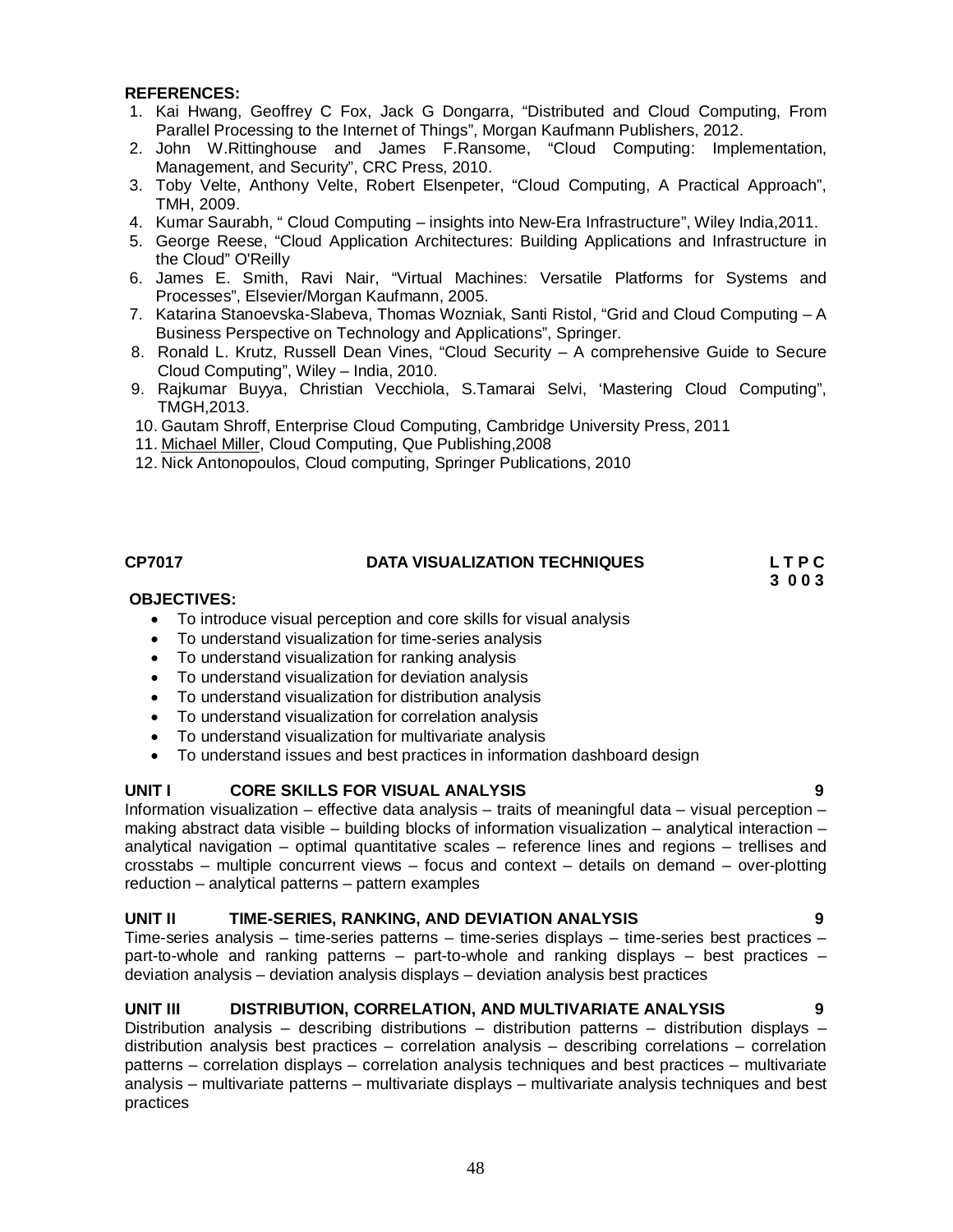### **UNIT IV INFORMATION DASHBOARD DESIGN I 9**

Information dashboard – categorizing dashboards – typical dashboard data – dashboard design issues and best practices – visual perception – limits of short-term memory – visually encoding data – Gestalt principles – principles of visual perception for dashboard design

# **UNIT V INFORMATION DASHBOARD DESIGN II 9**

Characteristics of dashboards – key goals in visual design process – dashboard display media – designing dashboards for usability – meaningful organization – maintaining consistency – aesthetics of dashboards – testing for usability – case studies: sales dashboard, CIO dashboard, Telesales dashboard, marketing analysis dashboard

# **TOTAL : 45 PERIODS**

# **OUTCOMES:**

Upon completion of the course, the students will be able to

- Explain principles of visual perception
- Apply core skills for visual analysis
- Apply visualization techniques for various data analysis tasks
- Design information dashboard

# **REFERENCES:**

- 1. Stephen Few, "Now you see it: Simple Visualization techniques for quantitative analysis", Analytics Press, 2009.
- 2. Stephen Few, "Information dashboard design: The effective visual communication of data", O'Reilly, 2006.
- 3. Edward R. Tufte, "The visual display of quantitative information", Second Edition, Graphics Press, 2001.
- 4. Nathan Yau, "Data Points: Visualization that means something", Wiley, 2013.
- 5. Ben Fry, "Visualizing data: Exploring and explaining data with the processing environment", O'Reilly, 2008.
- 6. Gert H. N. Laursen and Jesper Thorlund, "Business Analytics for Managers: Taking business intelligence beyond reporting", Wiley, 2010.
- 7. Evan Stubbs, "The value of business analytics: Identifying the path to profitability", Wiley, 2011.

# **NE7005** PROTOCOLS AND ARCHITECTURE FOR WIRELESS LTPC<br>SENSOR NETWORKS 3 0 0 3 **SENSOR NETWORKS**

#### **UNIT I INTRODUCTION AND OVERVIEW OF WIRELESS SENSOR NETWORKS 9**

Background of Sensor Network Technology, Application of Sensor Networks, Challenges for Wireless Sensor Networks, Mobile Adhoc NETworks (MANETs) and Wireless Sensor Networks, Enabling Technologies For Wireless Sensor Networks.

# **UNIT II ARCHITECTURES 9**

Single-node Architecture, Hardware Components & Design Constraints, Operating Systems and Execution Environments, Introduction to TinyOS and nesC, Network Architecture, Sensor Network Scenarios, Optimization Goals and Figures of Merit, Design Principles for WSNs, Service Interfaces of WSNs, Gateway Concepts.

49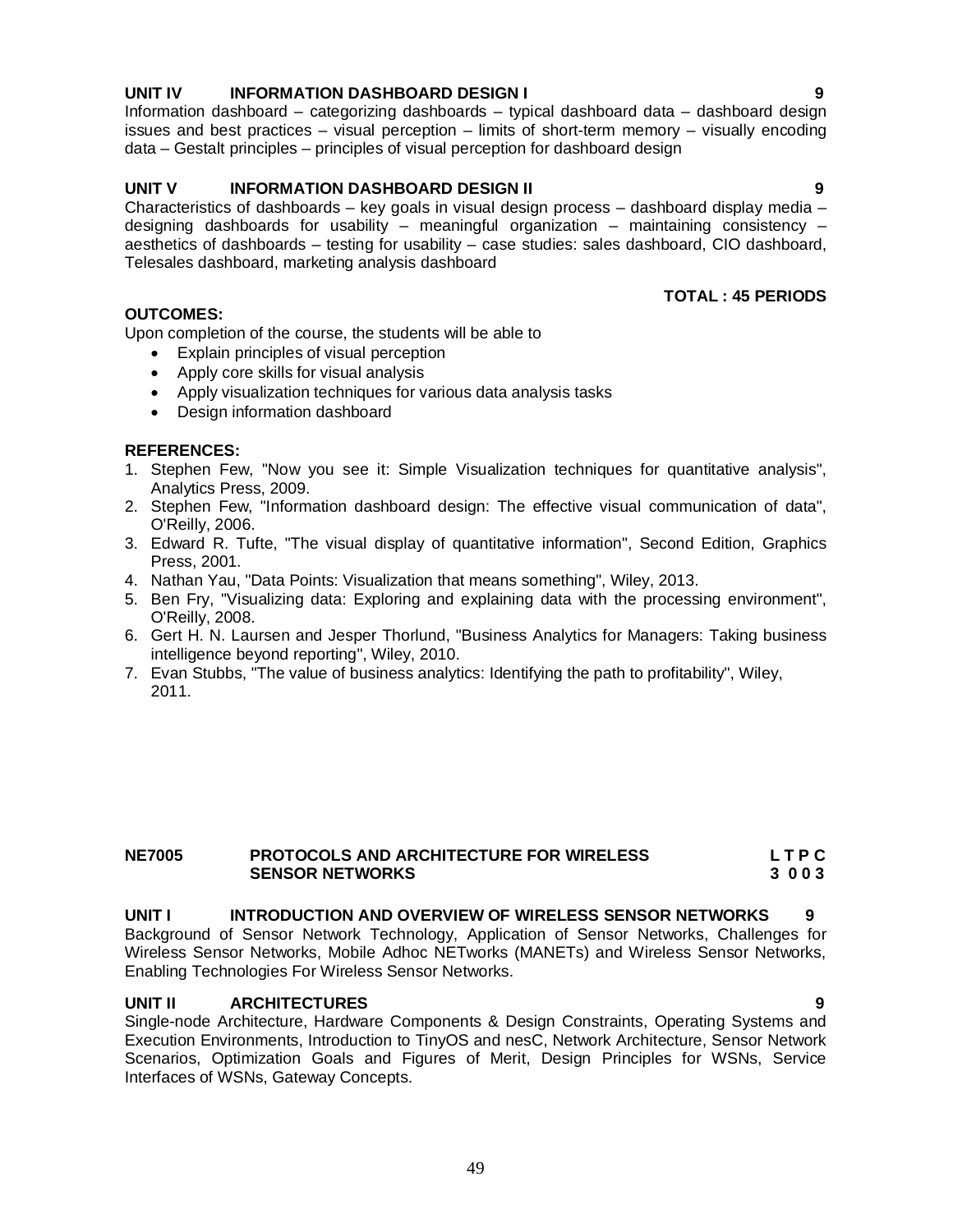# **UNIT III DEPLOYMENT AND CONFIGURATION 9**

Localization and Positioning, Coverage and Connectivity, Single-hop and Multi-hop Localization, Self Configuring Localization Systems, Sensor Management

Network Protocols: Issues in Designing MAC Protocol for WSNs, Classification of MAC Protocols, S-MAC Protocol, B-MAC Protocol, IEEE 802.15.4 Standard and Zig Bee, Dissemination Protocol for Large Sensor Network.

# **UNIT IV ROUTING PROTOCOLS AND DATA MANIPULATION 9**

Issues in Designing Routing Protocols, Classification of Routing Protocols, Energy-Efficient Routing, Unicast, Broadcast and Multicast, Geographic Routing.

Data Centric and Content based Routing, Storage and Retrieval in Network, Compression Technologies for WSN, Data Aggregation Technique.

# **UNIT V SENSOR NETWORK PLATFORMS AND TOOLS 9**

Sensor Node Hardware – Berkeley Motes, Programming Challenges, Node-level Software Platforms, Node-level Simulators, State-centric Programming.

# **TOTAL : 45 PERIODS**

# **REFERENCES:**

- 1. Holger Karl & Andreas Willig, "Protocols And Architectures for Wireless Sensor Networks", John Wiley, 2005.
- 2. Feng Zhao & Leonidas J. Guibas, "Wireless Sensor Networks- An Information Processing Approach", Elsevier, 2007.
- 3. Raghavendra, Cauligi S, Sivalingam, Krishna M., Zanti Taieb, "Wireless Sensor Network", Springer 1st Ed. 2004 (ISBN: 978-4020-7883-5).
- 4. Kazem Sohraby, Daniel Minoli, & Taieb Znati, "Wireless Sensor Networks- Technology, Protocols, and Applications", John Wiley, 2007.
- 5. N. P. Mahalik, "Sensor Networks and Configuration: Fundamentals, Standards, Platforms, and Applications" Springer Verlag.
- 6. Anna Hac, "Wireless Sensor Network Designs", John Wiley, 2003.

## **CP7018 LANGUAGE TECHNOLOGIES L T P C 3 0 0 3**

# **OBJECTIVES:**

- To understand the mathematical foundations needed for language processing
- To understand the representation and processing of Morphology and Part-of Speech **Taggers**
- To understand different aspects of natural language syntax and the various methods used for processing syntax
- To understand different methods of disambiguating word senses
- To know about various applications of natural language processing
- To learn the indexing and searching processes of a typical information retrieval system and to study NLP based retrieval systems
- To gain knowledge about typical text categorization and clustering techniques

#### UNIT **INTRODUCTION**

Natural Language Processing – Mathematical Foundations – Elementary Probability Theory – Essential information Theory - Linguistics Essentials - Parts of Speech and Morphology – Phrase Structure – Semantics – Corpus Based Work.

# **UNIT II WORDS 9**

Collocations – Statistical Inference – n-gram Models – Word Sense Disambiguation – Lexical Acquisition.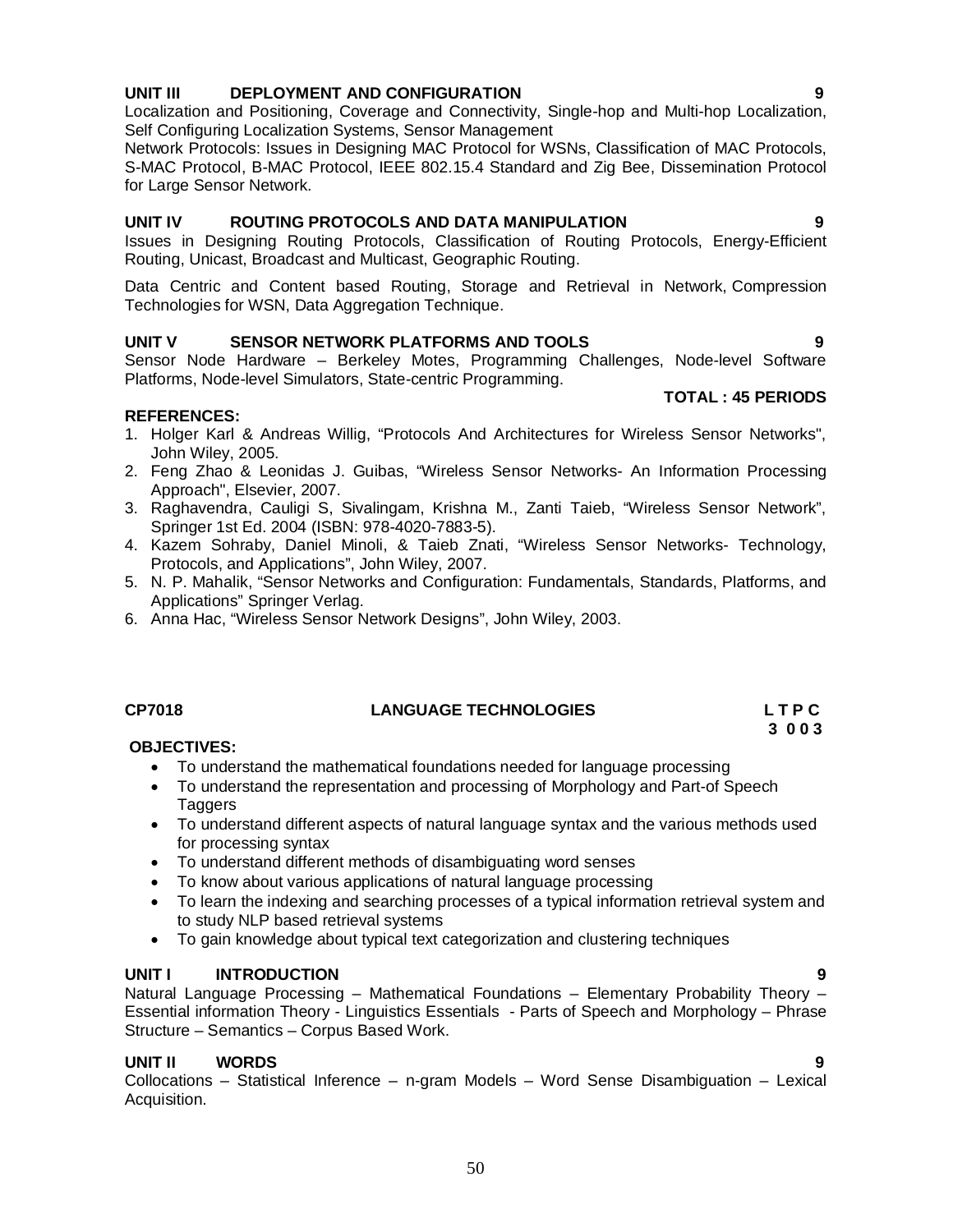# **UNIT III GRAMMAR 9**

Markov Models – Part-of-Speech Tagging – Probabilistic Context Free Grammars - Parsing.

# **UNIT IV INFORMATION RETRIEVAL 9**

Information Retrieval Architecture – Indexing - Storage – Compression Techniques – Retrieval Approaches – Evaluation - Search Engines - Commercial Search Engine Features – Comparison - Performance Measures – Document Processing - NLP based Information Retrieval – Information Extraction.

## **UNIT V TEXT MINING 9**

Categorization – Extraction Based Categorization – Clustering - Hierarchical Clustering - Document Classification and Routing - Finding and Organizing Answers from Text Search – Text Categorization and Efficient Summarization using Lexical Chains – Machine Translation - Transfer Metaphor - Interlingual and Statistical Approaches.

### **OUTCOMES:**

Upon completion of the course, the students will be able to

- Identify the different linguistic components of given sentences
- Design a morphological analyser for a language of your choice using finite state automata concepts
- Implement a parser by providing suitable grammar and words
- Discuss algorithms for word sense disambiguation
- Build a tagger to semantically tag words using WordNet
- Design an application that uses different aspects of language processing.

### **REFERENCES:**

- 1. Christopher D.Manning and Hinrich Schutze, " Foundations of Statistical Natural Language Processing ", MIT Press, 1999.
- 2. Daniel Jurafsky and James H. Martin, " Speech and Language Processing" , Pearson, 2008.
- 3. Ron Cole, J.Mariani, et.al "Survey of the State of the Art in Human Language Technology", Cambridge University Press, 1997. 4. Michael W. Berry, " Survey of Text Mining: Clustering, Classification and Retrieval", Springer
	- Verlag, 2003.

# **NE7012 SOCIAL NETWORK ANALYSIS L T P C**

 **3 0 0 3**

# **OBJECTIVES:**

- To understand the components of the social network
- To model and visualize the social network
- To mine the users in the social network
- To understand the evolution of the social network
- To mine the interest of the user

# UNIT **INTRODUCTION**

Introduction to Web - Limitations of current Web – Development of Semantic Web – Emergence of the Social Web – Statistical Properties of Social Networks -Network analysis - Development of Social Network Analysis - Key concepts and measures in network analysis - Discussion networks - Blogs and online communities - Web-based networks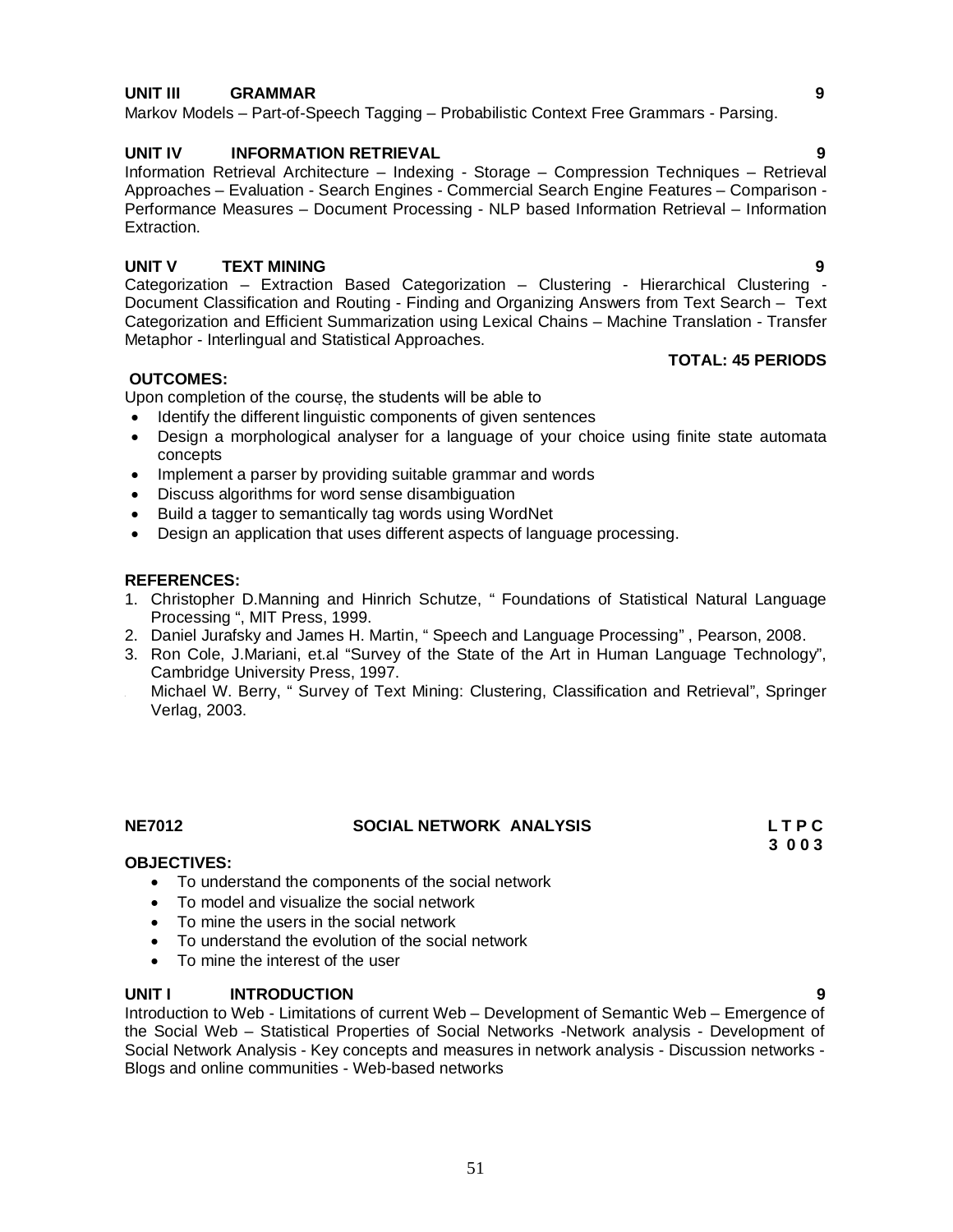# **UNIT II MODELING AND VISUALIZATION 9**

Visualizing Online Social Networks - A Taxonomy of Visualizations - Graph Representation - Centrality- Clustering - Node-Edge Diagrams - Visualizing Social Networks with Matrix-Based Representations- Node-Link Diagrams - Hybrid Representations - Modelling and aggregating social network data **–** Random Walks and their Applications –Use of Hadoop and Map Reduce - Ontological representation of social individuals and relationships.

# **UNIT III MINING COMMUNITIES 9**

Aggregating and reasoning with social network data, Advanced Representations - Extracting evolution of Web Community from a Series of Web Archive - Detecting Communities in Social Networks - Evaluating Communities – Core Methods for Community Detection & Mining - Applications of Community Mining Algorithms - Node Classification in Social Networks.

# **UNIT IV EVOLUTION 9**

Evolution in Social Networks – Framework - Tracing Smoothly Evolving Communities - Models and Algorithms for Social Influence Analysis - Influence Related Statistics - Social Similarity and Influence - Influence Maximization in Viral Marketing - Algorithms and Systems for Expert Location in Social Networks - Expert Location without Graph Constraints - with Score Propagation – Expert Team Formation - Link Prediction in Social Networks - Feature based Link Prediction - Bayesian Probabilistic Models - Probabilistic Relational Models

# **UNIT V TEXT AND OPINION MINING 9**

Text Mining in Social Networks -Opinion extraction – Sentiment classification and clustering - Temporal sentiment analysis - Irony detection in opinion mining - Wish analysis - Product review mining – Review Classification – Tracking sentiments towards topics over time

# **TOTAL: 45 PERIODS**

# **OUTCOMES:**

Upon Completion of the course,the students will be able to

- Work on the internals components of the social network
- Model and visualize the social network
- Mine the behaviour of the users in the social network
- Predict the possible next outcome of the social network
- Mine the opinion of the user

# **REFERENCES:**

- 1. Charu C. Aggarwal, "Social Network Data Analytics", Springer; 2011
- 2. Peter Mika, "Social Networks and the Semantic Web", Springer, 1<sup>st</sup> edition, 2007.
- 3. Borko Furht, "Handbook of Social Network Technologies and Applications", Springer, 1<sup>st</sup> edition, 2010.
- 4. Guandong Xu , Yanchun Zhang and Lin Li, "Web Mining and Social Networking Techniques and applications", Springer, 1<sup>st</sup> edition, 2011.
- 5. Giles, Mark Smith, John Yen, "Advances in Social Network Mining and Analysis", Springer, 2010.
- 6. Ajith Abraham, Aboul Ella Hassanien, Václav Snášel, "Computational Social Network Analysis: Trends, Tools and Research Advances", Springer, 2009.
- 7. Toby Segaran, "Programming Collective Intelligence", O'Reilly, 2012

# **CP7019 MANAGING BIG DATA L T P C**

 **3 0 0 3**

# **OBJECTIVES:**

- Understand big data for business intelligence
- Learn business case studies for big data analytics
- Understand nosql big data management
- Perform map-reduce analytics using Hadoop and related tools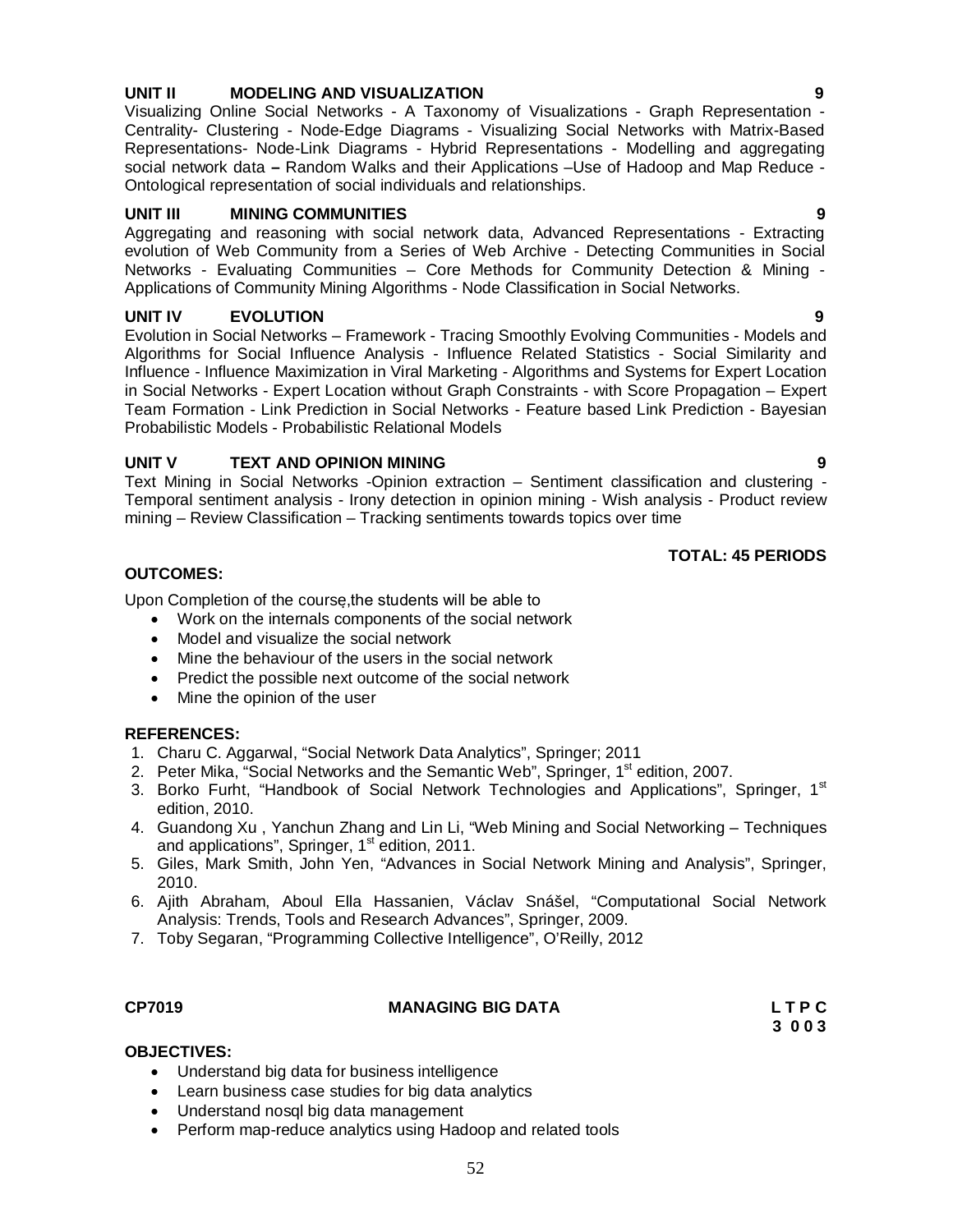# **UNIT I UNDERSTANDING BIG DATA 9**

What is big data – why big data – convergence of key trends – unstructured data – industry examples of big data – web analytics – big data and marketing – fraud and big data – risk and big data – credit risk management – big data and algorithmic trading – big data and healthcare – big data in medicine – advertising and big data – big data technologies – introduction to Hadoop – open source technologies – cloud and big data – mobile business intelligence – Crowd sourcing analytics – inter and trans firewall analytics

# **UNIT II NOSQL DATA MANAGEMENT 9**

Introduction to NoSQL – aggregate data models – aggregates – key-value and document data models – relationships – graph databases – schemaless databases – materialized views – distribution models – sharding – master-slave replication – peer-peer replication – sharding and replication – consistency – relaxing consistency – version stamps – map-reduce – partitioning and combining – composing map-reduce calculations

# **UNIT III BASICS OF HADOOP 9**

Data format – analyzing data with Hadoop – scaling out – Hadoop streaming – Hadoop pipes – design of Hadoop distributed file system (HDFS) – HDFS concepts – Java interface – data flow – Hadoop I/O – data integrity – compression – serialization – Avro – file-based data structures

# **UNIT IV MAPREDUCE APPLICATIONS 9**

MapReduce workflows – unit tests with MRUnit – test data and local tests – anatomy of MapReduce job run – classic Map-reduce – YARN – failures in classic Map-reduce and YARN – job scheduling – shuffle and sort – task execution – MapReduce types – input formats – output formats

# **UNIT V HADOOP RELATED TOOLS 9**

Hbase – data model and implementations – Hbase clients – Hbase examples – praxis.Cassandra – cassandra data model – cassandra examples – cassandra clients – Hadoop integration.

Pig – Grunt – pig data model – Pig Latin – developing and testing Pig Latin scripts. Hive – data types and file formats – HiveQL data definition – HiveQL data manipulation – HiveQL queries.

# **TOTAL: 45 PERIODS**

# **OUTCOMES:**

Upon Completion of the course,the students will be able to

- Describe big data and use cases from selected business domains
- Explain NoSQL big data management
- Install, configure, and run Hadoop and HDFS
- Perform map-reduce analytics using Hadoop
- Use Hadoop related tools such as HBase, Cassandra, Pig, and Hive for big data analytics

# **REFERENCES:**

- 1. Michael Minelli, Michelle Chambers, and Ambiga Dhiraj, "Big Data, Big Analytics: Emerging Business Intelligence and Analytic Trends for Today's Businesses", Wiley, 2013.
- 2. P. J. Sadalage and M. Fowler, "NoSQL Distilled: A Brief Guide to the Emerging World of Polyglot Persistence", Addison-Wesley Professional, 2012.
- 3. Tom White, "Hadoop: The Definitive Guide", Third Edition, O'Reilley, 2012.
- 4. Eric Sammer, "Hadoop Operations", O'Reilley, 2012.
- 5. E. Capriolo, D. Wampler, and J. Rutherglen, "Programming Hive", O'Reilley, 2012.
- 6. Lars George, "HBase: The Definitive Guide", O'Reilley, 2011.
- 7. Eben Hewitt, "Cassandra: The Definitive Guide", O'Reilley, 2010.
- 8. Alan Gates, "Programming Pig", O'Reilley, 2011.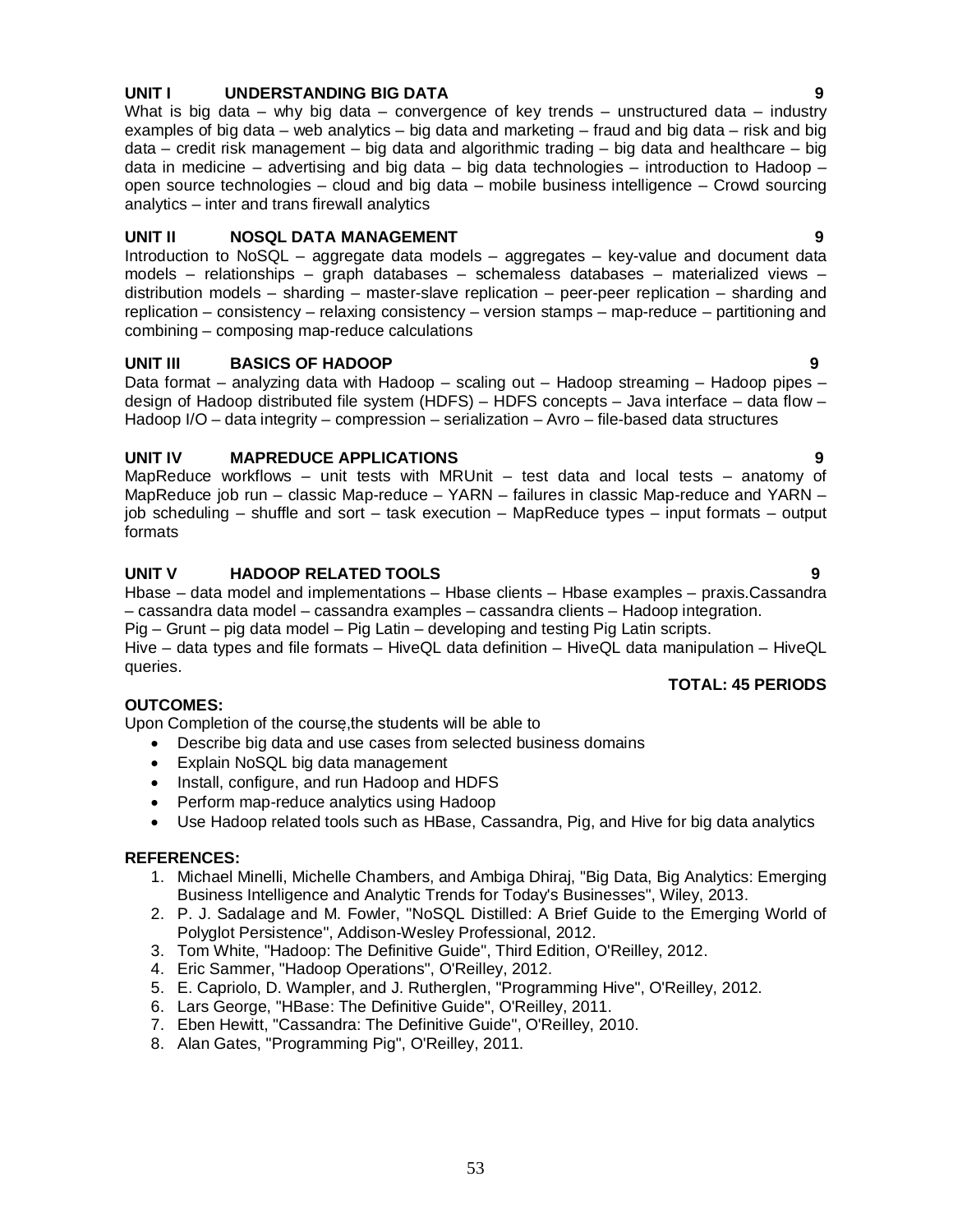54

# NE7011 MOBILE APPLICATION DEVELOPMENT LTPC<br>3 0 0 3  **3 0 0 3**

- Understand system requirements for mobile applications
- Generate suitable design using specific mobile development frameworks
- Generate mobile application design
- Implement the design using specific mobile development frameworks
- Deploy the mobile applications in marketplace for distribution

# **UNIT I INTRODUCTION 5**

**OBJECTIVES:**

Introduction to mobile applications – Embedded systems - Market and business drivers for mobile applications – Publishing and delivery of mobile applications – Requirements gathering and validation for mobile applications

# **UNIT II BASIC DESIGN 8**

Introduction – Basics of embedded systems design – Embedded OS - Design constraints for mobile applications, both hardware and software related – Architecting mobile applications – User interfaces for mobile applications – touch events and gestures – Achieving quality constraints – performance, usability, security, availability and modifiability.

# **UNIT III ADVANCED DESIGN 8**

Designing applications with multimedia and web access capabilities – Integration with GPS and social media networking applications – Accessing applications hosted in a cloud computing environment – Design patterns for mobile applications.

# **UNIT IV TECHNOLOGY I - ANDROID 12**

Introduction – Establishing the development environment – Android architecture – Activities and views – Interacting with UI – Persisting data using SQLite – Packaging and deployment – Interaction with server side applications – Using Google Maps, GPS and Wifi – Integration with social media applications.

# **UNIT V TECHNOLOGY II - IOS 12**

Introduction to Objective C – iOS features – UI implementation – Touch frameworks – Data persistence using Core Data and SQLite – Location aware applications using Core Location and Map Kit – Integrating calendar and address book with social media application – Using Wifi iPhone marketplace.

**OUTCOMES:**

Upon the students will be able toCompletion of the course,

- 1. Describe the requirements for mobile applications
- 2. Explain the challenges in mobile application design and development
- 3. Develop design for mobile applications for specific requirements
- 4. Implement the design using Android SDK
- 5. Implement the design using Objective C and iOS
- 6. Deploy mobile applications in Android and iPone marketplace for distribution

# **REFERENCES:**

- 1. http://developer.android.com/develop/index.html
- 2. Jeff McWherter and Scott Gowell, "Professional Mobile Application Development", Wrox, 2012
- 3. Charlie Collins, Michael Galpin and Matthias Kappler, "Android in Practice", DreamTech, 2012
- 4. James Dovey and Ash Furrow, "Beginning Objective C", Apress, 2012
- 5. David Mark, Jack Nutting, Jeff LaMarche and Frederic Olsson, "Beginning iOS 6 Development: Exploring the iOS SDK", Apress, 2013.
- 
-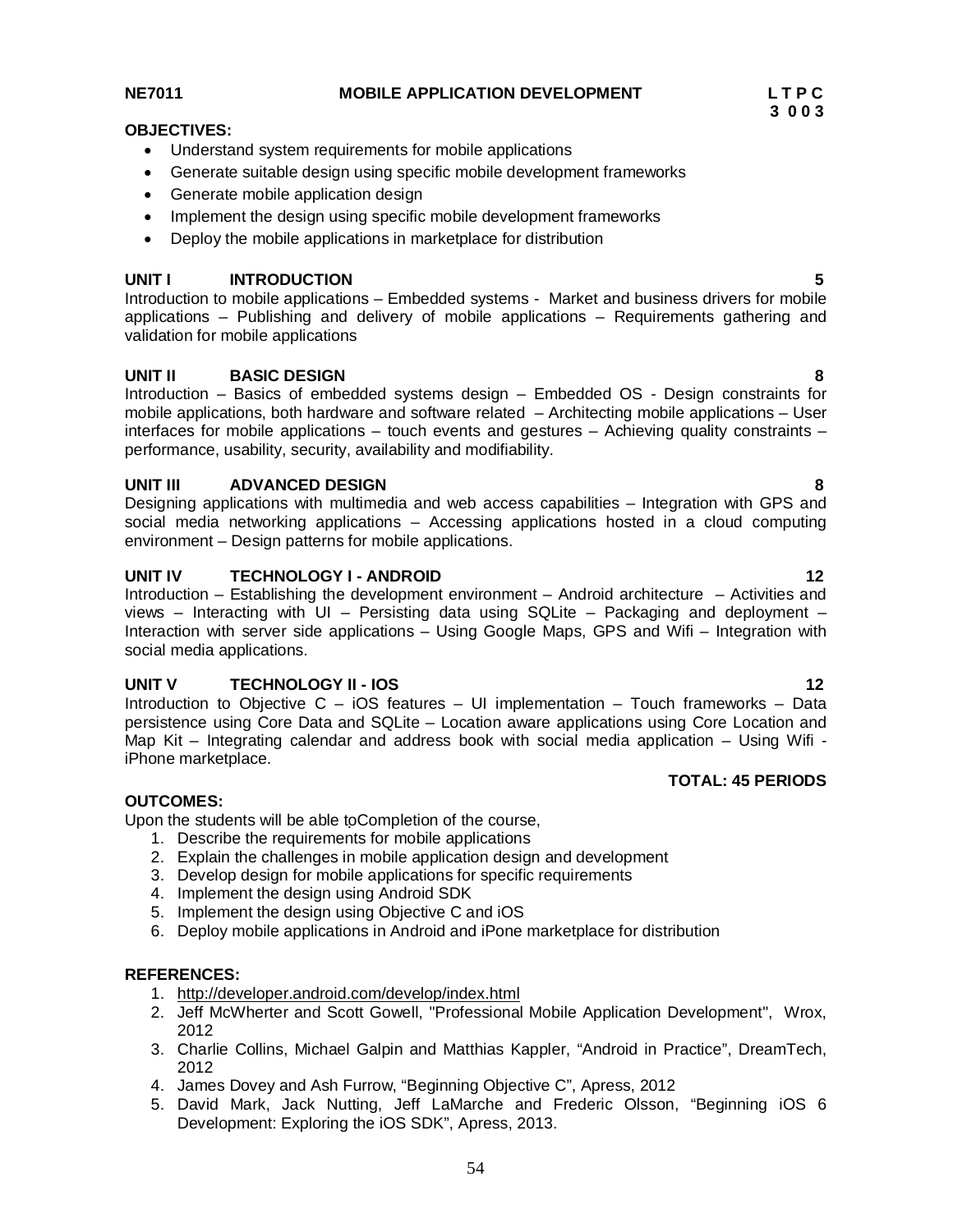55

#### **OBJECTIVES:**

- Learn evolutionary theory and algorithms
- Understand Cellular Automata and artificial life
- Learn artificial neural systems and related learning algorithms
- Learn developmental and artificial immune systems
- Understand behavioral systems especially in the context of Robotics
- Understand collective systems such as ACO, PSO, and swarm robotics

### **UNIT I EVOLUTIONARY AND CELLULAR SYSTEMS 9**

Foundations of evolutionary theory – Genotype – artificial evolution – genetic representations – initial population – fitness functions – selection and reproduction – genetic operators – evolutionary measures – evolutionary algorithms – evolutionary electronics – evolutionary algorithm case study Cellular systems – cellular automata – modeling with cellular systems – other cellular systems – computation with cellular systems – artificial life – analysis and synthesis of cellular systems

### **UNIT II NEURAL SYSTEMS 9**

Biological nervous systems – artificial neural networks – neuron models – architecture – signal encoding – synaptic plasticity – unsupervised learning – supervised learning – reinforcement learning – evolution of neural networks – hybrid neural systems – case study

#### **UNIT III DEVELOPMENTAL AND IMMUNE SYSTEMS 9**

Rewriting systems – synthesis of developmental systems – evolutionary rewriting systems – evolutionary developmental programs

Biological immune systems – lessons for artificial immune systems – algorithms and applications – shape space – negative selection algorithm – clonal selection algorithm - examples

### **UNIT IV BEHAVIORAL SYSTEMS 9**

Behavior is cognitive science – behavior in AI – behavior based robotics – biological inspiration for robots – robots as biological models – robot learning – evolution of behavioral systems – learning in behavioral systems – co-evolution of body and control – towards self reproduction – simulation and reality

# **UNIT V COLLECTIVE SYSTEMS 9**

Biological self-organization – Particle Swarm Optimization (PSO) – ant colony optimization (ACO) – swarm robotics – co-evolutionary dynamics – artificial evolution of competing systems – artificial evolution of cooperation – case study

#### **OUTCOMES:**

Upon completion of the course, the students will be able to

- Implement and apply evolutionary algorithms
- Explain cellular automata and artificial life
- Implement and apply neural systems
- Explain developmental and artificial immune systems
- Explain behavioral systems
- Implement and apply collective intelligence systems

#### **REFERENCES:**

- 1. D. Floreano and C. Mattiussi, "Bio-Inspired Artificial Intelligence", MIT Press, 2008.
- 2. F. Neumann and C. Witt, "Bioinspired Computation in combinatorial optimization: Algorithms and their computational complexity", Springer, 2010.
- 3. A. E. Elben and J. E. Smith, "Introduction to Evolutionary Computing", Springer, 2010.
- 4. D. E. Goldberg, "Genetic algorithms in search, optimization, and machine learning", Addison-Wesley, 1989.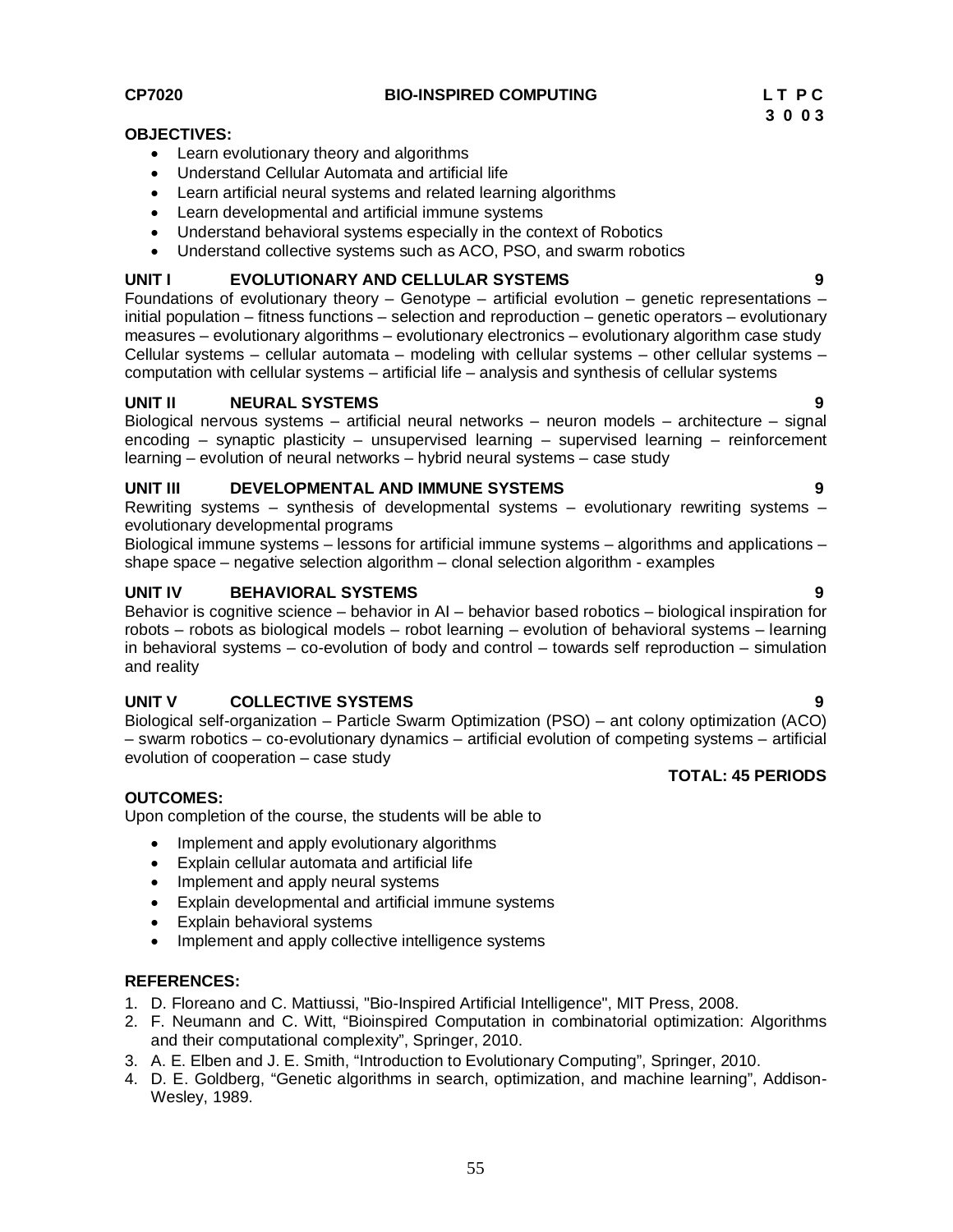- 5. Simon O. Haykin, "Neural Networks and Learning Machines", Third Edition, Prentice Hall, 2008.
- 6. M. Dorigo and T. Stutzle, "Ant Colony Optimization", A Bradford Book, 2004.
- 7. R. C. Ebelhart et al., "Swarm Intelligence", Morgan Kaufmann, 2001.

#### **CP7021 MEDICAL IMAGE PROCESSING L T P C 3 0 0 3**

#### **DESCRIPTION**:

An advanced graduate level course on medical imaging and medical image analysis. The course includes topics in medical image formation, medical imaging techniques, such as X-Ray, Computed Tomography, Magnetic Resonance Imaging, and Nuclear Imaging, image segmentation, registration, statistical modeling, visualization, and applications of computational tools for medicine.

#### **OBJECTIVES:**

The course will provide the participants with an up-to-date background in current state-of-the-art in medical imaging and medical image analysis. The aim of the course is to show how to extract, model, and analyze information from medical data and applications in order to help diagnosis, treatment and monitoring of diseases through computer science.

### **UNIT I INTRODUCTION 9**

Introduction to medical imaging technology, systems, and modalities. Brief history; importance; applications; trends; challenges. Medical Image Formation Principles: X-Ray physics; X-Ray generation, attenuation, scattering; dose Basic principles of CT; reconstruction methods; artifacts; CT hardware.

# **UNIT II STORAGE AND PROCESSING 9**

Medical Image Storage, Archiving and Communication Systems and Formats Picture archiving and communication system (PACS); Formats: DICOM Radiology Information Systems (RIS) and Hospital Information Systems (HIS). Medical Image Processing, Enhancement, Filtering Basic image processing algorithms Thresholding; contrast enhancement; SNR characteristics; filtering; histogram modeling.

# **UNIT III VISUALIZATION 9**

Medical Image Visualization Fundamentals of visualization; surface and volume rendering/visualization; animation; interaction. Magnetic Resonance Imaging (MRI) Mathematics of MR; spin physics; NMR spectroscopy; imaging principles and hardware; image artifacts.

# **UNIT IV SEGMENTATION AND CLASSIFICATION 9**

Medical Image Segmentation - Histogram-based methods; Region growing and watersheds; Markov Random Field models; active contours; model-based segmentation. Multi-scale segmentation; semi-automated methods; clustering-based methods; classification-based methods; atlas-guided approaches; multi-model segmentation. Medical Image Registration Intensity-based methods; cost functions; optimization techniques.

# **UNIT V NUCLEAR IMAGING 9**

PET and SPECT Ultrasound Imaging methods; mathematical principles; resolution; noise effect; 3D imaging; positron emission tomography; single photon emission tomography; ultrasound imaging; applications. Medical Image Search and Retrieval Current technology in medical image search, content-based image retrieval, new trends: ontologies. Applications. Other Applications of Medical Imaging Validation, Image Guided Surgery, Image Guided Therapy, Computer Aided Diagnosis/Diagnostic Support Systems.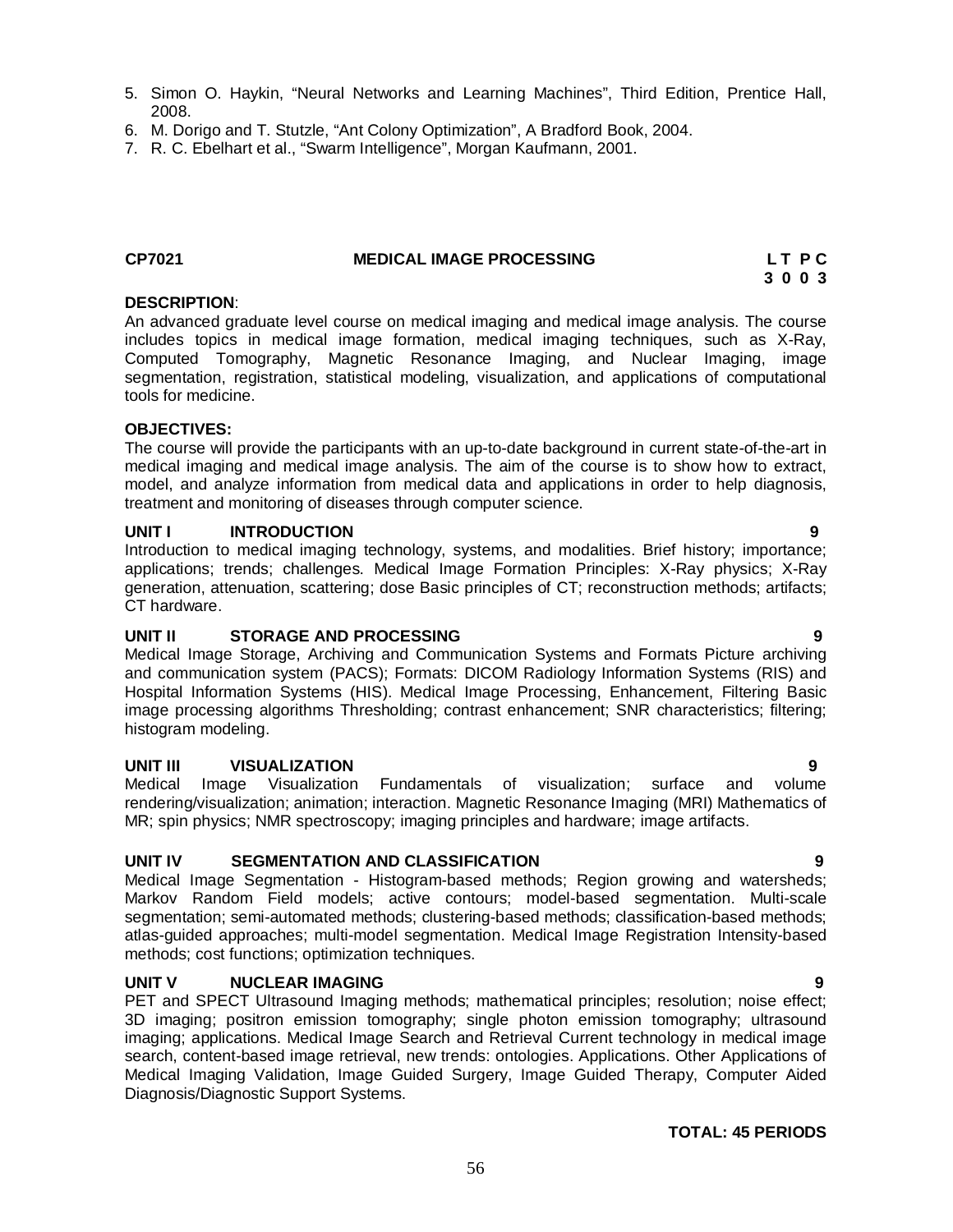#### **REFERENCES:**

- 1. Paul Suetens, "Fundamentals of Medical Imaging", Second Edition, Cambridge University Press, 2009.
- 2. J. Michael Fitzpatrick and Milan Sonka, "Handbook of Medical Imaging, Volume 2. Medical Image Processing and Analysis", SPIE Publications, 2009.
- 3. Kayvan Najarian and Robert Splinter, "Biomedical Signal and Image Processing", Second Edition, CRC Press, 2005.
- 4. Geoff Dougherty, "Digital Image Processing for Medical Applications", First Edition, Cambridge University Press, 2009.
- 5. Jerry L. Prince and Jonathan Links, "Medical Imaging Signals and Systems", First Edition, Prentice Hall, 2005.
- 6. John L. Semmlow, "Biosignal and Medical Image Processing", Second Edition, CRC Press, 2008.

### **CP7022 SOFTWARE DESIGN L T P C**

#### **OBJECTIVES:**

- Analyze specifications
- Describe approaches to design
- Develop design documentation
- Evaluate the design

### **UNIT I SOFTWARE DESIGN PRINCIPLES**

Introduction – Design process – Managing complexity – Software modeling and notations – Abstraction – Modularity – Hierarchy – Coupling - Cohesion – Design guidelines and checklists – Refactoring

# **UNIT II OO DESIGN 9**

Object model – Classes and objects – Object oriented analysis – Key abstractions and mechanisms – Object oriented design – Identifying design elements – Detailed design – Case studies.

# **UNIT III DESIGN PATTERNS 9**

Introduction to patterns – Design context – Reusable solutions – Documenting reusable solutions – Standard patterns from GOF book.

# **UNIT IV FUNCTION AND SERVICE ORIENTED DESIGNS 9**

Structural decomposition – Detailed Design – Function oriented design Case study – Services – Service identification – Service design – Service composition – choreography and orchestration – Service oriented design Case study

# **UNIT V USER CENTERED DESIGN AND DESIGN REVIEW 9**

Introduction to user centered design – Use in context – Interface and interaction – User centered design principles – Task analysis – Evaluation – Introduction to design review– Testing the design – Walk throughs – Review against check lists.

# **OUTCOMES:**

Upon completion of the course, the students will be able to

- Describe different approaches to desigining a software application
- Analyze specifications and identify appropriate design strategies.
- Develop an appropriate design for a given set of requirements
- Identify applicatble design patterns for the solution
- Abstract and document reusable design patterns
- Evaluate a given design against the specifications

# **TOTAL : 45 PERIODS**

 **3 0 0 3**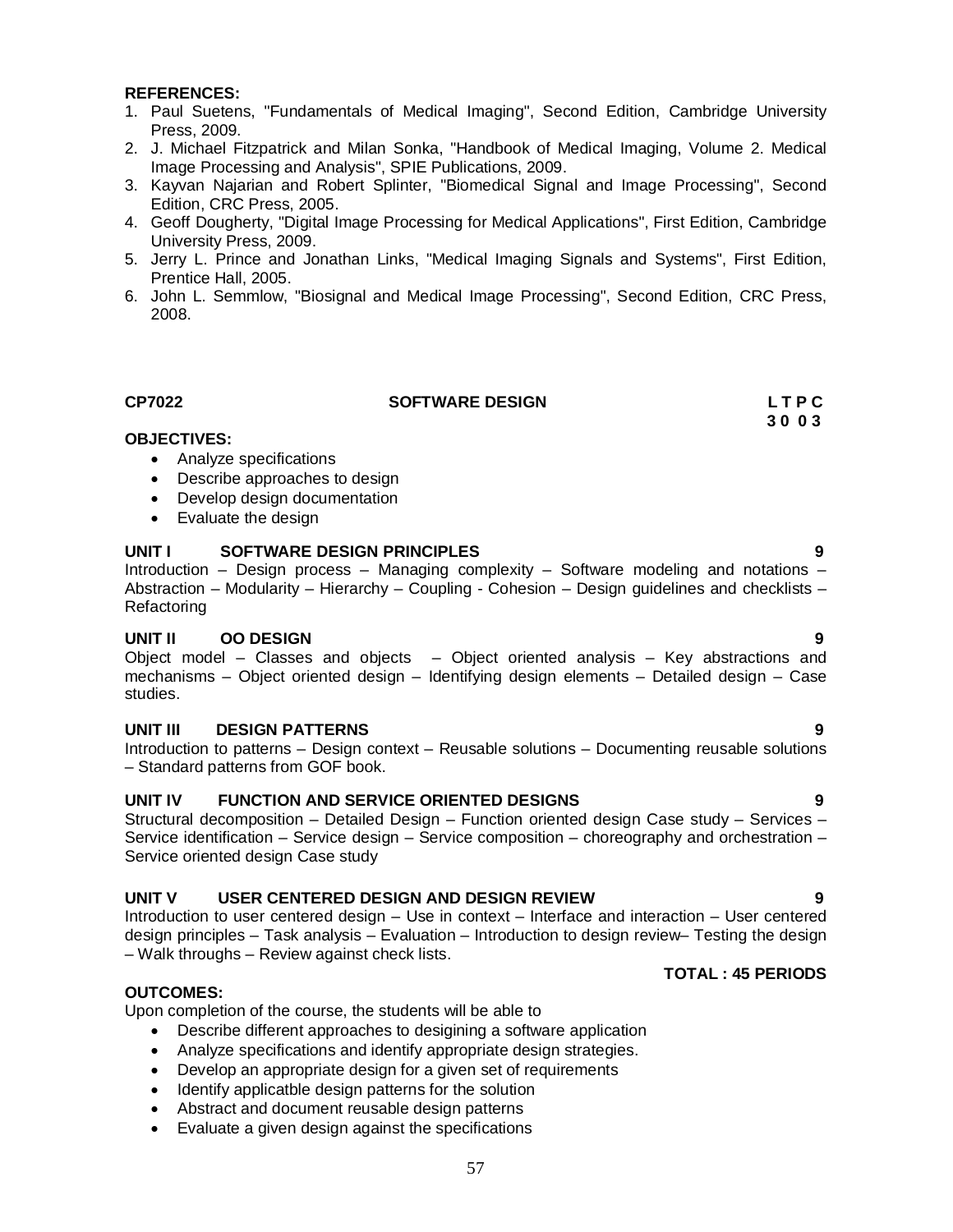#### **REFERENCES:**

- 1. Grady Booch et al., "Object Oriented Analysis and Design with Applications", 3rd Edition, Pearson, 2010.
- 2. Carlos Otero, "Software Engineering Design: Theory and Practice", CRC Press, 2012
- 3. David Budgen, "Software Design", 2<sup>nd</sup> Edtion, Addison Wesley, 2003
- 4. Alan Shalloway and James R Trott, "Design Patterns Explained: A New Perspective on Object-Oriented Design", 2nd Edition, Addison-Wesley Professional, 2004
- 5. Hassan Gomaa, "Software Modeling and Design", Cambridge University Press, 2011
- 6. Eric Gamma et al., "Design Patterns: Elements of Reusable Object-Oriented Software", Addison-Wesley Professional, 1994
- 7. Ian Sommerville, "Software Engineering", 9<sup>th</sup> Edition, Addison-Wesley, 2010
- 8. M B Rosson and J M Carroll, "Usability Engineering: Scenario-Based Development of Human-Computer Interaction"**,** Morgan Kaufmann, 2002

### **CP7023 RECONFIGURABLE COMPUTING L T P C**

 **3 0 0 3**

#### **OBJECTIVES:**

- To understand the need for reconfigurable computing
- To expose the students to various device architectures
- To examine the various reconfigurable computing systems
- To understand the different types of compute models for programming reconfigurable architectures
- To expose the students to HDL programming and familiarize with the development environment
- To expose the students to the various placement and routing protocols
- To develop applications with FPGAs

# **UNIT I DEVICE ARCHITECTURE 9**

General Purpose Computing Vs Reconfigurable Computing – Simple Programmable Logic Devices – Complex Programmable Logic Devices – FPGAs – Device Architecture - Case Studies.

## **UNIT II RECONFIGURABLE COMPUTING ARCHITECTURES AND SYSTEMS 9**

Reconfigurable Processing Fabric Architectures – RPF Integration into Traditional Computing Systems – Reconfigurable Computing Systems – Case Studies – Reconfiguration Management.

# **UNIT III PROGRAMMING RECONFIGURABLE SYSTEMS 9**

Compute Models - Programming FPGA Applications in HDL – Compiling C for Spatial Computing – Operating System Support for Reconfigurable Computing.

# **UNIT IV MAPPING DESIGNS TO RECONFIGURABLE PLATFORMS 9**

The Design Flow - Technology Mapping – FPGA Placement and Routing – Configuration Bitstream Generation – Case Studies with Appropriate Tools.

# **UNIT V APPLICATION DEVELOPMENT WITH FPGAS 9**

Case Studies of FPGA Applications – System on a Programmable Chip (SoPC) Designs.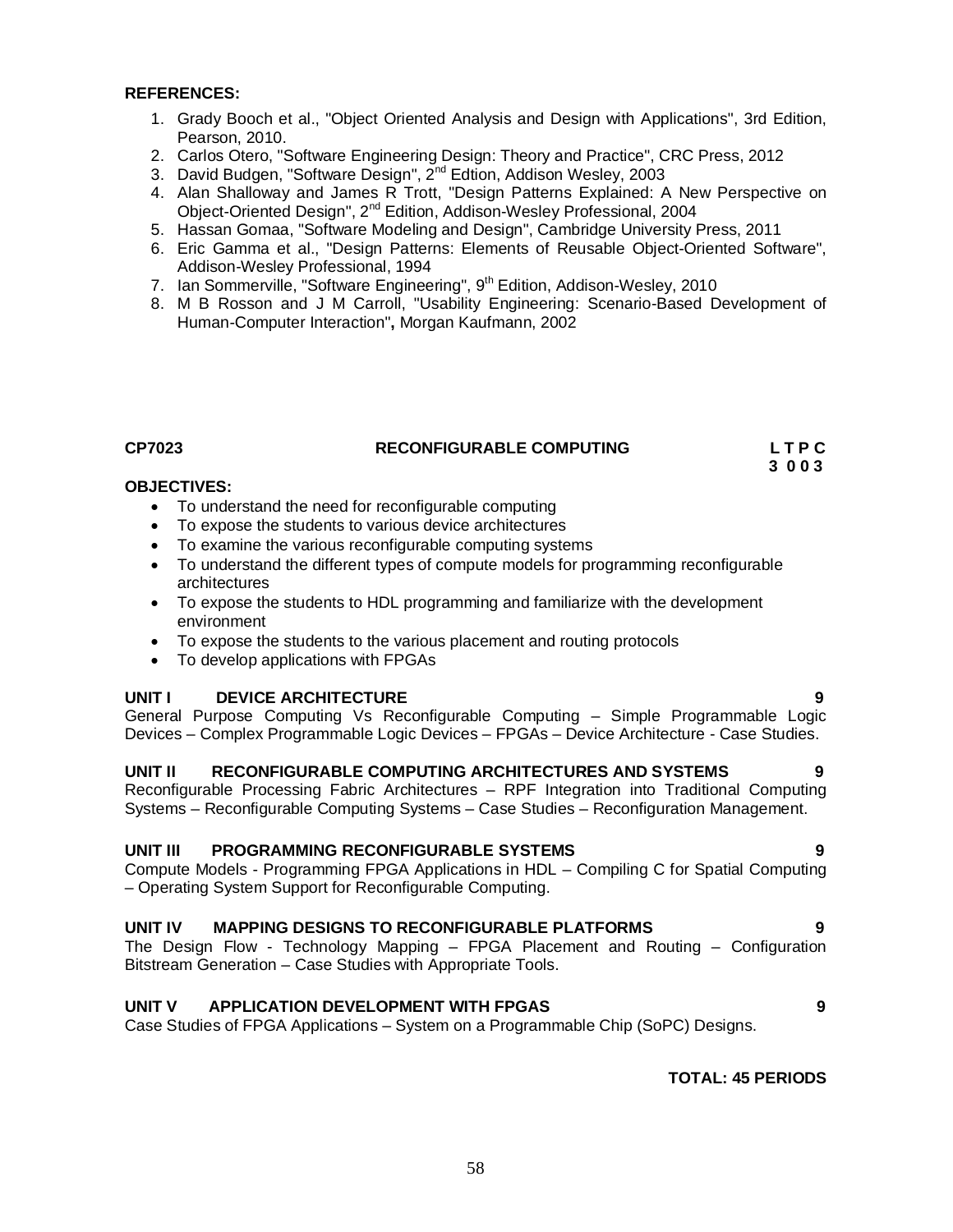Upon completion of the course, the students will be able to

- Identify the need for reconfigurable architectures
- Discuss the architecture of FPGAs
- Point out the salient features of different reconfigurable architectures
- Build basic modules using any HDL
- Develop applications using any HDL and appropriate tools
- Design and build an SoPC for a particular application

#### **REFERENCES:**

- 1. Maya B. Gokhale and Paul S. Graham, "Reconfigurable Computing: Accelerating Computation with Field-Programmable Gate Arrays", Springer, 2005.
- 2. Scott Hauck and Andre Dehon (Eds.), "Reconfigurable Computing The Theory and Practice of FPGA-Based Computation", Elsevier / Morgan Kaufmann, 2008.
- 3. Christophe Bobda, "Introduction to Reconfigurable Computing Architectures, Algorithms and Applications", Springer, 2010.

| <b>IF7013</b> | <b>ENERGY AWARE COMPUTING</b> | LTPC |
|---------------|-------------------------------|------|
|               |                               | 3003 |

### **OBJECTIVES:**

This course examines the design of power efficient architecture, power and performance tradeoffs, restructuring of software and applications and standards for energy aware Hardware and Software. The objective of this course is:

- To know the fundamental principles energy efficient devices
- To study the concepts of Energy efficient storage
- To introduce energy efficient algorithms
- To enable the students to know energy efficient techniques involved to support real-time systems.
- To study Energy aware applications

#### **UNIT I INTRODUCTION 9**

Energy efficient network on chip architecture for multi core system-Energy efficient MIPS CPU core with fine grained run time power gating – Low power design of Emerging memory technologies.

#### **UNIT II ENERGY EFFICIENT STORAGE 9**

Disk Energy Management-Power efficient strategies for storage system-Dynamic thermal management for high performance storage systems-Energy saving technique for Disk storage systems

# **UNIT III ENERGY EFFICIENT ALGORITHMS 9**

Scheduling of Parallel Tasks – Task level Dynamic voltage scaling – Speed Scaling – Processor optimization- Memetic Algorithms – Online job scheduling Algorithms.

# **UNIT IV REAL TIME SYSTEMS 9**

Multi processor system – Real Time tasks- Energy Minimization – Energy aware scheduling-Dynamic Reconfiguration- Adaptive power management-Energy Harvesting Embedded system

# **UNIT V ENERGY AWARE APPLICATIONS 9**

On chip network – Video codec Design – Surveillance camera- Low power mobile storage.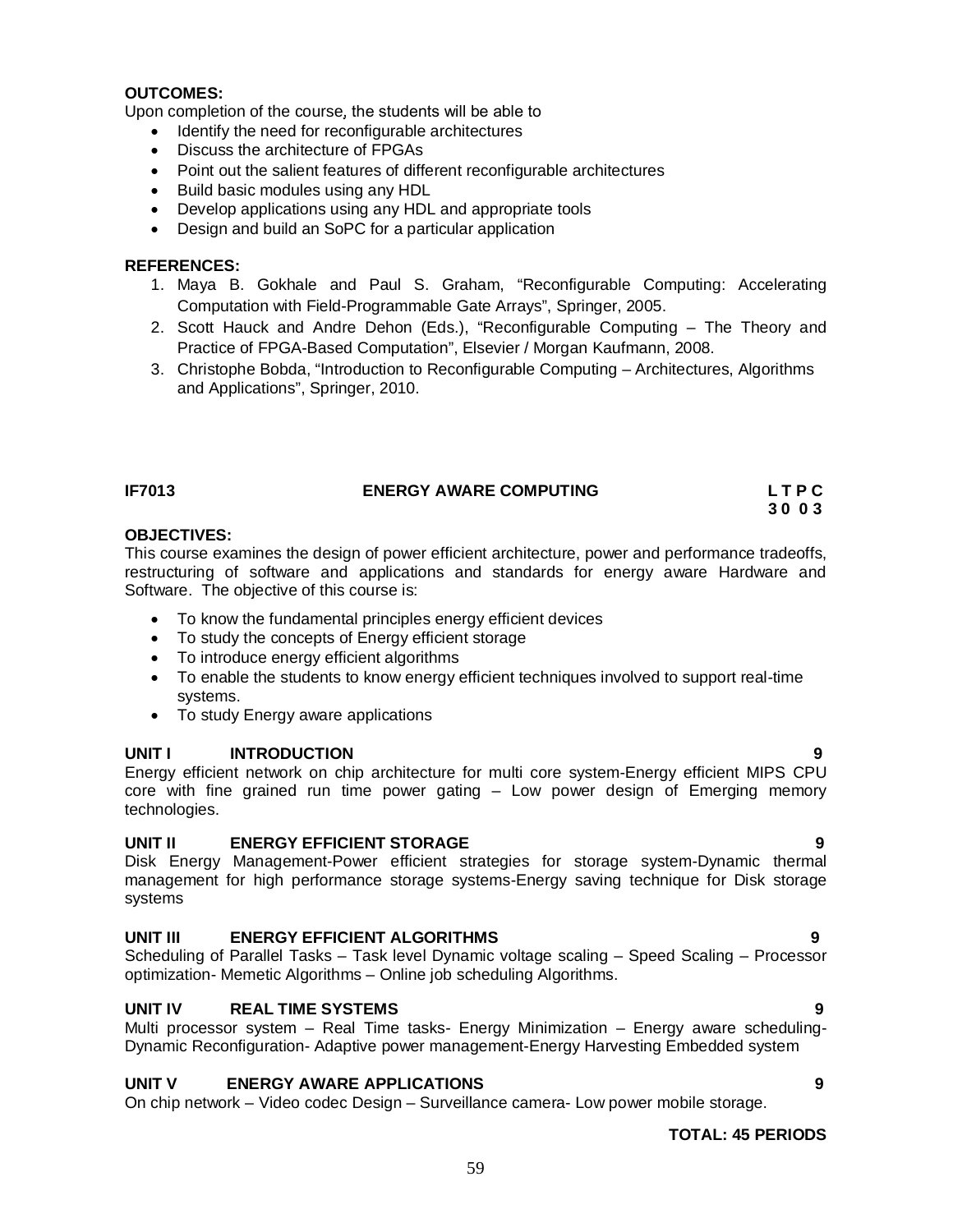Upon completion of the course, the students will be able to

- Design Power efficient architecture Hardware and Software.
- Analyze power and performance trade off between various energy aware storage devices.
- Implement various energy aware algorithms.
- Restructure the software and Hardware for Energy aware applications.
- Explore the Energy aware applications

#### **REFERENCES:**

- 1. Ishfaq Ah mad, Sanjay Ranka, Handbook of Energy Aware and Green Computing, Chapman and Hall/CRC, 2012
- 2. Chong-Min Kyung, Sungioo yoo, Energy Aware system design Algorithms and Architecture, Springer, 2011.
- 3. Bob steiger wald ,Chris:Luero, Energy Aware computing, Intel Press,2012.

| <b>CP7024</b> | <b>INFORMATION RETRIEVAL TECHNIQUES</b> | LTPC |
|---------------|-----------------------------------------|------|
|               |                                         |      |

 **3 0 0 3**

### **OBJECTIVES:**

- To understand the basics of Information Retrieval with pertinence to modeling, query operations and indexing
- To get an understanding of machine learning techniques for text classification and clustering
- To understand the various applications of Information Retrieval giving emphasis to Multimedia IR, Web Search
- To understand the concepts of digital libraries

# **UNIT I INTRODUCTION 8**

Motivation – Basic Concepts – Practical Issues - Retrieval Process – Architecture - Boolean Retrieval –Retrieval Evaluation – Open Source IR Systems–History of Web Search – Web Characteristics–The impact of the web on IR ––IR Versus Web Search–Components of a Search engine

# **UNIT II MODELING 10**

Taxonomy and Characterization of IR Models – Boolean Model – Vector Model - Term Weighting – Scoring and Ranking –Language Models – Set Theoretic Models - Probabilistic Models – Algebraic Models – Structured Text Retrieval Models – Models for Browsing

# **UNIT III INDEXING 9**

Static and Dynamic Inverted Indices – Index Construction and Index Compression Searching - Sequential Searching and Pattern Matching. Query Operations -Query Languages–Query Processing - Relevance Feedback and Query Expansion - Automatic Local and Global Analysis – Measuring Effectiveness and Efficiency.

# **UNIT IV CLASSIFICATION AND CLUSTERING 8**

Text Classification and Naïve Bayes – Vector Space Classification – Support vector machines and Machine learning on documents. Flat Clustering – Hierarchical Clustering –Matrix decompositions and latent semantic indexing – Fusion and Meta learning

### **UNIT V SEARCHING AND RANKING 10** 10

Searching the Web –Structure of the Web –IR and web search – Static and Dynamic Ranking - Web Crawling and Indexing – Link Analysis - XML Retrieval Multimedia IR: Models and Languages – Indexing and Searching Parallel and Distributed IR – Digital Libraries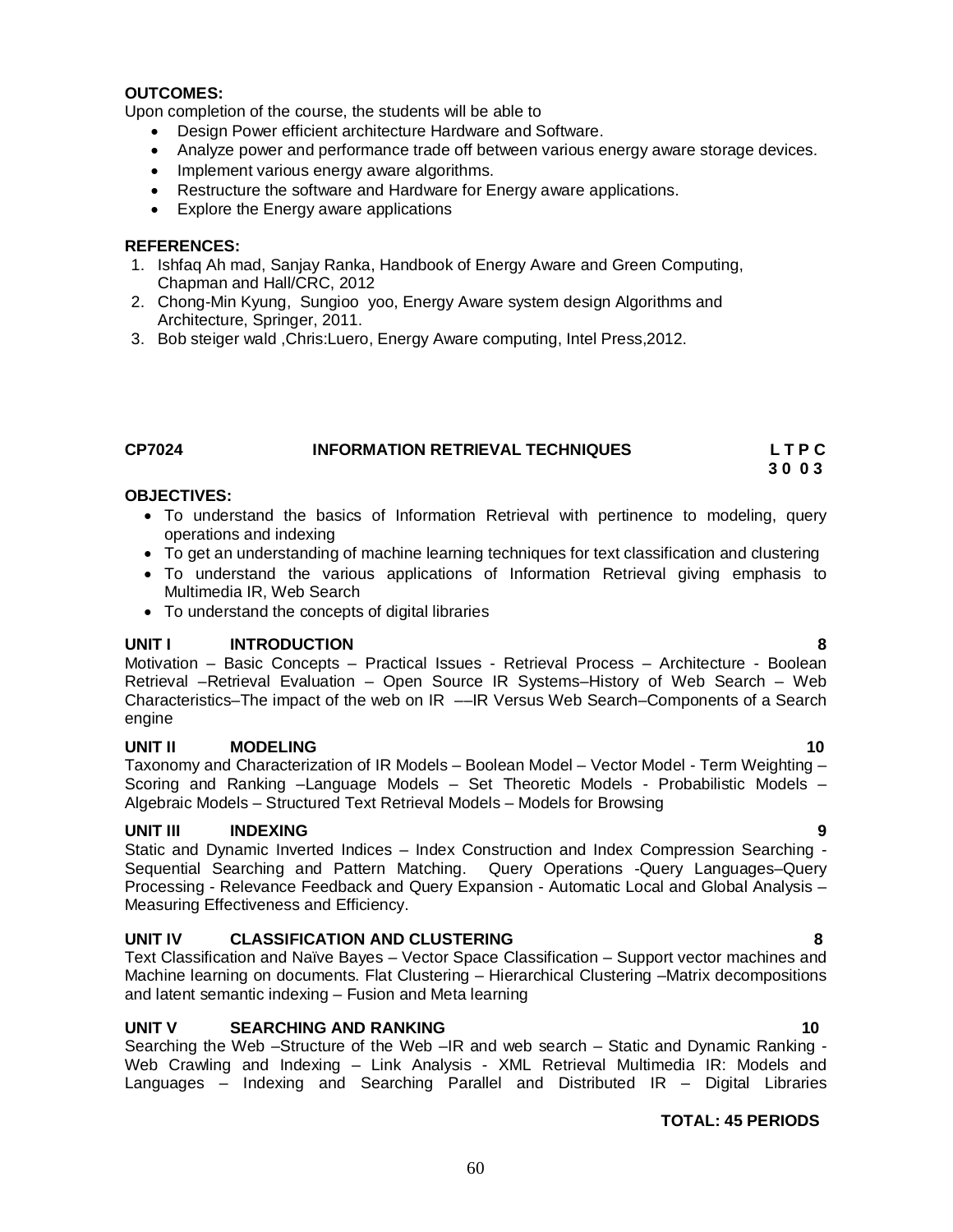Upon completion of the course, the students will be able to

- Build an Information Retrieval system using the available tools
- Identify and design the various components of an Information Retrieval system
- Apply machine learning techniques to text classification and clustering which is used for efficient Information Retrieval
- Analyze the Web content structure
- Design an efficient search engine

#### **REFERENCES:**

- 1. Ricardo Baeza Yates, BerthierRibeiro Neto, Modern Information Retrieval: The concepts and Technology behind Search (ACM Press Books), Second Edition 2011
- 2. Christopher D. Manning, PrabhakarRaghavan, HinrichSchutze, Introduction to Information Retrieval, Cambridge University Press, First South Asian Edition 2012
- 3. Stefan Buttcher, Charles L. A. Clarke, Gordon V. Cormack, Information Retrieval Implementing and Evaluating Search Engines, The MIT Press, Cambridge, Massachusetts London, England, 2010

#### **CP7025 DATA MINING TECHNIQUES L T P C 3 0 0 3**

### **UNIT I INTRODUCTION TO DATA MINING 9**

Introduction to Data Mining – Data Mining Tasks – Components of Data Mining Algorithms – Data Mining supporting Techniques – Major Issues in Data Mining – Measurement and Data – Data Preprocessing – Data sets

#### **UNIT II OVERVIEW OF DATA MINING ALGORITHMS 9**

Overview of Data Mining Algorithms – Models and Patterns – Introduction – The Reductionist viewpoint on Data Mining Algorithms – Score function for Data Mining Algorithms- Introduction – Fundamentals of Modeling – Model Structures for Prediction – Models for probability Distributions and Density functions – The Curve of Dimensionality – Models for Structured Data – Scoring Patterns – Predictive versus Descriptive score functions – Scoring Models with Different Complexities – Evaluation of Models and Patterns – Robust Methods.

#### **UNIT III CLASSIFICATIONS 9**

Classifications – Basic Concepts – Decision Tree induction – Bayes Classification Methods – Rule Based Classification – Model Evaluation and Selection – Techniques to Improve Classification Accuracy – Classification: Advanced concepts – Bayesian Belief Networks- Classification by Back Propagation – Support Vector Machine – Classification using frequent patterns.

#### **UNIT IV CLUSTER ANALYSIS 9**

Cluster Analysis: Basic concepts and Methods – Cluster Analysis – Partitioning methods – Hierarchical methods – Density Based Methods – Grid Based Methods – Evaluation of Clustering – Advanced Cluster Analysis: Probabilistic model based clustering – Clustering High – Dimensional Data – Clustering Graph and Network Data – Clustering with Constraints.

# **UNIT V ASSOCIATION RULE MINING AND VISUALIZATION 9**

Association Rule Mining – Introduction – Large Item sets – Basic Algorithms – Parallel and Distributed Algorithms – Comparing Approaches – Incremental Rules – Advanced Association Rule Techniques – Measuring the Quality of Rules – Visualization of Multidimensional Data – Diagrams for Multidimensional visualization - Visual Data Mining - Data Mining Applications -Case Study: WEKA.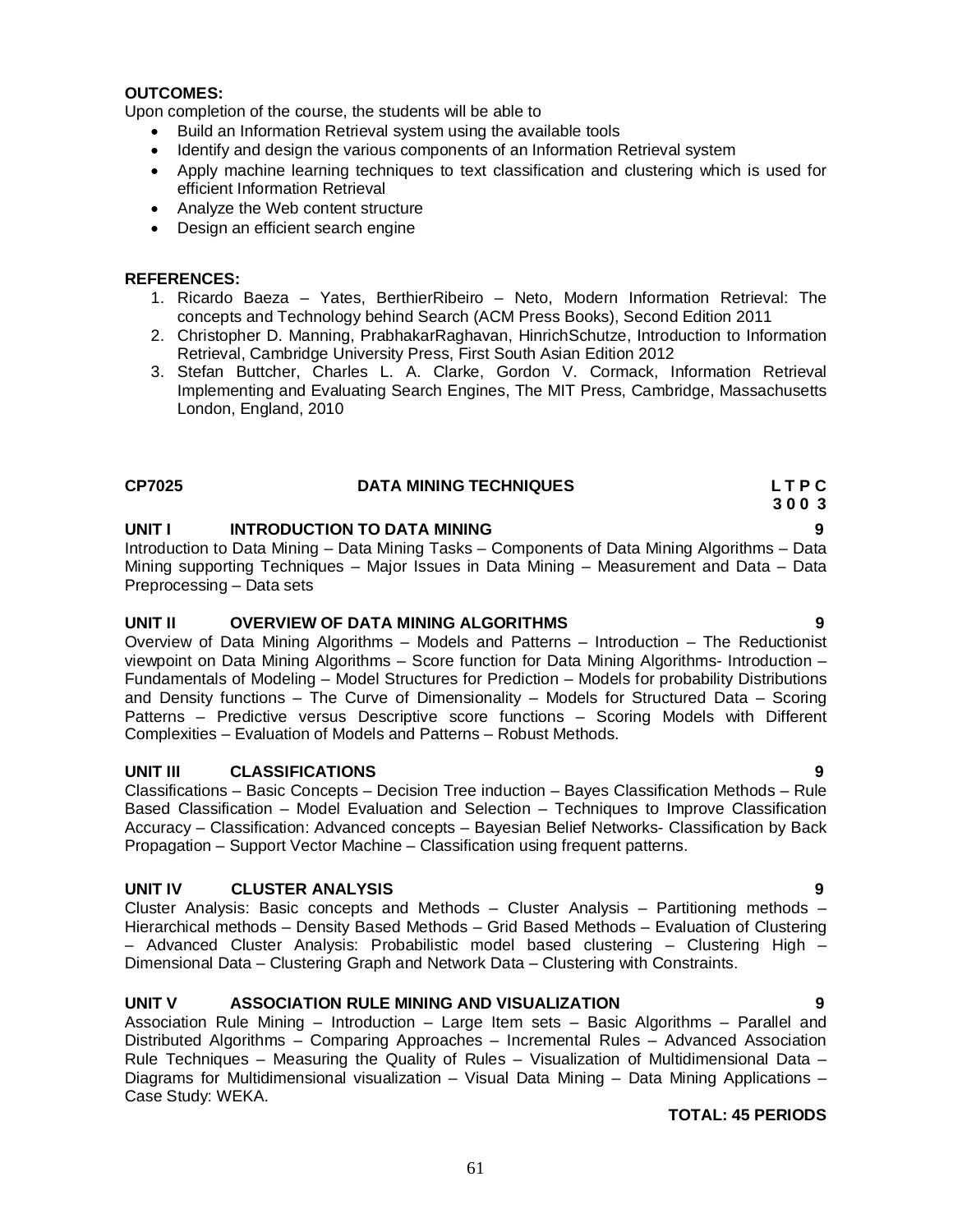### **REFERENCE S:**

- 1. Jiawei Han, Micheline Kamber , Jian Pei, "Data Mining: Concepts and Techniques", Third Edition (The Morgan Kaufmann Series in Data Management Systems), 2012.
- 2. David J. Hand, Heikki Mannila and Padhraic Smyth "Principles of Data Mining" (Adaptive Computation and Machine Learning), 2005
- 3. Margaret H Dunham, "Data Mining: Introductory and Advanced Topics", 2003
- 4. Soman, K. P., Diwakar Shyam and Ajay V. "Insight Into Data Mining: Theory And Practice", PHI, 2009.

# **IF7002 BIO INFORMATICS L T P C**

# **3 0 0 3**

# **OBJECTIVES:**

- To get exposed to the domain of bioinformatics
- To understand the role of data warehousing and data mining for bioinformatics
- To learn to model bioinformatics based applications
- To understand how to deploy the pattern matching and visualization techniques in bioinformatics
- To study the Microarray technologies for genome expression

# **UNIT I INTRODUCTION 9**

Need for Bioinformatics technologies – Overview of Bioinformatics technologies – Structural bioinformatics – Data format and processing – secondary resources- Applications – Role of Structural bioinformatics - Biological Data Integration System.

# **UNIT II DATAWAREHOUSING AND DATAMINING IN BIOINFORMATICS 9**

Bioinformatics data – Data ware housing architecture – data quality – Biomedical data analysis – DNA data analysis – Protein data analysis – Machine learning – Neural network architecture-Applications in bioinformatics

# **UNIT III MODELING FOR BIOINFORMATICS 9**

Hidden markov modeling for biological data analysis – Sequence identification – Sequence classification – multiple alignment generation – Comparative modeling – Protein modeling – genomic modeling – Probabilistic modeling – Bayesian networks – Boolean networks - Molecular modeling – Computer programs for molecular modeling

# **UNIT IV PATTERN MATCHING AND VISUALIZATION 9**

Gene regulation – motif recognition and motif detection – strategies for motif detection – Visualization – Fractal analysis – DNA walk models – one dimension – two dimension – higher dimension – Game representation of Biological sequences – DNA, Protein, Amino acid sequences

# **UNIT V MICROARRAY ANALYSIS 9**

Microarray technology for genome expression study – image analysis for data extraction – preprocessing – segmentation – gridding , spot extraction , normalization, filtering – cluster analysis – gene network analysis – Compared Evaluation of Scientific Data Management Systems – Cost Matrix – Evaluation model ,Benchmark , Tradeoffs

# **OUTCOMES:**

Upon Completion of the course, the students will be able to

- Deploy the data warehousing and data mining techniques in Bioinformatics
- Model bioinformatics based applications
- Deploy the pattern matching and visualization techniques in bioinformatics
- Work on the protein sequences
- Use the Microarray technologies for genome expression

62

- 
-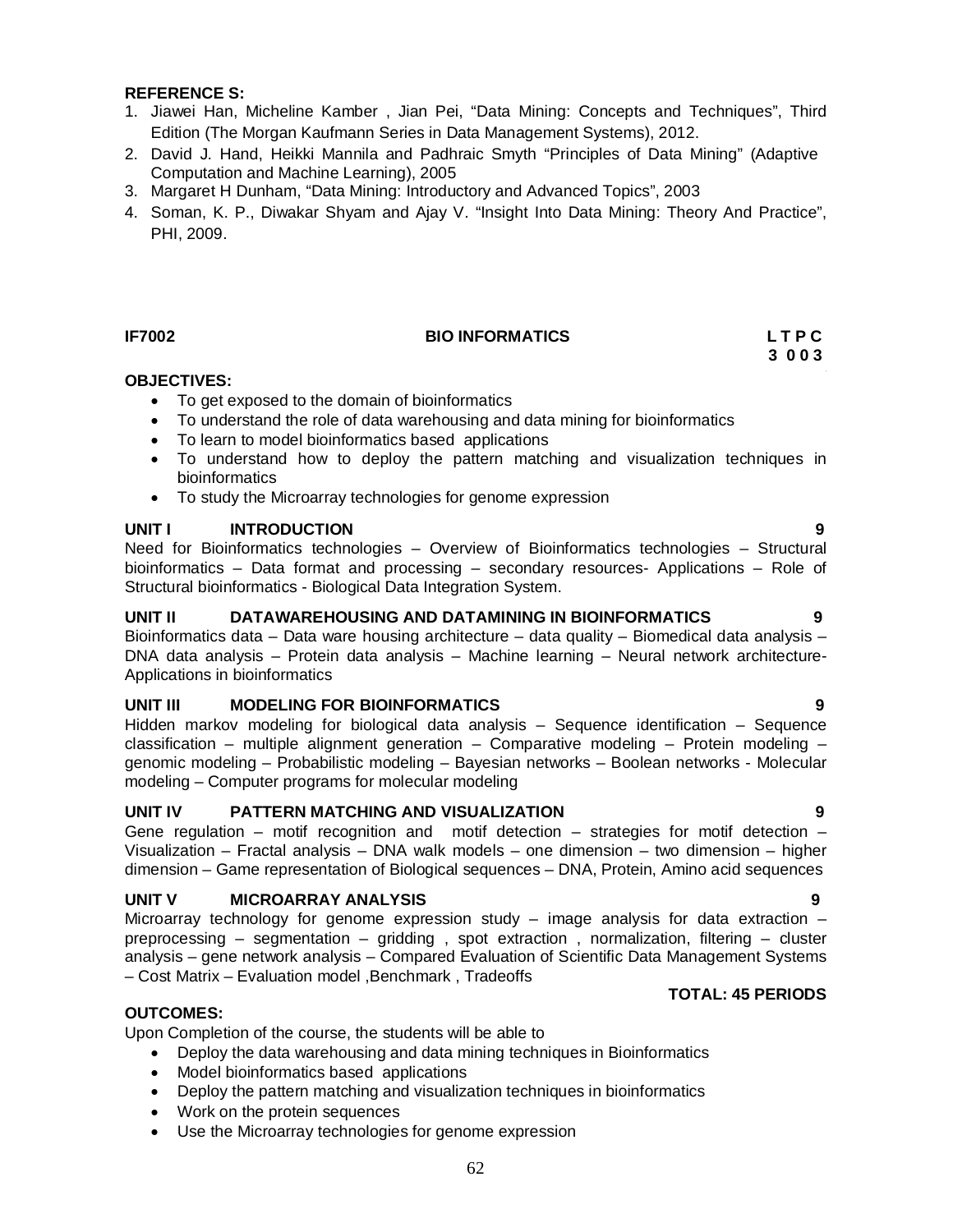### **REFERENCES:**

- 1. Yi-Ping Phoebe Chen (Ed), "Bio Informatics Technologies", First Indian Reprint, Springer Verlag, 2007.
- 2. N.J. Chikhale and Virendra Gomase, "Bioinformatics- Theory and Practice", Himalaya Publication House, India, 2007
- 3. Zoe lacroix and Terence Critchlow, "Bio Informatics Managing Scientific data", First Indian Reprint, Elsevier, 2004
- 4. Bryan Bergeron, "Bio Informatics Computing", Second Edition, Pearson Education, 2003.
- 5. Arthur M Lesk, "Introduction to Bioinformatics", Second Edition, Oxford University Press, 2005
- 6. Burton. E. Tropp, "Molecular Biology: Genes to Proteins ", 4th edition, Jones and Bartlett Publishers, 2011
- 7. Dan Gusfield, "Algorithms on Strings Trees and Sequences", Cambridge University Press, 1997.
- 8. P. Baldi, S Brunak , Bioinformatics, "A Machine Learning Approach ", MIT Press, 1998.

| <b>CP7026</b> | <b>SOFTWARE QUALITY ASSURANCE</b> | LTPC    |
|---------------|-----------------------------------|---------|
|               |                                   | 3 0 0 3 |

#### **OBJECTIVES:**

- Describe approaches to quality assurance
- Understand quality models
- Evaluate the system based on the chosen quality model

### **UNIT I INTRODUCTION 9**

Introduction – Views on quality – Cost of quality - Quality models – Quality frameworks – Verification and Validation – Defect taxonomy – Defect management – Statistics and measurements – IEEE standards – Quality assurance and control processes

#### **UNIT II VERIFICATION 6**

Introduction – Verification techniques – Inspections, reviews, walk-throughs – Case studies

# **UNIT III TEST GENERATION 12**

Software testing- Validation – Test plan – Test cases - Test Generation – Equivalence partitioning – Boundary value analysis – Category partition method – Combinatorial generation - Decision tables – Examples and Case studies

# **UNIT IV STRUCTURAL TESTING 12**

Introduction – Test adequacy criteria – Control flow graph – Coverages: block, conditions, multiple conditions, MC/DC, path – Data flow graph – Definition and use coverages – C-use, P-use, Defclear, Def-use – Finite state machines – Transition coverage – Fault based testing – Mutation analysis – Case studies

#### **UNIT V FUNCTIONAL TESTING 6**

Introduction – Test adequacy criteria - Test cases from use cases – Exploratory testing - Integration, system, acceptance, regression testing – Testing for specific attributes: Performance, load and stress testing – Usability testing – Security testing - Test automation – Test oracles

#### **TOTAL : 45 PERIODS**

#### **OUTCOMES:**

Upon Completion of the course, the students will be able to

- Describe different approaches to testing software applications
- Analyze specifications and identify appropriate test generation strategies
- Develop an appropriate test design for a given test object
- Identify applicatble measurements for the verification and validation effort
- Execute the test design
- Evaluate the testing effort based on adequate measures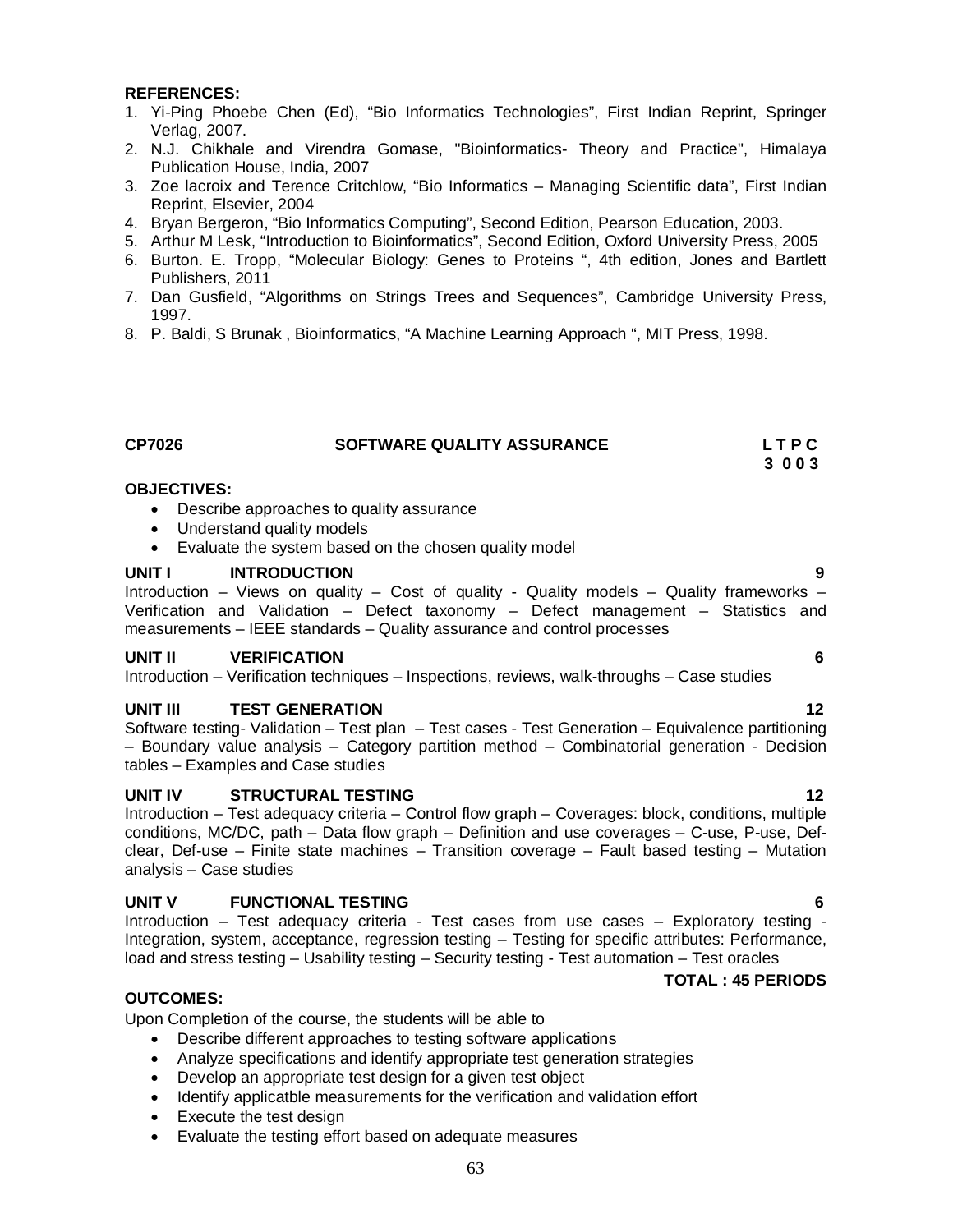#### **REFERENCES:**

- 1. Boriz Beizer, "Software Testing Techniques", 2nd Edition, DreamTech, 2009.
- 2. Aditya P. Mathur, "Foundations of Software Testing", Pearson, 2008
- 3. Mauro Pezze and Michal Young, "Software Testing and Analysis. Process, Principles, and Techniques", John Wiley 2008
- 4. Stephen H. Kan, "Metrics and Models in Software Quality Engineering", 2nd Edition, Pearson, 2003
- 5. Kshirasagar Naik and Priyadarshi Tripathy (Eds), "Software Testing and Quality Assurance: Theory and Practice", John Wiley, 2008
- 6. "Combinatorial Methods in Software Testing", ttp://csrc.nist.gov/groups/SNS/acts/index.html

# **CP7027 MULTI OBJECTIVE OPTIMIZATION TECHNIQUES L T P C**

# **3 0 0 3**

#### **OBJECTIVES:**

- Learn fundamental principles of Multiobjective Optimization (MOP)
- Survey different Multiobjective Optimization algorithms
- Introduce various design issues of MOP
- Develop and Evaluate MOP Algorithms
- Learn Parallel and hybrid MOP Algorithms
- Learn other Metaheuristics

#### **UNIT I INTRODUCTION AND CLASSICAL APPROACHES 9**

Multiobjective optimization: Introduction - Multiobjective optimization problem-principles -Difference between single and multiobjective optimization – Dominance and Pareto Optimality , Classical Methods – Weighted Sum -  $\Box$  Constraint method – Weighted Metric methods – Benson's method - Value Function - Goal Programming methods – Interactive Methods

#### **UNIT II MOP EVOLUTIONARY ALGORITHMS 9**

Generic MOEA - Various MOEAs: MOGA, NSGA-II, NPGA, PAES, SPEA2, MOMGA, micro GA - Constrained MOEAs: Penalty Function approach - Constrained Tournament – Ray – Tai –Seow's Method.

#### **UNIT III THEORETICAL ISSUES 9**

Fitness Landscapes - Fitness Functions - Pareto Ranking - Pareto Niching and Fitness Sharing - Recombination Operators - Mating Restriction - Solution Stability and Robustness - MOEA Complexity - MOEA Scalability - Running Time Analysis - MOEA Computational Cost - No Free Lunch Theorem.

#### **UNIT IV MOEA TESTING, ANALYSIS, AND PARALLELIZATION 9**

MOEA Experimental Measurements – MOEA Statistical Testing Approaches – MOEA Test Suites - MOEA Parallelization: Background – Paradigms – Issues - MOEA Local Search Techniques.

#### **UNIT V APPLICATIONS AND ALTERNATIVE METAHEURISTICS 9**

Scientific Applications: Computer Science and Computer Engineering - Alternative Metaheuristics: Simulated Annealing – Tabu Search and Scatter Search – Ant System – Distributed Reinforcement Learning – Particle Swarm Optimization – Differential Evolution – Artificial Immune Systems - Other Heuristics.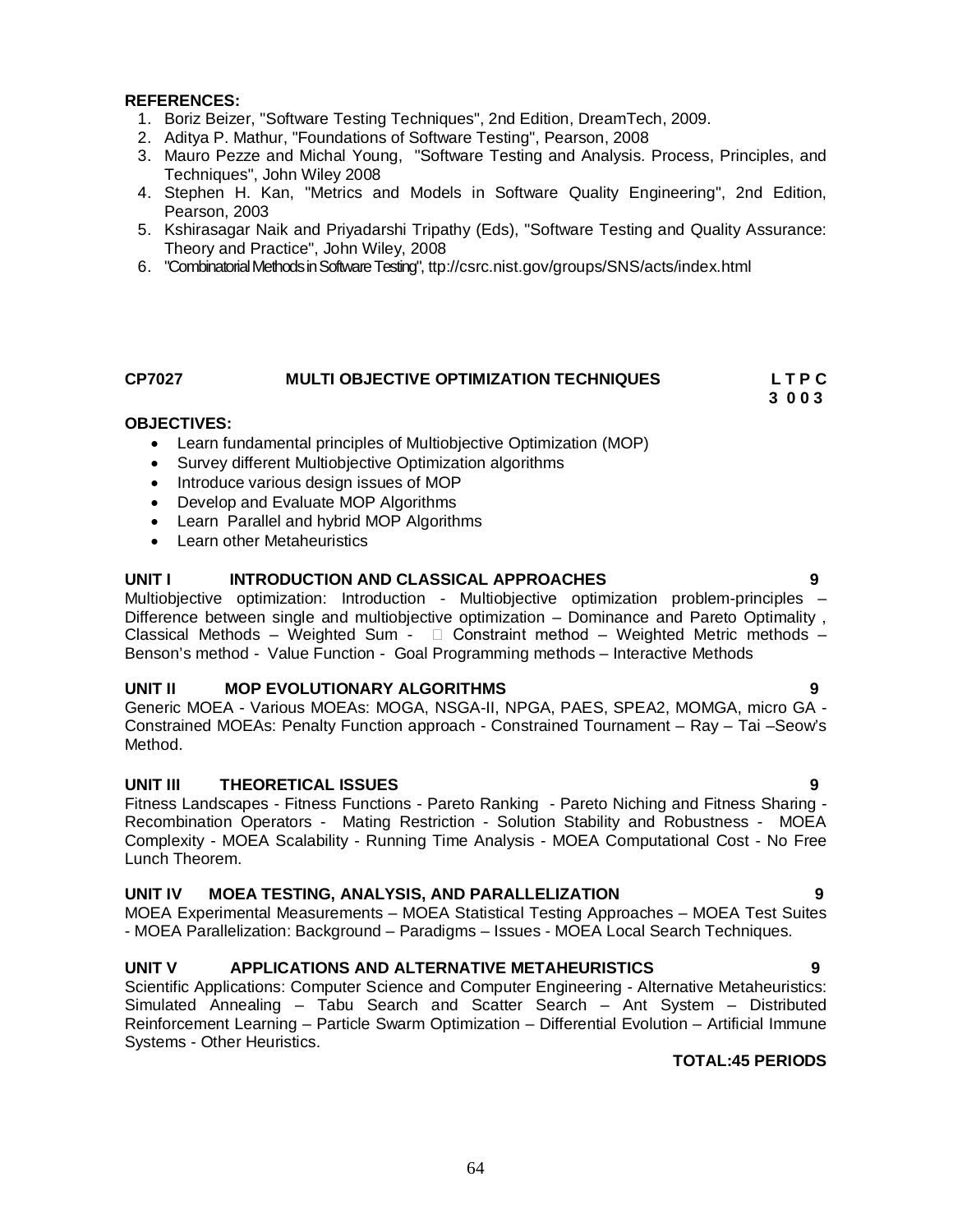Upon Completion of the course,students will be able to

- Explain MOP principles
- Explain classical methods to solve MOP problems
- Be familiar with and explain structures of different MOP algorithms
- Solve constrained MOP problems
- Explain various design issues of MOP algorithms
- Perform a evaluation and analysis of MOP algorithm results
- Explain parallelization of MOP algorithms
- Develop parallel and hybrid MOP algorithms
- Identify various real time MOP applications
- Explain other search algorithms

### **REFERENCES:**

- 1. Carlos A. Coello Coello, Gary B. Lamont, David A. Van Veldhuizen, "Evolutionary Algorithms for Solving Multi-objective Problems", Second Edition, Springer, 2007.
- 2. Kalyanmoy Deb, " Multi-Objective Optimization Using Evolutionary Algorithms", John Wiley, 2002.
- 3. Aimin Zhoua, Bo-Yang Qub, Hui Li c, Shi-Zheng Zhaob, Ponnuthurai Nagaratnam Suganthan b, Qingfu Zhangd, "Multiobjective evolutionary algorithms: A survey of the state of the art", Swarm and Evolutionary Computation (2011) 32–49.
- 4. E Alba, M Tomassini, "Parallel and evolutionary algorithms", Evolutionary Computation, IEEE Transactions on 6 (5), 443-462.
- 5. Crina Grosan, Ajith Abraham, "Hybrid Evolutionary Algorithms: Methodologies, Architectures, and Reviews", Studies in Computational Intelligence, Vol. 75, Springer, 2007.
- 6. Christian Blum and Andrea Roli. 2003. Metaheuristics in combinatorial optimization: Overview and conceptual comparison. *ACM Comput. Surv.* 35, 3 (September 2003), 268- 308.

# **CP7028 ENTERPRISE APPLICATION INTEGRATION L T P C**

# **3 0 0 3**

#### **OBJECTIVES:**

- Describe approaches to enterprise application integration
- Understand the integration middleware
- Evaluate the integration approaches suitable for a given problem

# UNIT **INTRODUCTION**

Requirements for EAI - Challenges in EAI – Integration with legacy systems – Integration with partners - Heterogeneous environment – Implementation approaches – Web services, messaging, ETL, direct data integration – Middleware requirements – Approaches to integration – services oriented and messaging.

# **UNIT II INTEGRATION PATTERNS 6**

Introduction to integration patterns – Architecture for application integration – Integration patterns – Point to point, broker, message bus, publish/subscribe, Challenges in performance, security, reliability - Case studies

# **UNIT III SERVICE ORIENTED INTEGRATION 12**

Business process integration - Composite applications-services – Web services – Service choreography and orchestration - Business process modeling - BPMN, Business process execution - BPEL – Middleware infrastructure - Case studies

# 65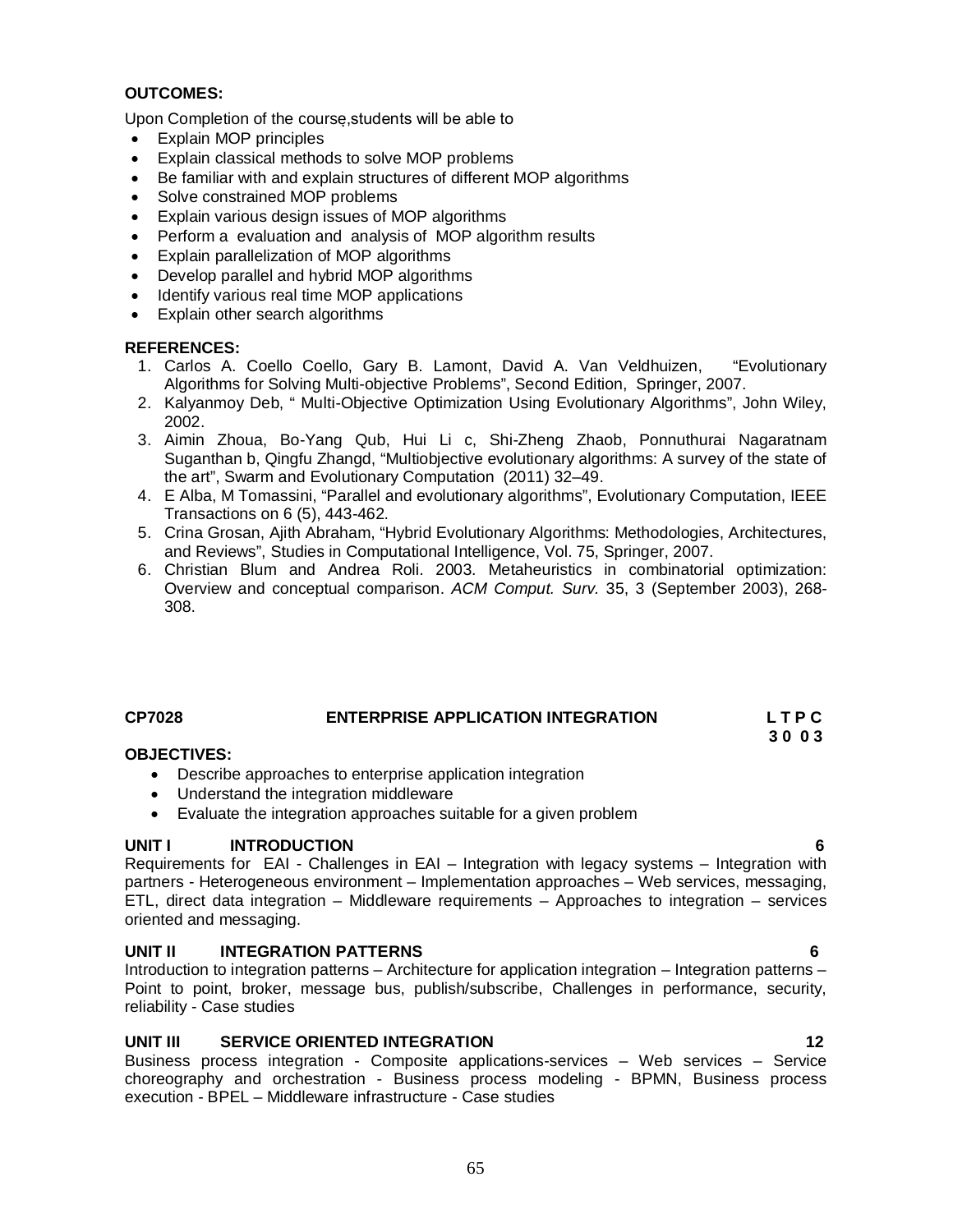## **UNIT IV MESSAGING BASED INTEGRATION 9**

Messaging – Synchronous and asynchronous – Message structure – Message oriented middleware – Reliability mechanisms – Challenges – Messaging infrastructure – Java Messaging Services – Case studies

# **UNIT V ENTERPRISE SERVICE BUS 12**

Enterprise Service Bus – routing, scalable connectivity, protocol and message transformations, data enrichment, distribution, correlation, monitoring – Deployment configurations – Global ESB, Directly connected, Federated, brokered ESBs – Application server based – Messaging system based – Hardware based ESBs – Support to SOA, message based and event based integrations - Case studies.

### **TOTAL: 45 PERIODS**

# **OUTCOMES:**

Upon Completion of the course,the students will be able to

- Describe different approaches to integration enterprise applications
- Analyze specifications and identify appropriate integration approaches
- Develop a suitable integration design for a given problem
- Identify appropriate integration middleware for a given problem
- Evaluate the integration approaches against specified requirements

### **REFERENCES:**

- 1. George Mentzas and Andreas Frezen (Eds), "Semantic Enterprise Application Integration for Business Processes: Service-oriented Frameworks", Business Science Reference, 2009
- 2. Waseem Roshen, "SOA Based Enterprise Integration", Tata McGrawHill, 2009.
- 3. G  $\Box$  Hohpe $\Box$  and  $\Box$ B  $\Box$  Woolf,  $\Box$  "Enterprise  $\Box$  Integration Patterns:  $\Box$  Designing,  $\Box$  Building,  $\Box$ and $\Box$  Deploying $\Box$  Messaging $\Box$  Solutions", $\Box$ Addison $\Box$ Wesley $\Box$  Professional, 2003 $\Box$
- 4. D **Linthicum, "Next Generation DApplication Dintegration: OFrom D Simple Information □to** Web□Services",□Addison□Wesley, □2003□
- 5. Martin Fowler, "Patterns of Enterprise Application Architecture", Addison- Wesley, 2003
- 6. Kapil Pant and Matiaz Juric, "Business Process Driven SOA using BPMN and BPEL: From Business Process Modeling to Orchestration and Service Oriented Architecture", Packt Publishing, 2008

# **CP7029 INFORMATION STORAGE MANAGEMENT L T P C**

 **3 003** 

# **UNIT I INTRODUCTION TO STORAGE TECHNOLOGY 9**

Review data creation and the amount of data being created and understand the value of data to a business, challenges in data storage and data management, Solutions available for data storage, Core elements of a data center infrastructure, role of each element in supporting business activities

# **UNIT II STORAGE SYSTEMS ARCHITECTURE 9**

Hardware and software components of the host environment, Key protocols and concepts used by each component ,Physical and logical components of a connectivity environment ,Major physical components of a disk drive and their function, logical constructs of a physical disk, access characteristics, and performance Implications, Concept of RAID and its components, Different RAID levels and their suitability for different application environments: RAID 0, RAID 1, RAID 3, RAID 4, RAID 5, RAID 0+1, RAID 1+0, RAID 6, Compare and contrast integrated and modular storage systems ,Iligh-level architecture and working of an intelligent storage system

66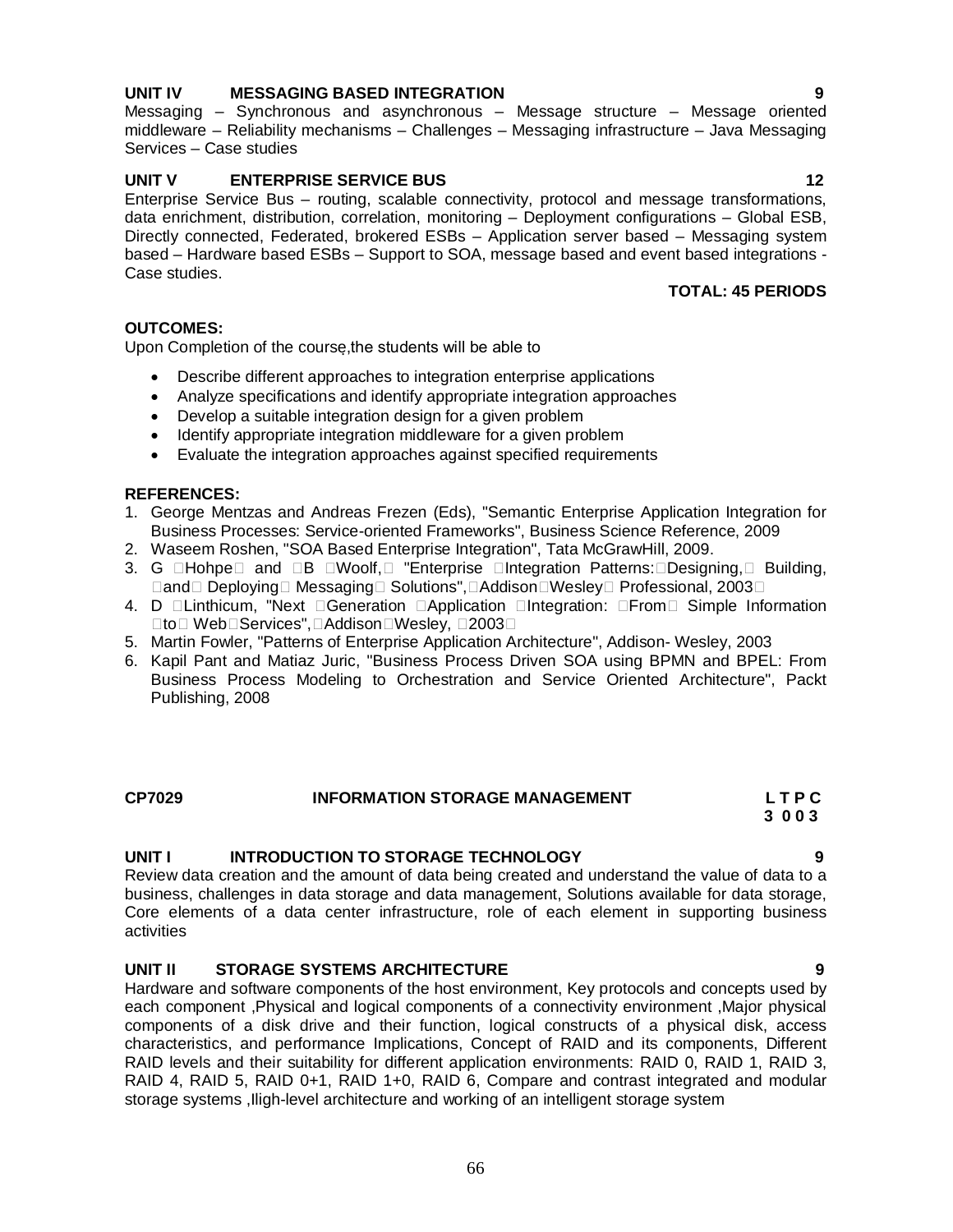# **UNIT III INTRODUCTION TO NETWORKED STORAGE 9**

Evolution of networked storage, Architecture, components, and topologies of FC-SAN, NAS, and IP-SAN, Benefits of the different networked storage options, understand the need for long-term archiving solutions and describe how CAS full fill the need, understand the appropriateness of the different networked storage options for different application environments

### **UNIT IV INFORMATION AVAILABILITY, MONITORING & MANAGING DATACENTER 9**

List reasons for planned/unplanned outages and the impact of downtime, Impact of downtime - Differentiate between business continuity (BC) and disaster recovery (DR) ,RTO and RPO, Identify single points of failure in a storage infrastructure and list solutions to mitigate these failures, Architecture of backup/recovery and the different backup/ recovery topologies, replication technologies and their role in ensuring information availability and business continuity, Remote replication technologies and their role in providing disaster recovery and business continuity capabilities. Identify key areas to monitor in a data center, Industry standards for data center monitoring and management, Key metrics to monitor for different components in a storage infrastructure, Key management tasks in a data center

# **UNIT V SECURING STORAGE AND STORAGE VIRTUALIZATION 9**

Information security, Critical security attributes for information systems, Storage security domains, List and analyzes the common threats in each domain, Virtualization technologies, block-level and file-level virtualization technologies and processes

# **REFERENCE BOOKS:**

- 1. EMC Corporation, Information Storage and Management, Wiley, India.
- 2. Robert Spalding, "Storage Networks: The Complete Reference", Tata McGraw Hill , Osborne, 2003.
- 3. Marc Farley, "Building Storage Networks", Tata McGraw Hill ,Osborne, 2001.
- 4. Additional resource material on www.emc.com/resource-library/resource-library.esp

# **OBJECTIVES:**

- To understand robot locomotion and mobile robot kinematics
- To understand perception in robotics
- To understand mobile robot localization
- To understand mobile robot mapping
- To understand simultaneous localization and mapping (SLAM)
- To understand robot planning and navigation

# **UNIT I LOCOMOTION AND KINEMATICS 9**

Introduction to Robotics – key issues in robot locomotion – legged robots – wheeled mobile robots – aerial mobile robots – introduction to kinematics – kinematics models and constraints – robot maneuverability

# **UNIT II ROBOT PERCEPTION 9**

Sensors for mobile robots – vision for robotics – cameras – image formation – structure from stereo – structure from motion – optical flow – color tracking – place recognition – range data

**TOTAL: 45 PERIODS**

**CP7030 ROBOTICS L T P C 3 0 0 3**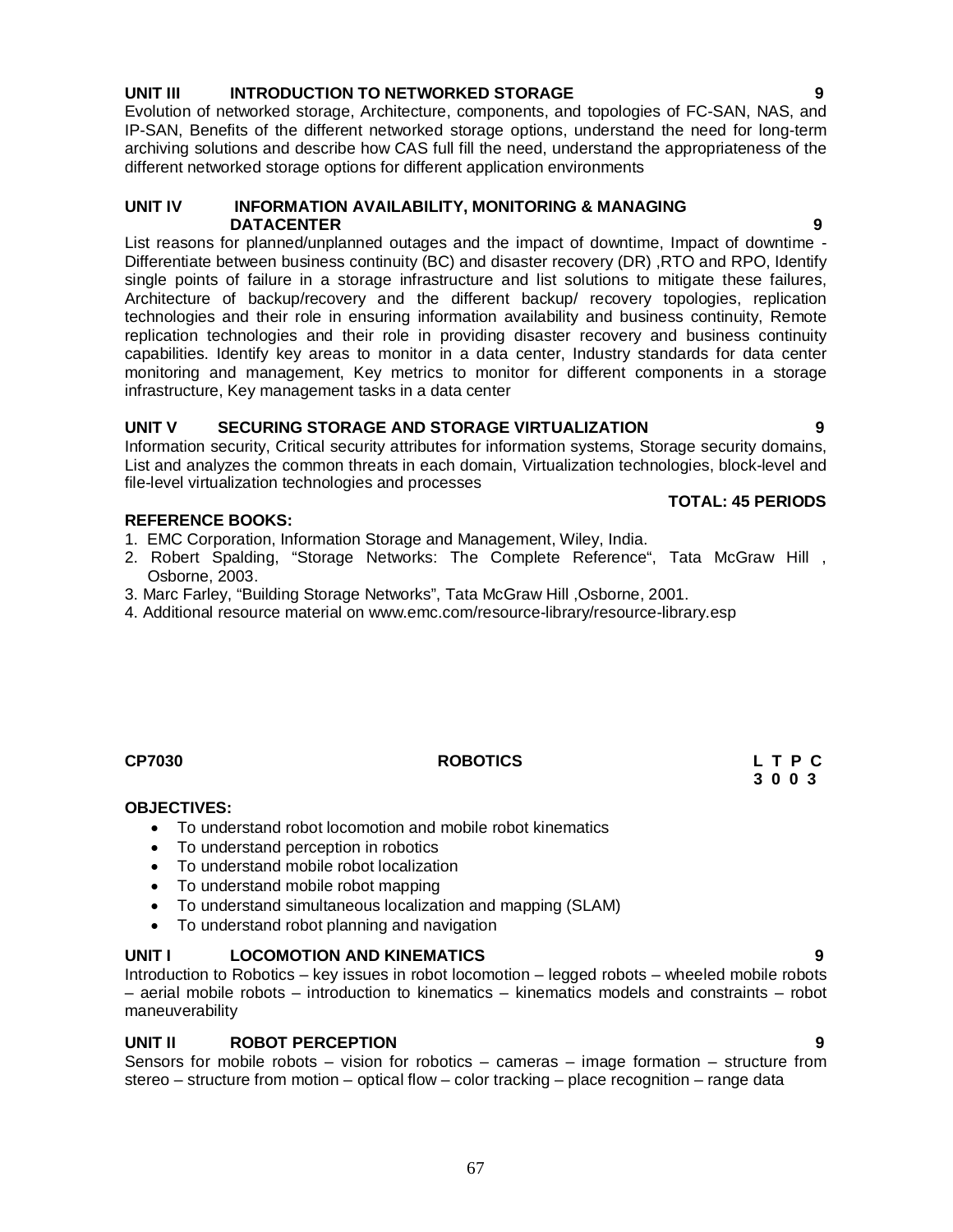# 68

# **UNIT III MOBILE ROBOT LOCALIZATION 9**

Introduction to localization – challenges in localization – localization and navigation – belief representation – map representation – probabilistic map-based localization – Markov localization – EKF localization – UKF localization – Grid localization – Monte Carlo localization – localization in dynamic environments

# **UNIT IV MOBILE ROBOT MAPPING 9**

Autonomous map building – occupancy grip mapping – MAP occupancy mapping – SLAM – extended Kalman Filter SLAM – graph-based SLAM – particle filter SLAM – sparse extended information filter – fastSLAM algorithm

# **UNIT V PLANNING AND NAVIGATION 9**

Introduction to planning and navigation – planning and reacting – path planning – obstacle avoidance techniques – navigation architectures – basic exploration algorithms

# **OUTCOMES:**

Upon Completion of the course,the students will be able to

- Explain robot locomotion
- Apply kinematics models and constraints
- Implement vision algorithms for robotics
- Implement robot localization techniques
- Implement robot mapping techniques
- Implement SLAM algorithms
- Explain planning and navigation in robotics

# **REFERENCES:**

- 1. Roland Seigwart, Illah Reza Nourbakhsh, and Davide Scaramuzza, "Introduction to autonomous mobile robots", Second Edition, MIT Press, 2011.
- 2. Sebastian Thrun, Wolfram Burgard, and Dieter Fox, "Probabilistic Robotics", MIT Press, 2005.
- 3. Howie Choset et al., "Principles of Robot Motion: Theory, Algorithms, and Implementations", A Bradford Book, 2005.
- 4. Gregory Dudek and Michael Jenkin, "Computational Principles of Mobile Robotics", Second Edition, Cambridge University Press, 2010.
- 5. Maja J. Mataric, "The Robotics Primer", MIT Press, 2007.

# **CP7031 COMPILER OPTIMIZATION TECHNIQUES L T P C**

# **OBJECTIVES:**

- To understand the optimization techniques used in compiler design.
- To be aware of the various computer architectures that support parallelism.
- To become familiar with the theoretical background needed for code optimization.
- To understand the techniques used for identifying parallelism in a sequential program.
- To learn the various optimization algorithms.

# **UNIT I INTRODUCTION 9**

Language Processors - The Structure of a Compiler – The Evolution of Programming Languages-The Science of Building a Compiler – Applications of Compiler Technology Programming Language Basics - The Lexical Analyzer Generator -Parser Generator - Overview of Basic Blocks and Flow Graphs - Optimization of Basic Blocks - Principle Sources of Optimization.

# **UNIT II INSTRUCTION-LEVEL PARALLELISM 9**

Processor Architectures – Code-Scheduling Constraints – Basic-Block Scheduling –Global Code Scheduling – Software Pipelining.

**TOTAL: 45 PERIODS**

 **3 0 0 3**